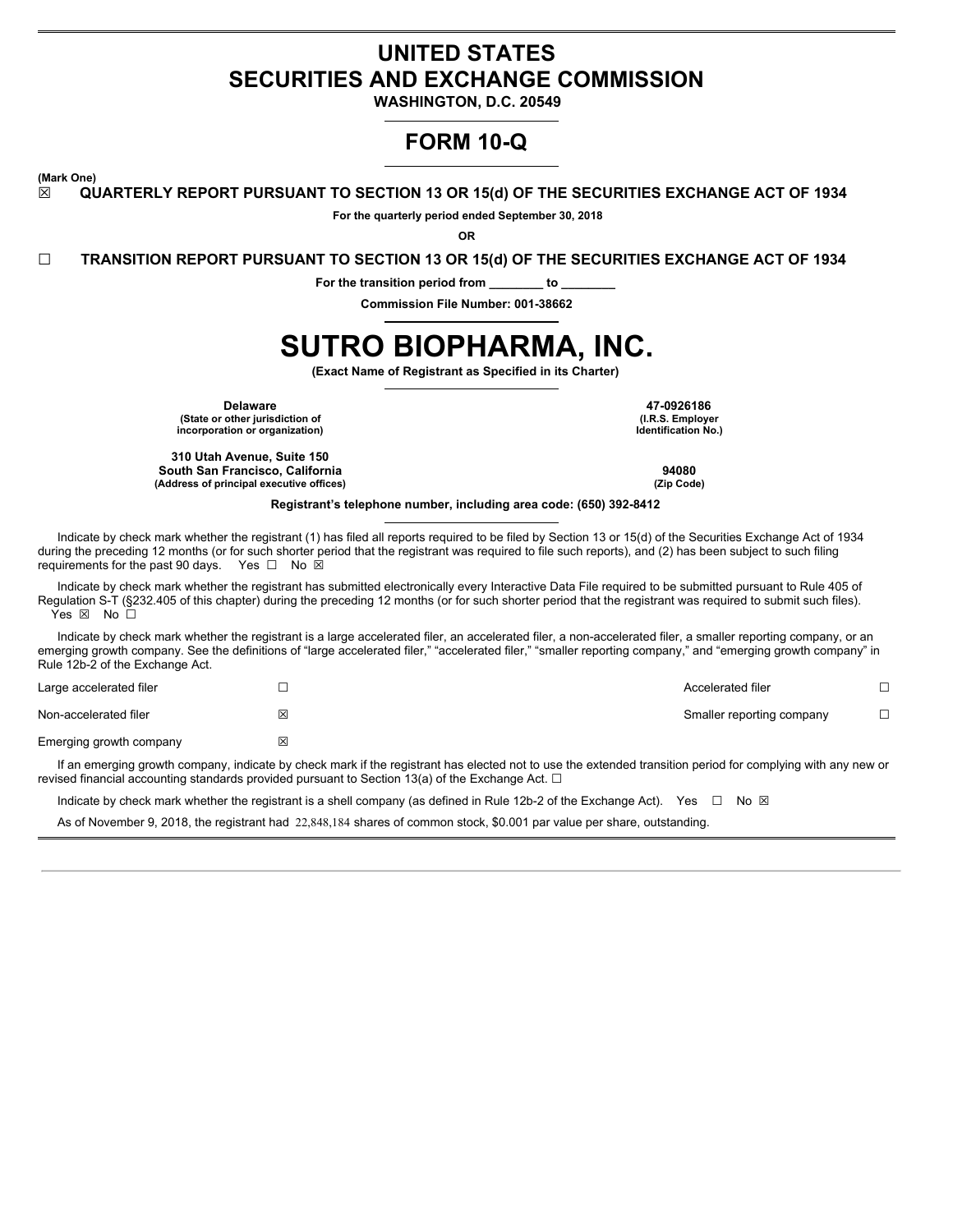|                   |                                                                                       | Page |
|-------------------|---------------------------------------------------------------------------------------|------|
| <b>PART I.</b>    | <b>FINANCIAL INFORMATION</b>                                                          |      |
| Item 1.           | <b>Financial Statements (Unaudited)</b>                                               |      |
|                   | <b>Condensed Balance Sheets</b>                                                       |      |
|                   | <b>Condensed Statements of Operations</b>                                             |      |
|                   | <b>Condensed Statements of Comprehensive Loss</b>                                     | З    |
|                   | <b>Condensed Statements of Cash Flows</b>                                             |      |
|                   | <b>Notes to Unaudited Condensed Financial Statements</b>                              | 5    |
| Item 2.           | Management's Discussion and Analysis of Financial Condition and Results of Operations | 28   |
| Item 3.           | <b>Quantitative and Qualitative Disclosures About Market Risk</b>                     | 39   |
| Item 4.           | <b>Controls and Procedures</b>                                                        | 39   |
| PART II.          | <b>OTHER INFORMATION</b>                                                              |      |
| Item 1.           | <b>Legal Proceedings</b>                                                              | 40   |
| Item 1A.          | <b>Risk Factors</b>                                                                   | 40   |
| Item 2.           | Unregistered Sales of Equity Securities and Use of Proceeds                           | 81   |
| Item 3.           | <b>Defaults Upon Senior Securities</b>                                                | 82   |
| ltem 4.           | <b>Mine Safety Disclosures</b>                                                        | 82   |
| Item 5.           | <b>Other Information</b>                                                              | 82   |
| Item 6.           | <b>Exhibits</b>                                                                       | 83   |
| <b>Signatures</b> |                                                                                       | 84   |

i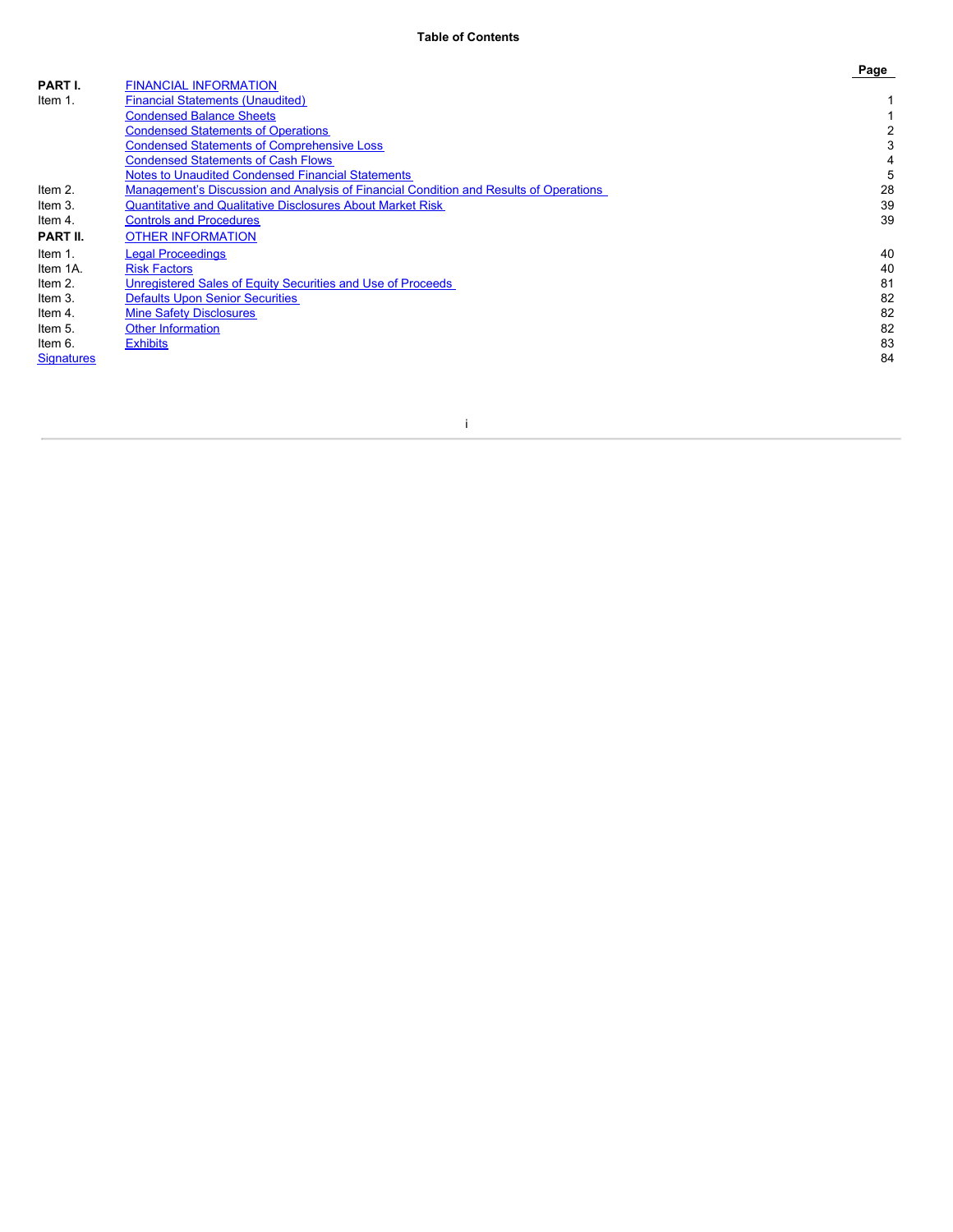#### <span id="page-2-2"></span><span id="page-2-0"></span>**Sutro Biopharma, Inc. Condensed Balance Sheets (In thousands, except share and per share amounts)**

<span id="page-2-1"></span>

|                                                                                                                                                                                                                                                                                                            | September 30,<br>2018 |                |              |
|------------------------------------------------------------------------------------------------------------------------------------------------------------------------------------------------------------------------------------------------------------------------------------------------------------|-----------------------|----------------|--------------|
|                                                                                                                                                                                                                                                                                                            | (Unaudited)           |                | (See Note 2) |
| <b>Assets</b>                                                                                                                                                                                                                                                                                              |                       |                |              |
| Current assets:                                                                                                                                                                                                                                                                                            |                       |                |              |
| Cash and cash equivalents                                                                                                                                                                                                                                                                                  | \$<br>41,353          | $\mathfrak{s}$ | 22,020       |
| Marketable securities                                                                                                                                                                                                                                                                                      | 81.597                |                |              |
| Accounts receivable, net (including amounts from related parties of<br>\$1,695 and \$784 as of September 30, 2018 and December 31, 2017,<br>respectively)                                                                                                                                                  | 2.443                 |                | 1.624        |
| Prepaid expenses and other current assets                                                                                                                                                                                                                                                                  | 1,979                 |                | 1,985        |
| <b>Total current assets</b>                                                                                                                                                                                                                                                                                | 127,372               |                | 25,629       |
| Property and equipment, net                                                                                                                                                                                                                                                                                | 11,673                |                | 13,997       |
| Other long-term assets                                                                                                                                                                                                                                                                                     | 5,966                 |                | 1,128        |
| Restricted cash                                                                                                                                                                                                                                                                                            | 15                    |                | 15           |
| <b>Total assets</b>                                                                                                                                                                                                                                                                                        | \$<br>145,026         | \$             | 40,769       |
| Liabilities, Redeemable Convertible Preferred Stock, and Stockholders'<br><b>Deficit</b>                                                                                                                                                                                                                   |                       |                |              |
| <b>Current liabilities:</b>                                                                                                                                                                                                                                                                                |                       |                |              |
| Accounts payable                                                                                                                                                                                                                                                                                           | \$<br>4,594           | \$             | 2,902        |
| Accrued compensation                                                                                                                                                                                                                                                                                       | 4,085                 |                | 3,639        |
| Deferred revenue-current                                                                                                                                                                                                                                                                                   | 24,229                |                | 10,709       |
| Debt-current                                                                                                                                                                                                                                                                                               | 3,182                 |                | 14,634       |
| Other current liabilities                                                                                                                                                                                                                                                                                  | 815                   |                | 72           |
| <b>Total current liabilities</b>                                                                                                                                                                                                                                                                           | 36,905                |                | 31,956       |
| Deferred revenue, non-current                                                                                                                                                                                                                                                                              | 48.805                |                | 13.159       |
| Deferred rent                                                                                                                                                                                                                                                                                              | 473                   |                | 428          |
| Redeemable convertible preferred stock warrant liability                                                                                                                                                                                                                                                   | 867                   |                | 1,708        |
| Debt-non-current                                                                                                                                                                                                                                                                                           | 11,500                |                | $\equiv$     |
| Other noncurrent liabilities                                                                                                                                                                                                                                                                               | 664                   |                | 14           |
| <b>Total liabilities</b>                                                                                                                                                                                                                                                                                   | 99,214                |                | 47,265       |
| <b>Commitments and Contingencies</b><br>Redeemable convertible preferred stock, \$0.001 par value - 498,070,991                                                                                                                                                                                            |                       |                |              |
| and 177,082,393 shares authorized as of September 30, 2018 and<br>December 31, 2017, respectively; 493,615,703 and 173,750,421 shares<br>issued and outstanding as of September 30, 2018 and December 31,<br>2017, respectively; aggregate liquidation preference of \$188,639 as of<br>September 30, 2018 | 187,246               |                | 102,505      |
| Stockholders' deficit:                                                                                                                                                                                                                                                                                     |                       |                |              |
| Common stock, \$0.001 par value - 818,000,000 and 271,000,000<br>shares authorized as of September 30, 2018 and December 31, 2017,<br>respectively; 485,097 and 465,330 shares issued and outstanding as of<br>September 30, 2018 and December 31, 2017, respectively                                      |                       |                |              |
| Note receivable from stockholder                                                                                                                                                                                                                                                                           |                       |                | (208)        |
| Additional paid-in-capital                                                                                                                                                                                                                                                                                 | 7,428                 |                | 6,218        |
| Accumulated other comprehensive loss                                                                                                                                                                                                                                                                       | (27)                  |                |              |
| Accumulated deficit                                                                                                                                                                                                                                                                                        | (148, 835)            |                | (115, 011)   |
| Total stockholders' deficit                                                                                                                                                                                                                                                                                | (141, 434)            |                | (109,001)    |
| Total liabilities, redeemable convertible preferred stock, and stockholders' deficit                                                                                                                                                                                                                       | \$<br>145,026         | \$             | 40,769       |

*See accompanying notes to unaudited interim condensed financial statements.*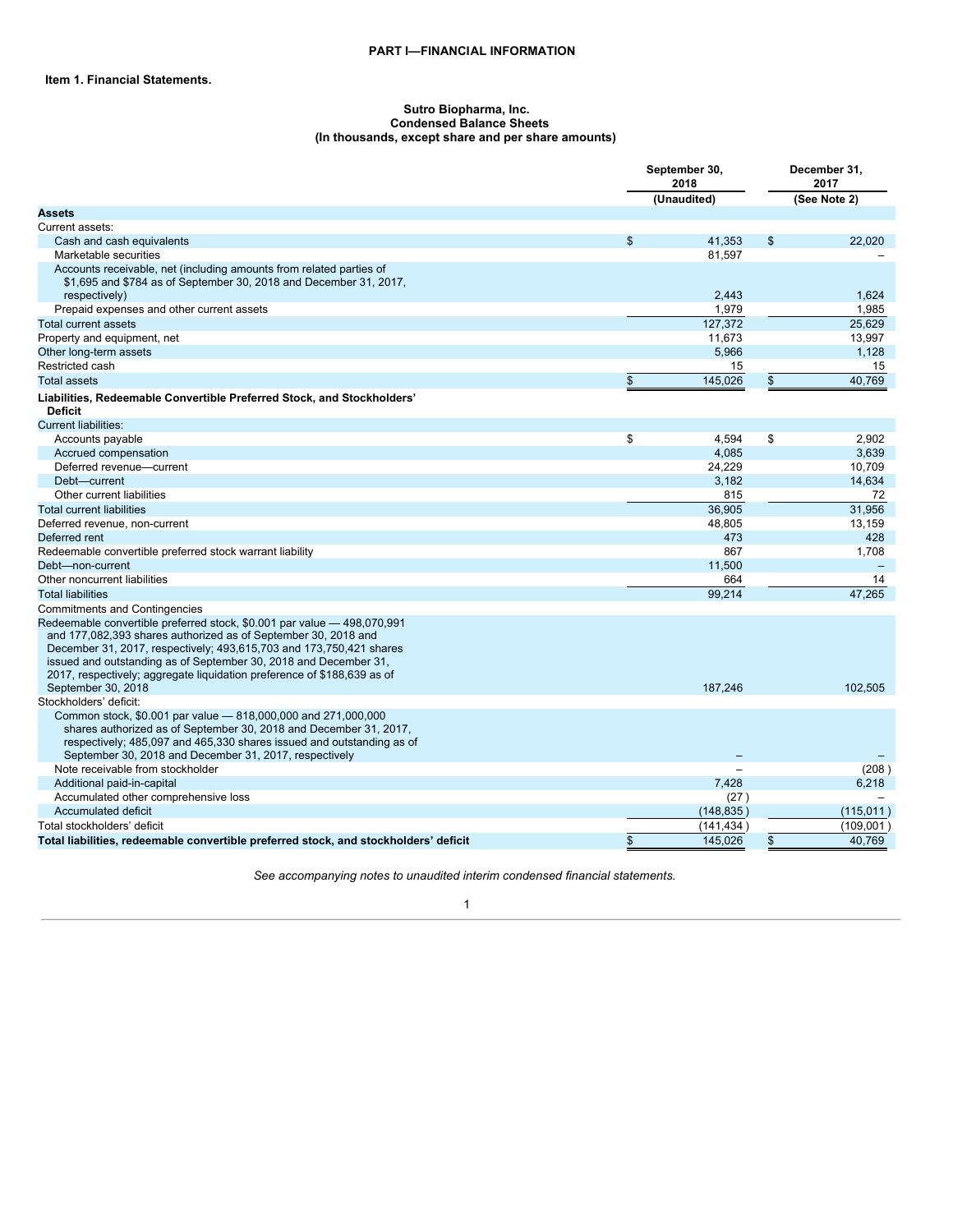#### <span id="page-3-0"></span>**Sutro Biopharma, Inc. Condensed Statements of Operations (Unaudited) (In thousands, except share and per share amounts)**

|                                                                                                                                                                                                                                                  | <b>Three Months Ended</b><br>September 30, |           |    |         | <b>Nine Months Ended</b><br>September 30, |           |     |          |
|--------------------------------------------------------------------------------------------------------------------------------------------------------------------------------------------------------------------------------------------------|--------------------------------------------|-----------|----|---------|-------------------------------------------|-----------|-----|----------|
|                                                                                                                                                                                                                                                  |                                            | 2018      |    | 2017    |                                           | 2018      |     | 2017     |
| Revenue:                                                                                                                                                                                                                                         |                                            |           |    |         |                                           |           |     |          |
| Collaboration revenue (including amounts from related<br>parties of \$5,174 and \$8,529 during the three and nine<br>months ended September 30, 2018, and \$15,754 and<br>\$42,292 during the three and nine months ended<br>September 30, 2017) | \$                                         | 6,924     | \$ | 17,499  | \$                                        | 13,955    | \$. | 47,701   |
| Other revenue-related parties                                                                                                                                                                                                                    |                                            | 912       |    |         |                                           | 5,378     |     |          |
| Total revenue                                                                                                                                                                                                                                    |                                            | 7,836     |    | 17,499  |                                           | 19,333    |     | 47,701   |
| Operating expenses                                                                                                                                                                                                                               |                                            |           |    |         |                                           |           |     |          |
| Research and development                                                                                                                                                                                                                         |                                            | 12,642    |    | 13,669  |                                           | 39,475    |     | 39,499   |
| General and administrative                                                                                                                                                                                                                       |                                            | 5,351     |    | 4,895   |                                           | 13,806    |     | 12,306   |
| Total operating expenses                                                                                                                                                                                                                         |                                            | 17,993    |    | 18,564  |                                           | 53,281    |     | 51,805   |
| Loss from operations                                                                                                                                                                                                                             |                                            | (10, 157) |    | (1,065) |                                           | (33,948)  |     | (4, 104) |
| Interest income                                                                                                                                                                                                                                  |                                            | 403       |    | 62      |                                           | 483       |     | 192      |
| Interest expense                                                                                                                                                                                                                                 |                                            | (415)     |    | (235)   |                                           | (1, 199)  |     | (235)    |
| Other income (expense), net                                                                                                                                                                                                                      |                                            | (68       |    | (180)   |                                           | 840       |     | (197)    |
| <b>Net loss</b>                                                                                                                                                                                                                                  |                                            | (10, 237) | \$ | (1,418) |                                           | (33, 824) |     | (4, 344) |
| Net loss per share, basic and diluted                                                                                                                                                                                                            |                                            | (21.26)   | S  | (3.14)  |                                           | (71.06)   |     | (9.77)   |
| Weighted-average shares used in computing net loss per<br>share                                                                                                                                                                                  |                                            | 481,613   |    | 451,550 |                                           | 476,023   |     | 444,594  |

*See accompanying notes to unaudited interim condensed financial statements.*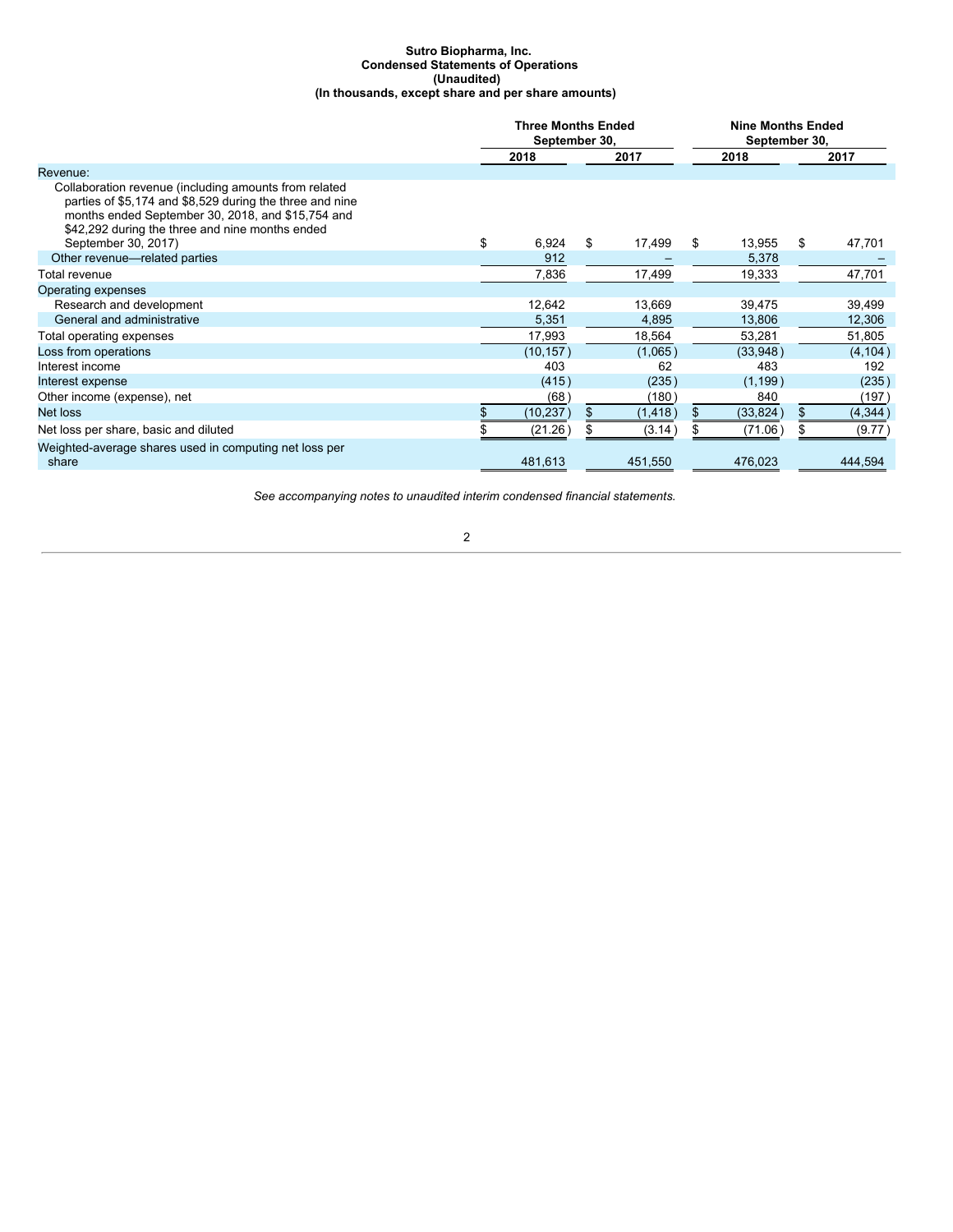#### <span id="page-4-0"></span>**Sutro Biopharma, Inc. Condensed Statements of Comprehensive Loss (Unaudited) (In thousands)**

|                                                         | <b>Three Months Ended</b><br>September 30. |           |  |          | <b>Nine Months Ended</b><br>September 30. |  |          |  |
|---------------------------------------------------------|--------------------------------------------|-----------|--|----------|-------------------------------------------|--|----------|--|
|                                                         |                                            | 2018      |  | 2017     | 2018                                      |  | 2017     |  |
| Net loss                                                |                                            | (10, 237) |  | (1, 418) | (33, 824)                                 |  | (4, 344) |  |
| Other comprehensive income:                             |                                            |           |  |          |                                           |  |          |  |
| Unrealized gain (loss) on available-for-sale securities |                                            | (27)      |  |          | (27)                                      |  | 16       |  |
| Comprehensive loss                                      |                                            | (10.264   |  | (1,413)  | (33, 851)                                 |  | (4,328)  |  |

*See accompanying notes to unaudited interim condensed financial statements.*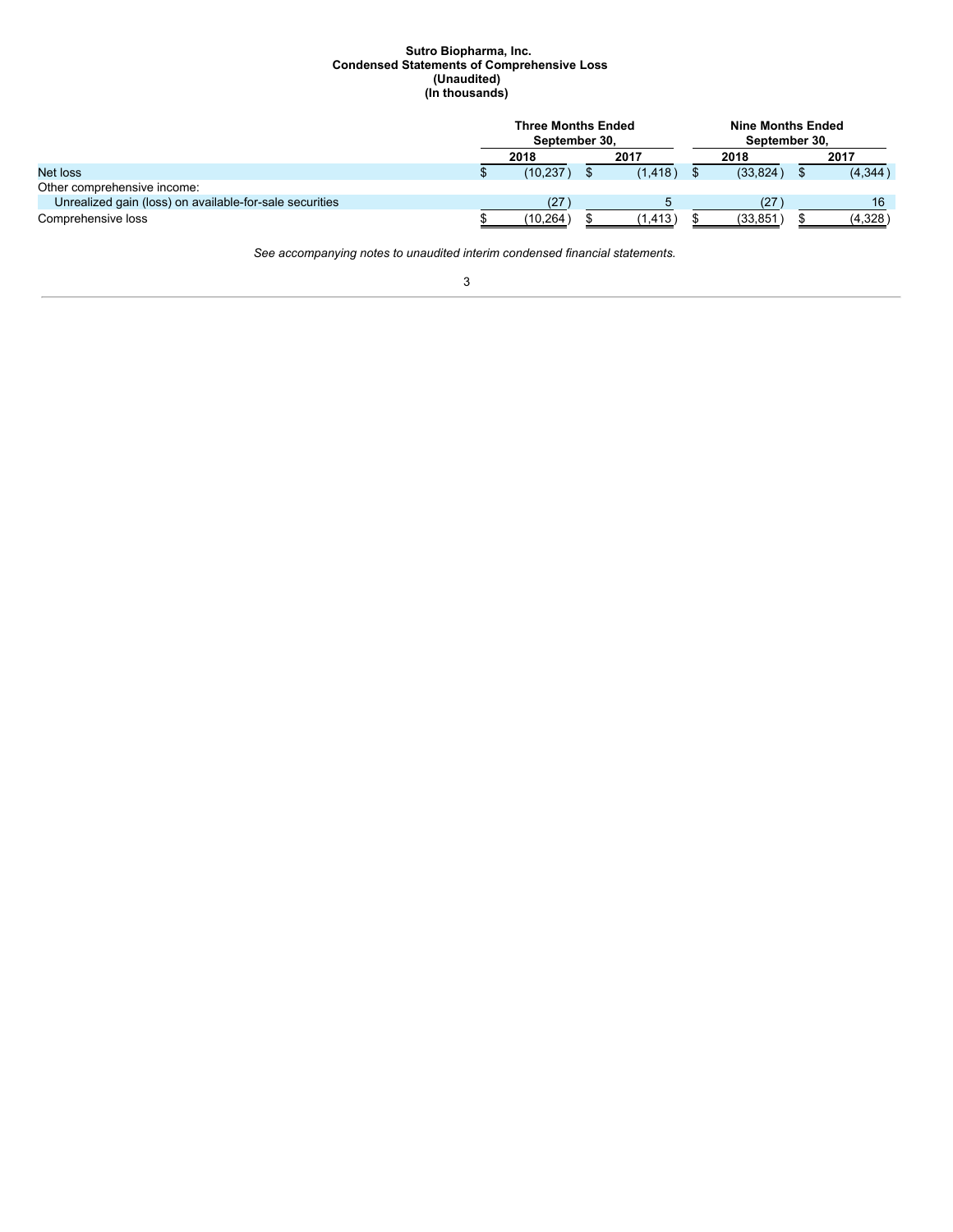#### <span id="page-5-0"></span>**Sutro Biopharma, Inc. Condensed Consolidated Statements of Cash Flows (Unaudited) (In thousands)**

|                                                                                              | <b>Nine Months Ended</b><br>September 30, |                          |  |  |  |  |
|----------------------------------------------------------------------------------------------|-------------------------------------------|--------------------------|--|--|--|--|
|                                                                                              | 2018                                      | 2017                     |  |  |  |  |
| Cash flows from operating activities:                                                        |                                           |                          |  |  |  |  |
| Net loss                                                                                     | \$<br>\$<br>(33, 824)                     | (4,344)                  |  |  |  |  |
| Adjustments to reconcile net loss to net cash provided by (used in) operating<br>activities: |                                           |                          |  |  |  |  |
| Depreciation and amortization                                                                | 3,404                                     | 3,796                    |  |  |  |  |
| Amortization of premium (accretion of discount) on marketable securities                     | (166)                                     | 116                      |  |  |  |  |
| Stock-based compensation                                                                     | 802                                       | 1,126                    |  |  |  |  |
| Revaluation of SutroVax option liability                                                     | 48                                        | 75                       |  |  |  |  |
| Revaluation of redeemable convertible preferred stock warrant liability                      | (839)                                     | 186                      |  |  |  |  |
| Accretion of debt discount                                                                   | 119                                       | 24                       |  |  |  |  |
| Loss on disposal of property and equipment                                                   | 35                                        | 87                       |  |  |  |  |
| Other revenue                                                                                | 140                                       | $\overline{\phantom{m}}$ |  |  |  |  |
| Changes in operating assets and liabilities:                                                 |                                           |                          |  |  |  |  |
| Accounts receivable                                                                          | (819)                                     | (10, 279)                |  |  |  |  |
| Prepaid expenses and other current assets                                                    | (901)                                     | (302)                    |  |  |  |  |
| Accounts payable                                                                             | (135)                                     | 178                      |  |  |  |  |
| Accrued compensation                                                                         | 446                                       | (178)                    |  |  |  |  |
| <b>Other liabilities</b>                                                                     | 1,097                                     | 106                      |  |  |  |  |
| Deferred rent                                                                                | 45                                        | 56                       |  |  |  |  |
| Deferred revenue                                                                             | 49,166                                    | (22, 881)                |  |  |  |  |
| Net cash provided by (used in) operating activities                                          | 18,618                                    | (32, 234)                |  |  |  |  |
| Cash flows from investing activities:                                                        |                                           |                          |  |  |  |  |
| Purchases of marketable securities                                                           | (81, 456)                                 | (5,019)                  |  |  |  |  |
| Maturities of marketable securities                                                          | $\overline{\phantom{m}}$                  | 32,650                   |  |  |  |  |
| Sales of marketable securities                                                               | $\overline{\phantom{0}}$                  | 6,000                    |  |  |  |  |
| Purchases of property and equipment                                                          | (759)                                     | (2,659)                  |  |  |  |  |
| Net cash provided by (used in) investing activities                                          | (82, 215)                                 | 30,972                   |  |  |  |  |
| Cash flows from financing activities:                                                        |                                           |                          |  |  |  |  |
| Proceeds from issuance of debt                                                               | $\equiv$                                  | 15,000                   |  |  |  |  |
| Payments of debt issuance fees                                                               | $\equiv$                                  | (171)                    |  |  |  |  |
| Payments of deferred offering costs                                                          | (2, 413)                                  | (74)                     |  |  |  |  |
| Proceeds from payment of note receivable by stockholder                                      | 208                                       |                          |  |  |  |  |
| Proceeds from issuances of common stock upon exercise of warrants                            | $\overline{2}$                            |                          |  |  |  |  |
| Proceeds from issuances of common stock upon exercise of stock options                       | 394                                       | 61                       |  |  |  |  |
| Proceeds from issuance of redeemable convertible preferred stock, net of<br>issuance costs   | 84,739                                    |                          |  |  |  |  |
| Net cash provided by financing activities                                                    | 82,930                                    | 14,816                   |  |  |  |  |
| Net increase in cash and cash equivalents                                                    | 19,333                                    | 13,554                   |  |  |  |  |
| Cash, cash equivalents, and restricted cash-beginning of period                              | 22,035                                    | 11,868                   |  |  |  |  |
| Cash, cash equivalents, and restricted cash-end of period                                    | \$<br>\$<br>41,368                        | 25.422                   |  |  |  |  |
| Supplemental disclosure of cash flow information:                                            |                                           |                          |  |  |  |  |
| Cash paid for interest                                                                       | \$<br>\$<br>942                           | 184                      |  |  |  |  |
| Supplemental disclosure of non-cash investing and financing information:                     |                                           |                          |  |  |  |  |
| Vesting of early exercised shares                                                            | \$<br>14<br>\$                            | 65                       |  |  |  |  |
| Purchase of property and equipment included in accounts payable                              | \$<br>\$<br>610                           | 229                      |  |  |  |  |
| Deferred initial public offering costs included in accounts payable                          | \$<br>\$<br>1.659                         | 85                       |  |  |  |  |
|                                                                                              |                                           |                          |  |  |  |  |

*See accompanying notes to unaudited interim condensed financial statements.*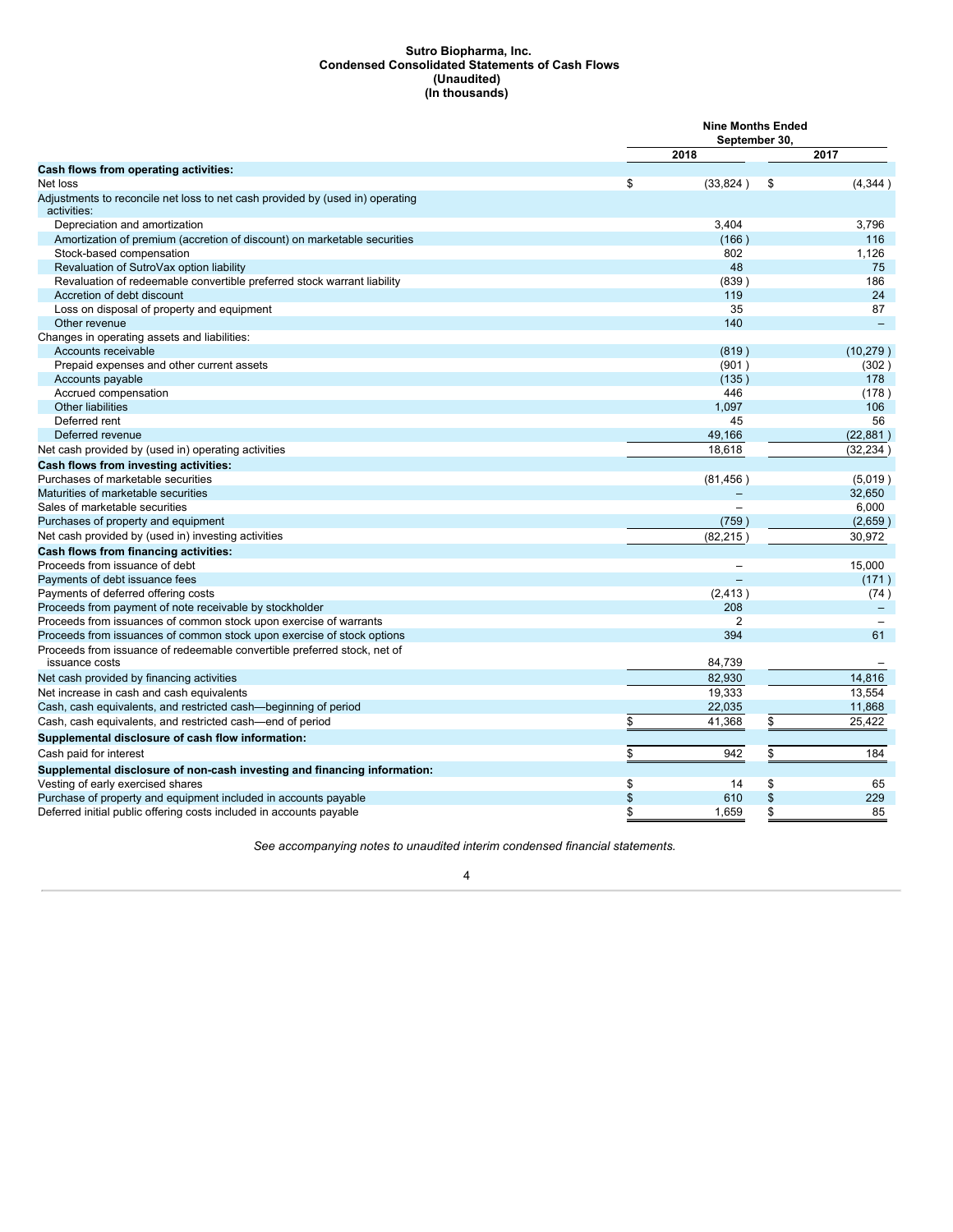#### <span id="page-6-0"></span>**Sutro Biopharma, Inc. Notes to Unaudited Interim Condensed Financial Statements**

#### **1. Organization and Principal Activities**

# *Description of Business*

Sutro Biopharma, Inc. (the "Company") is a clinical stage drug discovery, development and manufacturing company focused on leveraging its integrated cell-free protein synthesis and site-specific conjugation platform, XpressCF+™, to create a broad variety of optimally designed, next-generation protein therapeutics for cancer and autoimmune disorders. The Company was incorporated on April 21, 2003, and was formerly known as Fundamental Applied Biology, Inc. The Company is headquartered in South San Francisco, California.

The Company operates in one business segment, the development of biopharmaceutical products.

## *Initial Public Offering*

On September 26, 2018, the Company's registration statements on Form S-1 (File No. 333-227103 and 333-227548) relating to its initial public offering ("IPO") of its common stock was declared effective by the Securities and Exchange Commission ("SEC") and the shares of its common stock began trading on the Nasdaq Global Market on September 27, 2018. The public offering price of the shares sold in the IPO was \$15.00 per share. The IPO closed on October 1, 2018, pursuant to which the Company sold 5,667,000 shares of common stock, for gross proceeds of approximately \$85.0 million. The Company received net proceeds from the IPO of approximately \$74.4 million, after underwriting discounts, commissions and estimated offering expenses. In addition to the shares of common stock sold in the IPO, the Company concurrently sold in a private placement to Merck Sharp & Dohme Corp., a subsidiary of Merck & Co., Inc., Kenilworth, NJ, USA ("Merck"), 666,666 shares of common stock at the IPO offering price of \$15.00 per share, for proceeds of approximately \$10.0 million. Immediately prior to the completion of the IPO, all outstanding shares of redeemable convertible preferred stock converted into common stock.

Immediately prior to the completion of the IPO on October 1, 2018, all outstanding shares of redeemable convertible preferred stock were converted into 16,028,462 shares of common stock. Subsequent to the closing of the IPO, there were no shares of redeemable convertible preferred stock outstanding. The condensed financial statements as of September 30, 2018, including share and per share amounts, do not give effect to the IPO, or the conversion of the redeemable convertible preferred stock, as the IPO and such conversions were completed subsequent to September 30, 2018.

#### *Reverse Stock Split*

On September 14, 2018, the Company effected a reverse split of all shares of its common stock at a ratio of 36.3-for-1. Upon the effectiveness of the reverse stock split, (i) all shares of outstanding common stock were adjusted; (ii) the number of shares of common stock for which each outstanding option to purchase common stock is exercisable were adjusted; (iii) the exercise price of each outstanding option to purchase common stock were adjusted; (iv) the conversion ratio for each share of outstanding redeemable convertible preferred stock which is convertible into the Company's common stock was proportionately reduced; (v) the number of shares of common stock for which each outstanding warrant to purchase common stock is exercisable was proportionally decreased; (vi) the conversion ratio for each outstanding warrant to purchase redeemable convertible preferred stock which is convertible into warrants to purchase the Company's common stock after the offering was proportionally decreased; and (vii) the exercise price of each outstanding warrant was proportionally increased. All of the outstanding common stock share numbers (including shares of common stock subject to the Company's options, as converted for the outstanding redeemable convertible preferred stock shares and warrants), share prices, exercise prices and per share amounts contained in the financial statements have been retroactively adjusted in the financial statements to reflect this reverse stock split for all periods presented. The par value per share and the authorized number of shares of common stock and redeemable convertible preferred stock were not adjusted as a result of the reverse stock split.

# *Series E Redeemable Convertible Preferred Stock Split*

In July 2018, the Company's board of directors approved an amendment to the Company's amended and restated certificate of incorporation to effect a 1 for-1.1940912491 split ("Split") of shares of the Company's Series E redeemable convertible preferred stock, which was effected on July 26, 2018. The par value and authorized shares of redeemable convertible preferred stock and the other outstanding shares of redeemable convertible preferred stock were not adjusted as a result of the Split. All of the outstanding Series E redeemable convertible preferred shares and per share information included in the accompanying financial statements have been adjusted to reflect the Split.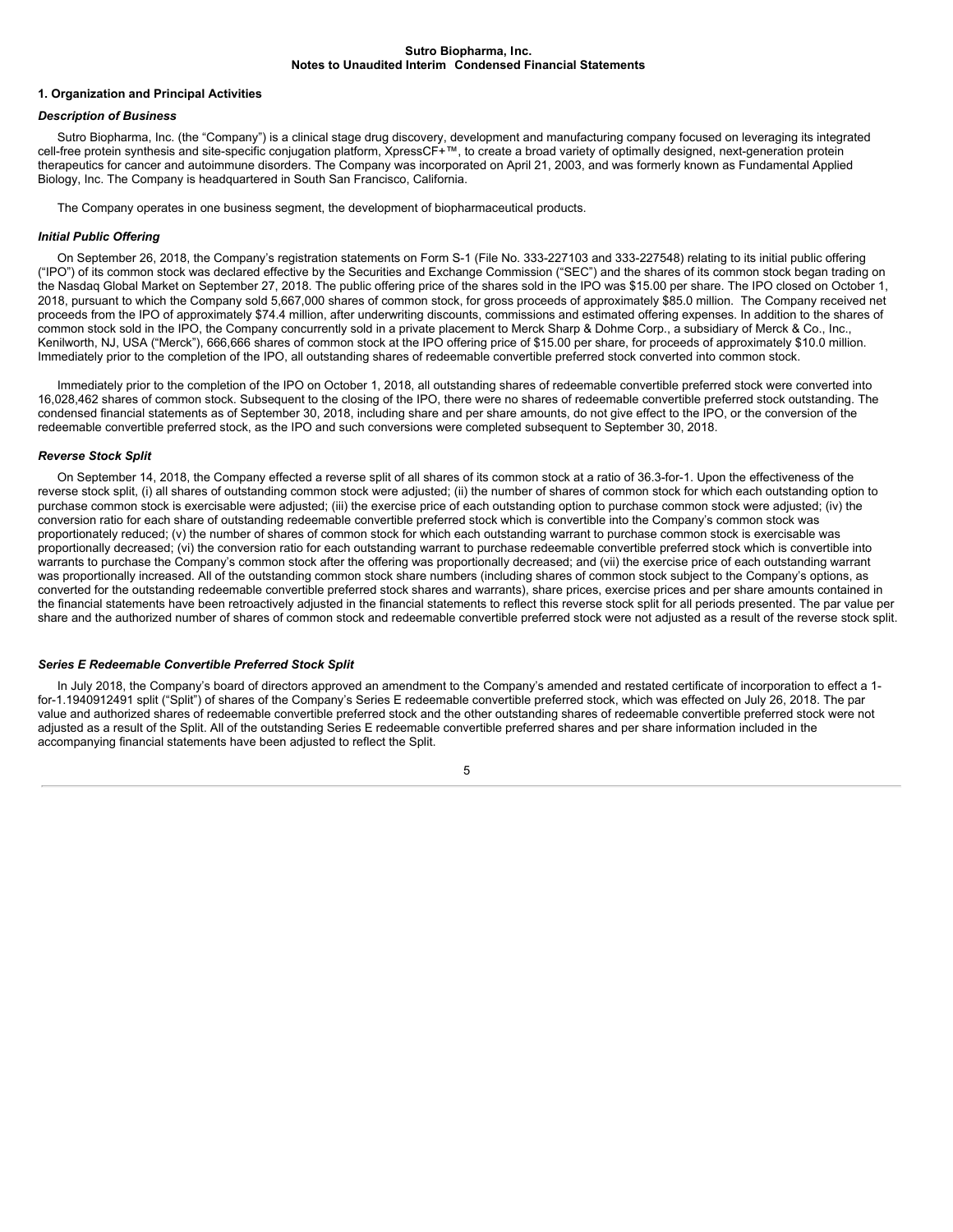# *Liquidity*

The Company has incurred significant losses and has negative cash flows from operations. As of September 30, 2018, there was an accumulated deficit of \$148.8 million. Management expects to continue to incur additional substantial losses in the foreseeable future as a result of the Company's research and development activities.

As of September 30, 2018, the Company had unrestricted cash, cash equivalents and marketable securities of \$123.0 million, which is available to fund future operations. The Company will need to raise additional capital to support the completion of its research and development activities. The Company's activities are subject to significant risks and uncertainties, including failing to secure additional funding to continue to operationalize the Company's current technology and to advance the development of its product candidates.

The Company believes that its unrestricted cash, cash equivalents and marketable securities as of September 30, 2018 will be sufficient for the Company to continue as a going concern for at least one year from the issuance date of its unaudited interim condensed financial statements.

In August 2017, the Company entered into a loan and security agreement with Oxford Finance LLC ("Oxford") and Silicon Valley Bank ("SVB") under which it borrowed \$15.0 million (the "August 2017 Loan") (see Note 6). The August 2017 Loan provides that an event of default will occur if, among other triggers, there occurs any circumstances that could reasonably be expected to result in a material adverse effect on the Company's business, operations or condition, or on its ability to perform its obligations under the loan. The Company disclosed in its audited financial statements as of December 31, 2017 that the Company believed that there was substantial doubt about its ability to continue as a going concern given its continuing operating losses and its then current available capital resources, which could be deemed to be an event of default if such condition was considered to have a material adverse effect on the Company's business, operations or condition. As a result, the Company classified the entire debt balance as a current liability as of December 31, 2017 given that a determination of such an event of default was outside of the Company's control. Based on the available financial resources described above, as of September 30, 2018, the Company has classified \$3.2 million of the outstanding debt balance as current and the remainder as non-current, which reflects the scheduled repayments under the August 2017 Loan.

# **2. Summary of Significant Accounting Policies**

# *Basis of Presentation and Use of Estimates*

The accompanying financial statements have been prepared in accordance with U.S. generally accepted accounting principles ("U.S. GAAP"). The preparation of financial statements in conformity with U.S. GAAP requires management to make estimates and assumptions that affect the amounts reported in the financial statements and accompanying notes. The Company bases its estimates on historical experience and market-specific or other relevant assumptions that it believes are reasonable under the circumstances. The amounts of assets and liabilities reported in the Company's balance sheets and the amount of expenses and income reported for each of the periods presented are affected by estimates and assumptions, which are used for, but are not limited to, determining research and development periods under multiple element arrangements, stock-based compensation expense, fair value of redeemable convertible preferred stock and warrant liabilities, fair value of common stock, income taxes and certain accrued liabilities. Actual results could differ from such estimates or assumptions.

# *Unaudited Interim Condensed Financial Statements*

The interim condensed balance sheet as of September 30, 2018, the condensed statements of operations and comprehensive loss for the three and nine months ended September 30, 2018 and 2017, and the condensed statements of cash flows for the nine months ended September 30, 2018 and 2017 are unaudited. The unaudited interim condensed financial statements have been prepared on the same basis as the annual financial statements and, in the opinion of management, reflect all adjustments, which include only normal recurring adjustments, necessary to present fairly the Company's financial position as of September 30, 2018, its results of operations and comprehensive loss for the three and nine months ended September 30, 2018 and 2017, and cash flows for the nine months ended September 30, 2018 and 2017. The financial data and the other financial information contained in these notes to the condensed financial statements related to the three-month and nine-month periods are also unaudited. The results of operations for the three and nine months ended September 30, 2018 are not necessarily indicative of the results to be expected for the year ending December 31, 2018 or for any other future annual or interim period. The condensed balance sheet as of December 31, 2017 included herein was derived from the audited financial statements as of that date. These condensed financial statements should be read in conjunction with the Company's audited financial statements included in the prospectus dated September 26, 2018 that forms a part of the Company's registration statements on Form S-1 (File Nos 333-227103 and 333-227548), as filed with the SEC pursuant to Rule 424(b)(4) promulgated under the Securities Act of 1933, as amended.

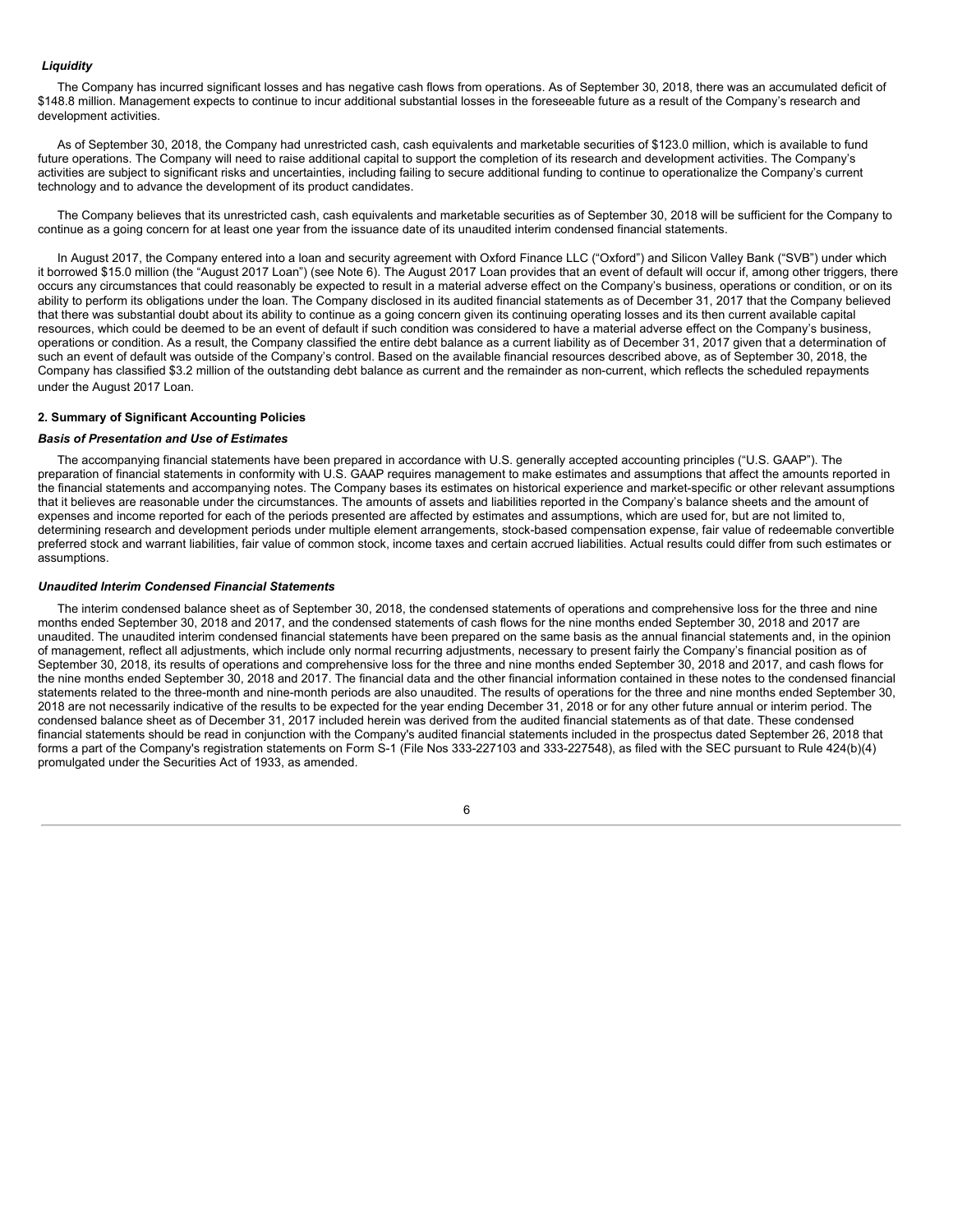## *Cash, Cash Equivalents, and Restricted Cash*

The Company considers all highly liquid investments with original maturities of 90 days or less from the date of purchase to be cash equivalents.

Under certain lease and credit agreements, the Company has pledged cash and cash equivalents as collateral. Restricted cash related to such agreements was \$15,000 as of both September 30, 2018 and December 31, 2017.

The following table provides a reconciliation of cash and cash equivalents, and restricted cash reported within the balance sheets that sum to the total of the same amounts shown in the statements of cash flows.

|                                                                |  | September 30.  |  |        |  |  |  |
|----------------------------------------------------------------|--|----------------|--|--------|--|--|--|
|                                                                |  | 2018           |  | 2017   |  |  |  |
|                                                                |  | (in thousands) |  |        |  |  |  |
| Cash and cash equivalents                                      |  | 41.353         |  | 25,407 |  |  |  |
| Restricted cash                                                |  | 15             |  | 15     |  |  |  |
| Total cash, cash equivalents, and restricted cash shown in the |  |                |  |        |  |  |  |
| statements of cash flows                                       |  | 41.368         |  | 25.422 |  |  |  |

#### *Fair Value Measurements*

Fair value is defined as the exchange price that would be received for an asset or paid to transfer a liability, or an exit price, in the principal or most advantageous market for that asset or liability in an orderly transaction between market participants on the measurement date, and establishes a fair value hierarchy that requires an entity to maximize the use of observable inputs, where available, and minimizes the use of unobservable inputs when measuring fair value. The Company determined the fair value of financial assets and liabilities using the fair value hierarchy that describes three levels of inputs that may be used to measure fair value, as follows:

Level 1—Quoted prices in active markets for identical assets and liabilities;

Level 2—Inputs other than Level 1 that are observable, either directly or indirectly, such as quoted prices for similar assets or liabilities, quoted prices in markets that are not active, or other inputs that are observable or can be corroborated by observable market data for substantially the full term of the assets or liabilities; and

Level 3—Unobservable inputs that are supported by little or no market activity and that are significant to the fair value of the assets or liabilities.

The carrying amounts of accounts receivable, prepaid expenses, accounts payable and accrued compensation approximate fair value due to the short-term nature of these items.

The fair value of the Company's financial assets and liabilities is measured on a recurring basis by level within the fair value hierarchy. See Note 3.

The fair value of the Company's outstanding loan (See Note 6) is estimated using the net present value of the payments, discounted at an interest rate that is consistent with market interest rate, which is a Level 2 input. The estimated fair value of the Company's outstanding loan approximates the carrying amount, as the loan bears a floating rate that approximates the market interest rate.

#### *Deferred Offering Costs*

The Company has deferred offering costs consisting of legal, accounting and other fees and costs directly attributable to the Company's IPO, which was completed on October 1, 2018. The deferred offering costs will be offset against the gross proceeds of the IPO. As of September 30, 2018 and December 31, 2017, \$4.6 million and \$0.5 million, respectively, of deferred offering costs were recorded within other long-term assets on the balance sheet.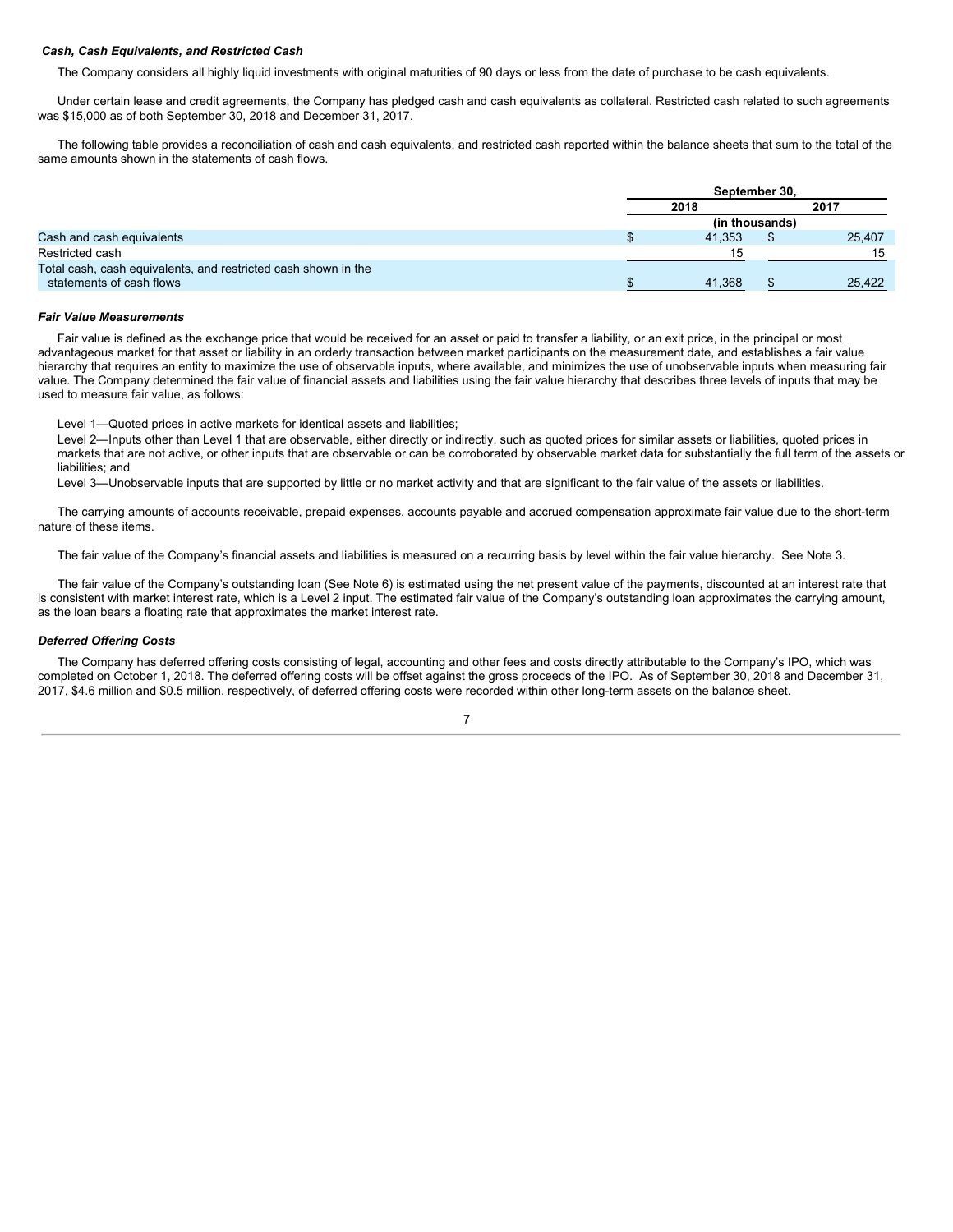#### *Redeemable Convertible Preferred Stock Warrants*

The Company accounts for its redeemable convertible preferred stock warrants as a liability, and they are recorded at their estimated fair value, because the warrants may conditionally obligate the Company to transfer assets at some point in the future. At the end of each reporting period, changes in the estimated fair value during the period are recorded in other income (expense), net in the statement of operations. The Company will continue to adjust the liability for changes in estimated fair value until the earlier of the expiration of the warrants, exercise of the warrants, or conversion of the redeemable convertible preferred stock warrants into common stock warrants upon the completion of a liquidation event, including the completion of an IPO, which occurred on October 1, 2018.

#### *Revenue Recognition*

Revenue is recognized when persuasive evidence of an arrangement exists, delivery has occurred or services have been rendered, the price is fixed or determinable and collectability is reasonably assured.

For multiple-element arrangements, each deliverable within a multiple-deliverable revenue arrangement is accounted for as a separate unit of accounting if both of the following criteria are met: the delivered item or items has value to the customer on a stand-alone basis; and (ii) for an arrangement that includes a general right of return relative to the delivered item, delivery or performance of the undelivered item is considered probable and substantially in management's control.

The Company recognizes revenue from milestone payments when: (i) the milestone event is substantive and its achievability has substantive uncertainty at the inception of the agreement, and the Company has completed its performance obligations related to the achievement of the milestone. Milestone payments are considered substantive if all of the following conditions are met: the milestone payment (a) is commensurate with either the Company's performance subsequent to the inception of the arrangement to achieve the milestone or the enhancement of the value of the delivered item or items as a result of a specific outcome resulting from the Company's performance subsequent to the inception of the arrangement to achieve the milestone, (b) relates solely to past performance, and (c) is reasonable relative to all of the deliverables and payment terms (including other potential milestone consideration) within the arrangement.

Determining whether and when these revenue recognition criteria have been satisfied often involves assumptions and judgments that can have a significant impact on the timing and amount of reported revenue. Changes in assumptions or judgments or changes to the elements in an arrangement could cause a material increase or decrease in the amount of revenue that is reported in a particular period.

Under certain collaborative arrangements, the Company is entitled to payments for certain research and development activities and for providing product and other related materials. The Company's policy is to account for such payments by its collaboration partners as collaboration revenue.

#### *Research and Development*

Research and development costs are expensed as incurred. Research and development expenses consist of costs incurred in performing research and development activities: salaries, employee benefits, laboratory supplies, outsourced research and development expenses, professional services and allocated facilities-related costs. Amounts incurred in connection with collaboration arrangements are also included as a research and development expense.

Nonrefundable advance payments for goods or services that will be used or rendered for future research and development activities are deferred and capitalized and recognized as an expense as the goods are delivered or the related services are performed.

For outsourced research and development expenses, such as professional fees payable to third parties for preclinical studies, clinical trials and research services, and other consulting costs, the Company estimates the expenses based on the services performed, pursuant to contracts with research institutions that conduct and manage preclinical studies, clinical trials and research services on its behalf. The Company estimates these expenses based on discussions with internal management personnel and external service providers as to the progress or stage of completion of services and the contracted fees to be paid for such services. If the actual timing of the performance of services or the level of effort varies from the original estimates, the Company will adjust the accrual accordingly. Payments made to third parties under these arrangements in advance of the performance of the related services by the third parties are recorded as prepaid expenses until the services are rendered.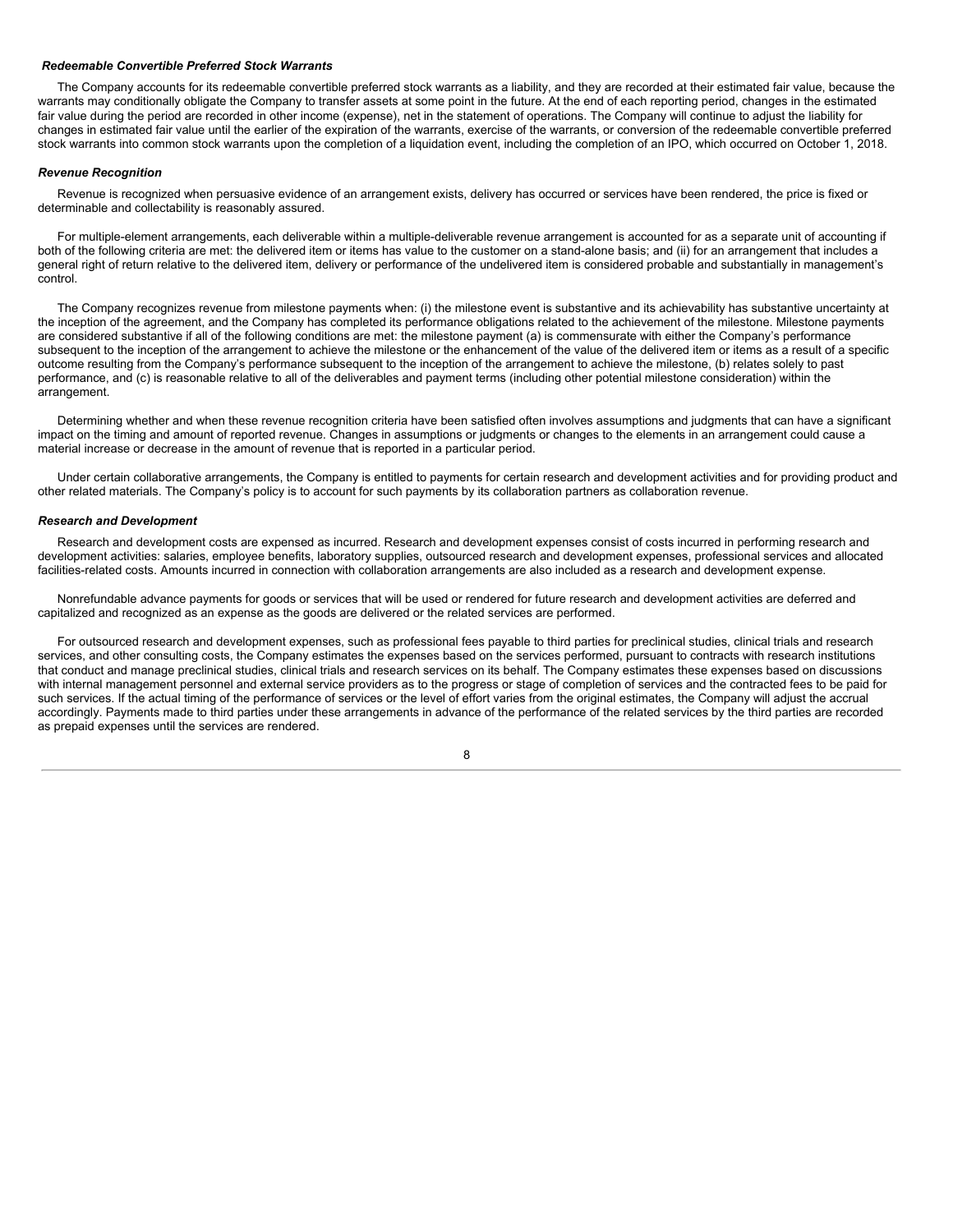# *Net Loss Per Share*

Basic net loss per share is calculated by dividing the net loss by the weighted-average number of shares of common stock outstanding for the period, without consideration for potential dilutive common shares. Basic net loss per share is the same as diluted net loss per share as the inclusion of all potential dilutive common shares would have been anti-dilutive.

#### *Recent Accounting Pronouncements*

From time to time, new accounting pronouncements are issued by the Financial Accounting Standards Board ("FASB"), or other standard setting bodies and adopted by the Company as of the specified effective date. Unless otherwise discussed, the impact of recently issued standards that are not yet effective will not have a material impact on the Company's financial statements upon adoption. Under the Jumpstart Our Business Startups Act of 2012, as amended (the "JOBS Act"), the Company meets the definition of an emerging growth company, and has elected the extended transition period for complying with new or revised accounting standards pursuant to Section 107(b) of the JOBS Act.

#### *New Accounting Pronouncements Not Yet Adopted*

In May 2014, the FASB issued ASU No. 2014-09 (Topic 606), Revenue from Contracts with Customers. In August 2015, the FASB issued ASU No. 2015-14 (Topic 606), Revenue from Contracts with Customers: Deferral of the Effective Date, which delayed the effective date of ASU 2014-09 by one year. ASU 2014- 09, as amended, became effective for public business entities for fiscal years beginning after December 15, 2017, and interim periods within those fiscal years. For entities other than public entities, the standard is effective for fiscal years beginning after December 15, 2018, and interim periods beginning after December 15, 2019. Early adoption is permitted. ASU 2014-09 also permits two methods of adoption: retrospectively to each prior reporting period presented (full retrospective method), or retrospectively with the cumulative effect of initially applying the guidance recognized at the date of initial application (the modified retrospective method). The Company is in the process of evaluating the effect this guidance will have on revenue recognition for its collaboration and license agreements.

The core principle of ASU 2014-09 is that an entity should recognize revenue when it transfers promised goods or services to customers in an amount that reflects the consideration to which the entity expects to be entitled in exchange for those goods or services. ASU 2014-09 defines a five-step process to achieve this core principle and, in doing so, it is possible more judgment and estimates may be required within the revenue recognition process than required under existing U.S. generally accepted accounting pronouncements. All of the Company's revenue is currently generated from up-front payments, research and development services, and milestone and contingent payments under its collaboration arrangements. The Company is currently evaluating its collaboration agreements to determine the impact of adopting ASU 2014-09, inclusive of available transitional methods, on its financial statements and related disclosures.

In January 2016, the FASB issued ASU 2016-01 (Topic 825), Recognition and Measurement of Financial Assets and Financial Liabilities, which will change how to recognize, measure, present and make disclosures about certain financial assets and financial liabilities. Under ASU 2016-01, if an entity designates a financial liability under the fair value option ("FVO") in accordance with ASC 825, the entity shall measure the financial liability at fair value with qualifying changes in fair value recognized in net income. The entity shall present separately in other comprehensive income the portion of the total change in the fair value of the liability that results from a change in the instrument-specific credit risk.

For public business entities, ASU 2016-01 is effective for fiscal years beginning after December 15, 2017, including interim periods within those fiscal years. For all other entities, the guidance is effective for fiscal years beginning after December 15, 2018, and interim periods within fiscal years beginning after December 15, 2019. All entities can early adopt the provision related to financial liabilities measured using the FVO in ASC 825 for financial statements of annual or interim periods that have not yet been issued or made available for issuance. The Company does not expect the adoption of this amendment will have a material impact on its financial statements.

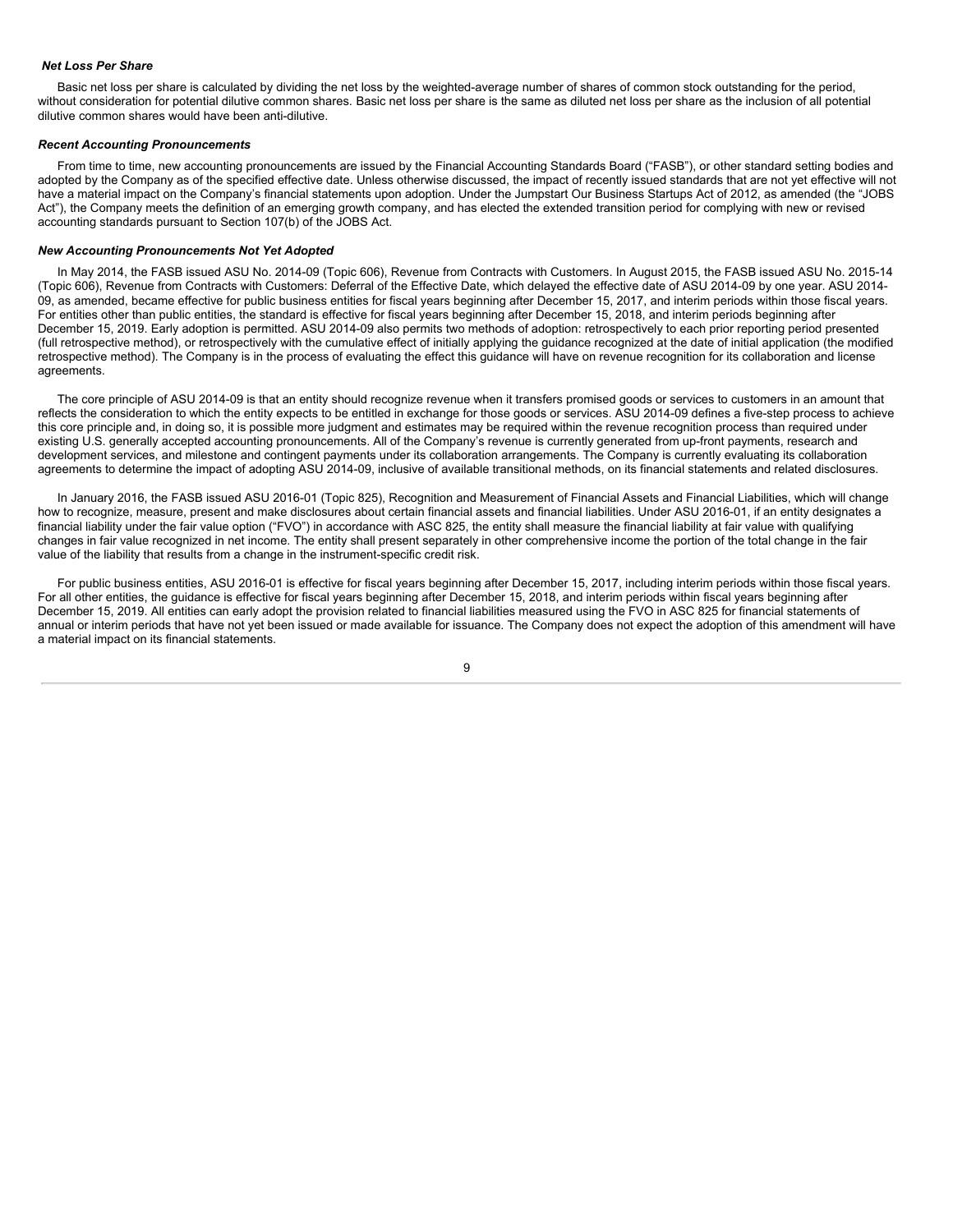In February 2016, the FASB issued Accounting Standards Update (ASU) No. 2016-02, *Leases* (Topic 842), ("ASC 842"). ASC 842 supersedes the lease recognition requirements in ASC 840, *Leases*. ASC 842 clarifies the definition of a lease and requires lessees to recognize right-of-use assets and lease liabilities for all leases, including those classified as operating leases under previous lease accounting guidance. The guidance is effective for nonpublic business entities for fiscal years and interim periods beginning after December 15, 2019, with early adoption permitted. Originally, entities were required to adopt ASU 2016-02 using a modified retrospective transition method. However, in July 2018, the FASB issued ASU 2018-11, *Leases* (Topic 842): Targeted Improvements, which provides entities with an additional transition method. Under ASU 2018-11, entities have the option of initially applying ASC 842 at the adoption date, rather than at the beginning of the earliest period presented, and recognizing the cumulative effect of applying the new standard as an adjustment to beginning retained earnings in the year of adoption while continuing to present all prior periods under previous lease accounting guidance. The Company expects to elect this transition method at the adoption date of January 1, 2020. The Company is currently evaluating the impact of adopting this guidance on the Company's financial statements. The Company currently expects that its operating lease commitments will be subject to the new standard and recognized as right-of-use assets and operating lease liabilities upon adoption of this standard, which will increase the total assets and total liabilities that it reports relative to such amounts prior to adoption.

In August 2016, the FASB issued ASU 2016-15 ("ASC Topic 230"), *Classification of Certain Cash Receipts and Cash Payments* . The new guidance clarifies the classification of certain cash receipts and cash payments in the statement of cash flows, including debt prepayment or extinguishment costs, settlement of contingent consideration arising from a business combination, insurance settlement proceeds, and distributions from certain equity method investees. ASU 2016-15 is effective for annual periods beginning after December 15, 2017. Early adoption is permitted. The Company is in the process of assessing the impact, if any, of this ASU on its financial statements. The Company does not expect that the adoption of this amendment will have a material impact on its financial statements.

In November 2018, the FASB issued ASU No. 2018-18, Collaborative Arrangements (Topic 808), Clarifying the interaction between Topic 808 and Topic *606*, or ASU No. 2018-18. The amendments in ASU No. 2018-18 provide guidance on whether certain transactions between collaborative arrangement participants should be accounted for with revenue under Topic 606. For public business entities, the amendments in ASU No. 2018-18are effective for fiscal years beginning after December 15, 2019, and interim periods within those fiscal years. For all other entities, the amendments are effective for fiscal years beginning after December 15, 2020, and interim periods within fiscal years beginning after December 15, 2021. Early adoption is permitted. An entity may not adopt the amendments earlier than its adoption date of Topic 606. The Company is currently evaluating the effect of this new guidance on its financial statements.

# **3. Fair Value Measurements**

The following table sets forth the fair value of the Company's financial assets and liabilities measured on a recurring basis by level within the fair value hierarchy:

|                                                          |    | <b>September 30, 2018</b> |    |                          |    |         |    |         |  |
|----------------------------------------------------------|----|---------------------------|----|--------------------------|----|---------|----|---------|--|
|                                                          |    | Total<br>Level 1          |    |                          |    | Level 2 |    | Level 3 |  |
|                                                          |    |                           |    |                          |    |         |    |         |  |
| Assets:                                                  |    |                           |    |                          |    |         |    |         |  |
| Money market funds                                       | \$ | 31,879                    | \$ | 31,879                   | \$ | —       | \$ |         |  |
| Commercial paper                                         |    | 34,939                    |    |                          |    | 34,939  |    |         |  |
| Corporate debt securities                                |    | 15,774                    |    | —                        |    | 15,774  |    |         |  |
| Asset-backed securities                                  |    | 16,864                    |    |                          |    | 16,864  |    | -       |  |
| U.S. government agency securities                        |    | 23,767                    |    |                          |    | 23,767  |    |         |  |
| Total                                                    |    | 123,223                   |    | 31,879                   |    | 91,344  |    |         |  |
|                                                          |    |                           |    |                          |    |         |    |         |  |
| Liabilities:                                             |    |                           |    |                          |    |         |    |         |  |
| Redeemable convertible preferred stock warrant liability |    | 867                       |    | $\overline{\phantom{m}}$ |    | -       | \$ | 867     |  |
| Total                                                    |    | 867                       |    |                          |    |         |    | 867     |  |
|                                                          |    |                           |    |                          |    |         |    |         |  |
|                                                          | 10 |                           |    |                          |    |         |    |         |  |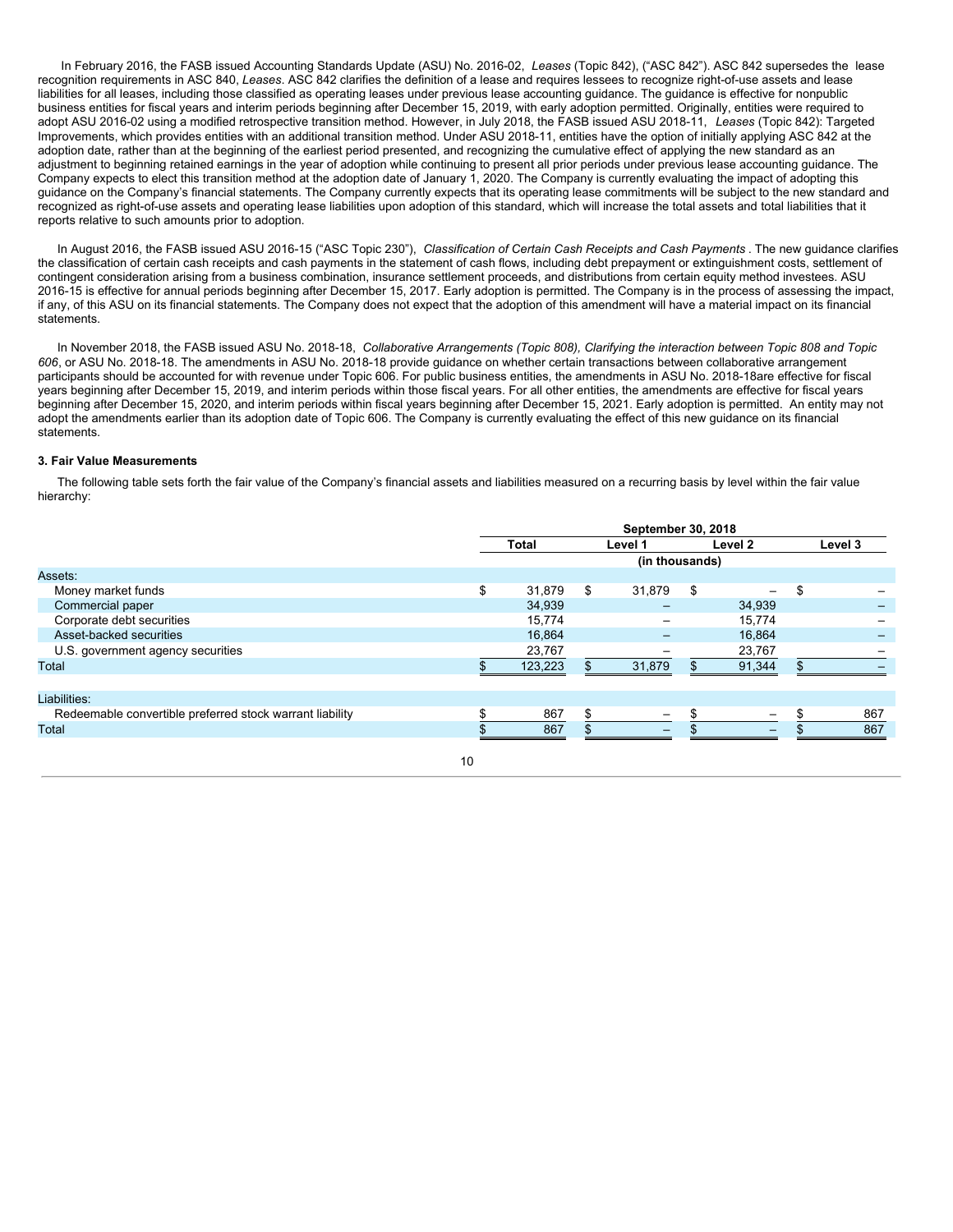|                                                          |       | December 31, 2017 |    |                   |         |        |  |         |  |
|----------------------------------------------------------|-------|-------------------|----|-------------------|---------|--------|--|---------|--|
|                                                          | Total |                   |    | Level 1           | Level 2 |        |  | Level 3 |  |
|                                                          |       |                   |    | (in thousands)    |         |        |  |         |  |
| Assets:                                                  |       |                   |    |                   |         |        |  |         |  |
| Money market funds                                       | \$    | 6,578             | \$ | 6,578             | \$      | —      |  |         |  |
| Commercial paper                                         |       | 7,689             |    |                   |         | 7,689  |  |         |  |
| Corporate debt securities                                |       | 800               |    |                   |         | 800    |  |         |  |
| U.S. government agency securities                        |       | 3,893             |    |                   |         | 3,893  |  |         |  |
| Total                                                    |       | 18,960            |    | 6,578             |         | 12,382 |  |         |  |
|                                                          |       |                   |    |                   |         |        |  |         |  |
| Liabilities:                                             |       |                   |    |                   |         |        |  |         |  |
| Redeemable convertible preferred stock warrant liability |       | 1,708             |    | $\qquad \qquad -$ |         |        |  | 1,708   |  |
| Total                                                    |       | 1,708             |    | -                 |         |        |  | 1,708   |  |

Where applicable, the Company uses quoted market prices in active markets for identical assets to determine fair value. This pricing methodology applies to Level 1 investments, which are composed of money market funds.

If quoted prices in active markets for identical assets are not available, then the Company uses quoted prices for similar assets or inputs other than quoted prices that are observable, either directly or indirectly. These investments are included in Level 2 and consist of commercial paper, corporate debt securities, and U.S. government agency securities. These assets are valued using market prices when available, adjusting for accretion of the purchase price to face value at maturity.

A financial instrument's categorization within the valuation hierarchy is based upon the lowest level of input that is significant to the fair value measurement. The Company's assessment of the significance of a particular input to the fair value measurement in its entirety requires management to make judgments and consider factors specific to the asset or liability.

In certain cases where there is limited activity or less transparency around inputs to valuation, securities are classified as Level 3 within the valuation hierarchy. Level 3 liabilities that are measured at estimated fair value on a recurring basis consist of the redeemable convertible preferred stock warrant liability. Refer to Note 8 for the valuation techniques used to measure fair value and a description of the inputs and the information used to develop the inputs to the valuation models.

Generally, increases or decreases in the fair value of the underlying redeemable convertible preferred stock would result in a directionally similar impact in the fair value measurement of the associated warrant liability. There were no transfers within the hierarchy during the nine months ended September 30, 2018 and 2017.

The following table sets forth a summary of the changes in the estimated fair value of the Company's redeemable convertible preferred stock warrant liability:

|                                                                                              | Redeemable<br><b>Preferred Stock</b><br><b>Warrant Liability</b><br>(in thousands) | Convertible |
|----------------------------------------------------------------------------------------------|------------------------------------------------------------------------------------|-------------|
| Balance as of December 31, 2017                                                              |                                                                                    | 1.708       |
| Proceeds from issuances of common stock upon exercise of warrants                            |                                                                                    | (2)         |
| Changes in estimated fair value of warrant liability included in other income (expense), net |                                                                                    | (839)       |
| Balance as of September 30, 2018                                                             |                                                                                    | 867         |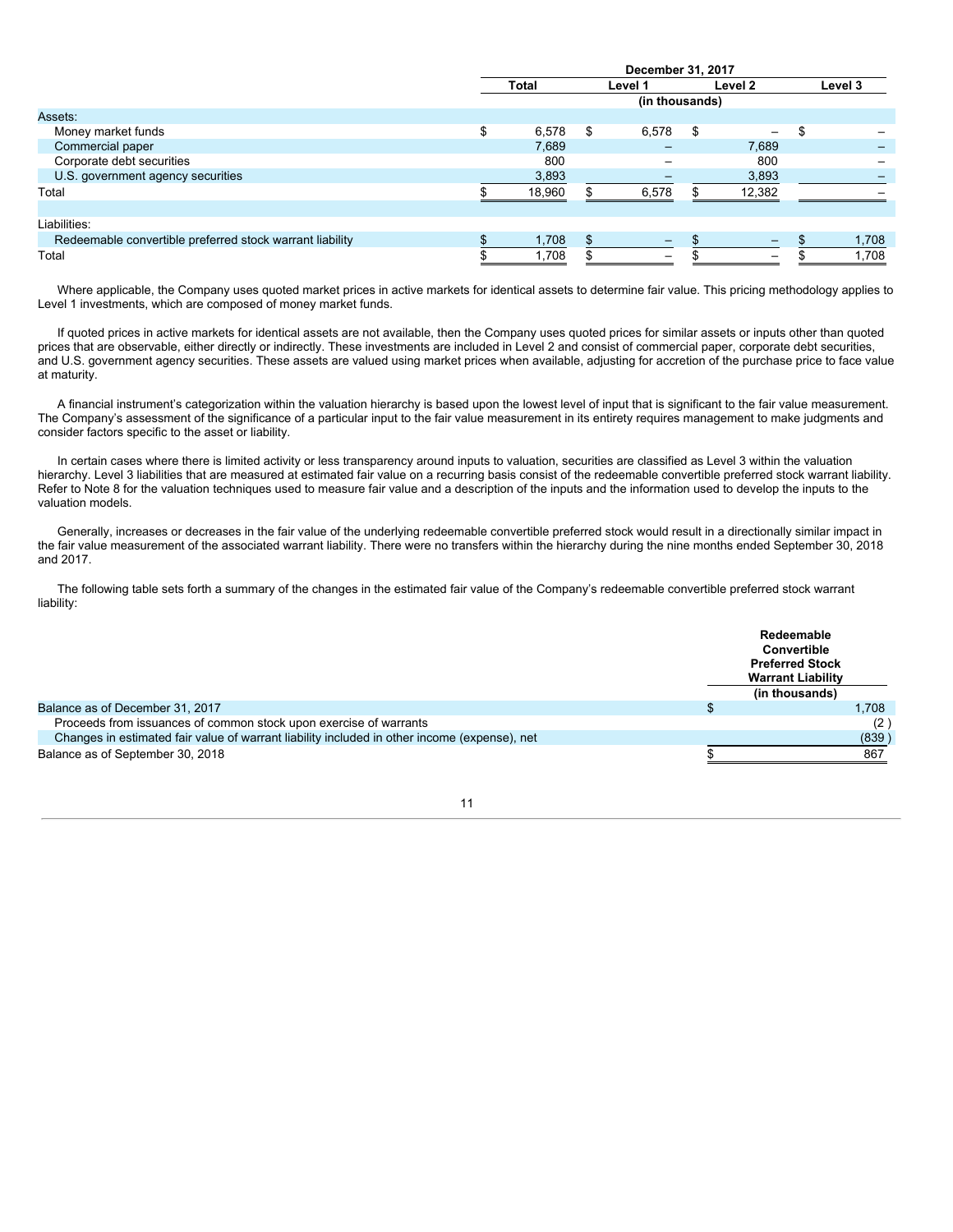# **4. Cash Equivalents and Marketable Securities**

Cash equivalents and marketable securities consisted of the following:

|                                             | <b>September 30, 2018</b>      |      |                          |  |                             |               |  |  |  |
|---------------------------------------------|--------------------------------|------|--------------------------|--|-----------------------------|---------------|--|--|--|
|                                             | Amortized<br><b>Cost Basis</b> |      | Unrealized<br>Gains      |  | <b>Unrealized</b><br>Losses | Fair<br>Value |  |  |  |
|                                             |                                |      | (in thousands)           |  |                             |               |  |  |  |
| Money market funds                          | \$<br>31.879                   | - \$ | $\qquad \qquad -$        |  | $-$                         | \$.<br>31.879 |  |  |  |
| Commercial paper                            | 34.939                         |      | $\overline{\phantom{0}}$ |  | -                           | 34,939        |  |  |  |
| Corporate debt securities                   | 15.781                         |      |                          |  | (8)                         | 15,774        |  |  |  |
| Asset-based securities                      | 16,876                         |      |                          |  | (12)                        | 16,864        |  |  |  |
| U.S. government agencies                    | 23,776                         |      | $\overline{\phantom{0}}$ |  | (9)                         | 23,767        |  |  |  |
| Total                                       | 123,251                        |      |                          |  | (29)                        | 123,223       |  |  |  |
| Less amounts classified as cash equivalents | (41, 626)                      |      |                          |  | -                           | (41, 626)     |  |  |  |
| Total marketable securities                 | 81,625                         |      |                          |  | (29)                        | 81,597        |  |  |  |

|                                             | December 31, 2017 |                                |    |                            |                |                             |  |               |  |
|---------------------------------------------|-------------------|--------------------------------|----|----------------------------|----------------|-----------------------------|--|---------------|--|
|                                             |                   | Amortized<br><b>Cost Basis</b> |    | <b>Unrealized</b><br>Gains |                | <b>Unrealized</b><br>Losses |  | Fair<br>Value |  |
|                                             |                   |                                |    |                            | (in thousands) |                             |  |               |  |
| Money market funds                          |                   | 6,578                          | -S |                            |                | $\qquad \qquad -$           |  | 6,578         |  |
| Commercial paper                            |                   | 7,689                          |    |                            |                |                             |  | 7,689         |  |
| Corporate debt securities                   |                   | 800                            |    |                            |                |                             |  | 800           |  |
| U.S. government agencies                    |                   | 3,893                          |    |                            |                |                             |  | 3,893         |  |
| Total                                       |                   | 18.960                         |    |                            |                |                             |  | 18,960        |  |
| Less amounts classified as cash equivalents |                   | (18,960)                       |    |                            |                |                             |  | (18,960)      |  |
| Total marketable securities                 |                   |                                |    |                            |                | -                           |  |               |  |

All marketable securities as of September 30, 2018 had maturities of less than one year.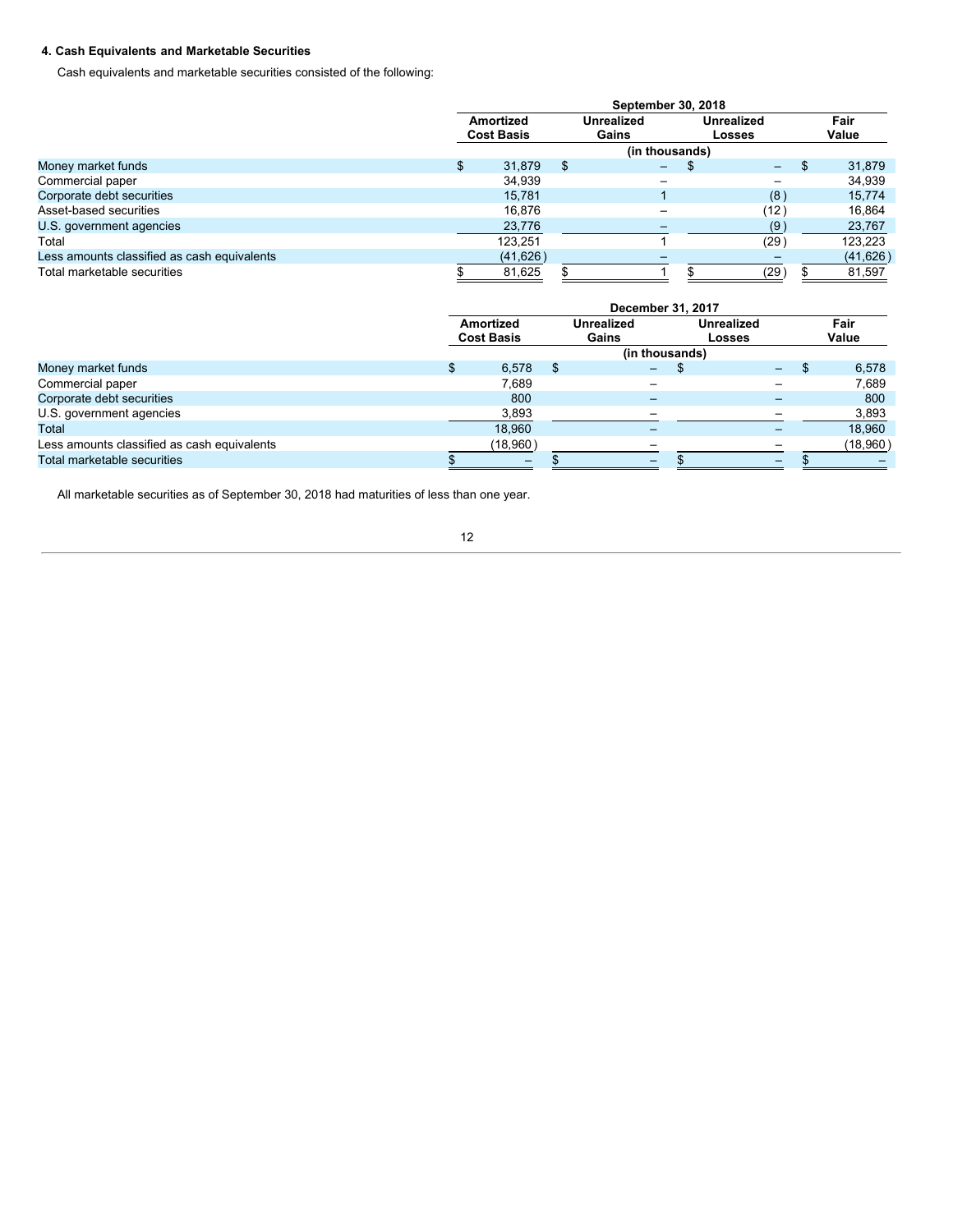# **5. Collaboration Agreements and Supply Agreements**

The Company has recognized revenue as follows:

|                                                                                                            | <b>Three Months Ended</b><br>September 30, |                |    | <b>Nine Months Ended</b><br>September 30, |                |     |        |
|------------------------------------------------------------------------------------------------------------|--------------------------------------------|----------------|----|-------------------------------------------|----------------|-----|--------|
|                                                                                                            |                                            | 2018           |    | 2017                                      | 2018           |     | 2017   |
|                                                                                                            |                                            | (in thousands) |    |                                           | (in thousands) |     |        |
| Collaboration revenue:                                                                                     |                                            |                |    |                                           |                |     |        |
| Celgene Corporation ("Celgene")—related party:                                                             |                                            |                |    |                                           |                |     |        |
| Amortization of up-front payment                                                                           | $\mathfrak{L}$                             | 1,655          | \$ | 2,642                                     | \$<br>4,912    | \$  | 16,355 |
| Research and development services                                                                          |                                            | 5              |    |                                           | 103            |     |        |
| Milestones and contingent payments                                                                         |                                            |                |    | 13,112                                    |                |     | 25,937 |
| Total                                                                                                      |                                            | 1,660          |    | 15,754                                    | 5,015          |     | 42,292 |
| Merck Sharp & Dohme Corporation ("Merck")—related party:                                                   |                                            |                |    |                                           |                |     |        |
| Amortization of up-front payment                                                                           |                                            | 2,818          |    | $\qquad \qquad$                           | 2,818          |     |        |
| Research and development services                                                                          |                                            | 696            |    |                                           | 696            |     |        |
| Total                                                                                                      |                                            | 3,514          |    |                                           | 3,514          |     |        |
| Merck KGaA, Darmstadt, Germany (operating in the United<br>States and Canada under the name "EMD Serono"): |                                            |                |    |                                           |                |     |        |
| Amortization of up-front payment                                                                           |                                            | 1,038          |    | 1,030                                     | 3,104          |     | 3,090  |
| Research and development services                                                                          |                                            | 712            |    | 715                                       | 2,322          |     | 2,319  |
| Total                                                                                                      |                                            | 1,750          |    | 1,745                                     | 5,426          |     | 5,409  |
| Total collaboration revenue                                                                                |                                            | 6,924          | \$ | 17,499                                    | \$<br>13,955   | S.  | 47,701 |
| Other revenue-related parties:                                                                             |                                            |                |    |                                           |                |     |        |
| Celgene Corporation:                                                                                       |                                            |                |    |                                           |                |     |        |
| Development and manufacturing services and clinical<br>product supply                                      | \$                                         | 330            | \$ |                                           | \$<br>3,894    | -\$ |        |
| SutroVax:                                                                                                  |                                            |                |    |                                           |                |     |        |
| Supply and other                                                                                           |                                            | 582            |    |                                           | 1,484          |     |        |
| Total other revenue-related parties                                                                        | \$                                         | 912            | \$ |                                           | \$<br>5,378    | \$  |        |
| Total revenue                                                                                              |                                            | 7,836          |    | 17,499                                    | 19,333         |     | 47,701 |

#### *2014 Celgene Agreement*

In September 2014, the Company signed a Collaboration and License Agreement with Celgene (the "2014 Celgene Agreement") to discover and develop bispecific antibodies and/or antibody-drug conjugates ("ADCs"), focused primarily on the field of immuno-oncology, using the Company's proprietary integrated cell-free protein synthesis platform, XpressCF+™.

Upon signing the 2014 Celgene Agreement, the Company received an up-front, nonrefundable payment totaling \$83.1 million. The Company was recognizing revenues from the up-front payment ratably over an approximate three-year period starting in September 2014.

In March 2015, the Company received a \$15.0 million contingent payment ("March 2015 payment") from Celgene under the 2014 Celgene Agreement that provided Celgene a right to access certain of the Company's technology for use in conjunction with certain Celgene intellectual property. In June 2016, the Company received a \$25.0 million milestone ("June 2016 payment") upon completion of certain preclinical activities. The March 2015 and June 2016 payments were being recognized as revenue over the remaining portion of the estimated period of the research term prior to entering into the 2017 Celgene Agreement.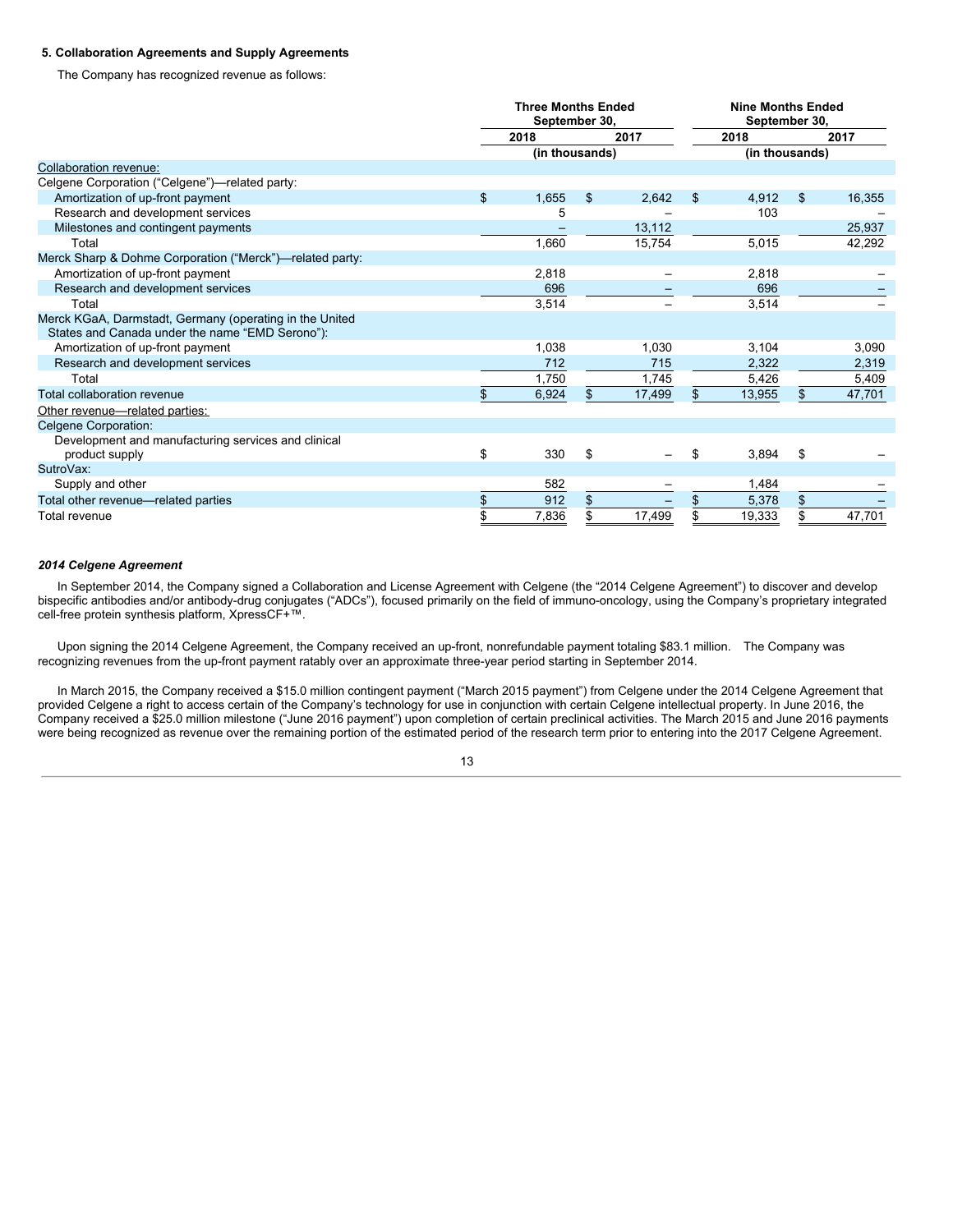# *2017 Celgene Agreement*

In August 2017, the Company entered into the 2017 Celgene Agreement to refocus its 2014 Celgene Agreement on four programs that are advancing through preclinical development, including an ADC program targeting B cell maturation antigen.

Upon signing of the 2017 Celgene Agreement, the Company received an option fee payment of \$12.5 million in August 2017 and is entitled to receive a second option fee payment of \$12.5 million following the first investigational new drug ("IND") clearance, if any, for one of the four programs, if Celgene desires to maintain its option to acquire the U.S. rights to develop and commercialize a second collaboration program to reach IND status. If Celgene exercises its option to acquire from the Company U.S. rights to a second collaboration program, it will make an option exercise fee payment to the Company, the amount of which depends on which program reaches IND status. The Company determined that the initial \$12.5 million payment should be deferred and recognized over the entire potential period during which Celgene has an option to acquire worldwide rights to a second collaboration program. Consequently, the Company is recognizing revenue from such payment ratably over an approximate three-year period starting in August 2017 and ending in September 2020. In September 2017, the Company earned a \$10.0 million milestone for certain manufacturing accomplishments, which payment was received from Celgene in October 2017. The entire \$10.0 million amount was recognized as revenue when earned, as the Company had completed its performance obligations related to the achievement of the substantive milestone.

The Company evaluated the terms of the 2017 Celgene Agreement, relative to the 2014 Celgene Agreement, and determined the 2017 Celgene Agreement to be a material modification to the 2014 Celgene Agreement for financial reporting purposes. As a result, the Company determined that the remaining deferred revenue balance of \$8.2 million as of the date of entering into the 2017 Celgene Agreement, related to Celgene payments to the Company under the 2014 Celgene Agreement, will also be recognized ratably over an approximate three-year period starting in August 2017 and ending in September 2020 (the "Celgene Agreements"). The Company has received and will be eligible to receive financial support for research and development services assigned to the Company by Celgene, based on an agreed-upon level of full-time equivalent personnel effort and related reimbursement rate, which will be recognized as revenue as the related reimbursable activities approved by Celgene and the Company are performed by the Company.

Under the terms of the 2017 Celgene Agreement, the Company is entitled to earn development and regulatory contingent payments for each of the four programs under the collaboration, and royalties on sales of any commercial products that may result from the 2017 Celgene Agreement. As of September 30, 2018, the Company is eligible to receive a potential future payment for manufacturing activities of \$10.0 million, which is considered to be a substantive milestone for which the related payment will be recognized as revenue upon achievement. In addition, for licensed products for which Celgene holds worldwide rights, the Company is eligible to receive aggregate milestone and option fee payments of up to \$295.0 million for certain licensed products and up to \$393.7 million for certain other licensed products under the collaboration, if approved in multiple indications, and, depending on the licensed product, tiered royalties ranging from mid-single digits to low teen percentages on worldwide sales of any commercial products that may result from the 2017 Celgene Agreement. Additionally, for licensed products for which Celgene holds ex-U.S. rights, the Company will also be eligible to receive pre-commercial contingent payments and tiered royalties ranging from mid to high single digit percentages. The contingent payments under the 2017 Celgene Agreement are not considered to be substantive milestones because the receipt of such payments is based solely on the performance of Celgene.

Celgene may terminate the 2017 Celgene Agreement at any time with 120 days' prior written notice. Either the Company or Celgene has the right to terminate the 2017 Celgene Agreement based on the other party's uncured material breach, challenge of the validity and enforceability of intellectual property, or bankruptcy.

As of September 30, 2018 and December 31, 2017, there was \$13.1 million and \$18.0 million, respectively, of deferred revenue related to payments received by the Company under the Celgene Agreements.

As of September 30, 2018 and December 31, 2017, the Company had \$0.3 million and \$0.8 million, respectively, of receivables from Celgene related to the Celgene Agreements, which are included in accounts receivable on the balance sheet.

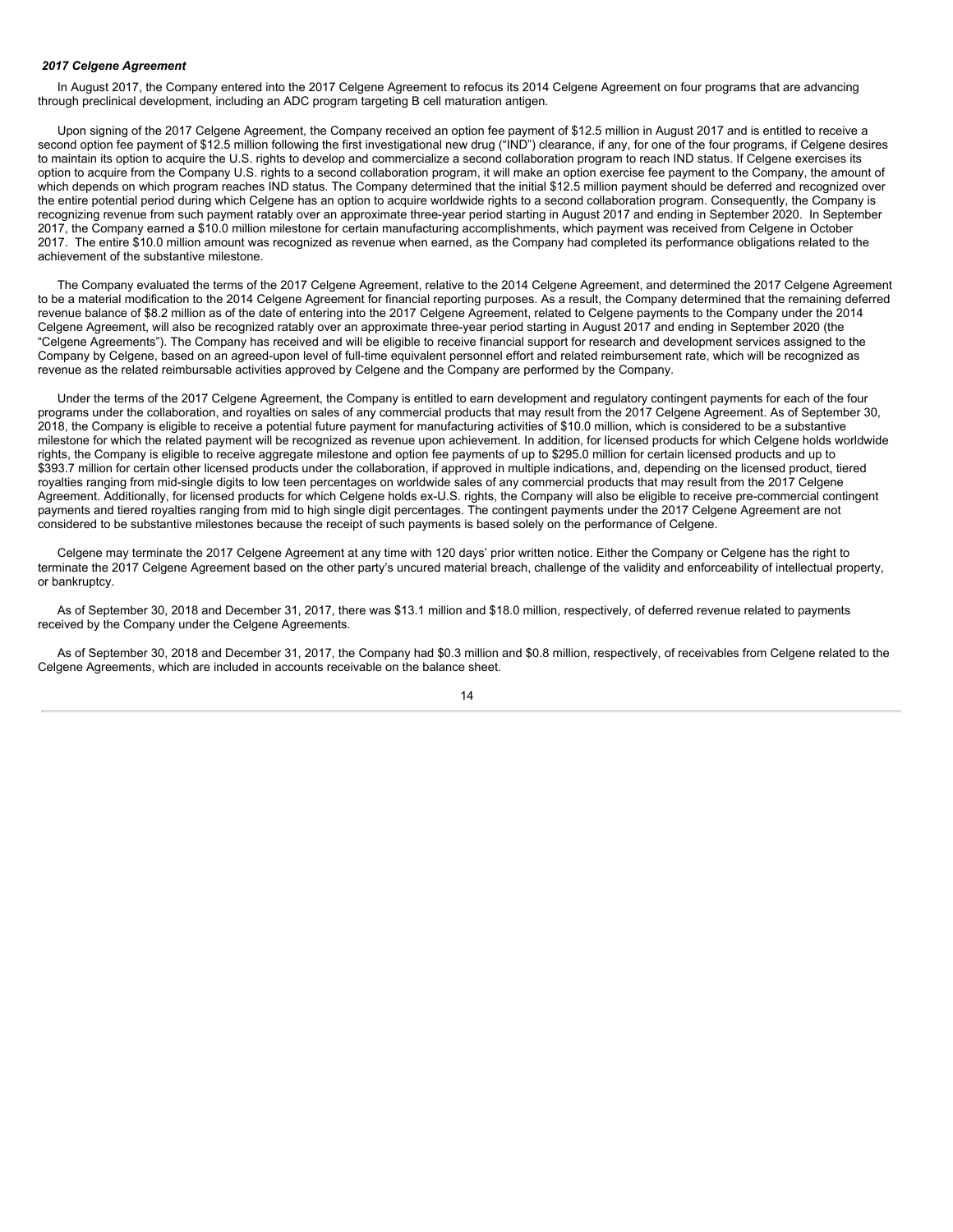#### *2018 Master Services Agreement*

In March 2018, the Company entered into a Master Development and Clinical Manufacturing Services Agreement (the "Master Services Agreement") with Celgene, wherein Celgene requested the Company to provide development, manufacturing and supply chain management services, including clinical product supply. The consideration for the services is based on an agreed-upon level of full-time equivalent personnel effort and related reimbursement rate in addition to agreed-upon pricing for the clinical product supply.

For the three and nine months ended September 30, 2018, the Company earned \$0.3 million and \$3.9 million, respectively, in other revenue-related parties under the Master Services Agreement

#### *2018 Merck Agreement*

In July 2018, the Company entered into an Exclusive Patent License and Research Collaboration Agreement (the "2018 Merck Agreement") with Merck to jointly develop up to three research programs focusing on cytokine derivatives for cancer and autoimmune disorders.

Under the 2018 Merck Agreement, the Company received from Merck an upfront payment of \$60.0 million in August 2018 for the identification of and the pre-clinical research and development of two target programs, with an option for Merck to engage the Company to continue these activities for a third program upon the payment of an additional amount. The Company identified multiple deliverables under the 2018 Merck Agreement, which include access to certain intellectual property rights, performance of research and development services, and joint project team participation. The Company considered the provisions of the multiple-element arrangement guidance in determining whether access to the intellectual property rights under the arrangement has stand-alone value. Based on the Company's expertise in applying its proprietary technology, the Company concluded that there is no stand-alone value of the intellectual property rights accessed by Merck. Consequently, the Company determined that the identified deliverables comprise a single unit of accounting, and the upfront cash payment was deferred and will be recognized over the relevant estimated period during which the Company has significant obligations to perform research and development services and participate in joint project team activities for Merck. Consequently, the Company is recognizing revenues from the upfront payment ratably over an estimated four-year period starting in July 2018. Revenue for research and development services under the 2018 Merck Agreement will be recognized as the related activities are performed by the Company.

The Company is also eligible to receive aggregate milestone payments of up to \$1.6 billion, assuming the development and sale of all therapeutic candidates and all possible indications identified under the collaboration. If one or more products from each of the target programs are developed for non-oncology or a single indication, the Company will be eligible for reduced aggregate milestone payments. In addition, the Company is eligible to receive tiered royalties ranging from mid-single digit to low teen percentages on the worldwide sales of any commercial products that may result from the collaboration. Additionally, Merck purchased 74,794,315 shares of the Company's Series E redeemable convertible preferred stock at a price per share of \$0.2674, resulting in gross proceeds of \$20.0 million. Concurrent with the Company's IPO, which was completed on October 1, 2018, Merck purchased 666,666 shares of common stock at a price per share of \$15.00, resulting in proceeds of approximately \$10.0 million. Merck may terminate the Merck Agreement at any time with 60 days' prior written notice. Either the Company or Merck has the right to terminate the Merck Agreement based on the other party's uncured material breach or bankruptcy.

As of September 30, 2018, there was \$57.2 million of deferred revenue related to payment received by the Company under the 2018 Merck Agreement. As of September 30, 2018, the Company had \$0.8 million receivable from Merck related to the Merck Agreement, which is included in accounts receivable on the balance sheet.

#### *EMD Serono Agreement*

The Company signed a Collaboration Agreement and a License Agreement with EMD Serono in May 2014 and September 2014, respectively, which were entered into in contemplation of each other and therefore treated as a single agreement for accounting purposes. The Collaboration Agreement was terminated upon execution of the License Agreement (the "MDA Agreement"), which agreement is to develop ADCs for multiple cancer targets.

Upon signing the Collaboration Agreement, the Company received an up-front, nonrefundable, non-creditable payment totaling \$10.0 million. Upon signing the MDA Agreement, the Company received an additional up-front, nonrefundable payment totaling \$10.0 million and will receive financial support for research and development services to be provided by the Company, based on an agreed-upon level of full-time equivalent personnel effort and related reimbursement rate.

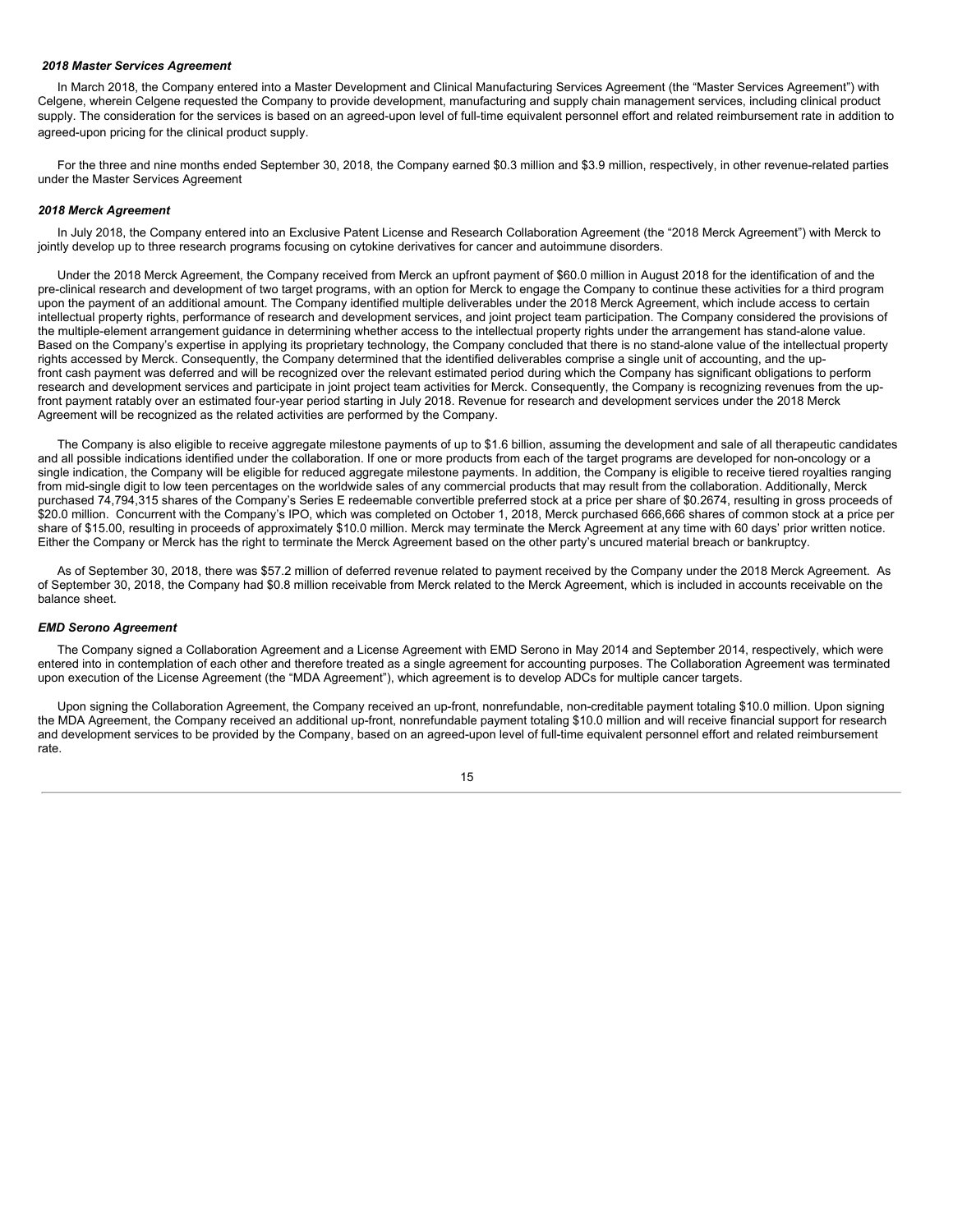The Company is recognizing revenues from the up-front payments ratably over an estimated five-year period starting in June 2014. Revenue for research and development services under the MDA Agreement will be recognized as revenue as the related reimbursable activities approved by EMD Serono and the Company are performed by the Company.

The Company is eligible to receive up to \$52.5 million for each product developed under the MDA Agreement, primarily from pre-commercial contingent payments. In addition, the Company is eligible to receive tiered royalties ranging from low-to-mid single digit percentages, along with certain additional one-time royalties, on worldwide sales of any commercial products that may result from the MDA Agreement. The MDA Agreement term expires on a product-by-product and country-by-country basis. Upon expiration, EMD Serono will have a fully paid-up, royalty-free, perpetual, and irrevocable non-exclusive license, with the right to grant sublicenses, under certain Company intellectual property rights. EMD Serono may terminate the MDA Agreement at any time with 90 days' prior written notice or upon the inability of the Company to provide EMD Serono access to a specified number of cancer drug targets. Either the Company or EMD Serono has the right to terminate the MDA Agreement based on the other party's uncured material breach or bankruptcy.

As of September 30, 2018 and December 31, 2017, there was \$2.8 million and \$5.9 million, respectively, of deferred revenue related to payments received by the Company under the MDA Agreement. As of September 30, 2018 and December 31, 2017, the Company had \$0.7 million and \$0.8 million, respectively, of receivables from EMD Serono related to the MDA Agreement, which are included in accounts receivable on the balance sheet.

#### *SutroVax, Inc. Supply Agreement*

In May 2018, the Company entered into a Supply Agreement (the "Supply Agreement") with SutroVax, Inc., ("SutroVax"), wherein SutroVax engaged the Company to supply extracts and custom reagents, as requested by SutroVax. The pricing is based on an agreed upon cost plus arrangement. For the three and nine months ended September 30, 2018, the Company recognized \$0.6 million and \$1.5 million, respectively, in other revenue-related parties under the Supply Agreement. As of September 30, 2018, the Company had \$0.6 million receivable from SutroVax related to the Supply Agreement, which is included in accounts receivable on the balance sheet.

#### *The Leukemia & Lymphoma Society, Inc.*

In August 2018, the Company entered into a Research, Development and Commercialization Agreement (the "LLS Agreement") with The Leukemia & Lymphoma Society ("LLS"), under which LLS has agreed to contribute up to \$6.0 million in clinical development funding for STRO-001, the Company's CD74 targeting ADC to treat relapsed and/or refractory multiple myeloma and non-Hodgkin lymphoma. The funding will be provided in installments based upon the achievement of funding milestones, with the initial payment of \$0.5 million received by the Company upon execution of the LLS Agreement. As of September 30, 2018, the Company had received total payments from LLS of \$1.0 million, which will be reflected as a reduction of research and development expenses over an estimated period ending in 2021, as eligible STRO-001 clinical development costs are incurred by the Company. In consideration for the funding to the Company under the LLS Agreement, the Company may be required to make payments to LLS based on pre-specified late-stage clinical development, regulatory and commercialization milestones and should the Company enter into certain transactions relating to STRO-001 with a third party. The Company will recognize such payments, if any, in the period they are incurred as the contingent payments are not an unconditional purchase obligation. The LLS Agreement terminates upon the earlier of (a) fulfillment of all payment obligations by both parties or (b) 12 years after the effective date. LLS may terminate the LLS Agreement at any time with 60 days' prior written notice. Either the Company or LLS has the right to terminate the LLS Agreement based on the other party's uncured material breach. As of September 30, 2018, there was approximately \$1.0 million of other liabilities related to payments received by the Company under the LLS Agreement.

#### **6. Loan and Security Agreement**

In August 2017, the Company entered into a loan and security agreement with Oxford and SVB under which it borrowed \$15.0 million (the "August 2017 Loan"). The loan is due in 30 monthly installments from March 2019 through its repayment in August 2021, with interest-only monthly payments until March 2019. If certain qualified funding events occur, the loan will be due in 24 monthly installments from September 2019 through its repayment in August 2021, with interest-only payments until September 2019. While the aforementioned qualified funding events occurred during the quarter ended September 30, 2018, the Company intends currently to commence repayment of the loan in March 2019.

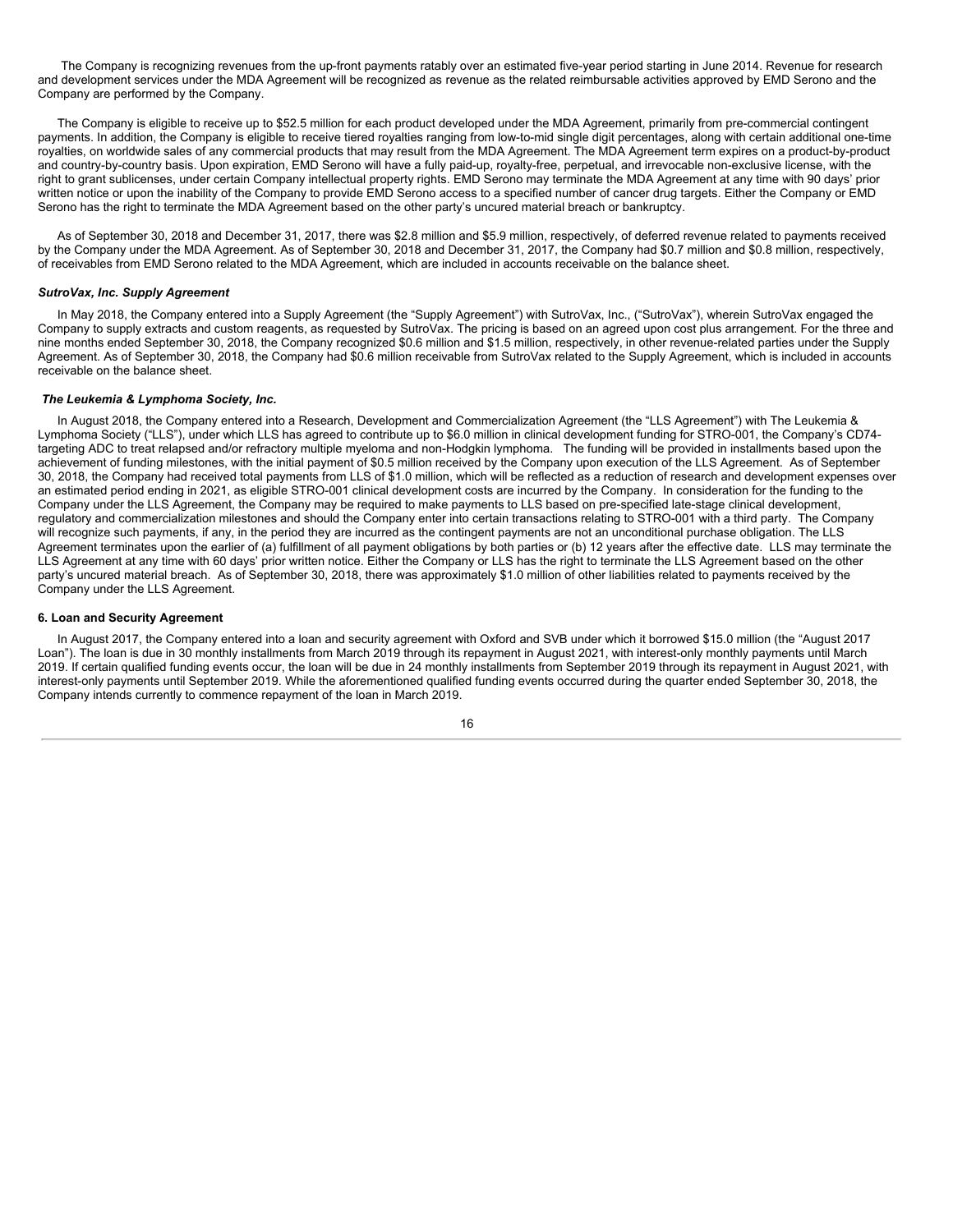The August 2017 Loan is secured by all assets of the Company, excluding intellectual property and certain other assets. The August 2017 Loan contains customary affirmative and restrictive covenants, including with respect to fundamental transactions, the incurrence of additional indebtedness, grant liens, pay any dividend or make any distributions to the Company's holders, make investments, merge or consolidate with any other person, or engage in transactions with its affiliates, but does not include any financial covenants. The loan agreement provides that an event of default will occur if, among other triggers, there occurs any circumstances that could reasonably be expected to result in a material adverse effect on the Company's business, operations or condition, or on its ability to perform its obligations under the loan. The loan agreement also includes customary representations and warranties, other events of default and termination provisions.

The Company disclosed in its audited financial statements as of December 31, 2017 that there was substantial doubt about its ability to continue as a going concern given its continuing operating losses and its current available capital resources, which could be deemed to be an event of default if such condition was considered to have a material adverse effect on the Company's business, operations or condition. As a result, the Company classified the entire debt balance as a current liability as of December 31, 2017 given that a determination of such an event of default is outside of the Company's control. As of September 30, 2018, the Company has classified \$3.2 million of the outstanding debt balance as current and \$11.5 million as non-current, which reflects the scheduled repayment terms under the August 2017 Loan.

The interest charges on the loan will be based on a floating rate that equals the greater of 7.39% or the sum of the 30-day U.S. Dollar London Interbank Offered Rate ("LIBOR") plus 6.40%. For the nine months ended September 2018, the average interest rate was 8.28%. In addition, the Company will make a final payment equal to 3.83% of the original principal amount of the loan, or \$574,500, which will be accrued over the term of the loan using the effective-interest method. As of September 30, 2018, total interest expense accrued was \$0.2 million.

In connection with the August 2017 Loan, the Company issued to Oxford and SVB a warrant to purchase 454,820 shares and 227,410 shares, respectively, of Series D-2 redeemable convertible preferred stock at an exercise price of \$0.6596 per share (the "2017 Warrant"). If there is a subsequent convertible preferred stock or other senior equity securities financing with a per share price less than the Series D-2 redeemable convertible preferred per share price, then the warrant shall instead be to purchase such class of shares, based on the per share price of such. In May and July 2018, the Company raised a total of \$85.4 million in funding through the sale and issuance of 319,305,718 shares of Series E redeemable convertible preferred stock, at \$0.2674 per share. Given that the price per share of the Series E redeemable convertible preferred stock was less than the Series D-2 redeemable convertible preferred per share price, the 2017 Warrant converted into a warrant to purchase a total of 1,682,871 shares of Series E redeemable convertible preferred stock at an exercise price of \$0.2674 per share. The warrants were exercisable from the date of issuance and have a 10-year term. The estimated fair value upon issuance of the 2017 Warrant based on Series D-2 redeemable convertible preferred stock was \$329,000, which was recorded as redeemable convertible preferred stock warrant liability. The fair value of the warrant at the date of issuance was determined using an Option Pricing Method and was recorded as a redeemable convertible preferred stock warrant liability with an offset to debt discount on the associated borrowings on the Company's balance sheet. The debt discount is being amortized to interest expense over the repayment period of the loan using the effective-interest method.

During the three and nine months ended September 30, 2018, the Company recorded interest expense related to this loan and accretion of debt discount of \$0.4 million and \$1.2 million, respectively. During the three and nine months ended September 30, 2017, the Company recorded interest expense related to this loan and accretion of debt discount of \$0.2 million and \$0.2 million, respectively.

#### **7. Related-Party Transactions**

Related party transactions with Celgene, which owned 10.5% and 15.4% of the Company's outstanding equity interest as of September 30, 2018 and December 31, 2017, respectively, are described in Note 5.

Related party transactions with Merck, which owned 12.5% and 0% of the Company's outstanding equity interest as of September 30, 2018 and December 31, 2017, respectively, are described in Note 5.

Three directors of the Company have performed consulting services for the Company, which consulting services were terminated concurrently with the Company's IPO in September 2018. Subsequent to his appointment to the Company's Board of Directors, the Company paid to one of the directors \$10,000 and \$40,000 during the three and nine months ended September 30, 2018, respectively, and \$15,000 and \$45,000 in during the three and nine months ended September 30, 2017, respectively. Additionally, such director was granted options to purchase 9,805 shares of the Company's common stock from 2009 to 2015, at the then-current fair values of the common stock ranging from \$4.36 to \$11.98 per share, related to his consulting services, which vest ratably over four years. As of September 30, 2018, all of such shares were vested.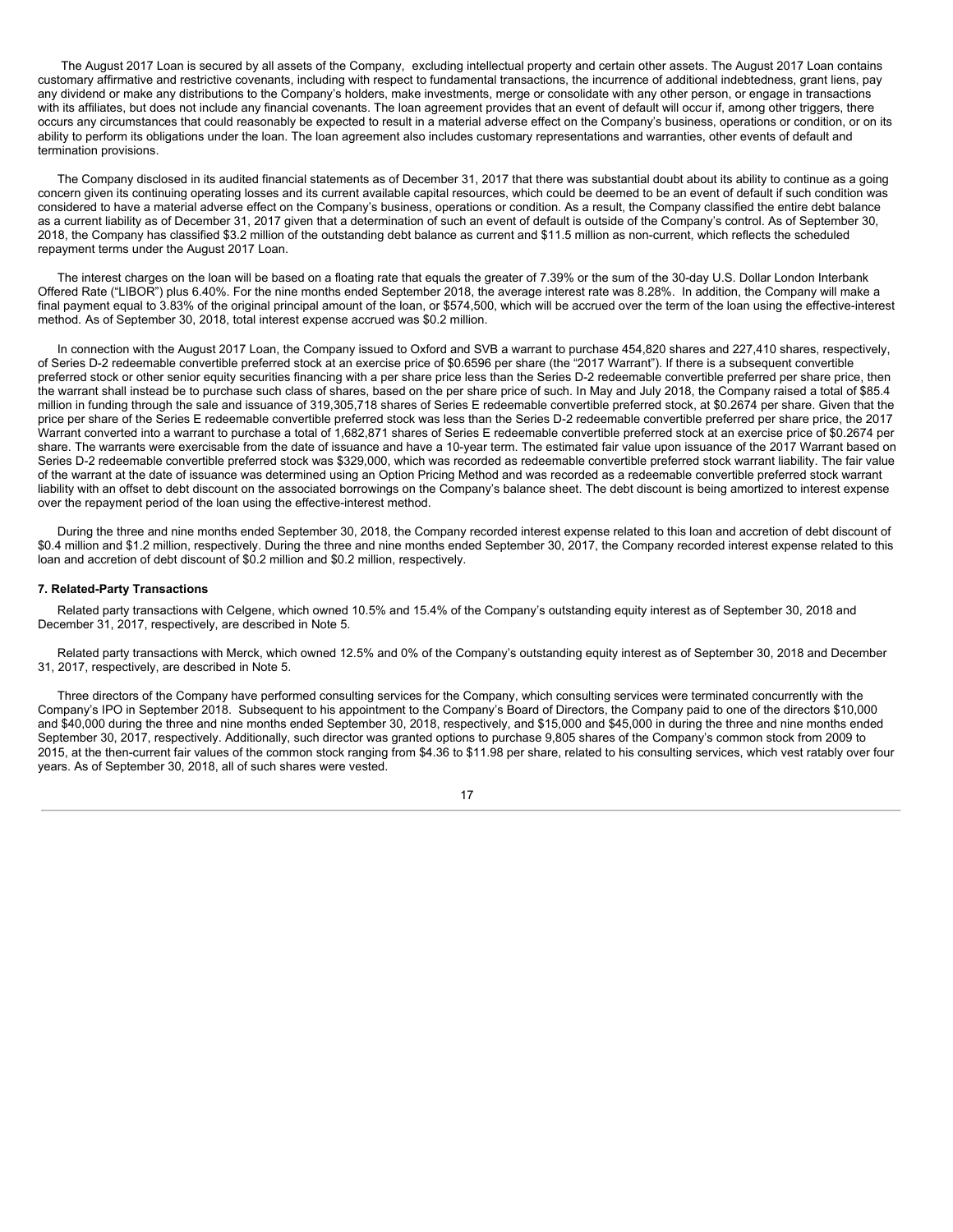There were zero and \$250,000 in transaction advisory fees during the nine months ended September 30, 2018 and 2017, respectively, paid to a firm of which such director is a managing executive, related to the Celgene A greements. Additional payments, based on a single digit percentage of any future payments, will be made to such transaction advisory firm upon receipt of future payments under the 2017 Celgene Agreement (see Note 5). In June 2018, the Company entered into a side letter to its consulting agreement with such director, pursuant to which the Company agreed to pay such director a one-time success fee of \$400,000 within 30 days of the execution of a definitive collaboration agreement with a third-party pharmaceutical company. Following the execution of the 2018 Merck Agreement in July 2018, the Company paid such director \$400,000. The Company terminated the consul ting agreement and side letter with such director prior to the completion of the Company's IPO.

The Company paid to the second director \$5,000 and \$20,000 during the three and nine months ended September 30, 2018, respectively, and \$7,500, and \$22,500 during the three and nine months ended September 30, 2017, respectively. Additionally, such director was granted an option to purchase 3,269 shares of the Company's common stock in September 2015 at the then-current fair value of the common stock, related to his consulting services, which vests ratably over four years.

The Company paid to the third director \$5,000 and \$20,000 during the three and nine months ended September 30, 2018, respectively, and \$7,500 and \$17,500 during the three and nine months ended September 30, 2017, respectively.

On August 30, 2010, the Company received a promissory note with recourse from its chief executive officer, which was used to purchase common stock. The principal amount of the note was approximately \$0.2 million, which accrues interest at 0.53%, compounding semiannually. The note can be prepaid without penalty and is due on August 30, 2019. As of December 31, 2017, the outstanding balance was \$0.2 million and the note and related interest receivable were recorded as a component of stockholders' deficit. The promissory note was paid in full by the chief executive officer in August 2018.

# *Investment in SutroVax, Inc. ("SutroVax")*

In December 2013, the Company and Johnson & Johnson Innovation, through the Johnson & Johnson Development Corporation, provided initial co-funding for a new company, SutroVax. SutroVax leverages the Company's proprietary integrated cell-free protein synthesis platform, XpressCF+™, to develop novel vaccines for a broad range of disease targets. The Company had \$584,000 and \$34,000 in receivables due from SutroVax as of September 30, 2018 and December 31, 2017, respectively, which were included in accounts receivable on the condensed balance sheet.

As of September 30, 2018 and December 31, 2017, the Company held a 5.6% and 7.8% common stock ownership interest in SutroVax, respectively, on a fully-diluted basis, with a carrying value of \$0 and was accounted for under the cost method.

SutroVax qualifies as a variable interest entity. However, the Company maintains only shared power to direct the activities that most significantly impact the performance of SutroVax. Therefore, the Company is not considered the primary beneficiary and consolidation is not required.

See Note 5, SutroVax, Inc. Supply Agreement for discussion of the supply arrangement entered into with SutroVax in May 2018 and related revenue recognized for the three months and nine months ended September 30, 2018.

In May 2018, the Company entered into amendments to the license agreement with SutroVax, which primarily clarified under certain limited future circumstances SutroVax's ability to manufacture extract pursuant to the license agreement. The Company received a warrant for the purchase of 100,000 shares of SutroVax preferred stock which was valued at \$140,000. The value of warrants received has been recognized as other revenue-related parties during the nine months ended September 30, 2018 as there are no remaining deliverables under the license agreement.

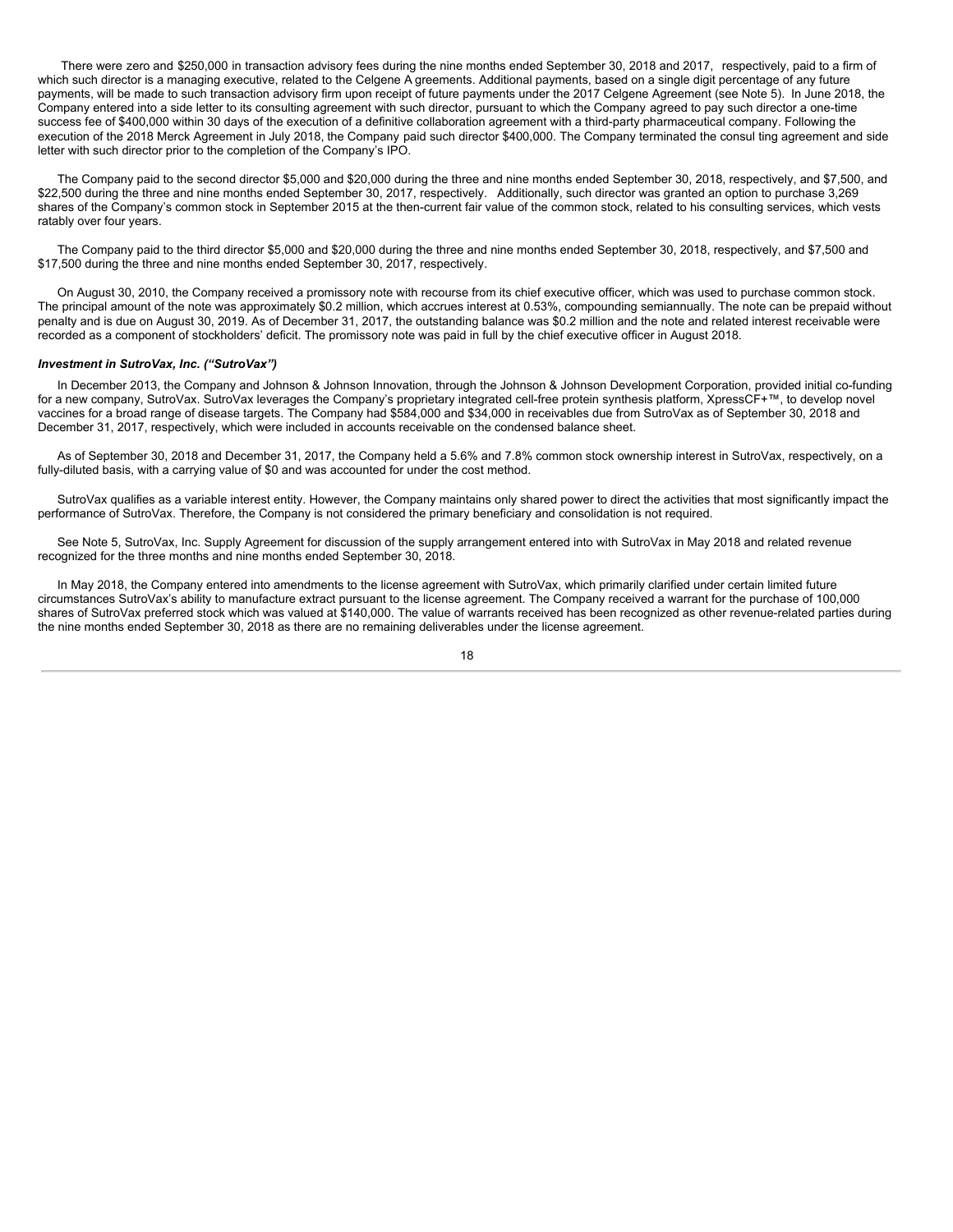# **8. Redeemable Convertible Preferred Stock**

# *Redeemable Convertible Preferred Stock*

In May, June and July 2018, the Company raised an aggregate total of \$85.4 million in funding through the sale and issuance of 319,305,718 shares of Series E redeemable convertible preferred stock, at \$0.2674 per share. The Series E redeemable convertible preferred stock per share price was less than the conversion price per share in each of the Company's prior redeemable convertible preferred stock financings, and therefore, each prior conversion price was lowered by applying a broad-based weighted average adjustment. With certain senior rights, preferences and privileges provided for the Series E redeemable convertible preferred stock, all prior series (Series A through Series D-2) of issued redeemable convertible preferred stock will be hereafter referred to collectively as the "Junior Preferred."

Redeemable convertible preferred stock, \$0.001 par value, as of September 30, 2018 consisted of:

|                               | <b>Shares</b> | <b>Shares</b><br><b>Issued and</b> | Original<br><b>Issue Price</b>                         |         |                   |     | Liquidation       |
|-------------------------------|---------------|------------------------------------|--------------------------------------------------------|---------|-------------------|-----|-------------------|
|                               | Authorized    | <b>Outstanding</b>                 | <b>Per Share</b>                                       |         | Carrying<br>Value |     | <b>Preference</b> |
|                               |               |                                    | (in thousands, except for share and per share amounts) |         |                   |     |                   |
| Series A                      | 3.503.692     | 3.503.692                          | 0.5900                                                 | \$.     | 1,992             | \$. | 2,067             |
| Series B                      | 24.515.966    | 24,345,936                         | 0.8822                                                 |         | 19.865            |     | 21,478            |
| Series C                      | 78,582,049    | 76,661,901                         | 0.4797                                                 |         | 38.036            |     | 36,775            |
| Series C-2                    | 8,338,892     | 8.338.892                          | 0.5996                                                 |         | 4.845             |     | 5.000             |
| Series D                      | 43,362,233    | 43,362,233                         | 0.5996                                                 |         | 25,900            |     | 26,000            |
| Series D-2                    | 18.779.561    | 18.097.331                         | 0.6596                                                 |         | 11.868            |     | 11.937            |
| Series E                      | 320,988,598   | 319,305,718                        | 0.2674                                                 |         | 84,739            |     | 85,382            |
| Balance at September 30, 2018 | 498.070.991   | 493,615,703                        |                                                        | 187,245 |                   |     | 188,639           |

Redeemable convertible preferred stock, \$0.001 par value, as of December 31, 2017 consisted of:

|                              | <b>Shares</b><br>Authorized | <b>Shares</b><br><b>Issued and</b><br><b>Outstanding</b> | Original<br><b>Issue Price</b><br><b>Per Share</b>     | Carrying<br>Value |    | Liauidation<br>Preference |
|------------------------------|-----------------------------|----------------------------------------------------------|--------------------------------------------------------|-------------------|----|---------------------------|
|                              |                             |                                                          | (in thousands, except for share and per share amounts) |                   |    |                           |
| Series A                     | 3,503,692                   | 3.503.692                                                | 0.5900                                                 | 1.992<br>S        | S. | 2,067                     |
| Series B                     | 24.515.966                  | 24,345,936                                               | 0.8822                                                 | 19.865            |    | 21.478                    |
| Series C                     | 78.582.049                  | 76.102.337                                               | 0.4797                                                 | 38.035            |    | 36.506                    |
| Series C-2                   | 8,338,892                   | 8,338,892                                                | 0.5996                                                 | 4.845             |    | 5.000                     |
| Series D                     | 43,362,233                  | 43,362,233                                               | 0.5996                                                 | 25,900            |    | 26,000                    |
| Series D-2                   | 18,779,561                  | 18,097,331                                               | 0.6596                                                 | 11.868            |    | 11,937                    |
| Balance at December 31, 2017 | 177,082,393                 | 173,750,421                                              |                                                        | 102,505           |    | 102,988                   |

The significant rights, preferences and privileges of the redeemable convertible preferred stock are as follows:

#### *Redemption*

At the election of the holders of a majority of the then-outstanding shares of preferred stock, voting together as a single class on an as-converted to common stock basis, the Company will redeem all outstanding shares of preferred stock in three equal annual installments commencing May 24, 2023, by paying in cash an amount per share equal to the original issuance prices of \$0.59 per share of Series A redeemable convertible preferred stock, \$0.8822 per share of Series B redeemable convertible preferred stock, \$0.4797 per share of Series C redeemable convertible preferred stock, \$0.5996 per share of Series C-2 redeemable convertible preferred stock, \$0.5996 per share of Series D redeemable convertible preferred stock, \$0.6596 per share of Series D-2 redeemable convertible preferred stock, and \$0.2674 per share of Series E redeemable convertible preferred stock, plus 8% of the applicable original issuance prices per annum calculated from the original issuance date of each share of preferred stock. If funds legally available for redemption of the preferred stock are insufficient to pay such holders the full redemption prices, the Company will effect such redemption first to the holders of Series E redeemable convertible preferred stock, until the related redemption price has been paid in full, and second to the Junior Preferred holders, pro rata among such holders, based on a formula.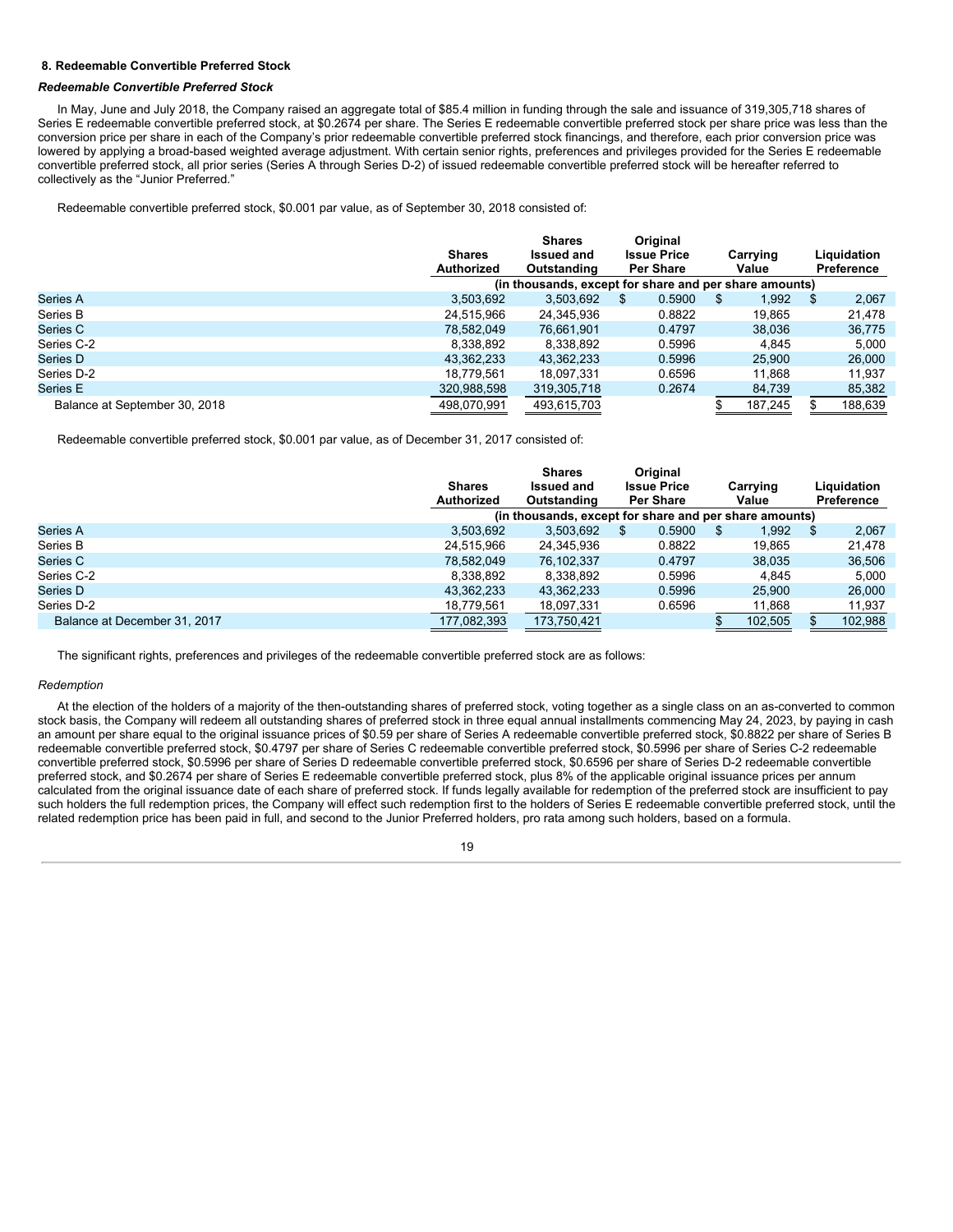Additionally, all shares of preferred stock are redeemable in the event of a change in control or sale of substantially all of the assets of the Company. As certain redemption events are outside the control of the Company, all preferred stock amounts have been presented outside of stockholders' deficit.

The carrying value of the redeemable convertible preferred stock has not been accreted up to its redemption value as no redemption events are considered probable as of September 30, 2018.

#### *Dividends*

The holders of preferred stock are entitled to receive, when and as declared by the Board of Directors, dividends at the per annum rate of \$0.0472 per share of Series A redeemable convertible preferred stock, \$0.07056 per share of Series B redeemable convertible preferred stock, \$0.03838 per share of Series C redeemable convertible preferred stock, \$0.048 per share of Series C-2 redeemable convertible preferred stock, \$0.048 per share of Series D redeemable convertible preferred stock, \$0.0528 per share of Series D-2 redeemable convertible preferred stock, and \$0.0214 per share of Series E redeemable convertible preferred stock, prior and in preference to any declaration or payment of a dividend to the common stockholders. Additionally, the holders of Series E redeemable convertible preferred stock are entitled to receive dividends prior and in preference to Junior Preferred holders and holders of common stock of the Company. Payment of any dividends to the Junior Preferred holders shall be on a pro rata, pari passu basis in proportion to the dividend rates set forth above for each series of Junior Preferred stock. Such dividends are not cumulative, and no right to such dividends shall accrue to holders of the preferred stock unless declared by the Board of Directors. Following payment of these dividends to the preferred stockholders, any additional dividends will be payable to the holders of the Company's common and preferred stock on an as-if-converted-to-common-stock basis. No dividends have been declared to date.

#### *Liquidation*

In the event of any liquidation, dissolution, or winding up of the Company, either voluntary or involuntary, the holders of Series E redeemable convertible preferred stock are entitled to receive any distribution of assets or surplus funds in an amount equal to the original issuance price of the Series E redeemable convertible preferred stock (as adjusted for stock splits, stock dividends or distributions, recapitalizations, and similar events) and all declared but unpaid dividends, if any, prior and in preference to Junior Preferred holders and holders of common stock of the Company. Junior Preferred holders shall be entitled to receive pro rata, prior and in preference to any distribution to the holders of the common stock, an amount equal to the original issuance prices of each series (in each case, as adjusted for stock splits, stock dividends or distributions, recapitalizations, and similar events) and all declared but unpaid dividends, if any.

After giving effect to the liquidation preferences noted above, all of the remaining assets of the Company shall be distributed to the holders of preferred stock and common stock pro rata based on the number of shares of common stock held by each such holder, treating, for this purpose, all such securities as if they had been converted to common stock immediately prior to the liquidation event. However, if the aggregate amount that the holders of preferred stock are entitled to receive exceeds two times the applicable original issuance prices per share for such series of preferred stock plus any dividends declared but unpaid thereon (the "Maximum Participation Amount"), each holder of preferred stock shall be entitled to receive upon such liquidation the greater of (i) the Maximum Participation Amount and (ii) the amount such holder would have received if all shares of such series of preferred stock had been converted into common stock immediately prior to the liquidation event.

Unless the holders of a majority of the then-outstanding shares of preferred stock, voting together as a single class on an as-converted to common stock basis, elect otherwise, any of the following events shall be treated as a liquidation: (i) any consolidation, merger, acquisition, or any other corporate reorganization in which the stockholders of the Company immediately prior to such event own less than 50% of the voting power of the surviving or successor entity or its parent immediately after such event; (ii) any transaction or series of related transactions in which in excess of 50% of the Company's voting power is transferred; or (iii) any sale, lease, transfer, exclusive license, or other disposition of all or substantially all of the assets of the Company.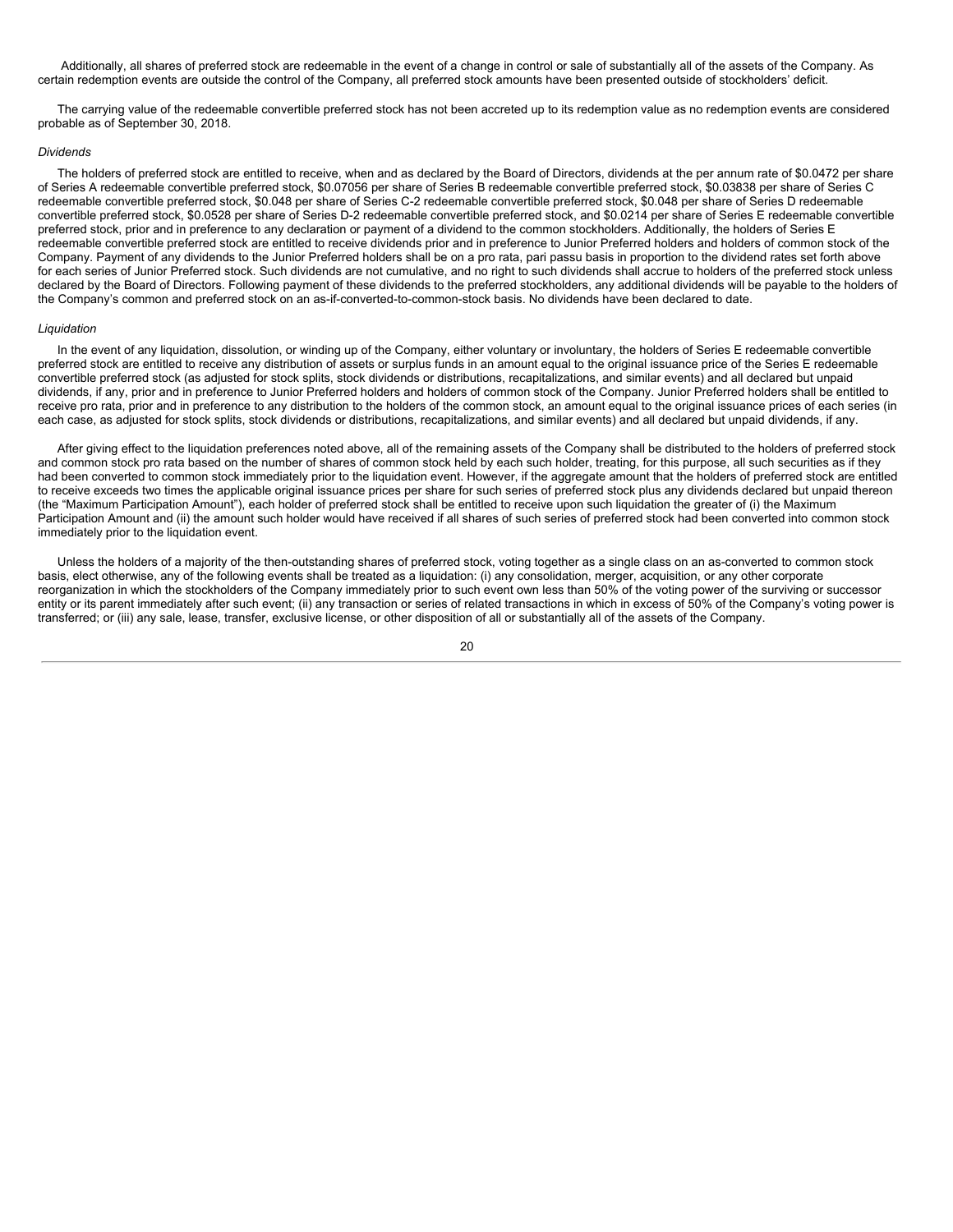# *Voting*

Each share of redeemable convertible preferred stock is entitled to voting rights equivalent to the number of shares of common stock into which each share can be converted.

The holders of Series E redeemable convertible preferred stock are entitled to elect one director of the Company, the holders of Series C redeemable convertible preferred stock are entitled to elect two directors of the Company, and the holders of Series A redeemable convertible preferred stock and Series B redeemable convertible preferred stock are each entitled to elect one director of the Company. Additionally, holders of common stock are entitled to elect one director of the Company, and all stockholders can elect the balance of the total number of directors of the Company.

#### *Conversion*

The conversion price as of September 30, 2018 of each series of redeemable convertible preferred stock listed below is subject to adjustment upon certain dilutive events, including in the event the Company issues certain additional equity securities at a purchase price less than the current conversion price.

Each share of Series E redeemable convertible preferred stock shall be convertible, at the option of the holder thereof, into such number of fully paid and nonassessable shares of common stock as is determined by dividing \$0.2674 by the Series E redeemable convertible preferred stock conversion price in effect at the time of conversion. The Series E redeemable convertible preferred stock conversion price as of September 30, 2018 is \$0.2674 per share of common stock. The Series E redeemable convertible preferred stock conversion price is subject to adjustment upon certain dilutive events. As of October 1, 2018, each share of Series E redeemable convertible preferred stock did convert into common stock on a 1-for-0.0275 basis.

Each share of Series D-2 redeemable convertible preferred stock shall be convertible, at the option of the holder thereof, into such number of fully paid and nonassessable shares of common stock as is determined by dividing \$0.6596 by the Series D-2 redeemable convertible preferred stock conversion price in effect at the time of conversion. The Series D-2 redeemable convertible preferred stock conversion price as of September 30, 2018 is \$0.4336 per share of common stock. The Series D-2 redeemable convertible preferred stock conversion price is subject to adjustment upon certain dilutive events. As of October 1, 2018, each share of Series D-2 redeemable convertible preferred stock did convert into common stock on a 1-for-0.0419 basis.

Each share of Series D redeemable convertible preferred stock shall be convertible, at the option of the holder thereof, into such number of fully paid and nonassessable shares of common stock as is determined by dividing \$0.5996 by the Series D redeemable convertible preferred stock conversion price in effect at the time of conversion. The Series D redeemable convertible preferred stock conversion price as of September 30, 2018 is \$0.4081 per share of common stock. The Series D redeemable convertible preferred stock conversion price is subject to adjustment upon certain dilutive events. As of October 1, 2018, each share of Series D redeemable convertible preferred stock did convert into common stock on a 1-for-0.0405 basis.

Each share of Series C-2 redeemable convertible preferred stock shall be convertible, at the option of the holder thereof, into such number of fully paid and nonassessable shares of common stock as is determined by dividing \$0.5996 by the Series D redeemable convertible preferred stock conversion price in effect at the time of conversion. The Series C-2 redeemable convertible preferred stock conversion price as of September 30, 2018 is \$0.4081 per share of common stock. The Series C-2 redeemable convertible preferred stock conversion price is subject to adjustment upon certain dilutive events. As of October 1, 2018, each share of Series C-2 redeemable convertible preferred stock did convert into common stock on a 1-for-0.0405 basis.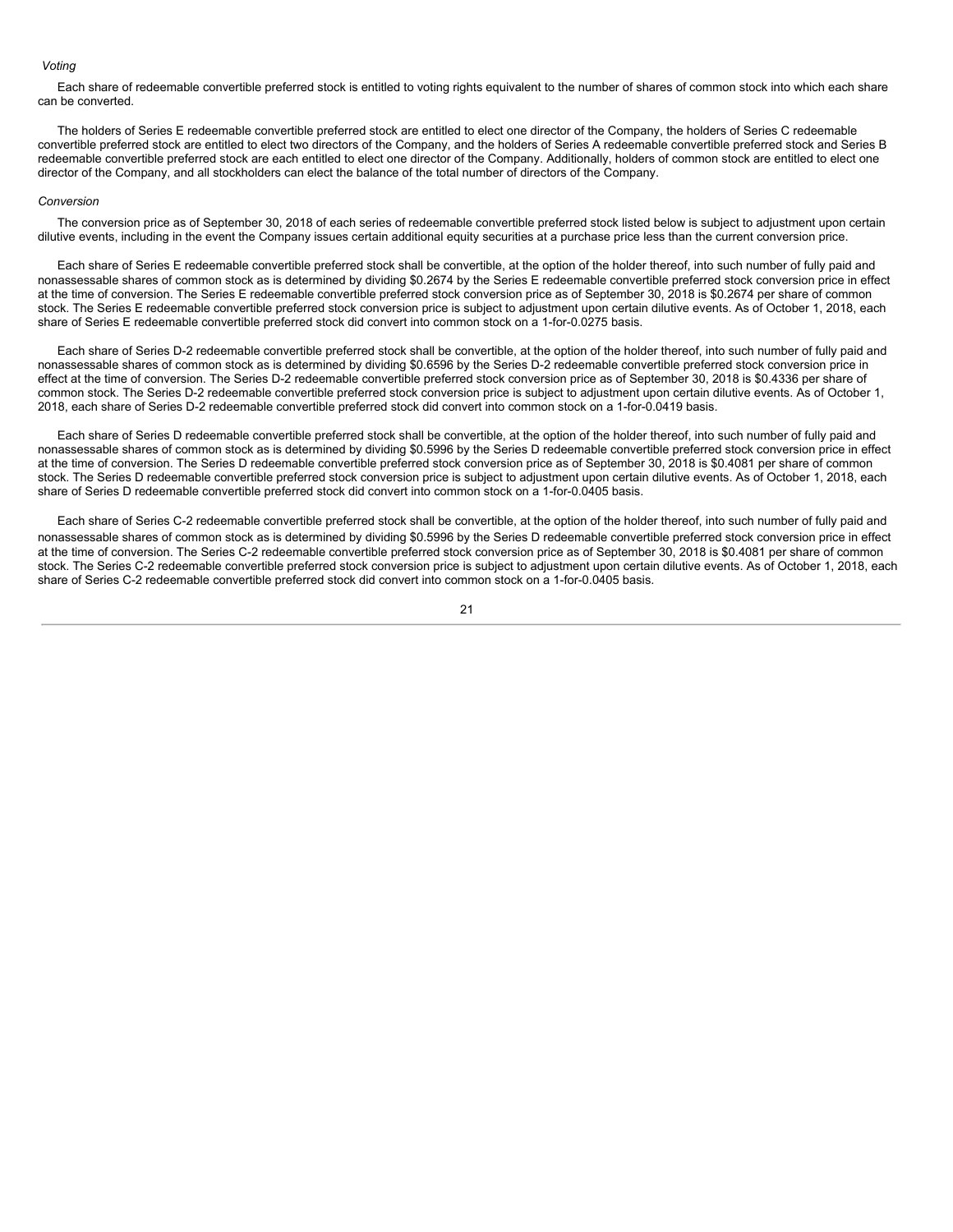Each share of Series C redeemable conv ertible preferred stock shall be convertible, at the option of the holder thereof, into such number of fully paid and nonassessable shares of common stock as is determined by dividing \$0.4797 by the Series C redeemable convertible preferred stock conversion price in effect at the time of conversion. The Series C redeemable convertible preferred stock conversion price as of September 30, 2018 is \$0.3573 per share of common stock. The Series C redeemable convertible preferred stock conversion price is subject to adjustment upon certain dilutive events. As of October 1, 2018, each share of Series C redeemable convertible preferred stock did convert into common stock on a 1-for-0.0370 basis.

Each share of Series B redeemable convertible preferred stock shall be convertible, at the option of the holder thereof, into such number of fully paid and nonassessable shares of common stock as is determined by dividing \$0.8822 by the Series B redeemable convertible preferred stock conversion price in effect at the time of conversion. The Series B redeemable convertible preferred stock conversion price as of September 30, 2018 is \$0.4203 per share of common stock. The Series B redeemable convertible preferred stock conversion price is subject to adjustment upon certain dilutive events. As of October 1, 2018, each share of Series B redeemable convertible preferred stock did convert into common stock on a 1-for-0.0578 basis.

Each share of Series A redeemable convertible preferred stock shall be convertible, at the option of the holder thereof, into such number of fully paid and nonassessable shares of common stock as is determined by dividing \$0.59 by the Series A redeemable convertible preferred stock conversion price in effect at the time of conversion. The Series A redeemable convertible preferred stock conversion price as of September 30, 2018 is \$0.3756 per share of common stock. The Series A redeemable convertible preferred stock conversion price is subject to adjustment upon certain dilutive events. As of October 1, 2018, each share of Series A redeemable convertible preferred stock did convert into common stock on a 1-for-0.0433 basis.

#### *Warrants*

During the period from 2008 to 2012, the Company issued various warrants for the purchase of redeemable convertible preferred stock in connection with debt financings and the issuance of redeemable convertible preferred stock.

In August 2017, the Company issued warrants to Oxford and SVB to purchase an aggregate of 682,230 shares of Series D-2 redeemable convertible preferred stock at an exercise price of \$0.6596 per share in connection with the issuance of August 2017 Loan (see Note 6). If there is a subsequent convertible preferred stock or other senior equity securities financing with a per share price less than the Series D-2 redeemable convertible preferred per share price, then the warrant shall automatically convert to a warrant to purchase such class of shares, based on the per share price of such equity. Given that the price per share of the Series E redeemable convertible preferred stock described above was less than the price per share of the Series D-2 redeemable convertible preferred stock, the 2017 Warrant converted into a warrant to purchase a total of 1,682,871 shares of Series E redeemable convertible preferred stock at an exercise price of \$0.2674 per share. The warrant is exercisable from the original date of issuance and has a 10-year term.

As of September 30, 2018 and December 31, 2017, the warrants outstanding and exercisable were as follows:

|                              |  |              | Shares as of                                        |                      |    |                                                       |                       |                                    |
|------------------------------|--|--------------|-----------------------------------------------------|----------------------|----|-------------------------------------------------------|-----------------------|------------------------------------|
| <b>Expiration Date</b>       |  |              | September 30,<br>2018                               | December 31.<br>2017 |    |                                                       |                       | December, 31<br>2017               |
|                              |  |              |                                                     |                      |    |                                                       |                       |                                    |
|                              |  | 0.8822       |                                                     | 170.030              | -S | -                                                     | \$.                   | 116                                |
| July 2020 - November<br>2021 |  | 0.4797       | 1.920.148                                           | 2.479.712            |    | 336                                                   |                       | 1,263                              |
| August 2027                  |  | 0.6596       |                                                     | 682,230              |    |                                                       |                       | 329                                |
| August 2027                  |  | 0.2674       | 1,682,871                                           |                      |    | 531                                                   |                       |                                    |
|                              |  |              | 3,603,019                                           | 3,331,972            |    | 867                                                   |                       | 1,708                              |
|                              |  | June 2018 \$ | <b>Exercise</b><br><b>Price Per</b><br><b>Share</b> |                      |    | (in thousands except for share and per share amounts) | September 30,<br>2018 | <b>Estimated Fair Value as of,</b> |

(1) On October 1, 2018, 1,232,220 shares of the Series C redeemable convertible preferred warrants will be canceled, and the remaining 687,928 shares will be converted to warrants to purchase common stock on a 1-for-0.0370 basis. All Series E redeemable convertible preferred warrants will be converted to warrants to purchase common stock at a on a 1-for-0.0275 basis.

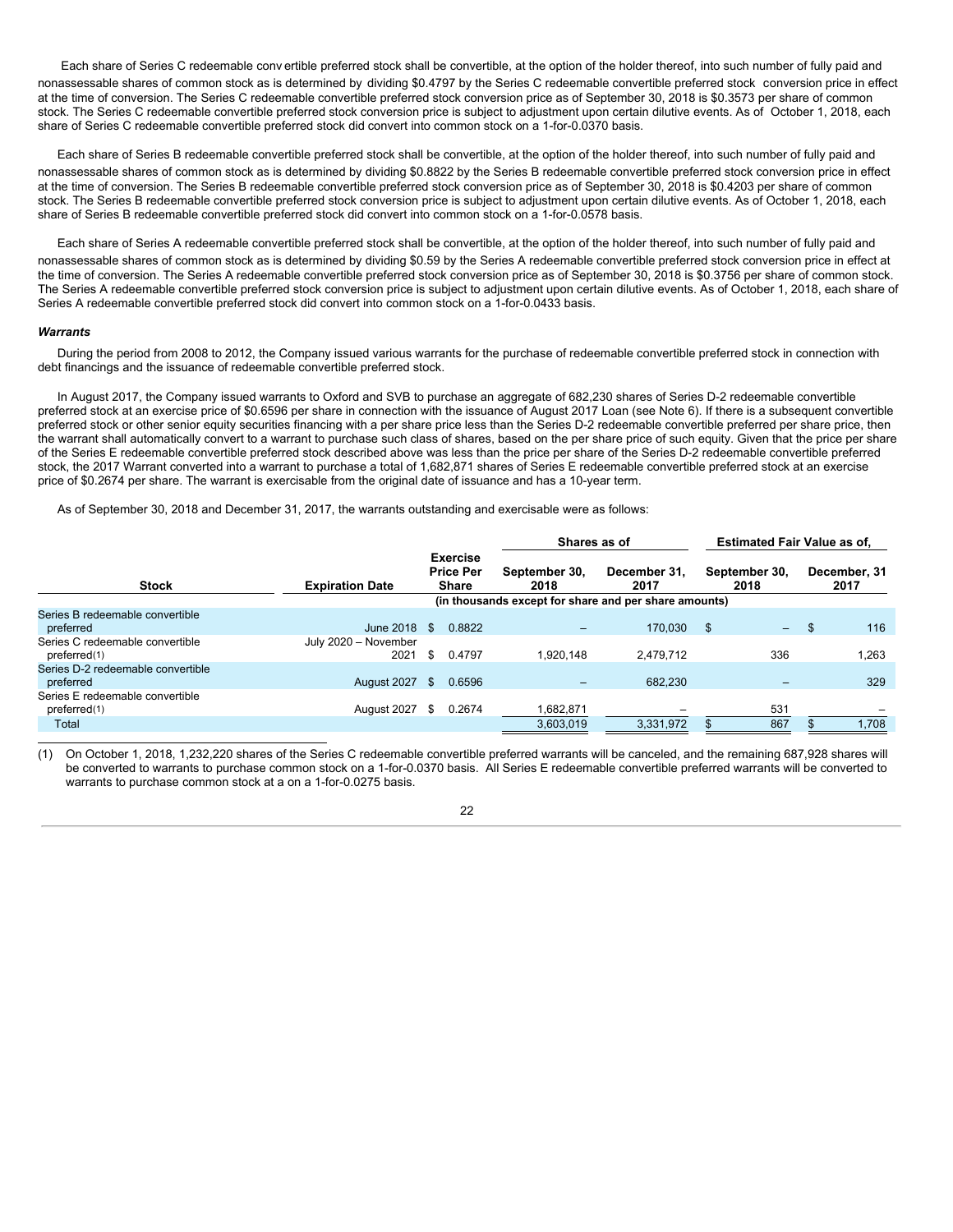The warrants were valued using the Option Pricing Method and were estimated using the following assumptions:

|                         |                   | Nine Months Ended<br>September 30. |  |  |  |
|-------------------------|-------------------|------------------------------------|--|--|--|
|                         | 2018              | 2017                               |  |  |  |
| Average expected life   | $3.1 - 8.8$ years | 2.5 years                          |  |  |  |
| Expected volatility     | 62.42%-71.21%     | 64.00%                             |  |  |  |
| Risk-free interest rate | 2.88%-3.40%       | 1.55%                              |  |  |  |
| Expected dividend       |                   |                                    |  |  |  |

#### *Common Stock*

Holders of common stock are entitled to one vote per share on all matters to be voted upon by the stockholders of the Company.

As of September 30, 2018, the Company had reserved common stock, on an if-converted basis, for issuance as follows:

| Redeemable convertible preferred stock                                  | 16.028.462 |
|-------------------------------------------------------------------------|------------|
| Common stock options issued and outstanding                             | 3.383.756  |
| Remaining shares reserved for issuance under 2018 Equity Incentive Plan | 2,577,223  |
| Warrants to purchase redeemable convertible preferred stock             | 117.400    |
| Warrants to purchase common stock                                       | 942        |
| Total                                                                   | 22,107,783 |

#### **9. Employee Stock Purchase Plan and Stock-Based Compensation**

# *2018 Employee Stock Purchase Plan*

In September 2018, the Company adopted the 2018 Employee Stock Purchase Plan ("ESPP"), which became effective on September 26, 2018, the day that the Form S-1 related to the IPO was declared effective, in order to enable eligible employees to purchase shares of the Company's common stock. The Company initially reserved 230,000 shares of common stock for sale under the ESPP. The aggregate number of shares reserved for sale under the ESPP will increase automatically on January 1st of each of the first ten calendar years after the effective date by the number of shares equal to the lesser of 1% of the total outstanding shares of the Company's common stock as of the immediately preceding December 31 (rounded to the nearest whole share) or a number of shares as may be determined by the Company's board of directors. The aggregate number of shares issued over the term of the Company's ESPP, subject to stock-splits, recapitalizations or similar events, may not exceed 2,300,000 shares of the Company's common stock.

# *2004 Equity Incentive Plan and 2018 Equity Incentive Plan*

In September 2018, the Company adopted the 2018 Equity Incentive Plan ("2018 Plan"), which became effective on September 25, 2018. As a result, the Company will not grant any additional awards under the 2004 Equity Incentive Plan ("2004 Plan"). The terms of the 2004 Plan and applicable award agreements will continue to govern any outstanding awards thereunder. In addition to the shares of common stock reserved for future issuance under the 2004 Plan that were added to the 2018 Plan upon its effective date, the Company has initially reserved 2,300,000 shares of common stock for issuance under the 2018 Plan. In addition, the number of shares of common stock reserved for issuance under the 2018 Plan will automatically increase on the first day of January for a period of up to ten years, commencing on January 1, 2019, in an amount equal to 5% of the total number of shares of the Company's capital stock outstanding on the last day of the preceding year, or a lesser number of shares determined by the Company's board of directors.

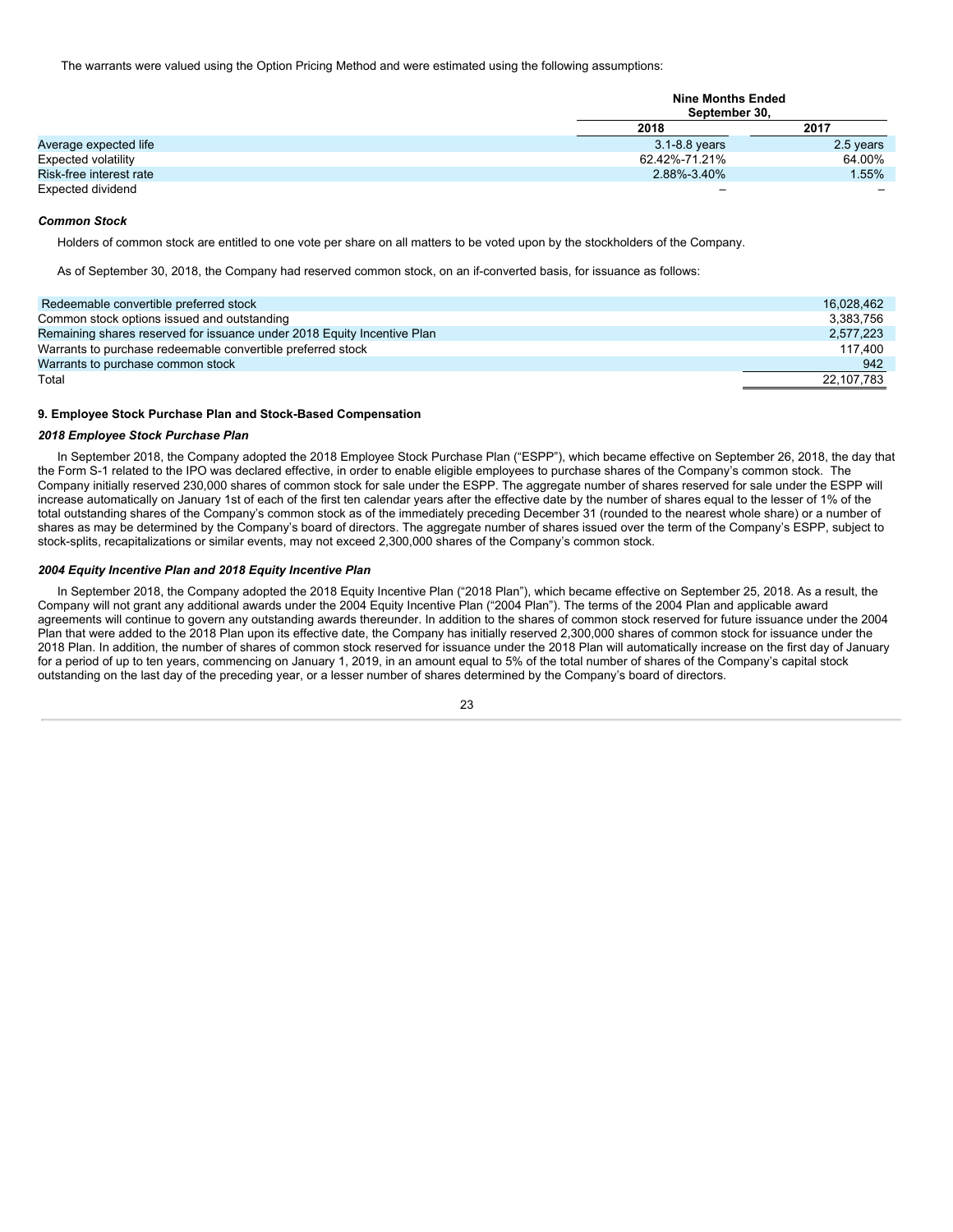The following table summarizes option activity under the Company's 2004 Plan and 2018 Plan:

|                                                     | <b>Shares</b><br><b>Available for</b><br>Grant | Outstanding<br><b>Options</b> |      | Weighted-<br>Average<br><b>Exercise Price</b> | Weighted-<br>Average<br>Remaining<br><b>Contract Term</b><br>(Years) | Aggregate<br><b>Intrinsic Value</b> |
|-----------------------------------------------------|------------------------------------------------|-------------------------------|------|-----------------------------------------------|----------------------------------------------------------------------|-------------------------------------|
| Balances at December 31, 2017                       | 91.149                                         | 835.320                       | \$.  | 10.31                                         | 6.84                                                                 | 3,813                               |
| Increase in authorized shares                       | 5.053.013                                      |                               |      |                                               |                                                                      |                                     |
| Granted                                             | (2,570,848)                                    | 2.570.848                     | \$.  | 13.15                                         |                                                                      |                                     |
| Exercised                                           |                                                | (19,691)                      | - \$ | 6.67                                          |                                                                      |                                     |
| Canceled                                            | 3,721                                          | (3,721)                       | \$   | 13.58                                         |                                                                      |                                     |
| Balances at September 30, 2018                      | 2,577,035                                      | 3,382,756                     |      |                                               | 8.43                                                                 | 8,434                               |
| Exercisable at September 30, 2018                   |                                                | 650,197                       |      |                                               | 5.80                                                                 | 3,486                               |
| Vested and expected to vest at September<br>30.2018 |                                                | 3,172,528                     |      |                                               | 8.39                                                                 | 8,073                               |

The aggregate intrinsic value was calculated as the difference between the exercise prices of the underlying stock option awards and the estimated fair value of the Company's common stock on the date of exercise. For the three months and nine months ended September 30, 2018, the aggregate intrinsic value of stock options exercised was \$18,275 and \$153,414, respectively, determined at the date of the option exercise. For the three months and nine months ended September 30, 2017, the aggregate intrinsic value of stock options exercised was \$8,431 and \$51,107, respectively, determined at the date of the option exercise.

# *Employee Stock Options Valuation*

For determining stock-based compensation expense, the fair-value-based measurement of each employee stock option was estimated as of the date of grant using the Black-Scholes option-pricing model with assumptions as follows:

|                            |                          | Nine Months Ended<br>September 30. |  |  |  |  |
|----------------------------|--------------------------|------------------------------------|--|--|--|--|
|                            | 2018                     | 2017                               |  |  |  |  |
| Expected term (in years)   | 1.75-6.08                | 5.52-6.08                          |  |  |  |  |
| <b>Expected volatility</b> | 48.86%-56.75%            | 56.52%-58.55%                      |  |  |  |  |
| Risk-free interest rate    | 2.72%-2.97%              | 1.89%-2.10%                        |  |  |  |  |
| Expected dividend          | $\overline{\phantom{0}}$ |                                    |  |  |  |  |

Using the Black-Scholes option-valuation model, the weighted-average estimated grant-date fair value of employee stock options granted during the three months and nine months ended September 30, 2018, was \$8.93 and \$8.93 per share, respectively, and during the three months and nine months ended September 30, 2017, was \$7.20 and \$7.14 per share, respectively. The total fair value of options vested during the three and nine months ended September 30, 2018 was \$0.3 million and \$0.7 million, respectively, and for the three and nine months ended September 30, 2017 was \$0.6 million and \$1.4 million, respectively.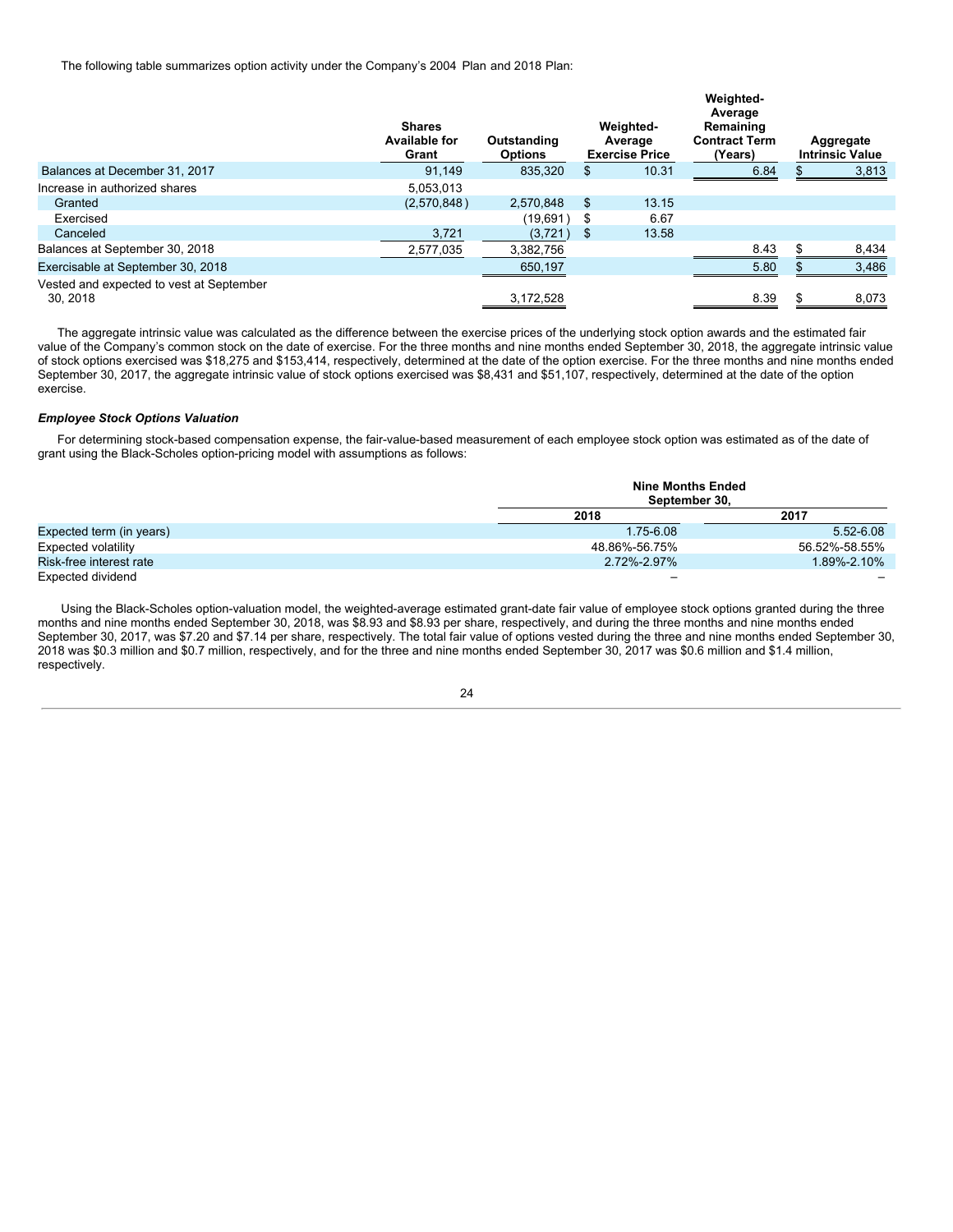# *Non-Employee Stock-Based Compensation Expense*

The Company remeasures the estimated fair value of the unvested portion of the award each period, until the award is fully vested. The Company believes that the fair value of the stock options is more reliably measurable than the fair value of services received. The fair value of options granted to non-employees was estimated using the Black-Scholes method. The stock-based compensation expense related to non-employees for the three and nine months ended September 30, 2018 was \$1,019 and \$20,795, respectively, and for the three and nine months ended September 30, 2017 was \$19,055 and \$58,212, respectively.

# *Stock-Based Compensation Expense*

Total stock-based compensation expense recognized was as follows:

|                            | <b>Three Months Ended</b><br>September 30. |      |  | <b>Nine Months Ended</b><br>September 30. |  |      |  |       |
|----------------------------|--------------------------------------------|------|--|-------------------------------------------|--|------|--|-------|
|                            |                                            | 2018 |  | 2017                                      |  | 2018 |  | 2017  |
| Research and development   |                                            | 65   |  | 19                                        |  | 160  |  | 91    |
| General and administrative |                                            | 256  |  | 574                                       |  | 642  |  | 1.035 |
| Total                      |                                            | 321  |  | 593                                       |  | 802  |  | . 126 |

As of September 30, 2018, there was approximately \$22.2 million of total unrecognized compensation cost related to the unvested stock options granted under the Company's Plans. The remaining unrecognized compensation cost is expected to be recognized over a weighted-average period of 3.6 years.

#### *Early Exercise of Options*

Certain stock options granted under the Company's stock option Plan provide option holders the right to elect to exercise unvested options in exchange for restricted common stock. A summary of the restricted stock shares issued under the Company's Plan is as follows:

|                                  | <b>Shares</b>            |
|----------------------------------|--------------------------|
| Balance as of December 31, 2017  | 2,374                    |
| Vested                           | (2,374                   |
| Balance as of September 30, 2018 | $\overline{\phantom{0}}$ |

The shares were subject to repurchase by the Company at the original exercise price in the event the optionee's employment was terminated either voluntarily or involuntarily. The repurchase right to these shares generally lapsed 25% after one year, and the remainder lapsed ratably over three years thereafter. The Company treated cash received from the exercise of unvested options as a refundable deposit, shown as a liability in its balance sheets. As of September 30, 2018 and December 31, 2017, the Company included cash received for the early exercise of options of approximately zero and \$14,000, respectively, which is included in other noncurrent liabilities. Amounts are transferred from liabilities into common stock and additional paid-in-capital as the shares vest.

# *2017 Call Option Plan*

In February 2017, the Company adopted a 2017 Call Option Plan to grant selected employees, officers, directors and consultants (collectively, the "Participants") options to purchase shares of the common stock of SutroVax, an unconsolidated investee of the Company (see Note 7). The Company has reserved 450,000 shares of SutroVax common stock as of September 30, 2018 for issuance under the program. The call options vest 25% on each of January 1, 2017, 2018, 2019, and 2020, and expire one year from the vesting date.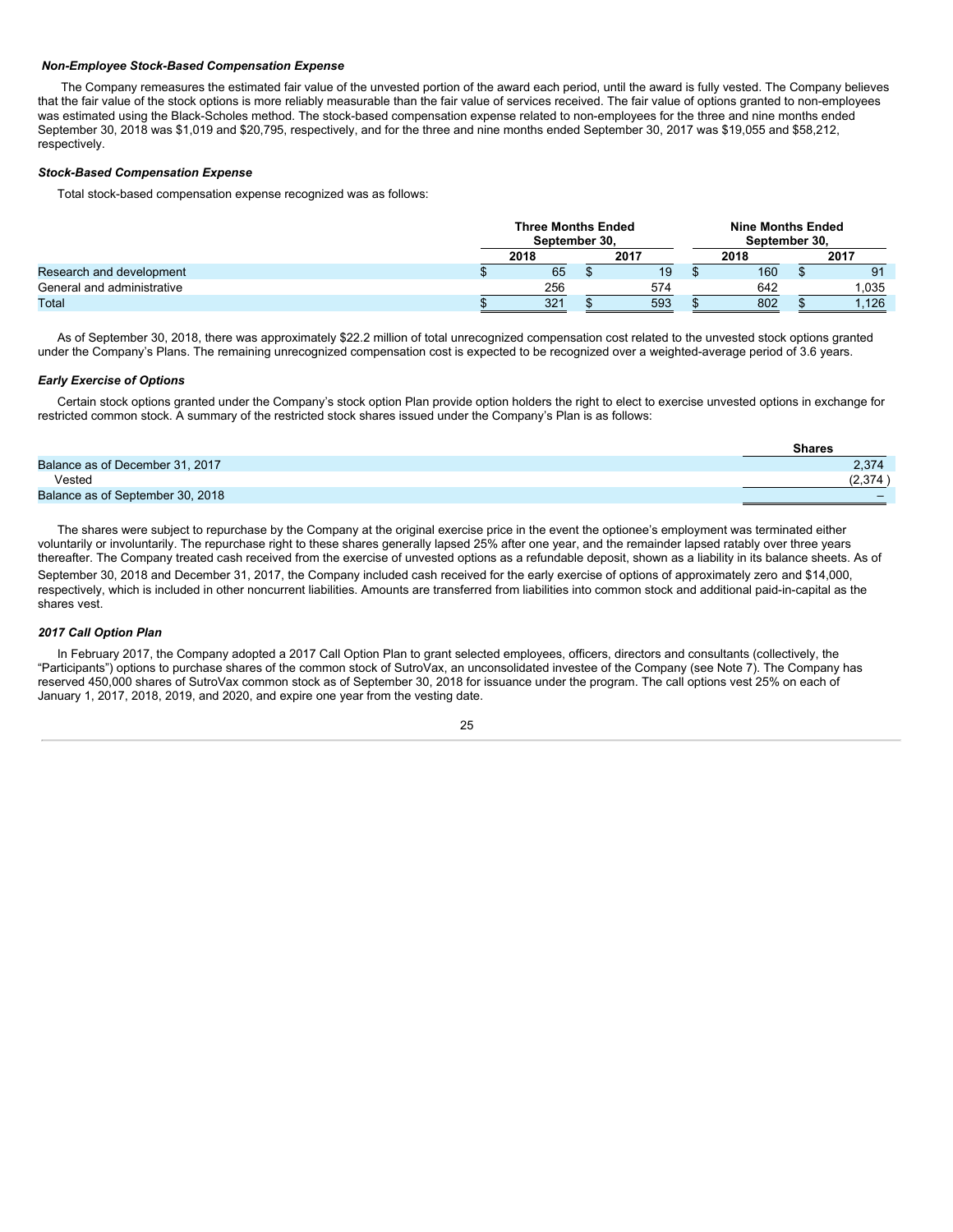Using the Black-Scholes option-valuation model, the call options are measured at fair value on grant date and at each reporting period prior to their vesting, with cost recognized over the requisite service period as compensation cost. Any changes in the fair value subsequent to the vesting date are recognized in other income (expense), net in the statement of operations. Call options covering 420,000 shares have been granted with an exercise price of \$0.76 per share, with 105,000 shares vested and zero exercised during the nine months period ended September 30, 2018 and 105,000 shares vested and exercised during the year ended December 31, 2017. Call options covering 315,000 shares were outstanding and 210,000 shares were unvested as of September 30, 2018.

The amounts recognized as compensation expense related to the 2017 Call Option Plan were \$19,000 and \$50,000 for the three and nine months ended September 30, 2018, respectively, and \$15,000 and \$65,000 for the three and nine months ended September 30, 2017, respectively.

The amounts recognized as other income (expense) related to the 2017 Call Option Plan were \$6,000 and \$10,000 for the three and nine months ended September 30, 2018, respectively, and \$6,000 and (\$10,000) for the three and nine months ended September 30, 2017, respectively.

# **10. Net Loss Per Share**

The following table sets forth the computation of the Company's basic and diluted net loss per share.

|                                                                     | <b>Three Months Ended</b><br>September 30, |  |          | <b>Nine Months Ended</b><br>September 30, |           |  |          |
|---------------------------------------------------------------------|--------------------------------------------|--|----------|-------------------------------------------|-----------|--|----------|
|                                                                     | 2018                                       |  | 2017     |                                           | 2018      |  | 2017     |
| Numerator:                                                          |                                            |  |          |                                           |           |  |          |
| Net loss, basic and diluted                                         | (10,237                                    |  | (1, 418) |                                           | (33, 824) |  | (4, 344) |
| Net loss                                                            | (10, 237)                                  |  | (1, 418) |                                           | (33, 824) |  | (4, 344) |
| Denominator:                                                        |                                            |  |          |                                           |           |  |          |
| Shares issued in computing net loss per share, basic and<br>diluted | 481.613                                    |  | 451.550  |                                           | 476.023   |  | 444.594  |
| Net loss per share, basic and diluted                               | (21.26)                                    |  | (3.14)   |                                           | (71.06)   |  | (9.77)   |

The following common stock equivalents were excluded from the computation of diluted net loss per share for the periods ended September 30, 2018 and 2017, because including them would have been antidilutive:

|                                                             | As of September 30. |           |
|-------------------------------------------------------------|---------------------|-----------|
|                                                             | 2018                | 2017      |
| Redeemable convertible preferred stock                      | 16,028,462          | 5,063,404 |
| Options to purchase common stock                            | 3,383,756           | 840.160   |
| Warrants to purchase redeemable convertible preferred stock | 117.400             | 93,527    |
| Warrants to purchase common stock                           | 942                 | 1.099     |
| Early exercised shares of common stock                      |                     | 5,914     |
| Total                                                       | 19.530.560          | 6,004,104 |

Shares of common stock subject to repurchase are excluded from the computation of weighted-average shares as the continued vesting of such shares is contingent upon the holders' continued service to the Company. For the computation of net loss per share for the nine months ended September 30, 2018 and 2017, zero and 5,914 shares subject to repurchase, respectively, were excluded from the computation of net loss per share.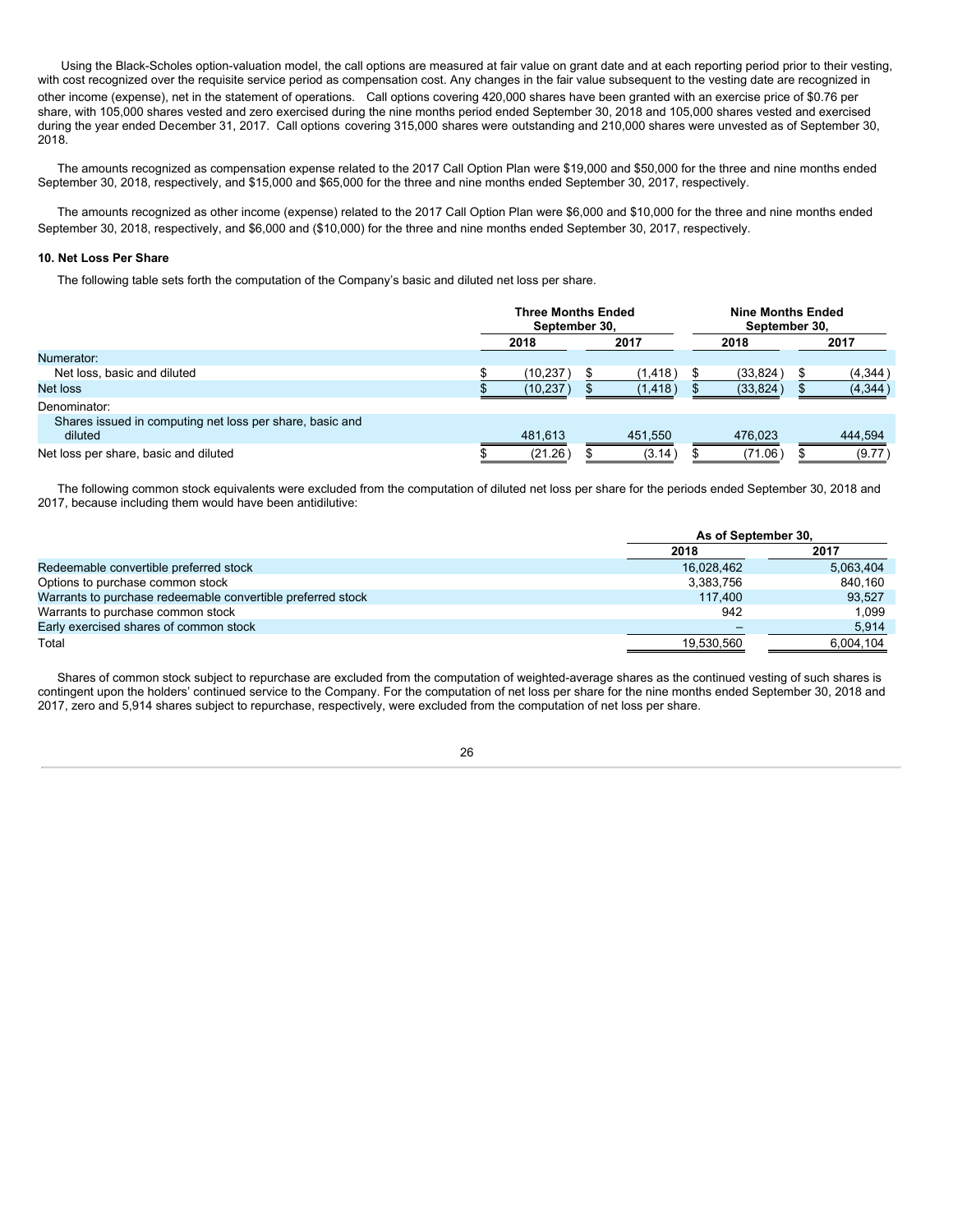# **11. Subsequent Events**

# *Initial Public Offering*

On September 26, 2018, the Company's registration statement on Form S-1 (File Nos. 333-227103 and 333-227548) relating to its IPO of its common stock was declared effective by the SEC and the shares of its common stock began trading on the Nasdaq Global Market on September 27, 2018. The public offering price of the shares sold in the IPO was \$15.00 per share. The IPO closed on October 1, 2018, pursuant to which the Company sold 5,667,000 shares of common stock, for gross proceeds of approximately \$85.0 million. The Company received net proceeds from the IPO of approximately \$74.4 million, after underwriting discounts, commissions and estimated offering expenses. In addition to the shares of common stock sold in the IPO, the Company concurrently sold in a private placement to Merck, 666,666 shares of common stock at the IPO offering price of \$15.00 per share, for proceeds of approximately \$10.0 million.

- Immediately prior to the completion of the IPO on October 1, 2018, all outstanding shares of redeemable convertible preferred stock were converted into 16,028,462 shares of common stock. Subsequent to the closing of the IPO, there were no shares of redeemable convertible preferred stock outstanding. The condensed financial statements as of September 30, 2018, including share and per share amounts, do not give effect to the IPO, or the conversion of the redeemable convertible preferred stock, as the IPO and such conversions were completed subsequent to September 30, 2018; and
- Upon completion of the IPO, all outstanding warrants to purchase 2,370,799 shares of redeemable convertible preferred stock automatically converted into warrants to purchase 71,812 shares of common stock.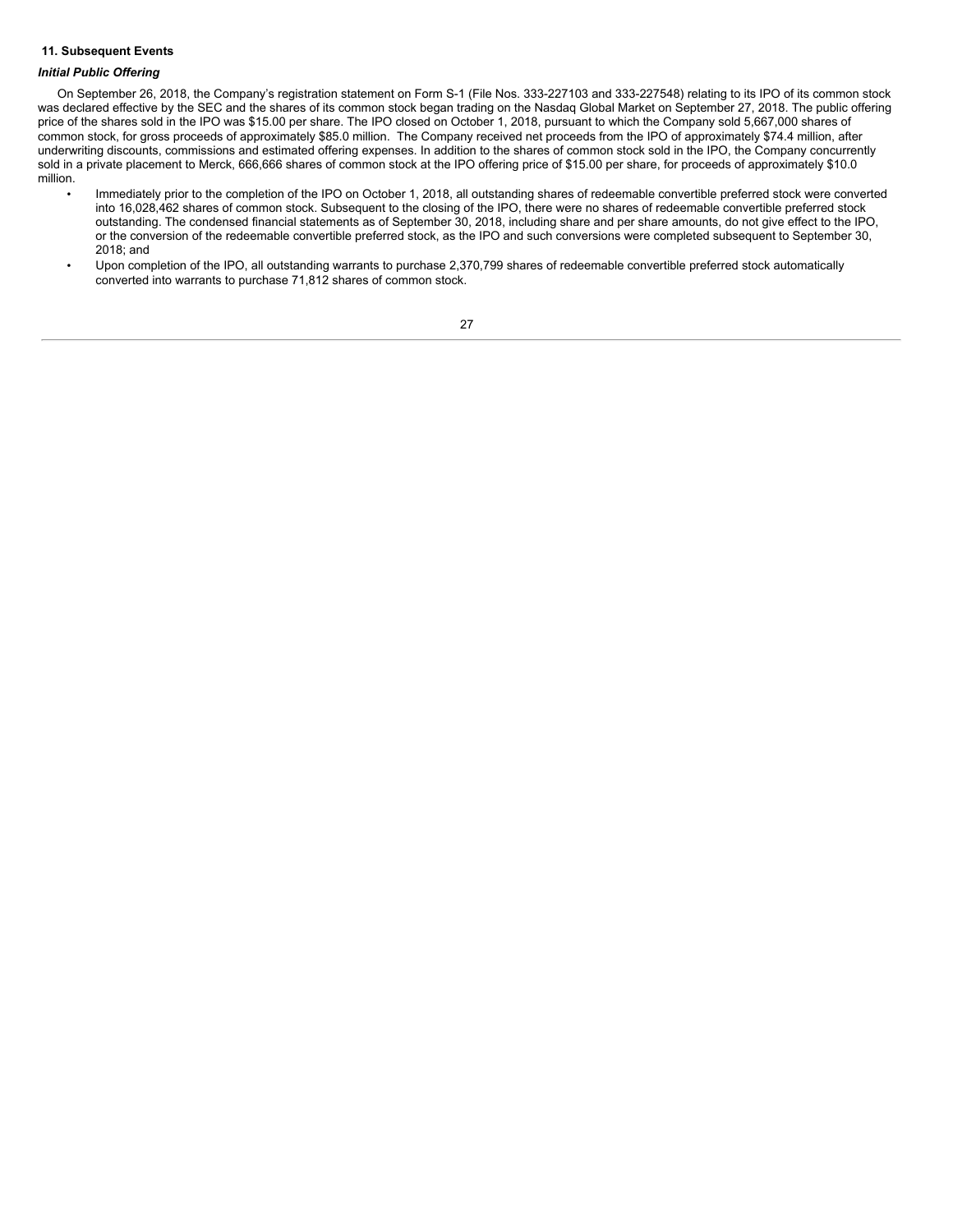#### <span id="page-29-0"></span>**Item 2. Management's Discussion and Analysis of Financial Condition and Results of Operations.**

You should read the following discussion of our financial condition and results of operations in conjunction with our condensed financial statements and the related notes and other financial information included elsewhere in this Quarterly Report on Form 10-Q and our final prospectus filed with the Securities and Exchange Commission pursuant to Rule 424(b)(4) under the Securities Act of 1933, as amended, dated September 26, 2018 (the "Prospectus"). In addition to historical financial information, this discussion contains forward-looking statements based upon current expectations that involve risks and uncertainties, such as statements of our plans, objectives, expectations, intentions and belief. Our actual results could differ materially from those anticipated in these forward-looking statements as a result of various factors, including those set forth in the section titled "Risk Factors" under Part II, Item 1A below. These forward-looking statements may include, but are not limited to, statements regarding our future results of operations and financial position, business strategy, market size, potential growth opportunities, clinical development activities, efficacy and safety profile of our product candidates, our ability to maintain and recognize the benefits of certain designations received by product candidates, the timing and results of pre-clinical studies and clinical trials, and the receipt and timing of potential regulatory designations, approvals and commercialization of product candidates. The words "believe," "may," "will," "potentially," "estimate," "continue," "anticipate," "predict," "target," "intend," "could," "would," "should," "project," "plan," "expect," and similar expressions that convey uncertainty of future events or outcomes are intended to identify forward-looking statements, although not all forward-looking statements contain these identifying words.

These statements are based upon information available to us as of the date of this Quarterly Report on Form 10-Q, and while we believe such information forms a reasonable basis for such statements, such information may be limited or incomplete, and our statements should not be read to indicate that we have conducted an exhaustive inquiry into, or review of, all potentially available relevant information. These statements are inherently uncertain and investors are *cautioned not to unduly rely upon these statements.*

#### **Overview**

We are a clinical stage drug discovery, development and manufacturing company focused on leveraging our proprietary integrated cell-free protein synthesis and site-specific conjugation platform, XpressCF+™, to create a broad variety of optimally designed, next-generation protein therapeutics for cancer and autoimmune disorders. We aim to design therapeutics using the most potent modalities, including cytokine-based immuno-oncology therapeutics, antibody-drug conjugates, or ADCs, and bispecific antibodies that are directed primarily against clinically validated targets where the current standard of care is suboptimal. Our platform allows us to accelerate the discovery and development of molecules by enabling the rapid and systematic evaluation of protein structure-activity relationships to create optimized homogeneous product candidates. Our mission is to transform the lives of patients by using our XpressCF+™ Platform to create medicines with improved therapeutic profiles for areas of unmet need.

Once identified, production of protein drug candidates can be rapidly and predictably scaled in our current Good Manufacturing Practices compliant manufacturing facility. We have the ability to manufacture our cell-free extract that supports our production of proteins on a large scale using a semi-continuous fermentation process. Our two most advanced product candidates are wholly owned: STRO-001, an ADC directed against CD74, for patients with multiple myeloma and non-Hodgkin lymphoma; and STRO-002, an ADC directed against folate receptor-alpha, or FolRα, for patients with ovarian and endometrial cancers. We have also entered into multi-target, product-focused collaborations with leaders in the field of oncology, including a cytokine derivatives collaboration with Merck Sharp & Dohme Corp., a subsidiary of Merck & Co., Inc., Kenilworth, NJ, USA, or Merck, a B cell maturation antigen, or BCMA, and an immuno-oncology directed alliance with Celgene Corporation, or Celgene, and an oncology-focused collaboration with Merck KGaA, Darmstadt, Germany (operating in the United States and Canada under the name "EMD Serono").

Since the commencement of our operations, we have devoted substantially all of our resources to performing research and development and manufacturing activities in support of our own product development efforts and those of our collaborators, raising capital to support and expand such activities and providing general and administrative support for these operations. We have funded our operations to date primarily from upfront, milestone and other payments under our collaboration agreements with Merck, Celgene and EMD Serono, the issuance and sale of redeemable convertible preferred stock and debt proceeds.

On September 26, 2018, our registration statements on Form S-1 (File Nos. 333-227103 and 333-227548) relating to our initial public offering, or IPO, were declared effective by the Securities Exchange Commission, or SEC, and shares of our common stock began trading on the Nasdaq Global Market on September 27, 2018. Upon the closing of the IPO on October 1, 2018, we issued and sold an aggregate of 5,667,000 shares of common stock at a price of \$15.00 per share for gross proceeds of approximately \$85.0 million. We received net proceeds from the IPO of approximately \$74.4 million, after underwriting discounts, commissions and estimated offering expenses. In addition to the shares of common stock sold in the IPO, we concurrently sold in a private placement to Merck, 666,666 shares of common stock at the IPO offering price of \$15.00 per share, for proceeds of approximately \$10.0 million.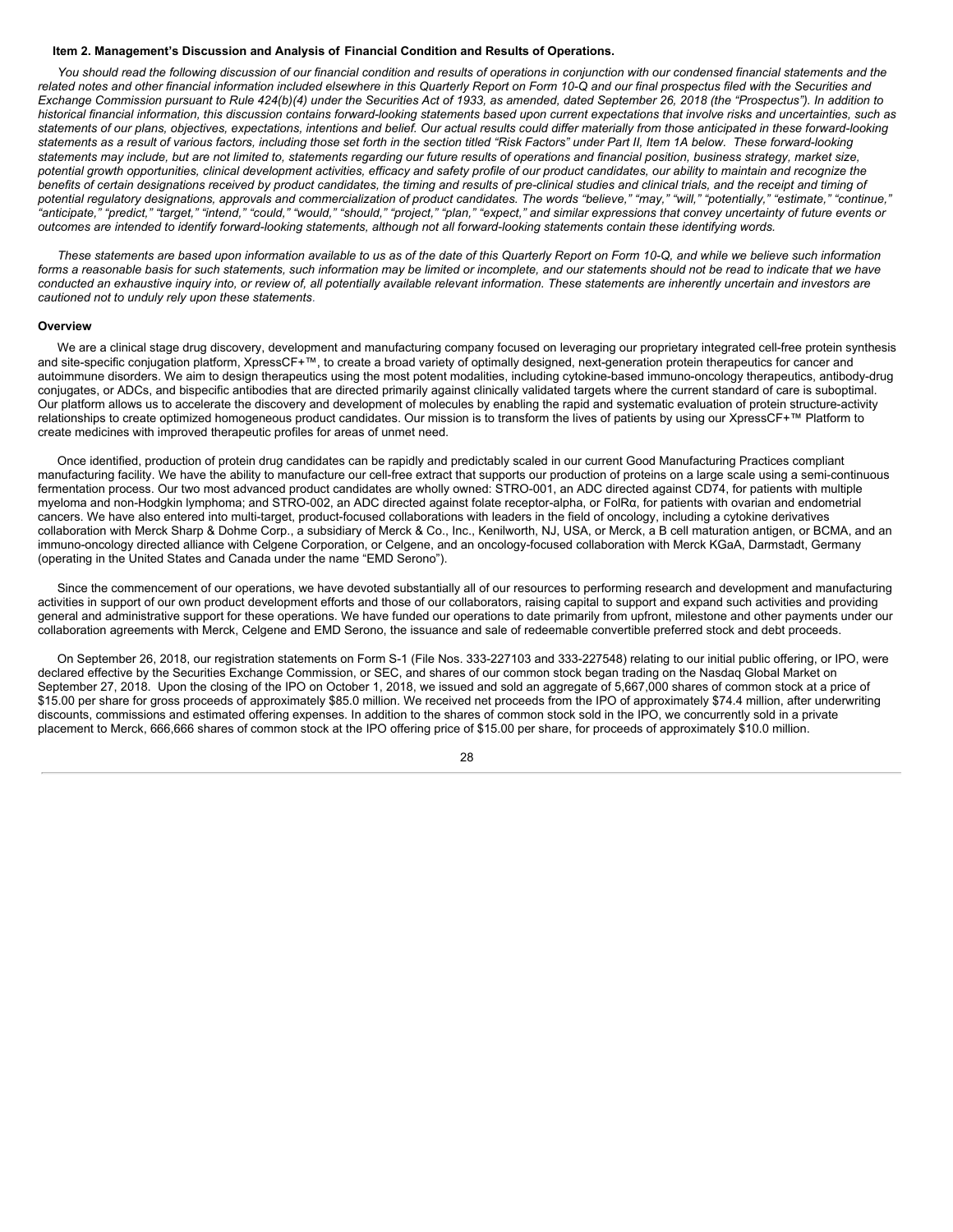We have not generated any revenue from commercial product sales and have no products for commercial sale. Our net loss was \$10.2 million and \$1.4 million for the three months ended September 30, 2018 and 2017, respectively, and \$33.8 million and \$4.3 million for the nine months ended September 30, 2018 and 2017, respectively. Although we had net income for the year ended December 31, 2016 of \$1.7 million, we cannot assure you that we will ever be profitable again or that we will generate positive cash flow from operating activities. As of September 30, 2018, we had an accumulated deficit of \$148.8 million. We do not expect to generate any revenue from commercial product sales unless and until we successfully complete development and obtain regulatory approval for one or more of our product candidates, which we expect will take a number of years. If we obtain regulatory approval for any of our product candidates, we expect to incur significant commercialization expenses related to product sales, marketing, manufacturing and distribution. We expect our operating expenses to significantly increase as we continue to develop, and seek regulatory approvals for, our product candidates, engage in other research and development activities, expand our pipeline of product candidates, continue to develop our manufacturing facility and capabilities, maintain and expand our intellectual property portfolio, seek regulatory and marketing approval for any product candidates that we may develop, acquire or in-license other assets or technologies, ultimately establish a sales, marketing and distribution infrastructure to commercialize any products for which we may obtain marketing approval and operate as a public company. Our net losses may fluctuate significantly from quarter-to-quarter and year-to-year, depending on the timing of our clinical trials, our expenditures on other research and development activities and the timing of achievement and receipt of upfront, milestones and other collaboration agreement payments.

# **Recent Developments**

# *STRO-001 receives Orphan Drug Designation*

We announced in October 2018 that the U.S. Food and Drug Administration (FDA) granted orphan drug designation for STRO-001, for the treatment of multiple myeloma. The FDA's Orphan Drug Designation Program provides orphan status to drugs and biologics which are defined as those intended for the safe and effective treatment, diagnosis or prevention of rare diseases/disorders that affect fewer than 200,000 people in the U.S., or that affect more than 200,000 persons but are not expected to recover the costs of developing and marketing a treatment drug.

#### **Financial Operations Overview**

#### *Total Revenue*

We have no products approved for commercial sale and have not generated any revenue from commercial product sales. Our total revenue to date has been generated principally from our collaboration and license agreements with Celgene, Merck and EMD Serono, and to a lesser extent, from manufacturing, supply and services and products we provide to Celgene and SutroVax, Inc., or SutroVax.

#### *Collaboration Revenue*

Collaboration revenue consists of revenue received from upfront, milestone and contingent payments received from our collaborators. We recognize revenue from nonrefundable upfront license payments over the term of our estimated period of performance under the agreements. In addition to receiving upfront payments, we may also be entitled to milestone and other contingent payments upon achieving predefined objectives. Revenue from milestones, if they are nonrefundable and deemed substantive, are recognized upon successful accomplishment of the performance obligations. To the extent that nonsubstantive milestones are achieved, and we have remaining performance obligations, such payments are deferred and recognized as revenue over the estimated remaining period of performance.

We expect that any collaboration revenue we generate principally from our current collaboration and license agreements with Celgene, Merck and EMD Serono, and from any future collaboration partners, will fluctuate in the future as a result of the timing and amount of upfront, milestones and other collaboration agreement payments. We began recognizing revenue under the 2018 Merck Agreement in the third quarter of 2018.

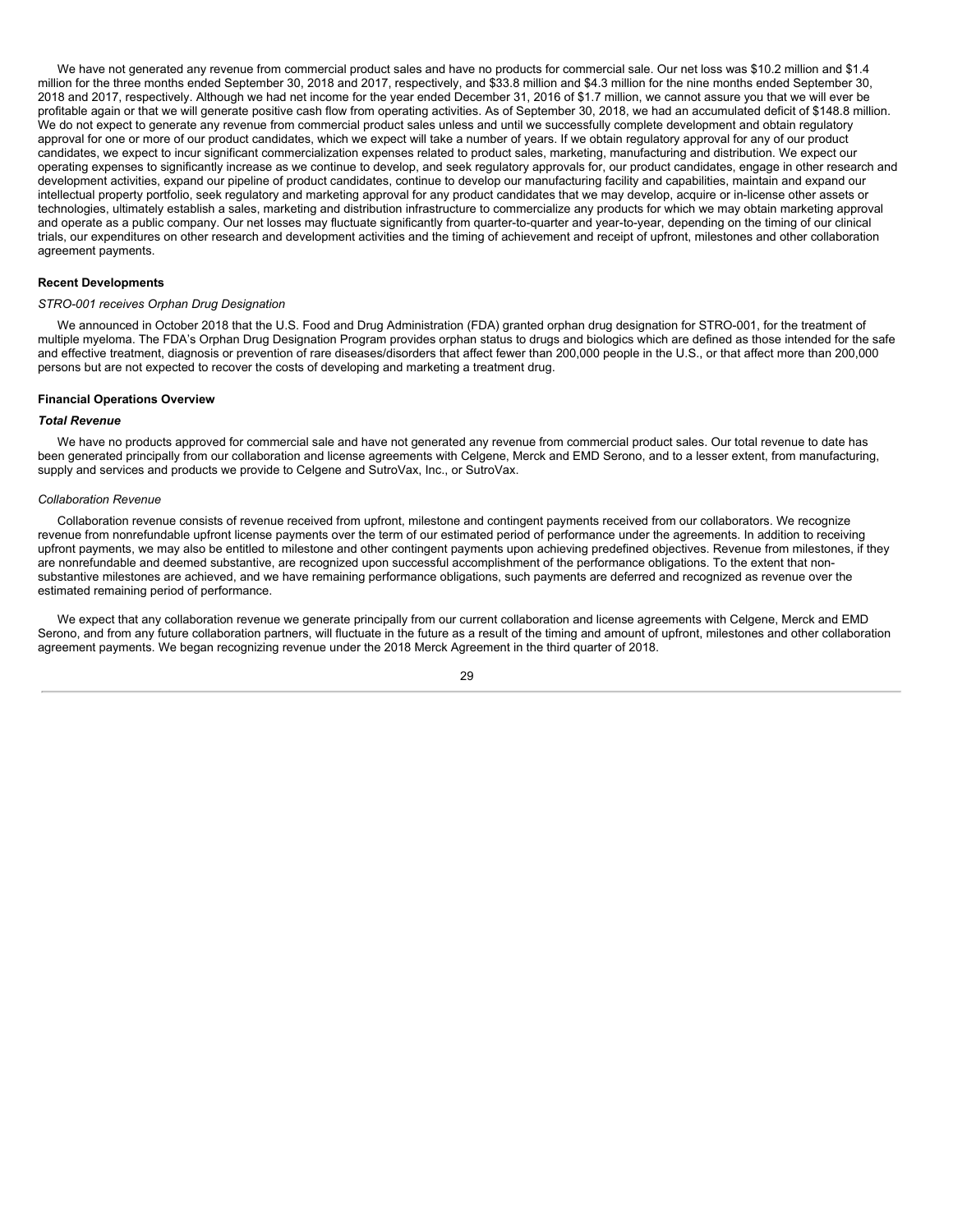#### *Other Revenue – Related Parties*

Other revenue – related parties consists of revenue received from development, manufacturing and supply chain management services, including clinical product supply, that we provide to Celgene and from extracts and custom reagents that we provide to SutroVax. We recognize revenue when the services or products are provided. We expect other revenue – related parties will fluctuate from period to period as a result of the timing of ordering and providing such services and products.

#### *Operating Expenses*

#### *Research and Development*

Research and development expenses represent costs incurred in performing research, development and manufacturing activities in support of our own product development efforts and those of our collaborators, and include salaries, employee benefits, stock-based compensation, laboratory supplies, outsourced research and development expenses, professional services and allocated facilities-related costs. We expense both internal and external research and development costs as they are incurred. Non-refundable advance payments for services that will be used or rendered for future research and development activities are recorded as prepaid expenses and recognized as expenses as the related services are performed.

We expect our research and development expenses to increase substantially in absolute dollars in the future as we advance our product candidates into and through preclinical studies and clinical trials, pursue regulatory approval of our product candidates, expand our pipeline of product candidates and continue to develop our manufacturing facility and capabilities. The process of conducting the necessary preclinical and clinical research to obtain regulatory approval is costly and time consuming. The actual probability of success for our product candidates may be affected by a variety of factors including: the safety and efficacy of our product candidates, early clinical data, investment in our clinical programs, the ability of collaborators to successfully develop our licensed product candidates, competition, manufacturing capability and commercial viability. We may never succeed in achieving regulatory approval for any of our product candidates. As a result of the uncertainties discussed above, we are unable to determine the duration and completion costs of our research and development projects or when and to what extent we will generate revenue from the commercialization and sale of our product candidates.

The following table summarizes our research and development expenses incurred during the periods indicated. The internal costs include personnel, facility costs and research and scientific related activities associated with our pipeline. The external program costs reflect external costs attributable to our clinical development candidates and preclinical candidates selected for further development. Such expenses include third-party costs for preclinical and clinical studies and research services, and other consulting costs.

|                                         |      | <b>Three Months Ended</b><br>September 30, |    |        | <b>Nine Months Ended</b><br>September 30, |        |      |        |  |  |
|-----------------------------------------|------|--------------------------------------------|----|--------|-------------------------------------------|--------|------|--------|--|--|
|                                         | 2018 |                                            |    | 2017   |                                           | 2018   | 2017 |        |  |  |
| Internal costs:                         |      |                                            |    |        |                                           |        |      |        |  |  |
| Research and drug discovery             | \$   | 3,708                                      | \$ | 3,798  | \$                                        | 11,328 | \$   | 11,546 |  |  |
| Process and product development         |      | 1,947                                      |    | 2,083  |                                           | 6,132  |      | 6.279  |  |  |
| Manufacturing                           |      | 4,001                                      |    | 4,846  |                                           | 12,267 |      | 12,881 |  |  |
| Clinical development                    |      | 398                                        |    | 245    |                                           | 997    |      | 572    |  |  |
| Total internal costs                    |      | 10,054                                     |    | 10,972 |                                           | 30,724 |      | 31,278 |  |  |
| <b>External Program Costs:</b>          |      |                                            |    |        |                                           |        |      |        |  |  |
| Research and drug discovery             |      | 252                                        |    | 392    |                                           | 767    |      | 890    |  |  |
| Toxicology and translational science    |      | 708                                        |    | 680    |                                           | 1.830  |      | 3.379  |  |  |
| Process and product development         |      | 121                                        |    | 22     |                                           | 361    |      | 66     |  |  |
| Manufacturing                           |      | 718                                        |    | 1,396  |                                           | 3,664  |      | 3,471  |  |  |
| Clinical development                    |      | 789                                        |    | 207    |                                           | 2,129  |      | 415    |  |  |
| Total external program costs            |      | 2,588                                      |    | 2,697  |                                           | 8,751  |      | 8,221  |  |  |
| Total research and development expenses |      | 12,642                                     |    | 13,669 |                                           | 39,475 |      | 39,499 |  |  |

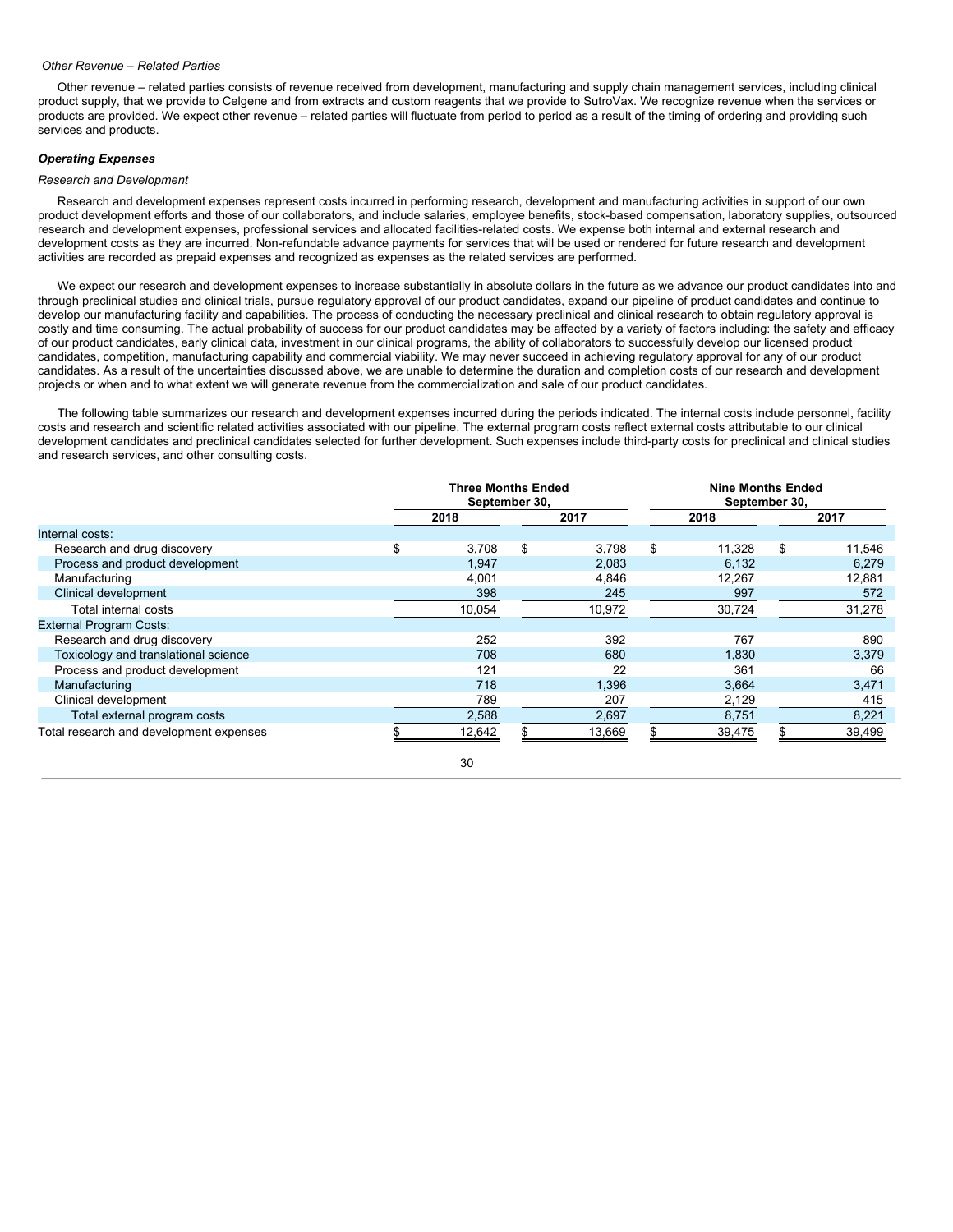# *General and Administrative*

Our general and administrative expenses consist primarily of personnel costs, expenses for outside professional services, including legal, human resource, audit, accounting and tax services and allocated facilities-related costs. Personnel costs include salaries, employee benefits and stock-based compensation. We expect to incur additional expenses operating as a public company, including expenses related to compliance with the rules and regulations of the Securities and Exchange Commission, or SEC, and listing standards applicable to companies listed on a national securities exchange, additional insurance expenses, investor relations activities and other administrative and professional services. We also expect to increase the size of our administrative function to support the anticipated growth of our business.

# *Interest Income*

Interest income consists primarily of interest received on our invested funds.

#### *Interest Expense*

Interest expense includes interest incurred on our debt and amortization of debt issuance costs.

## *Other Income (Expense), Net*

Other income (expense), net primarily includes gains and losses from the remeasurement of our liabilities related to our redeemable convertible preferred stock warrants. We will continue to adjust the liability for changes in estimated fair value until the earlier of the exercise of the warrants, expiration of the warrants, or conversion of the redeemable convertible preferred stock warrants upon the completion of a liquidation event, including the completion of an initial public offering, into common stock warrants. With the completion of our IPO on October 1, 2018, the redeemable convertible preferred stock warrant liability will be reclassified to additional paid-in-capital and we will no longer record any related periodic fair value adjustments.

#### **Comparison of the Three Months Ended September 30, 2018 and 2017**

|                               | <b>Three Months Ended</b><br>September 30, |           |                                |          |        |           |                  |
|-------------------------------|--------------------------------------------|-----------|--------------------------------|----------|--------|-----------|------------------|
|                               | 2018                                       |           | 2017<br>(dollars in thousands) |          | Change |           | Change<br>$(\%)$ |
|                               |                                            |           |                                |          |        |           |                  |
| Revenue:                      |                                            |           |                                |          |        |           |                  |
| Collaboration revenue         | \$                                         | 6,924     | \$                             | 17,499   | \$     | (10, 575) | $(60)$ %         |
| Other revenue-related parties |                                            | 912       |                                |          |        | 912       |                  |
| Total revenue                 |                                            | 7,836     |                                | 17,499   |        | (9,663)   | (55)%            |
| Operating expenses:           |                                            |           |                                |          |        |           |                  |
| Research and development      |                                            | 12,642    |                                | 13,669   |        | (1,027)   | (8)%             |
| General administrative        |                                            | 5,351     |                                | 4,895    |        | 456       | 9%               |
| Total operating expenses      |                                            | 17,993    |                                | 18,564   |        | (571)     | (3)%             |
| Loss from operations          |                                            | (10, 157) |                                | (1,065)  |        | (9,092)   |                  |
| Interest income               |                                            | 403       |                                | 62       |        | 341       | $\star$          |
| Interest expense              |                                            | (415)     |                                | (235)    |        | (180)     | 77%              |
| Other income (expense), net   |                                            | (68)      |                                | (180)    |        | 112       | (62)%            |
| Net loss                      |                                            | (10, 237) |                                | (1, 418) |        | (8, 819)  |                  |

\* Percentage not meaningful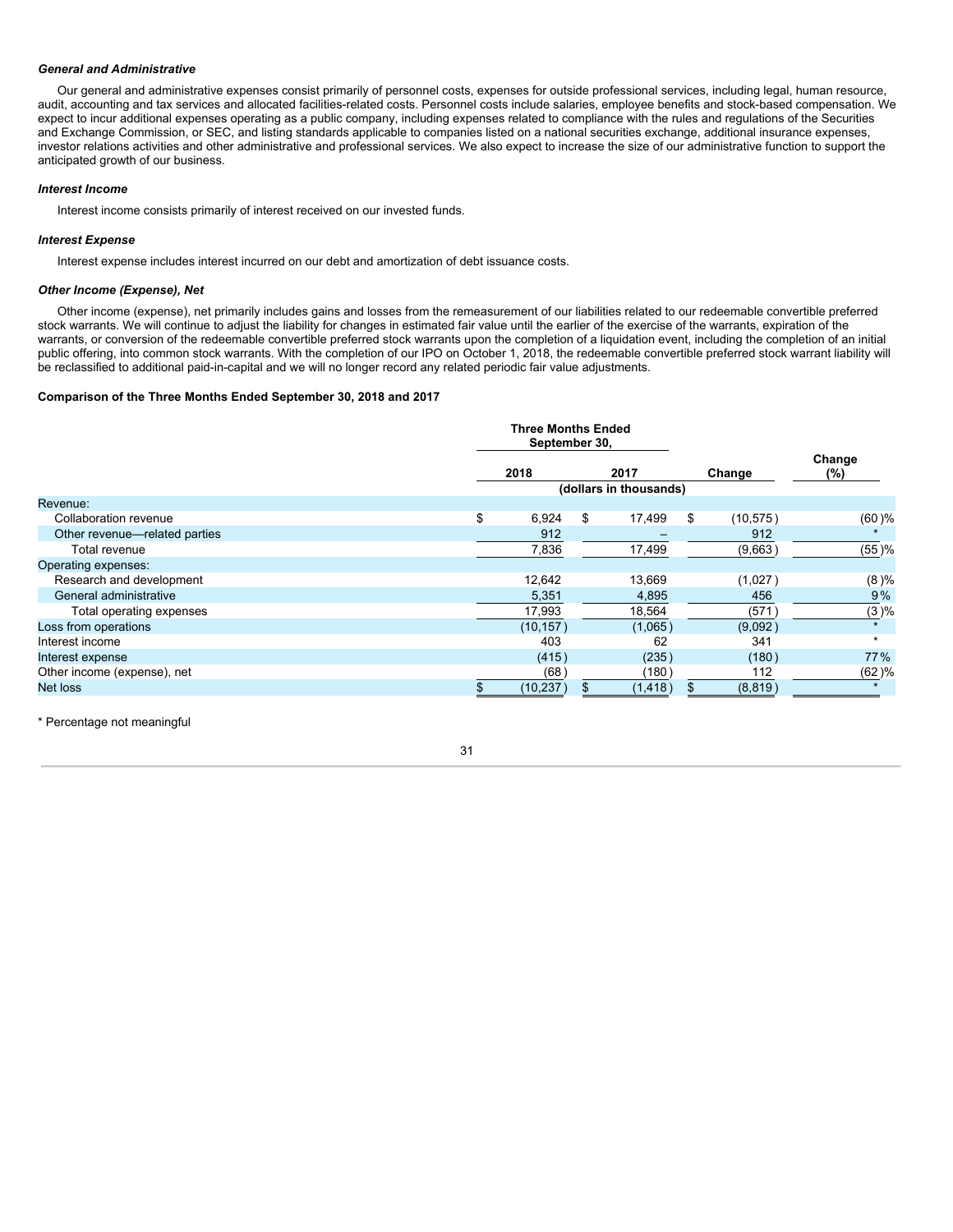# *Revenue*

We have recognized revenue as follows during the periods indicated:

|                                                                                                            | <b>Three Months Ended</b><br>September 30, |                |    |        |        |           |               |
|------------------------------------------------------------------------------------------------------------|--------------------------------------------|----------------|----|--------|--------|-----------|---------------|
|                                                                                                            |                                            | 2018           |    | 2017   | Change |           | Change<br>(%) |
|                                                                                                            |                                            | (in thousands) |    |        |        |           |               |
| Collaboration revenue:                                                                                     |                                            |                |    |        |        |           |               |
| Celgene Corporation ("Celgene")—related party:                                                             |                                            |                |    |        |        |           |               |
| Amortization of up-front payments                                                                          | $\mathfrak{S}$                             | 1,655          | \$ | 2,642  | \$     | (987)     | (37)%         |
| Research and development services                                                                          |                                            | 5              |    |        |        | 5         |               |
| Milestones and contingent payments                                                                         |                                            |                |    | 13,112 |        | (13, 112) | (100 )%       |
| Total                                                                                                      |                                            | 1,660          |    | 15,754 |        | (14,094)  | (89)%         |
| Merck Sharp & Dohme Corporation ("Merck")—related party:                                                   |                                            |                |    |        |        |           |               |
| Amortization of up-front payments                                                                          |                                            | 2,818          |    |        |        | 2,818     | $\star$       |
| Research and development services                                                                          |                                            | 696            |    |        |        | 696       | $\star$       |
| Total                                                                                                      |                                            | 3,514          |    |        |        | 3,514     | $\star$       |
| Merck KGaA, Darmstadt, Germany (operating in the United<br>States and Canada under the name "EMD Serono"): |                                            |                |    |        |        |           |               |
| Amortization of up-front payments                                                                          |                                            | 1,038          |    | 1,030  |        | 8         | 1%            |
| Research and development services                                                                          |                                            | 712            |    | 715    |        | (3)       | $(0)$ %       |
| Total                                                                                                      |                                            | 1,750          |    | 1,745  |        |           | $0\%$         |
| Total collaboration revenue                                                                                | \$.                                        | 6,924          | \$ | 17,499 | \$     | (10, 575) | $(60)$ %      |
| Other revenue-related parties:                                                                             |                                            |                |    |        |        |           |               |
| Celgene Corporation:                                                                                       |                                            |                |    |        |        |           |               |
| Development and manufacturing services and clinical<br>product supply                                      | \$                                         | 330            | \$ |        | \$     | 330       |               |
| SutroVax:                                                                                                  |                                            |                |    |        |        |           |               |
| Supply and other                                                                                           |                                            | 582            |    |        |        | 582       | $\star$       |
| Total other revenue-related parties                                                                        | \$                                         | 912            | \$ |        | S      | 912       | $\star$       |
| Total revenue                                                                                              |                                            | 7,836          | \$ | 17,499 |        | (9,663)   | (55)%         |

#### \* Percentage not meaningful

Total revenue decreased by \$9.7 million, or 55%, during the three months ended September 30, 2018 compared to the three months ended September 30, 2017, due to the decline in collaboration revenue of \$10.6 million, offset partially by a \$0.9 million increase in other revenue-related parties.

The decline in collaboration revenue was due primarily to a \$10.0 million milestone earned in September 2017 from Celgene for certain manufacturing accomplishments with no similar payment earned in during the three months ended September 30, 2018, a \$3.1 million decrease in other contingent payments, and a decrease of \$1.0 million recognized from the up-front nonrefundable payment of \$83.1 million received in 2014 under the 2014 Celgene Agreement, as the remaining deferred revenue balance, as of the effective date of the 2017 Celgene Agreement, along with the payments under the 2017 Celgene Agreement, which are recognized ratably starting in August 2017 and ending in September 2020. The decline was partially offset by a \$3.5 million increase in collaboration revenue recognized from the up-front nonrefundable payment of \$60.0 million received in 2018 under the 2018 Merck Agreement being recognized as revenue ratably starting in July 2018 and ending in July 2022 and research and development services provided to Merck.

Other revenue recognized from development and clinical manufacturing services and supplies provided to Celgene increased by \$0.3 million, and for supplies and other revenue related to SutroVax increased by \$0.6 million.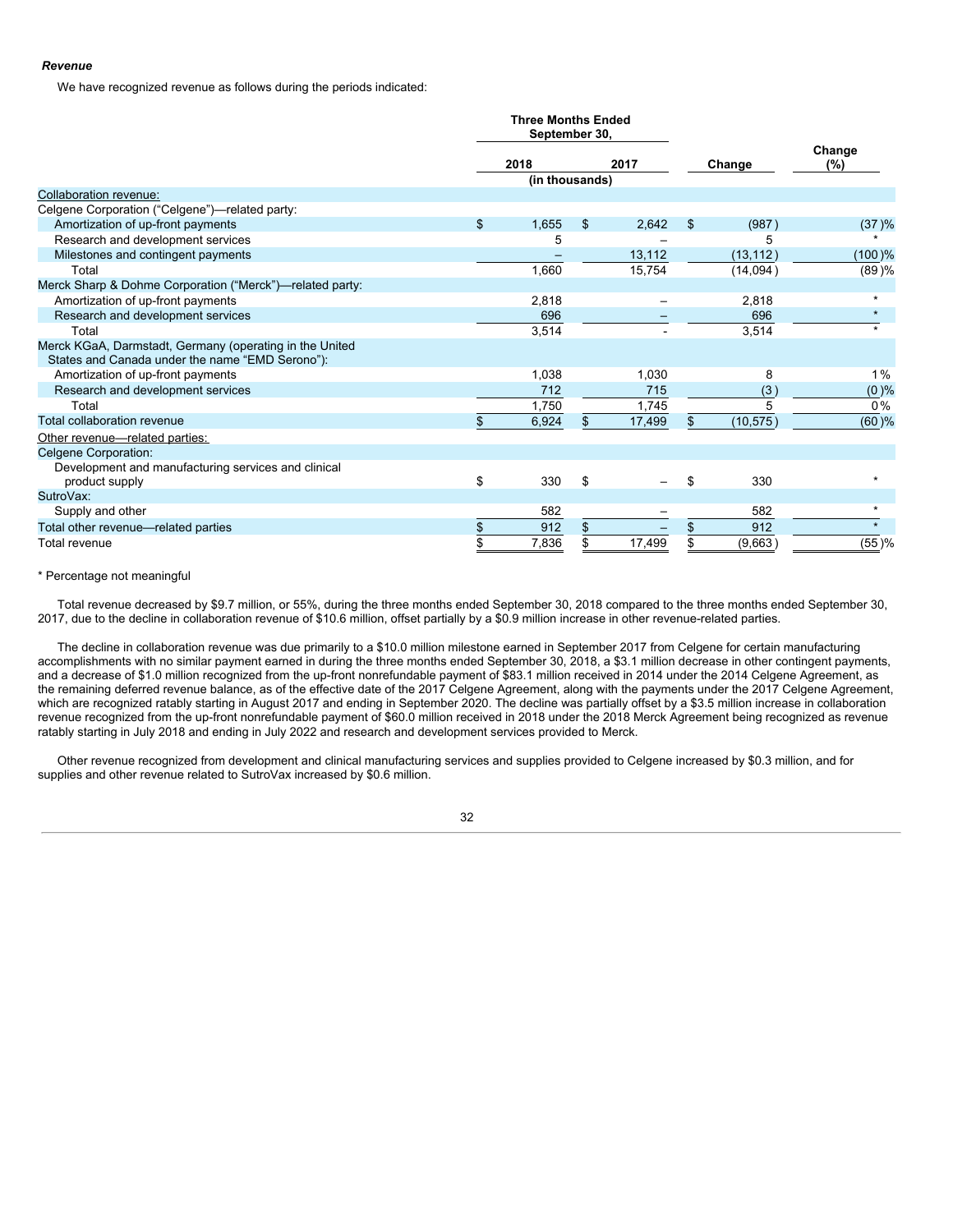#### *Research and Development Expense*

Research and development expense decreased by \$1.0 million, or 8%, during the three months ended September 30, 2018 compared to the three months ended September 30, 2017, due to lower spending on manufacturing materials.

#### *General and Administrative Expense*

General and administrative expense increased by \$0.5 million, or 9%, during the three months ended September 30, 2018 compared to the three months ended September 30, 2017. The increase was due primarily to increased spending of \$0.2 million for legal and consulting services and a \$0.1 million increase in headcount-related expenses.

#### *Interest Income*

Interest income increased by \$0.3 million during the three months ended September 30, 2018 compared to the three months ended September 30, 2017, due primarily to a higher cash balance resulting from the proceeds from the July 2018 closing of the Series E financing and the up-front payment of \$60.0 million received under the 2018 Merck Agreement.

#### *Interest Expense*

Interest expense increased by \$0.2 million during the three months ended September 30, 2018 compared to the three months ended September 30, 2017, due to interest incurred under a loan and security agreement that we entered into with Oxford and SVB, in August 2017.

#### *Other Income (Expense), Net*

Other income (expense), net changed by \$0.1 million during the three months ended September 30, 2018 compared to the three months ended September 30, 2017. The change was primarily due to the change in the estimated fair value of our redeemable convertible preferred stock warrants during the three months ended September 30, 2018.

## **Comparison of the Nine Months Ended September 30, 2018 and 2017**

|                               | <b>Nine Months Ended</b><br>September 30, |    |                                |    |           |               |
|-------------------------------|-------------------------------------------|----|--------------------------------|----|-----------|---------------|
|                               | 2018                                      |    | 2017<br>(dollars in thousands) |    | Change    | Change<br>(%) |
| Revenue:                      |                                           |    |                                |    |           |               |
| Collaboration revenue         | \$<br>13,955                              | \$ | 47,701                         | \$ | (33,746)  | (71)%         |
| Other revenue—related parties | 5,378                                     |    |                                |    | 5,378     |               |
| Total revenue                 | 19,333                                    |    | 47,701                         |    | (28, 368) | (59)%         |
| Operating expenses:           |                                           |    |                                |    |           |               |
| Research and development      | 39,475                                    |    | 39,499                         |    | (24)      | 0%            |
| General administrative        | 13,806                                    |    | 12,306                         |    | 1,500     | 12%           |
| Total operating expenses      | 53,281                                    |    | 51,805                         |    | 1,476     | 3%            |
| Loss from operations          | (33,948)                                  |    | (4, 104)                       |    | (29, 844) | $\star$       |
| Interest income               | 483                                       |    | 192                            |    | 291       | $\star$       |
| Interest expense              | (1, 199)                                  |    | (235)                          |    | (964)     | $\star$       |
| Other income (expense), net   | 840                                       |    | (197)                          |    | 1,037     | $\star$       |
| Net loss                      | (33, 824)                                 |    | (4, 344)                       |    | (29, 480) |               |

\* Percentage not meaningful

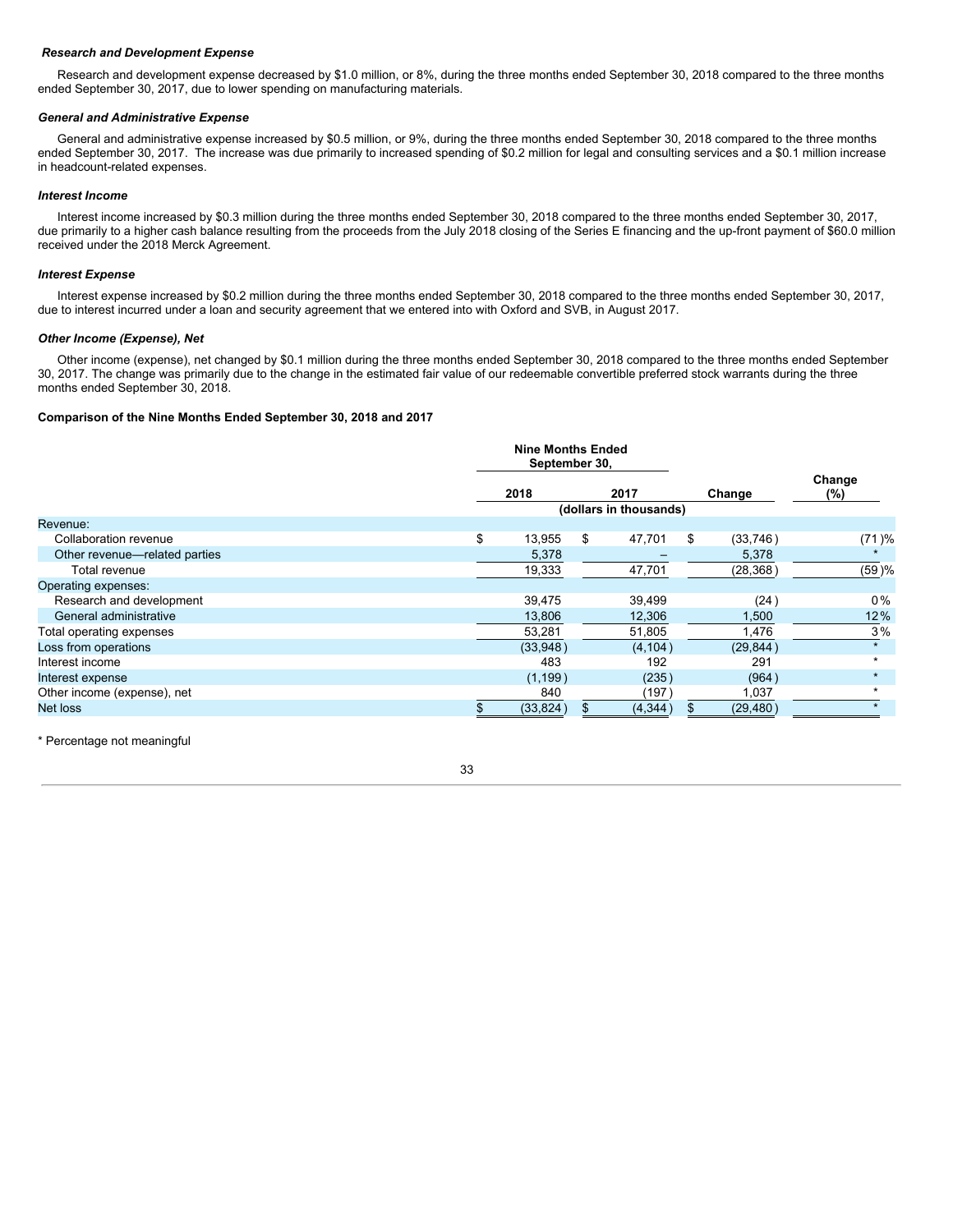# *Collaboration Revenue*

We have recognized revenue from our collaboration agreements as follows during the periods indicated:

|                                                                                                            | <b>Nine Months Ended</b><br>September 30, |              |     |        |    |           | Change<br>(%) |
|------------------------------------------------------------------------------------------------------------|-------------------------------------------|--------------|-----|--------|----|-----------|---------------|
|                                                                                                            |                                           | 2018<br>2017 |     | Change |    |           |               |
|                                                                                                            | (in thousands)                            |              |     |        |    |           |               |
| Collaboration revenue:                                                                                     |                                           |              |     |        |    |           |               |
| Celgene Corporation ("Celgene")—related party:                                                             |                                           |              |     |        |    |           |               |
| Amortization of up-front payments                                                                          | \$                                        | 4.912        | \$  | 16,355 | \$ | (11, 443) | (70)%         |
| Research and development services                                                                          |                                           | 103          |     |        |    | 103       |               |
| Milestones and contingent payments                                                                         |                                           | $\Omega$     |     | 25,937 |    | (25, 937) | (100 )%       |
| Total                                                                                                      |                                           | 5,015        |     | 42,292 |    | (37, 277) | (88)%         |
| Merck Sharp & Dohme Corporation ("Merck")-related party:                                                   |                                           |              |     |        |    |           |               |
| Amortization of up-front payments                                                                          |                                           | 2,818        |     |        |    | 2,818     | $\star$       |
| Research and development services                                                                          |                                           | 696          |     |        |    | 696       | $\star$       |
| Total                                                                                                      |                                           | 3,514        |     |        |    | 3,514     | $\star$       |
| Merck KGaA, Darmstadt, Germany (operating in the United<br>States and Canada under the name "EMD Serono"): |                                           |              |     |        |    |           |               |
| Amortization of up-front payments                                                                          |                                           | 3,104        |     | 3,090  |    | 14        | 0%            |
| Research and development services                                                                          |                                           | 2,322        |     | 2,319  |    | 3         | $0\%$         |
| Total                                                                                                      |                                           | 5,426        |     | 5,409  |    | 17        | 0             |
| Total collaboration revenue                                                                                |                                           | 13,955       | \$. | 47,701 | \$ | (33, 746) | (71)%         |
| Other revenue-related parties:                                                                             |                                           |              |     |        |    |           |               |
| <b>Celgene Corporation:</b>                                                                                |                                           |              |     |        |    |           |               |
| Development and manufacturing services and clinical<br>product supply                                      | \$                                        | 3,894        | \$  |        | \$ | 3,894     |               |
| SutroVax:                                                                                                  |                                           |              |     |        |    |           |               |
| Supply and other                                                                                           |                                           | 1,484        |     |        |    | 1,484     |               |
| Total other revenue-related parties                                                                        | \$                                        | 5,378        | \$  |        |    | 5,378     | $\star$       |
| Total revenue                                                                                              |                                           | 19,333       |     | 47,701 |    | (28, 368) | (59 )%        |

#### \* Percentage not meaningful

Total revenue decreased by \$28.4 million, or 59%, during the nine months ended September 30, 2018 compared to the nine months ended September 30, 2017, due to the decline in collaboration revenue of \$33.7 million, offset partially by a \$5.4 million increase in other revenue--related parties.

The decline in collaboration revenue was due primarily to a \$10.0 million milestone earned in September 2017 from Celgene for certain manufacturing accomplishments with no similar payment earned in during the nine months ended September 30, 2018, a \$15.9 million decrease in other contingent payments, and a decrease of \$11.3 million recognized from the up-front nonrefundable payment of \$83.1 million received in 2014 under the 2014 Celgene Agreement, as the remaining deferred revenue balance, as of the effective date of the 2017 Celgene Agreement, along with the payments under the 2017 Celgene Agreement, which are recognized ratably starting in August 2017 and ending in September 2020. The decline was partially offset by a \$3.5 million increase in collaboration revenue from the up-front nonrefundable payment of \$60.0 million received in 2018 under the 2018 Merck Agreement being recognized as revenue ratably starting in July 2018 and ending in July 2022 and research and development services provided to Merck.

Other revenue recognized from development and clinical manufacturing services and supplies provided to Celgene increased by \$3.9 million, and supplies and other revenue provided to SutroVax increased by \$1.5 million.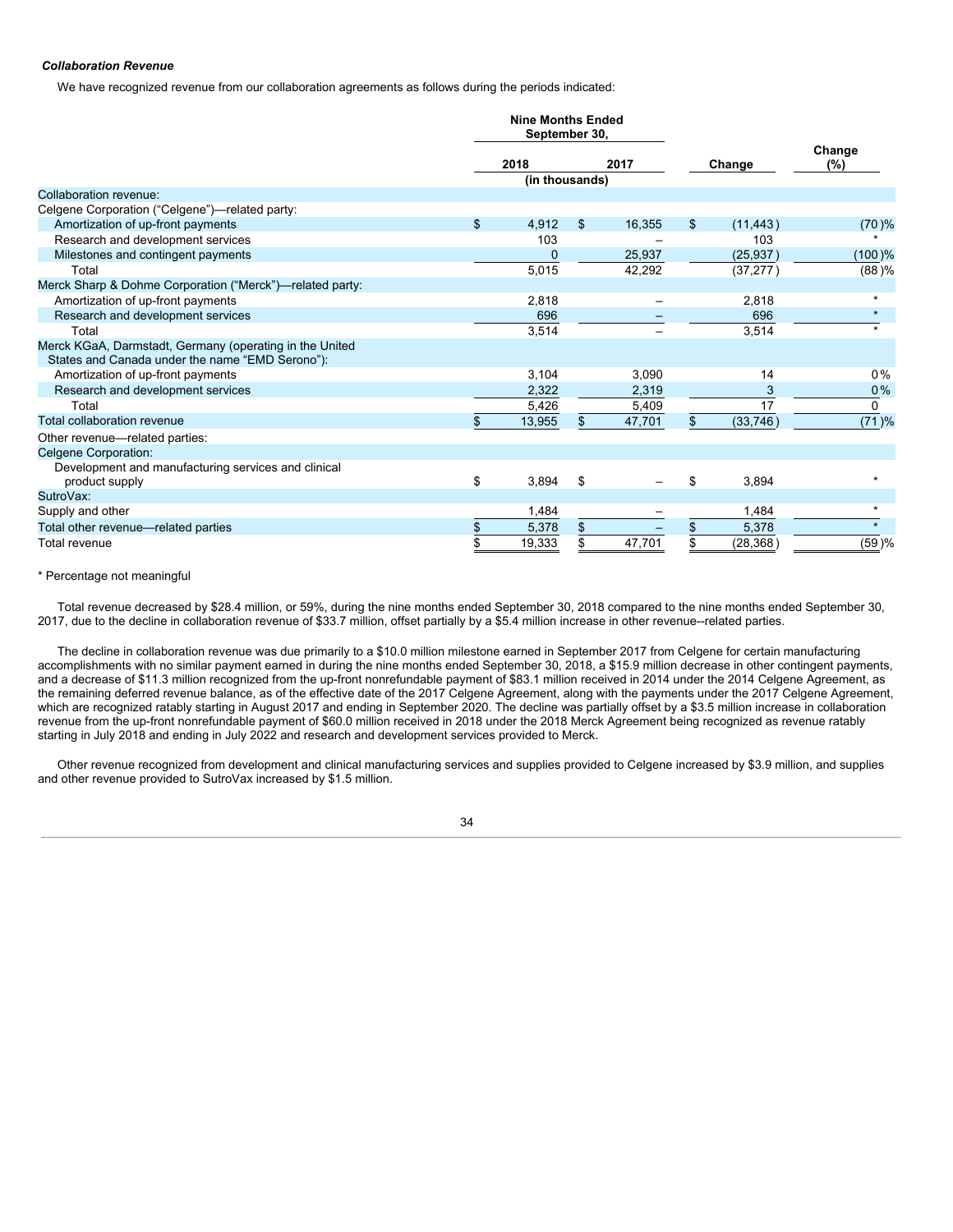# *Research and Development Expense*

Research and development expense remained flat during the nine months ended September 30, 2018 compared to the nine months ended September 30, 2017, due principally from a decrease of \$2.3 million in research, manufacturing costs and toxicology studies due to timing, which was offset by a \$2.2 million increase in clinical development costs due to our advancing clinical trials.

#### *General and Administrative Expense*

General and administrative expense increased by \$1.5 million, or 12%, during the nine months ended September 30, 2018 compared to the nine months ended September 30, 2017. The increase was due to an increase of \$0.5 million in headcount-related expenses, an increase of \$0.4 million in legal, audit and consulting fees, and an increase of \$0.5 million from the inclusion of personnel-related costs previously in research and development expense effective in January 2018.

#### *Interest Income*

Interest income increased by \$0.3 million during the nine months ended September 30, 2018 compared to the nine months ended September 30, 2017, due primarily to a higher cash balance resulting from the gross proceeds from the \$85.4 million Series E financing and the up-front payment of \$60.0 million received under the 2018 Merck Agreement.

#### *Interest Expense*

Interest expense increased by \$1.0 million during the nine months ended September 30, 2018 compared to the nine months ended September 30, 2017, due to interest incurred under a loan and security agreement that we entered into with Oxford and SVB, in August 2017.

#### *Other Income (Expense), Net*

Other income (expense), net changed by \$1.0 million during the nine months ended September 30, 2018 compared to the nine months ended September 30, 2017. The change was primarily due to the change in the estimated fair value of our redeemable convertible preferred stock warrants during the nine months ended September 30, 2018.

#### **Liquidity and Capital Resources**

# *Sources of Liquidity*

To date, we have incurred net losses, except for 2016, and negative cash flows from operations. Prior to our IPO, our operations have been financed primarily by payments received from our collaborators, net proceeds from the sale and issuance of our preferred stock, and debt proceeds. As of September 30, 2018, we had \$123.0 million in cash, cash equivalents and marketable securities, and outstanding debt of \$14.7 million, which is net of \$0.3 million unamortized debt discount, and an accumulated deficit of \$148.8 million. In connection with our IPO, we issued and sold an aggregate of 5,667,000 shares of common stock at a price of \$15.00 per share. We received proceeds of \$74.4 million, after underwriting discounts and commissions and estimated offering costs. In addition to the shares of common stock sold in the IPO, we sold in a private placement to Merck 666,666 shares of common stock at the IPO offering price of \$15.00 per share, for proceeds of approximately \$10.0 million.

#### *Funding Requirements*

Based upon our current operating plan, we believe that with our existing capital resources will enable us to fund our operating expenses and capital expenditure requirements through at least the next twelve months since the date of the filing. We have based this estimate on assumptions that may prove to be wrong, and we could utilize our available capital resources sooner than we currently expect. We will continue to require additional financing to advance our current product candidates through clinical development, to develop, acquire or in-license other potential product candidates and to fund operations for the foreseeable future. We will continue to seek funds through equity or debt financings, collaborative or other arrangements with corporate sources, or through other sources of financing. Adequate additional funding may not be available to us on acceptable terms, or at all. Any failure to raise capital as and when needed could have a negative impact on our financial condition and on our ability to pursue our business plans and strategies.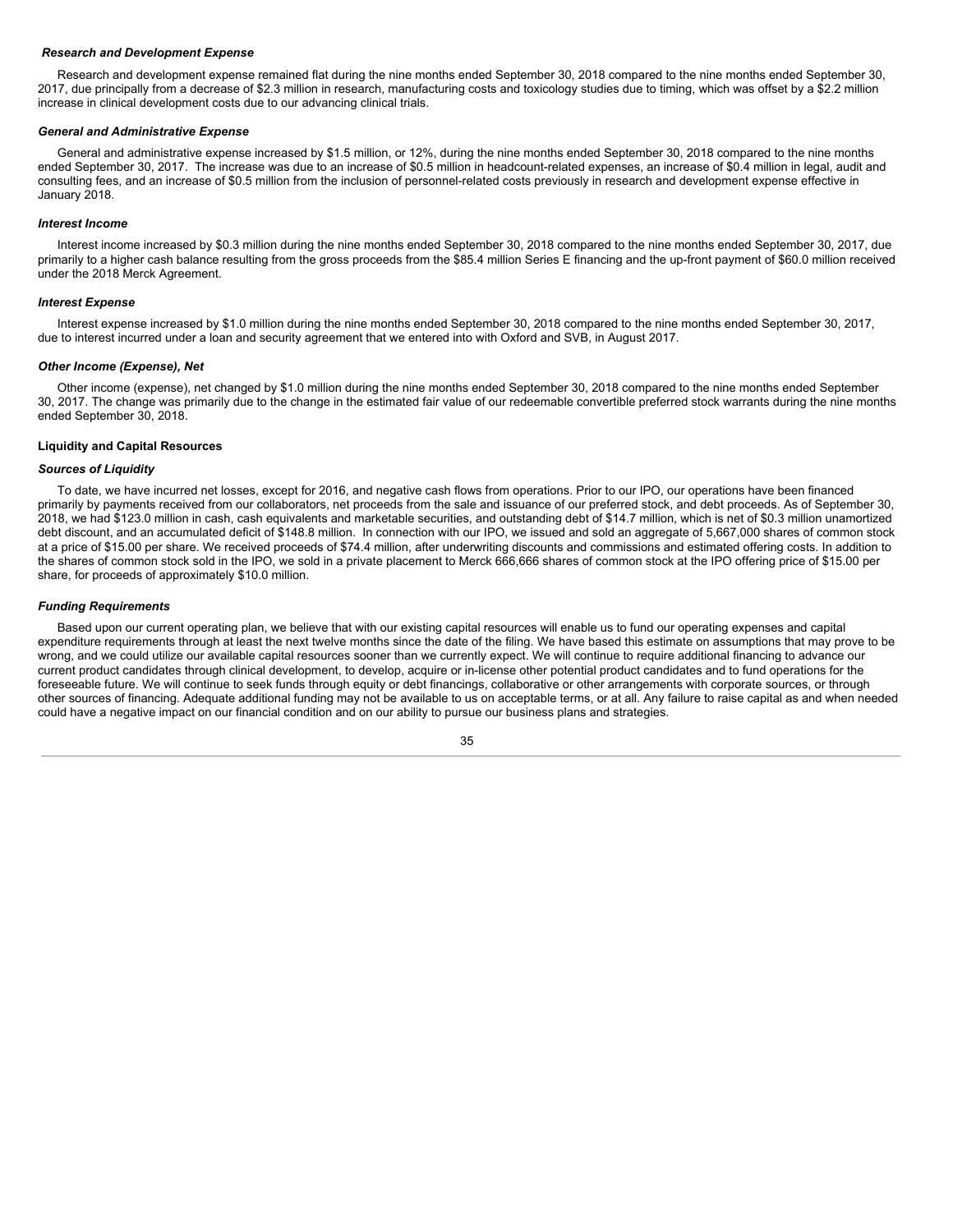We will require additional financing to fund working capital and pay our obligations. We may seek to raise any necessary additional capital through a combination of public or private equity offerings, debt financings, collaborations, strategic alliances, licensing arrangements and other marketing and distribution arrangements. There can be no assurance that we will be successful in acquiring additional funding at levels sufficient to fund our operations or on terms favorable to us. If we are unable to obtain adequate financing when needed, we may have to delay, reduce the scope of or suspend one or more of our preclinical and clinical studies, research and development programs or commercialization efforts. Because of the numerous risks and uncertainties associated with the development and commercialization of our product candidates and the extent to which we may enter into additional collaborations with third parties to participate in their development and commercialization, we are unable to estimate the amounts of increased capital outlays and operating expenditures associated with our current and anticipated clinical studies.

If we need to raise additional capital to fund our operations, funding may not be available to us on acceptable terms, or at all. If we are unable to obtain adequate financing when needed, we may have to delay, reduce the scope of or suspend one or more of our clinical trials, research and development programs or commercialization efforts. We may seek to raise any necessary additional capital through a combination of public or private equity offerings, debt financings and collaborations or licensing arrangements.

To the extent we raise additional capital through additional collaborations, strategic alliances or licensing arrangements with third parties, we may have to relinquish valuable rights to our product candidates, future revenue streams, research programs or product candidates or to grant licenses on terms that may not be favorable to us. If we do raise additional capital through public or private equity or convertible debt offerings, the ownership interest of our existing stockholders will be diluted, and the terms of these securities may include liquidation or other preferences that adversely affect our stockholders' rights. If we raise additional capital through debt financing, we may be subject to covenants limiting or restricting our ability to take specific actions, such as incurring additional debt, making capital expenditures or declaring dividends. If we are unable to raise capital, we will need to delay, reduce or terminate planned activities to reduce costs. Doing so will likely harm our ability to execute our business plans.

# *Cash Flows*

The following table summarizes our cash flows during the periods indicated:

|                                                 | <b>Nine Months Ended</b><br>September 30, |  |           |  |
|-------------------------------------------------|-------------------------------------------|--|-----------|--|
|                                                 | 2018                                      |  | 2017      |  |
|                                                 | (in thousands)                            |  |           |  |
| Cash provided by (used in) operating activities | 18.618                                    |  | (32, 234) |  |
| Cash provided by (used in) investing activities | (82, 215)                                 |  | 30.972    |  |
| Cash provided by financing activities           | 82,930                                    |  | 14,816    |  |
| Increase in cash and cash equivalents           | 19,333                                    |  | 13.554    |  |

# *Cash Flows from Operating Activities*

Cash provided by operating activities for the nine months ended September 30, 2018 was \$18.6 million. Our net loss of \$33.8 million was decreased by non-cash charges of \$3.4 million for depreciation and amortization and \$0.8 million for stock-based compensation, which were offset partially by the gain of \$0.8 million for the change in fair value of our redeemable convertible preferred stock warrant liability. Cash provided in operating activities reflected a net increase in operating assets and liabilities of \$48.9 million, primarily due to an increase in our deferred revenue balance of \$60.0 million from the upfront payment related to the 2018 Merck Agreement, net of \$10.8 million recognized in revenue pertaining to payments received from our collaborators Celgene and EMD Serono during prior periods, an increase in \$1.1 million in other liabilities, primarily due to payments received from LLS, and an increase of \$0.4 million in accrued bonus compensation due to increased headcount. This was offset partially by an increase in accounts receivable of \$0.8 million due to higher research and development services revenues from our collaborators, an increase in \$0.9 million in prepaid expenses and other current assets due to payments made to contract research organizations related to STRO-001, and a \$0.1 million decrease in accounts payable due to the timing of payments.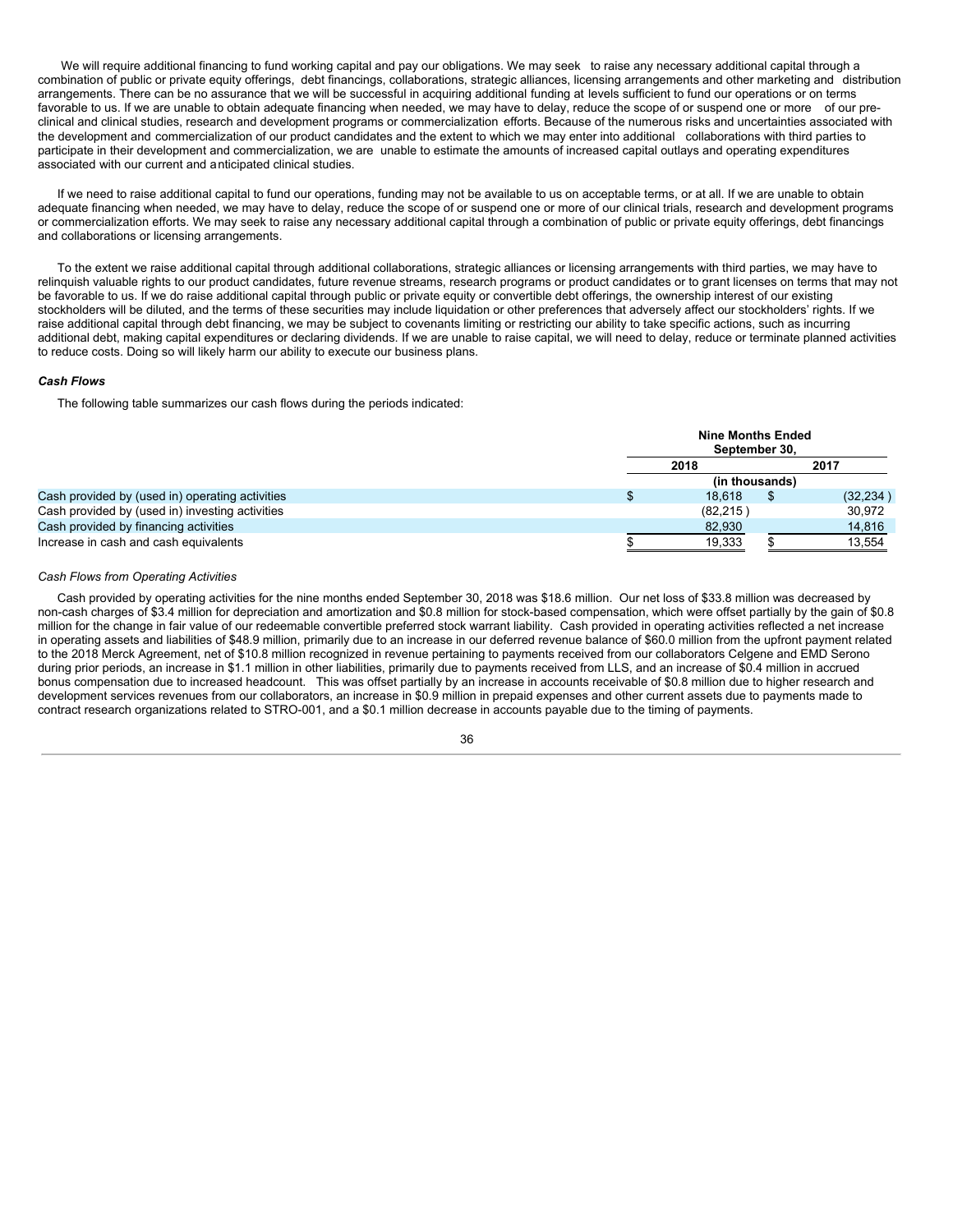Cash used in operating activities for the nine mont hs ended September 30, 2017 was \$32.2 million. Our net loss of \$4.3 million was decrea sed by noncash charges of \$3.8 million for depreciation and amortization, \$1.1 million for stock-based compensation, \$0.2 million for the change in fair value of our redeemable convertible preferred stock warrant liability and \$0.1 million for the amortization of premium on marketable securities. Cash used in operating activities reflected a net decrease in operating assets and liabilities of \$33.3 million, primarily due to a decrease in our deferred revenue balance of \$22.9 million from the recognition of revenue pertaining to payments received from our collaborators Celgene and EMD Serono during prior periods , an increase in accounts receivables of \$10.3 million due primarily to milestone revenu e from our collaborator Celgene, and an increase in \$0.3 mi llion in prepaid expenses and other current assets due to timing of payments and a decrease of \$0.2 million in accrued bonus compensation. This was offset partially by an increase of \$0.2 million in accounts payable and a \$0.1 million increase in other liabilities.

#### *Cash Flows from Investing Activities*

Cash used in investing activities of \$82.2 million for the nine months ended September 30, 2018 was related to purchases of marketable securities of \$81.5 million and purchases of property and equipment of \$0.8 million, principally for laboratory and manufacturing equipment.

Cash provided by investing activities of \$31.0 million for the nine months ended September 30, 2017 was related to proceeds from maturities of marketable securities of \$32.7 million and sales of marketable securities of \$6.0 million, partially offset by purchases of marketable securities of \$5.0 million and purchases of property and equipment of \$2.7 million, principally for laboratory and manufacturing equipment and leasehold improvements.

#### *Cash Flows from Financing Activities*

Cash provided by financing activities of \$82.9 million for the nine months ended September 30, 2018 was primarily related to the proceeds from our sale of Series E redeemable convertible preferred stock, net of issuance costs, of \$84.7 million, proceeds of \$0.4 million related to the exercise of stock options, partially offset by the payment of \$2.4 million in financing costs related to the IPO.

Cash provided by financing activities of \$14.8 million for the nine months ended September 30, 2017 was related primarily to the proceeds from our debt financing with Oxford and SVB, net of issuance costs.

# *Off-Balance Sheet Arrangements*

We have not entered into any off-balance sheet arrangements, as defined under SEC rules. While we have an investment classified as variable interest entity, its purpose is not to provide off-balance sheet financing.

#### **Critical Accounting Policies and Estimates**

Our management's discussion and analysis of our financial condition and results of operations is based on our financial statements, which have been prepared in accordance with United States generally accepted accounting principles. The preparation of these financial statements requires us to make estimates and assumptions that affect the reported amounts of assets and liabilities and the disclosure of contingent assets and liabilities at the date of the financial statements, as well as the reported revenue generated and expenses incurred during the reporting periods. Our estimates are based on our historical experience and on various other factors that we believe are reasonable under the circumstances, the results of which form the basis for making judgments about the carrying value of assets and liabilities that are not readily apparent from other sources. Actual results may differ from these estimates under different assumptions or conditions.

We believe that the assumptions and estimates associated with revenue recognition, research and development expenditures, stock-based compensation and redeemable convertible preferred stock warrants have the most significant impact on our condensed financial statements. Therefore, we consider these to be our critical accounting policies and estimates.

There have been no significant changes in our critical accounting policies and estimates as compared to the critical accounting policies and estimates disclosed in the section titled "Management's Discussion and Analysis of Financial Condition and Operations" included in the Prospectus, except for the determination of the fair value of our common stock, which is used in estimating the fair value of stock-based awards at grant date. Prior to the IPO, our common stock was not publicly traded, therefore we estimated the fair value of our common stock as discussed in the Prospectus. Following our IPO, the closing sale price per share of our common stock as reported on the Nasdaq Global Market on the date of grant will be used to determine the exercise price per share of our share-based awards to purchase common stock.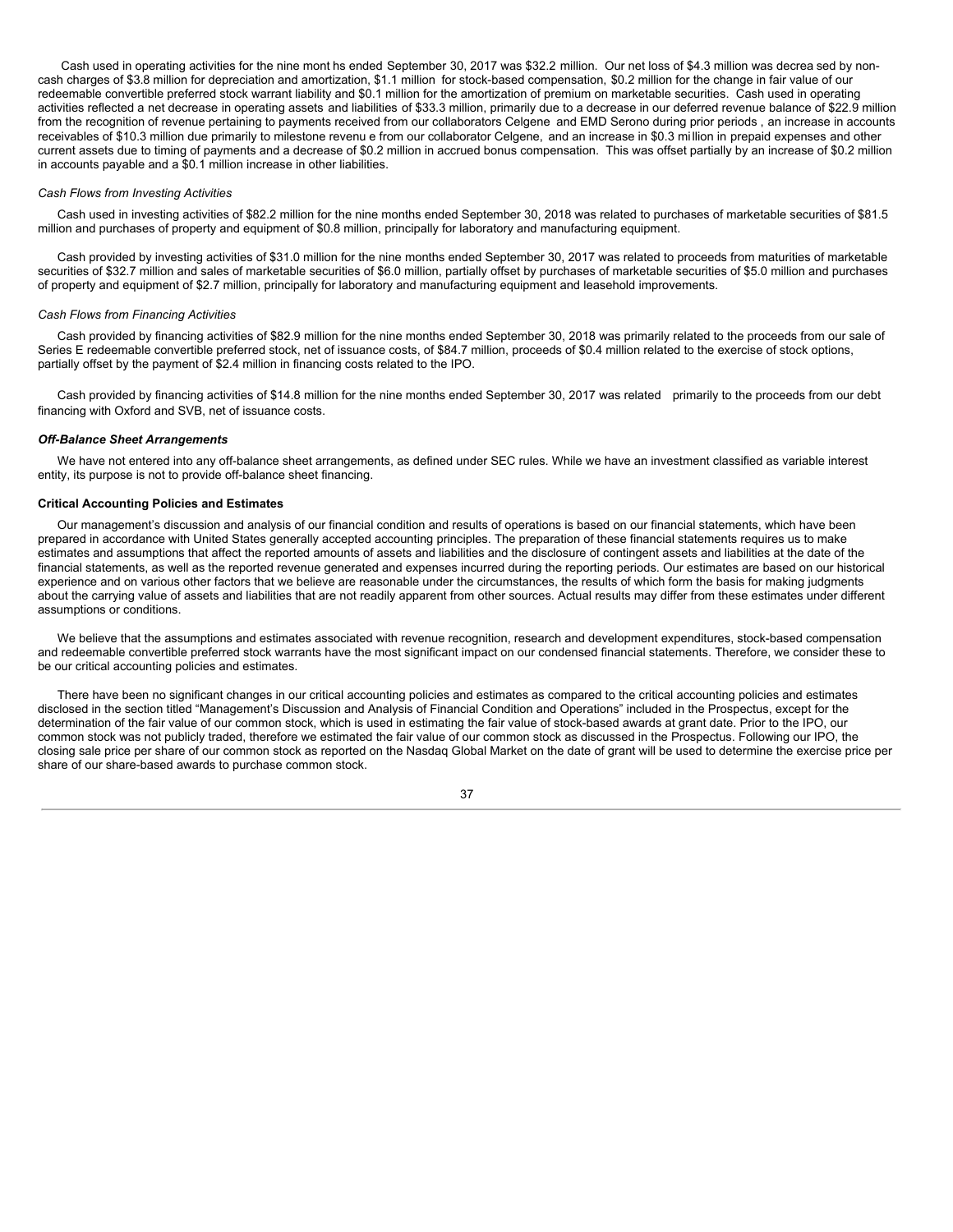# **JOBS Act Accounting Election**

We are an "emerging growth company," as defined in the Jumpstart Our Business Startups Act of 2012, or the JOBS Act. Under the JOBS Act, emerging growth companies can delay adopting new or revised accounting standards issued subsequent to the enactment of the JOBS Act until such time as those standards apply to private companies. We have elected to use this extended transition period for complying with new or revised accounting standards that have different effective dates for public and private companies until the earlier of the date we (i) are no longer an emerging growth company or (ii) affirmatively and irrevocably opt out of the extended transition period provided in the JOBS Act. As a result, our financial statements may not be comparable to companies that comply with new or revised accounting pronouncements as of public company effective dates.

We will remain an emerging growth company until the earliest of (1) the last day of our first fiscal year (a) following the fifth anniversary of the completion of the IPO, (b) in which we have total annual gross revenues of at least \$1.07 billion, or (c) in which we are deemed to be a large accelerated filer, which means the market value of our common stock that is held by non-affiliates exceeds \$700.0 million as of the prior June 30th and (2) the date on which we have issued more than \$1.0 billion in non-convertible debt securities during the prior three-year period.

# **Recent Accounting Pronouncements**

See Note 2 to our financial statements included elsewhere in this document for more information.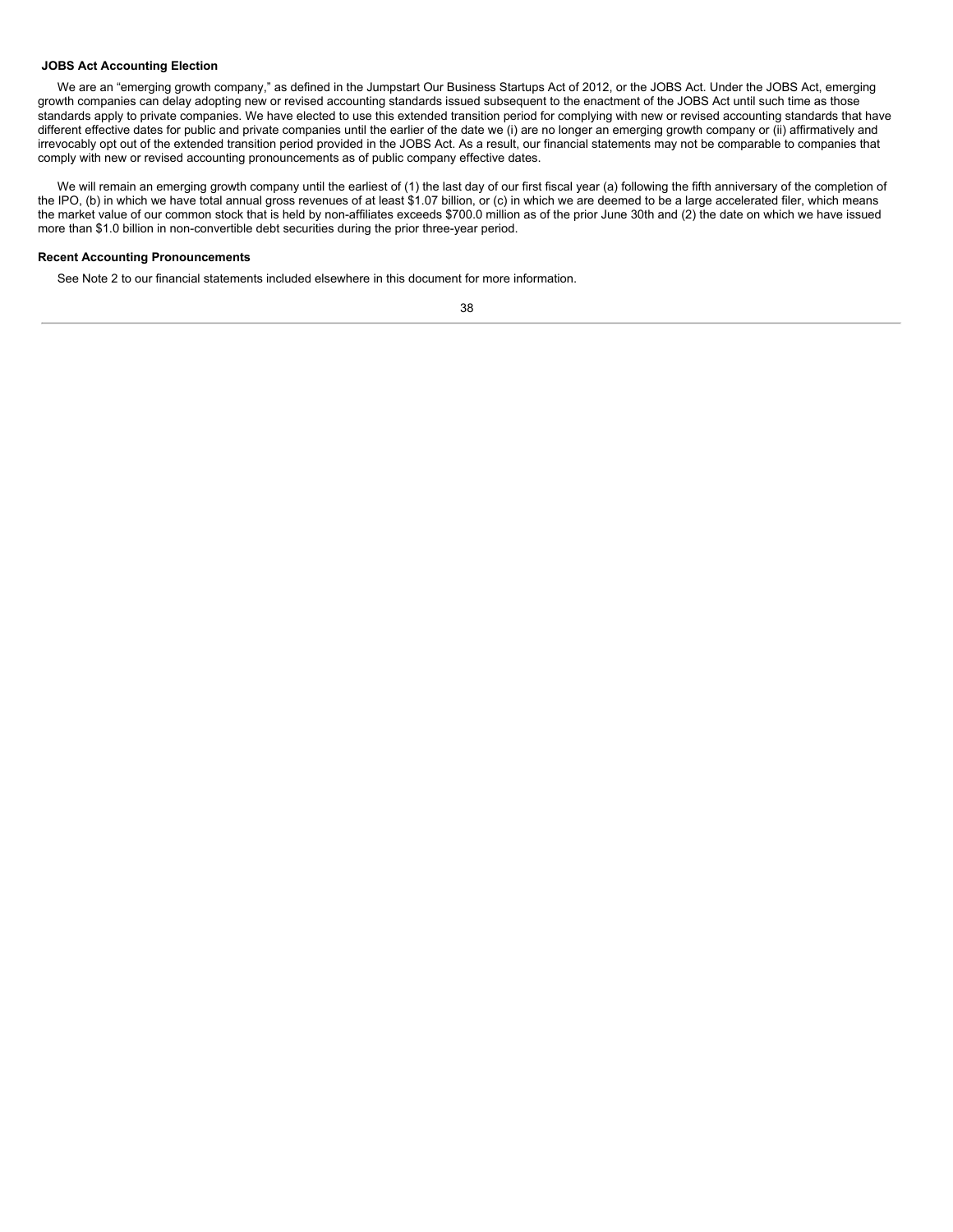# **Item 3. Quantitative and Qualitati ve Disclosures About Market Risk.**

We are exposed to market risks in the ordinary course of our business. These risks primarily include interest rate sensitivities. The primary objective of our investment activities is to preserve our capital to fund our operations. We also seek to maximize income from our investments without assuming significant risk. To achieve our objectives, we maintain a portfolio of cash equivalents and investments in a variety of securities of high credit quality.

We had cash, cash equivalents and marketable securities \$123.0 million and \$22.0 million as of September 30, 2018 and December 31, 2017, respectively, which consisted of money market funds, commercial paper, corporate debt securities, asset-based securities and U.S. government agency securities. Such interest earning instruments carry a degree of interest rate risk; however, historical fluctuations in interest income have not been significant.

We do not enter into investments for trading or speculative purposes and have not used any derivative financial instruments to manage our interest rate risk exposure. We have not been exposed nor do we anticipate being exposed to material risks due to changes in interest rates. A hypothetical 10% change in interest rates during any of the periods presented would not have had a material impact on our financial statements.

As of September 30, 2018 and December 31, 2017, we had \$14.7 million and \$14.6 million, respectively, in debt outstanding, net of debt discount. Our debt with Oxford and SVB bears interest at a floating rate that equals the greater of 7.39% or the sum of the 30-day U.S. Dollar LIBOR plus 6.40% and has a maturity date of August 1, 2021. Such interest-bearing debt carries a limited degree of interest rate risk. If overall interest rates had increased or decreased by 100 basis points during the periods presented our interest expense would not have been materially affected.

# **Item 4. Con trols and Procedures.**

# **Evaluation of Disclosure Controls and Procedures**

Our management, with the participation of our chief executive officer and chief financial officer, evaluated the effectiveness of our disclosures controls and procedures, as defined in Rules 13a-15(e) and 15d-15(e) under the Exchange Act, as of September 30, 2018. The term "disclosure controls and procedures," as defined in Rules 13a-15(e) and 15d-15(e) under the Exchange Act, means controls and other procedures of a company that are designed to ensure that information required to be disclosed by a company in the reports that it files or submits under the Exchange Act is recorded, processed, summarized and reported within the time periods specified in the SEC's rules and forms. Disclosure controls and procedures include, without limitation, controls and procedures designed to ensure that information required to be disclosed by a company in the reports that it files or submits under the Exchange Act is accumulated and communicated to the company's management, including its principal executive and principal financial officers, as appropriate, to allow timely decisions regarding required disclosure. Management recognizes that any controls and procedures, no matter how well designed and operated, can provide only reasonable assurance of achieving their objectives and management necessarily applies its judgment in evaluating the cost-benefit relationship of possible controls and procedures. Based on the evaluation of our disclosure controls and procedures as of September 30, 2018, our chief executive officer and chief financial officer concluded that, as of such date, our disclosure controls and procedures were effective at a reasonable assurance level.

# **Changes in Internal Control over Financial Reporting**

Management determined that, as of September 30, 2018, there were no changes in our internal control over financial reporting that occurred during the fiscal quarter then ended that have materially affected, or are reasonably likely to materially affect, our internal control over financial reporting.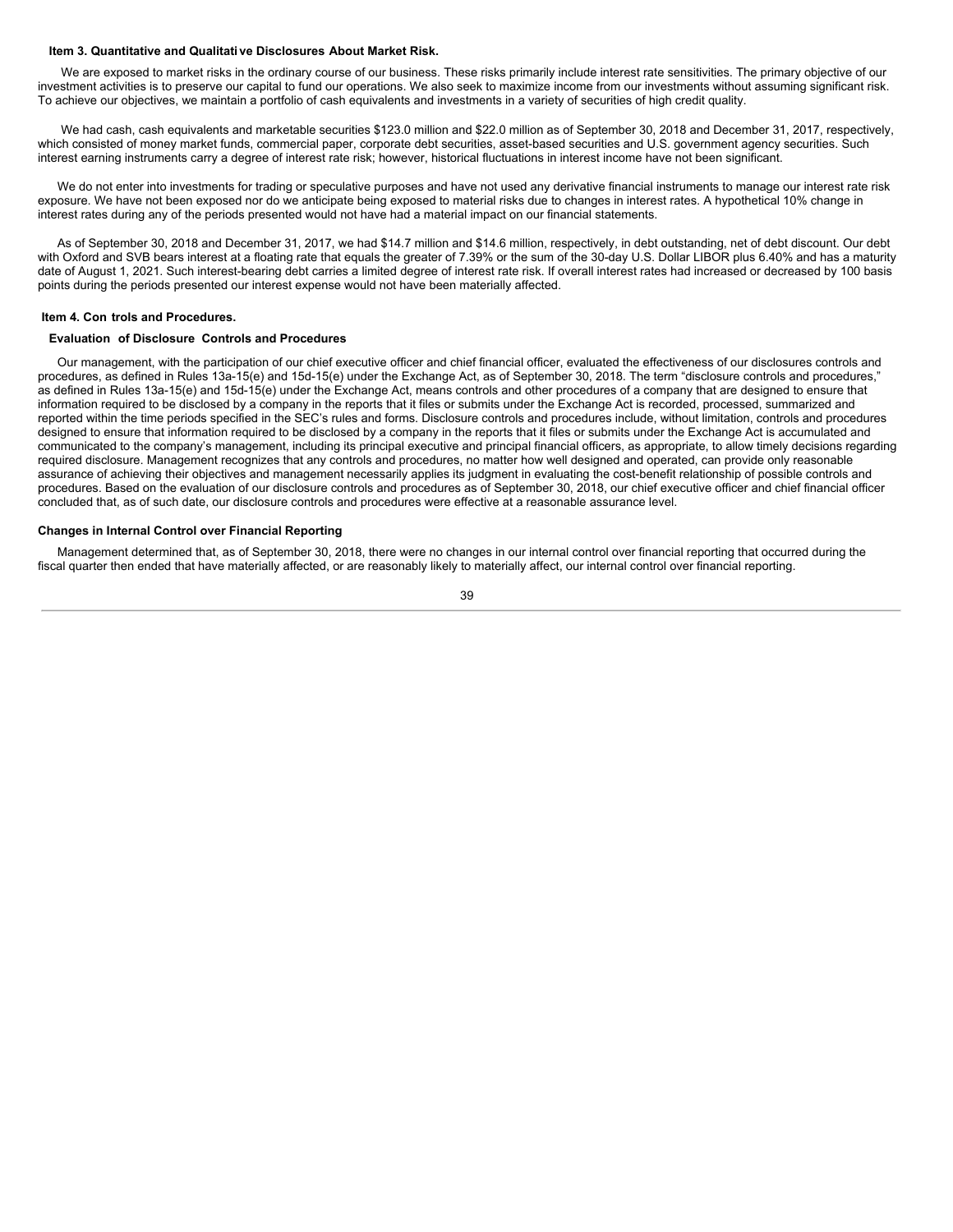# **Item 1. Legal Proceedings.**

From time to time, we may be involved in legal proceedings arising in the ordinary course of our business. We are not presently a party to any legal proceedings that, in the opinion of management, would have a material adverse effect on our business. Regardless of outcome, litigation can have an adverse impact on us due to defense and settlement costs, diversion of management resources, negative publicity and reputational harm, and other factors.

#### **Item 1A. Risk Factors.**

#### **RISK FACTORS**

Investing in our common stock involves a high degree of risk. Before making your decision to invest in shares of our common stock, you should carefully consider the risks described below, together with the other information contained in this quarterly report, including our financial statements and the related notes and "Management's Discussion and Analysis of Financial Condition and Results of Operations". The risks and uncertainties described below are not the only ones we face. Additional risks and uncertainties that we are unaware of, or that we currently believe are not material, may also become important factors that affect us. We cannot assure you that any of the events discussed below will not occur. These events could have a material and adverse impact on our business, financial condition, results of operations and prospects. If that were to happen, the trading price of our common stock could decline, and you could *lose all or part of your investment.*

## **Risks Related to Our Business**

We are a clinical stage biopharmaceutical company with a limited operating history and no products approved for commercial sale. We have a history of significant losses, expect to continue to incur significant losses for the foreseeable future and may never achieve or maintain profitability, *which could result in a decline in the market value of our common stock.*

We are a clinical stage biopharmaceutical company with a limited operating history on which to base your investment decision. Biotechnology product development is a highly speculative undertaking and involves a substantial degree of risk.

To date, we have enrolled the first several patients in our initial clinical trial, evaluating the safety of our first clinical stage product candidate, STRO-001, have no products approved for commercial sale, have not generated any revenue from commercial product sales and, as of September 30, 2018, had an accumulated deficit of \$148.8 million. For the year ended December 31, 2017 and for the nine months ended September 30, 2018, our net loss was \$19.7 million and \$33.8 million, respectively. Substantially all of our losses have resulted from expenses incurred in connection with our research and development programs and from general and administrative costs associated with our operations. Our technologies and product candidates are in early stages of development, and we are subject to the risks of failure inherent in the development of product candidates based on novel technologies. In addition, we have limited experience as a clinical stage company and have not yet demonstrated an ability to successfully overcome many of the risks and uncertainties frequently encountered by companies in new and rapidly evolving fields, particularly in the biotechnology industry. Furthermore, we do not expect to generate any revenue from commercial product sales for the foreseeable future, and we expect to continue to incur significant operating losses for the foreseeable future due to the cost of research and development, preclinical studies and clinical trials and the regulatory approval process for our product candidates. We expect our net losses to increase substantially as we progress further into clinical development of our lead programs and create additional infrastructure to support operations as a public company. However, the amount of our future losses is uncertain. Our ability to achieve profitability, if ever, will depend on, among other things, our, or our existing or future collaborators', successful development of product candidates, evaluating the related commercial opportunities, obtaining regulatory approvals to market and commercialize product candidates, manufacturing any approved products on commercially reasonable terms, establishing a sales and marketing organization or suitable third-party alternatives for any approved product and raising sufficient funds to finance business activities. If we, or our existing or future collaborators, are unable to develop our technologies and commercialize one or more of our product candidates or if sales revenue from any product candidate that receives approval is insufficient, we will not achieve profitability, which could have a material and adverse effect on our business, financial condition, results of operations and prospects. Even if we achieve profitability in the future, we may not be able to sustain profitability in subsequent periods.

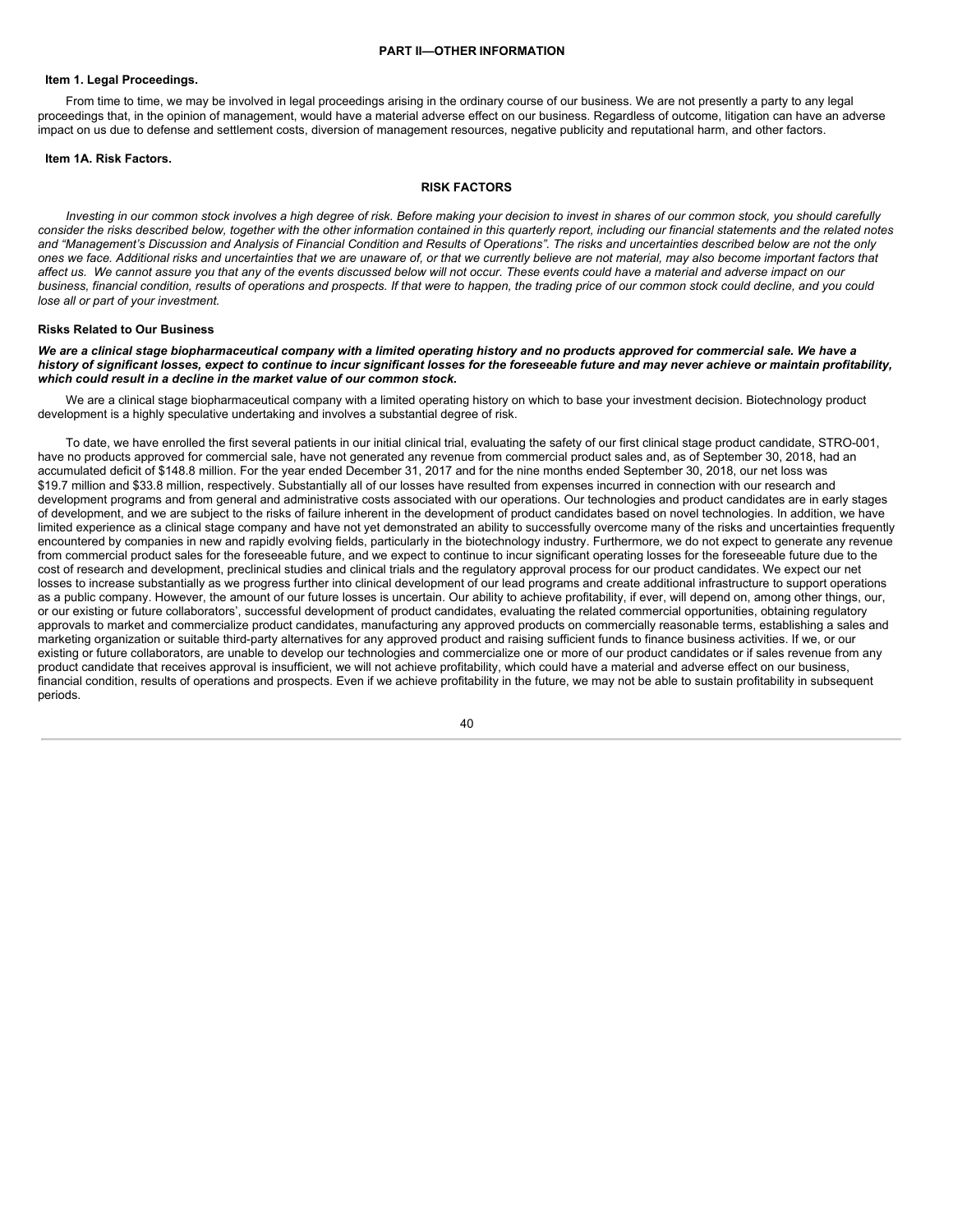# We will need substantial additional funds to advance development of our product candidates. This additional financing may not be available on acceptable terms, or at all. Failure to obtain this necessary capital when needed may force us to delay, limit or terminate our product development *programs, commercialization efforts or other operations.*

The development of biopharmaceutical product candidates is capital-intensive. If our product candidates enter and advance through preclinical studies and clinical trials, we will need substantial additional funds to expand our development, regulatory, manufacturing, marketing and sales capabilities. We have used substantial funds to develop our technology and product candidates and will require significant funds to conduct further research and development and preclinical testing and clinical trials of our product candidates, to seek regulatory approvals for our product candidates and to manufacture and market products, if any, which are approved for commercial sale. In addition, we expect to incur additional costs associated with operating as a public company.

Since our inception, we have invested a significant portion of our efforts and financial resources in research and development activities for our two product candidates STRO-001, our initial clinical program, and STRO-002, our late-stage preclinical program, and the development of our in-house manufacturing capabilities. Clinical trials for our product candidates will require substantial funds to complete. As of September 30, 2018, we had \$123.0 million in cash, cash equivalents and marketable securities. We expect to incur substantial expenditures in the foreseeable future as we seek to advance STRO-001 and STRO-002 and any future product candidates through clinical development, manufacturing, the regulatory approval process and, if approved, commercial launch activities, as well as in connection with the continued development of our manufacturing capabilities. Based on our current operating plan, we believe that our available cash, cash equivalents and marketable securities will be sufficient to fund our operations through at least the next 12 months. However, our future capital requirements and the period for which we expect our existing resources to support our operations may vary significantly from what we expect and we may need to seek additional funds sooner than planned. Our monthly spending levels vary based on new and ongoing research and development and other corporate activities. Because the length of time and activities associated with successful research and development of our product candidates is highly uncertain, we are unable to estimate the actual funds we will require for development and any marketing and commercialization activities for approved products. The timing and amount of our operating expenditures will depend largely on:

- the timing and progress of preclinical and clinical development activities;
- the costs associated with the development of our internal manufacturing facility and processes;
- the number and scope of preclinical and clinical programs we decide to pursue;
- the progress of the development efforts of parties with whom we have entered or may in the future enter into collaborations and research and development agreements;
- the timing and amount of milestone and other payments we may receive under our collaboration agreements;
- our ability to maintain our current licenses and research and development programs and to establish new collaboration arrangements;
- the costs involved in prosecuting and enforcing patent and other intellectual property claims;
- the costs of manufacturing our product candidates and those of our collaborators using our proprietary XpressCF+™ Platform;
- the cost and timing of regulatory approvals;
- the cost of commercialization activities if our product candidates or any future product candidates are approved for sale, including marketing, sales and distribution costs; and
- our efforts to enhance operational systems and hire additional personnel, including personnel to support development of our product candidates and satisfy our obligations as a public company.

If we are unable to obtain funding on a timely basis or on acceptable terms, we may have to delay, reduce or terminate our research and development programs and preclinical studies or clinical trials, limit strategic opportunities or undergo reductions in our workforce or other corporate restructuring activities. We also could be required to seek funds through arrangements with collaborators or others that may require us to relinquish rights to some of our technologies or product candidates that we would otherwise pursue on our own. We do not expect to realize revenue from sales of commercial products or royalties from licensed products in the foreseeable future, if at all, and, in no event, before our product candidates are clinically tested, approved for commercialization and successfully marketed. To date, we have primarily financed our operations through payments received under our collaboration agreements, the sale of equity securities and debt financing. We will be required to seek additional funding in the future and currently intend to do so through additional collaborations and/or licensing agreements, public or private equity offerings or debt financings, credit or loan facilities, or a combination of one or more of these funding sources. Our ability to raise additional funds will depend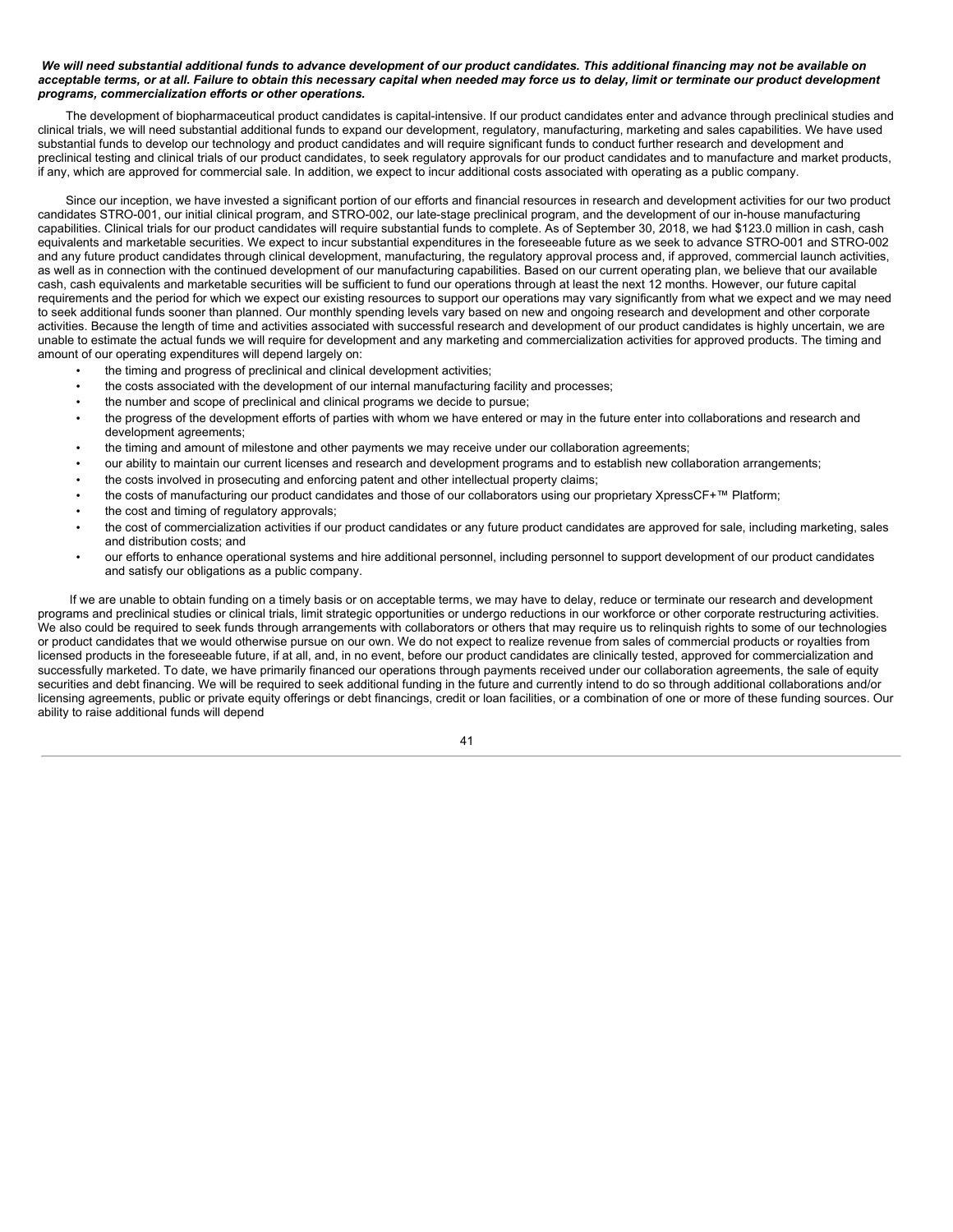on financial, economic and other factors, many of which are beyond our control. Additional funds may not be available to us on acceptable terms or at all. Subject to limited exceptions, the loan and security agreement, or the Loan and Security Agreement, we entered into with Oxford and SVB in August 2017 under which we borrowed \$15.0 million prohibits us from incurring indebtedness without the prior written consent of Oxford or SVB. If we raise addi tional funds by issuing equity securities, our stockholders will suffer dilution and the terms of any financing may adversely affect the rights of our stockholders. If we raise additional funds through licensing or collaboration arrangements with third parties, we may have to relinquish valuable rights to our product candidates, or grant licenses on terms that are not favorable to us. In addition, as a condition to providing additional funds to us, future investors may demand, and may be granted, rights superior to those of existing stockholders. Our current debt financing involves, and future debt financings, if available, are likely to involve, restrictive covenants limiting our flexibility in conducting future business activities, and, in the event of insolvency, debt holders would be repaid before holders of our equity securities received any distribution of our corporate assets. Failure to obtain capital when needed on acceptable terms may force us to delay, limit or terminate our product development and commercialization of our current or future product candidates, which could have a material and adverse effect on our business, financial condition, results of operations and prospects.

# Our product candidates are in early stages of development and may fail in development or suffer delays that materially and adversely affect their commercial viability. If we or our collaborators are unable to complete development of or commercialize our product candidates or experience *significant delays in doing so, our business will be materially harmed.*

We have no products on the market and all of our product candidates for cancer therapy are in early stages of development. In particular, our most advanced product candidate, STRO-001, is in the initial stages of dose escalation in clinical trial patients. Additionally, we have programs that are in earlier stages of discovery and preclinical development and may never advance to clinical-stage development. Our ability to achieve and sustain profitability depends on obtaining regulatory approvals for and successfully commercializing our product candidates, either alone or with third parties, and we cannot guarantee you that we will ever obtain regulatory approval for any of our product candidates. We have limited experience in conducting and managing the clinical trials necessary to obtain regulatory approvals, including approval by the U.S. Food and Drug Administration, or FDA. Before obtaining regulatory approval for the commercial distribution of our product candidates, we or an existing or future collaborator must conduct extensive preclinical tests and clinical trials to demonstrate the safety and efficacy in humans of our product candidates.

We may not have the financial resources to continue development of, or to modify existing or enter into new collaborations for, a product candidate if we experience any issues that delay or prevent regulatory approval of, or our ability to commercialize, product candidates, including:

- negative or inconclusive results from our clinical trials or the clinical trials of others for product candidates similar to ours, leading to a decision or requirement to conduct additional preclinical testing or clinical trials or abandon a program;
- product-related side effects experienced by patients in our clinical trials or by individuals using drugs or therapeutic biologics similar to our product candidates;
- difficulty achieving successful continued development of our internal manufacturing processes, including process development and scale-up activities to supply products for preclinical studies, clinical trials and commercial sale;
- our inability to transfer successfully our manufacturing expertise and techniques to third-party contract manufacturers;
- inability of us or any third-party contract manufacturer to scale up manufacturing of our product candidates and those of our collaborators to supply the needs of clinical trials and commercial sales, and to manufacture such products in conformity with regulatory requirements using our proprietary XpressCF+™ Platform;
- delays in submitting investigational new drug applications, or INDs, or comparable foreign applications or delays or failures in obtaining the necessary approvals from regulators to commence a clinical trial, or a suspension or termination of a clinical trial once commenced;
- conditions imposed by the FDA or comparable foreign authorities regarding the scope or design of our clinical trials;
- delays in enrolling patients in our clinical trials;
- high drop-out rates of our clinical trial patients;
- inadequate supply or quality of product candidate components or materials or other supplies necessary for the conduct of our clinical trials;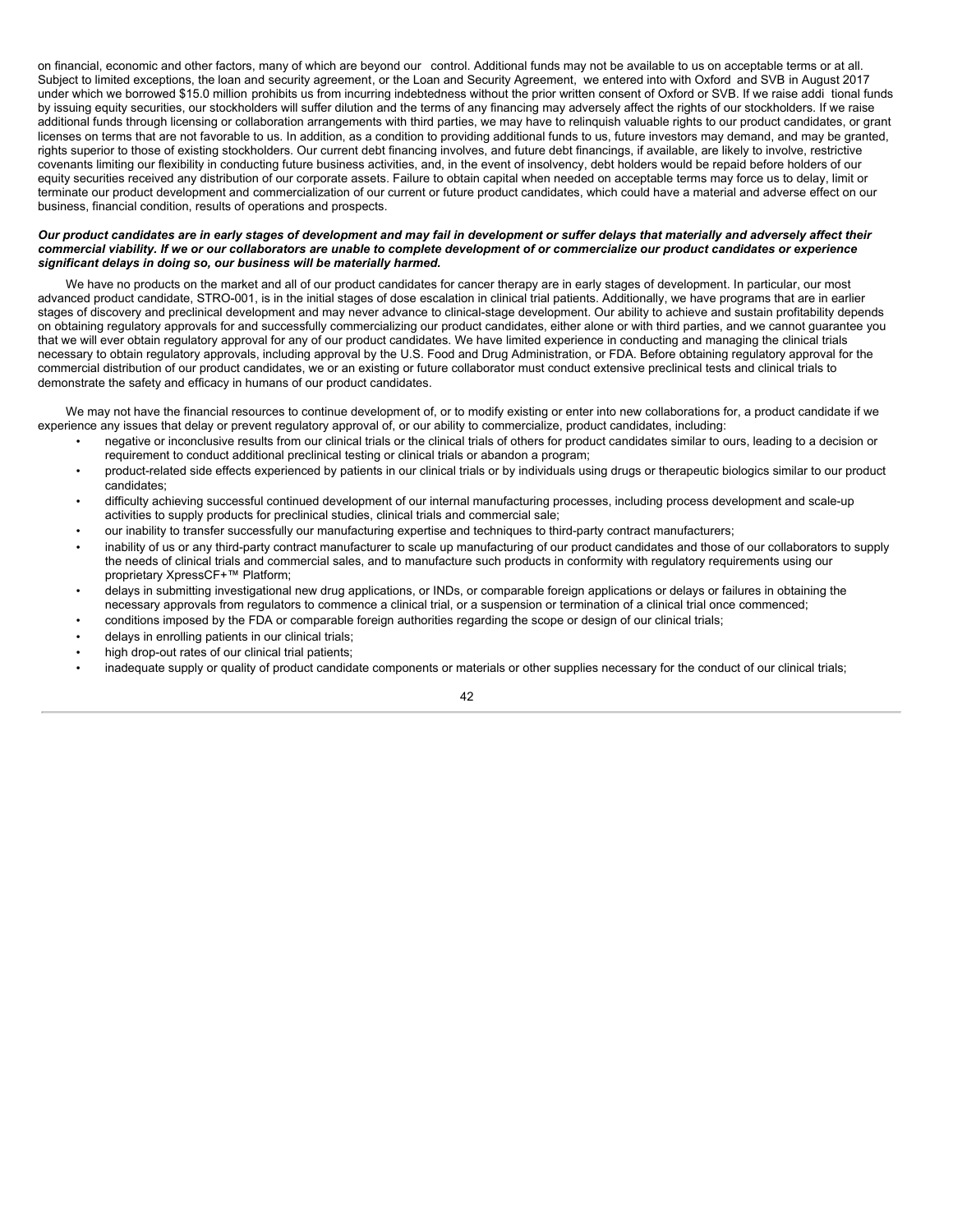- inability to obtain alternative sources of supply for which we have a single source for product candidate components or materials;
- greater than anticipated costs of our clinical trials;
- harmful side effects or inability of our product candidates to meet efficacy endpoints during clinical trials;
- failure to demonstrate a benefit-risk profile acceptable to the FDA or other regulatory agencies;
- unfavorable FDA or other regulatory agency inspection and review of one or more of our clinical trial sites or manufacturing facilities;
- failure of our third-party contractors or investigators to comply with regulatory requirements or otherwise meet their contractual obligations in a timely manner, or at all;
- delays and changes in regulatory requirements, policy and guidelines, including the imposition of additional regulatory oversight around clinical testing generally or with respect to our technology in particular; or
- varying interpretations of our data by the FDA and similar foreign regulatory agencies.

We or our collaborators' inability to complete development of or commercialize our product candidates or significant delays in doing so due to one or more of these factors, could have a material and adverse effect on our business, financial condition, results of operations and prospects.

# Our business is dependent on the success of our product candidates based on our proprietary XpressCF+™ Platform and, in particular, our lead product candidates, STRO-001 and STRO-002. Existing and future preclinical studies and clinical trials of our product candidates may not be successful. If we are unable to commercialize our product candidates or experience significant delays in doing so, our business will be materially *harmed.*

We have invested a significant portion of our efforts and financial resources in the development of our proprietary XpressCF+™ Platform and our lead product candidates, STRO-001 and STRO-002. Our ability to generate commercial product revenues, which we do not expect will occur for many years, if ever, will depend heavily on the successful development and eventual commercialization of STRO-001 and STRO-002. We have not previously submitted a new drug application, or NDA, or a biologics license application, or BLA, to the FDA, or similar regulatory approval filings to comparable foreign authorities, for any product candidate, and we cannot be certain that our product candidates will be successful in clinical trials or receive regulatory approval. Further, our product candidates may not receive regulatory approval even if they are successful in clinical trials. If we do not receive regulatory approvals for our product candidates, we may not be able to continue our operations. Even if we successfully obtain regulatory approvals to market our product candidates, our revenues will be dependent, in part, upon the size of the markets in the territories for which we gain regulatory approval and have commercial rights. If the markets for patient subsets that we are targeting are not as significant as we estimate, we may not generate significant revenues from sales of such products, if approved.

We plan to seek regulatory approval to commercialize our product candidates both in the United States and in selected foreign countries. While the scope of regulatory approvals generally is similar in other countries, in order to obtain separate regulatory approvals in other countries, we must comply with numerous and varying regulatory requirements of such countries regarding safety and efficacy. Other countries also have their own regulations governing, among other things, clinical trials and commercial sales, as well as pricing and distribution of our product candidates, and we may be required to expend significant resources to obtain regulatory approval and to comply with ongoing regulations in these jurisdictions.

The success of STRO-001 and STRO-002 and our other product candidates will depend on many factors, including the following:

- successful enrollment of patients in, and the completion of, our clinical trials;
- receiving required regulatory approvals for the development and commercialization of our product candidates;
- establishing our commercial manufacturing capabilities or making arrangements with third-party manufacturers;
- obtaining and maintaining patent and trade secret protection and non-patent exclusivity for our product candidates and their components;
- enforcing and defending our intellectual property rights and claims;
- achieving desirable therapeutic properties for our product candidates' intended indications;
- launching commercial sales of our product candidates, if and when approved, whether alone or in collaboration with third parties;
- acceptance of our product candidates, if and when approved, by patients, the medical community and third-party payors;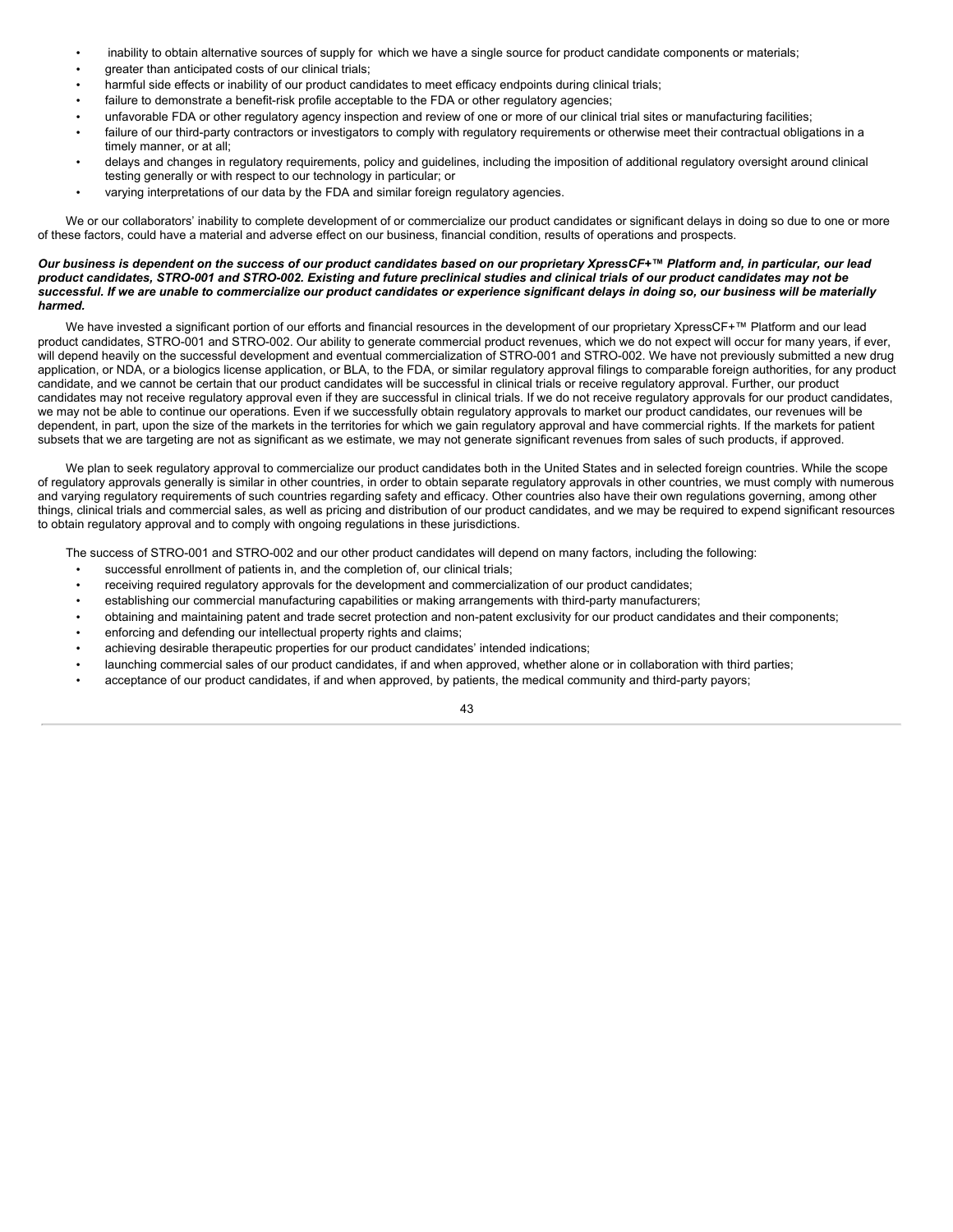- effectively competing with other therapies; and
- maintaining an acceptable safety profile of our product candidates through clinical trials and following regulatory approval.

If we do not achieve one or more of these factors in a timely manner or at all, we could experience significant delays or an inability to successfully commercialize our product candidates, which would materially harm our business.

Additionally, we have created a benchmark folate receptor-alpha, or FolRα, targeting an antibody drug conjugate, or ADC, using conventional technology that results in a heterogeneous ADC mixture. We have compared STRO-002 to this benchmark molecule in multiple preclinical models. We believe the results of these tests help us understand how the therapeutic index of STRO-002 compares to competitors. However, we cannot be certain that our benchmark molecule is the same as the molecule we are attempting to recreate, and the results of the tests comparing our benchmark molecule to STRO-002 may be different than the actual results of a head-to-head test of STRO-002 against a competitor molecule. Additional preclinical and clinical testing will be needed to evaluate the therapeutic index of STRO-002 and to understand its therapeutic potential relative to other product candidates in development. While we believe our ADCs may be superior to other investigative agents in development, without head-to-head comparative data, we will not be able to make claims of superiority to other products in our promotional materials, if our product candidates are approved.

# If we do not achieve our projected development goals in the time frames we announce and expect, the commercialization of our products may be *delayed and, as a result, our stock price may decline.*

From time to time, we estimate the timing of the anticipated accomplishment of various scientific, clinical, regulatory and other product development goals, which we sometimes refer to as milestones. These milestones may include the commencement or completion of scientific studies and clinical trials and the submission of regulatory filings. From time to time, we may publicly announce the expected timing of some of these milestones. All of these milestones are and will be based on numerous assumptions. The actual timing of these milestones can vary dramatically compared to our estimates, in some cases for reasons beyond our control. If we do not meet these milestones as publicly announced, or at all, the commercialization of our products may be delayed or never achieved and, as a result, our stock price may decline.

# Our approach to the discovery and development of our therapeutic treatments is based on novel technologies that are unproven and may not result *in marketable products.*

We are developing a pipeline of product candidates using our proprietary XpressCF+™ Platform. We believe that product candidates identified with our product discovery platform may offer an improved therapeutic approach by taking advantage of precision design and rapid empirical optimization, thereby reducing the dose-limiting toxic effects associated with existing products. However, the scientific research that forms the basis of our efforts to develop product candidates based on our XpressCF+™ Platform is ongoing. Further, the scientific evidence to support the feasibility of developing therapeutic treatments based on our XpressCF+™ Platform is both preliminary and limited.

To date, we have tested our first clinical stage product candidate, STRO-001, in a limited number of clinical trial patients. We may ultimately discover that our XpressCF+™ Platform and any product candidates resulting therefrom do not possess certain properties required for therapeutic effectiveness. XpressCF+™ product candidates may also be unable to remain stable in the human body for the period of time required for the drug to reach the target tissue or they may trigger immune responses that inhibit the ability of the product candidate to reach the target tissue or that cause adverse side effects in humans. We currently have only limited data, and no conclusive evidence, to suggest that we can introduce these necessary properties into these product candidates derived from our XpressCF+™ Platform. We may spend substantial funds attempting to introduce these properties and may never succeed in doing so. In addition, product candidates based on our XpressCF+™ Platform may demonstrate different chemical and pharmacological properties in patients than they do in laboratory studies. Although our XpressCF+™ Platform and certain product candidates have produced successful results in animal studies, they may not demonstrate the same chemical and pharmacological properties in humans and may interact with human biological systems in unforeseen, ineffective or harmful ways. As a result, we may never succeed in developing a marketable product, we may not become profitable and the value of our common stock will decline.

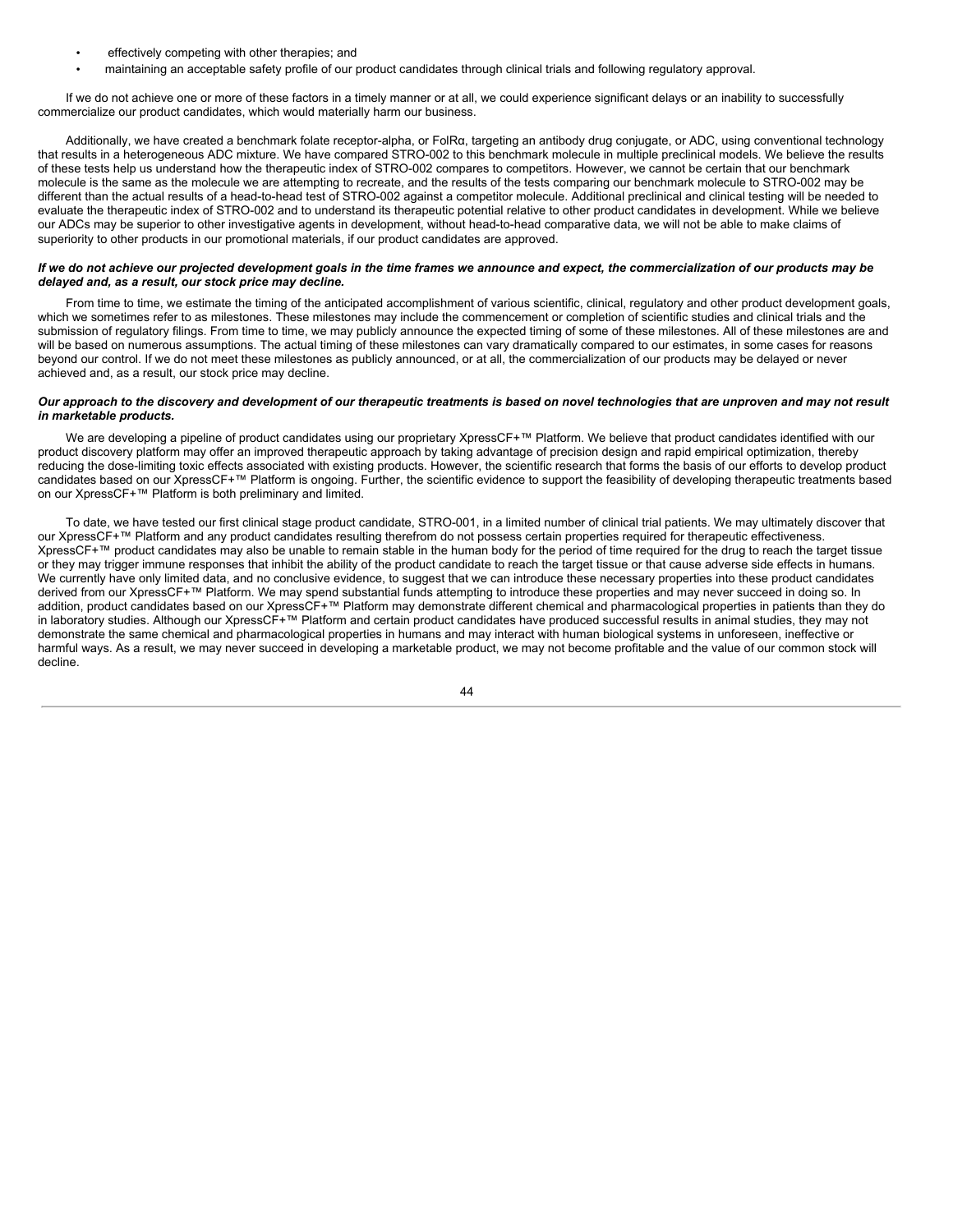The regulatory approval process for novel product candidates such as ours can be more expensive and take lon ger than for other, better known or extensively studied product candidates. We are not aware of any company currently developing a therapeutic using our approach to ADC development and no regulatory authority has granted approval for such a therapeutic. We believe the FDA has limited experience with therapeutics in oncology or other disease areas developed in cell-free-based synthesis systems, which may increase the complexity, uncertainty and length of the regulatory approval process for our product candidates. For example, our XpressCF+™ ADC product candidates contain cleavable or non-cleavable linker-warhead combinations or novel warheads that may result in unforeseen events when administered in a human. We and our existing or future collaborators may never receive approval to market and commercialize any product candidate. Even if we or an existing or future collaborator obtains regulatory approval, the approval may be for targets, disease indications or patient populations that are not as broad as we intended or desired or may require labeling that includes significant use or distribution restrictions or safety warnings. We or an existing or future collaborator may be required to perform additional or unanticipated clinical trials to obtain approval or be subject to post-marketing testing requirements to maintain regulatory approval. If the products resulting from our XpressCF +™ Platform prove to be ineffective, unsafe or commercially unviable, our entire platform and pipeline would have little, if any, value, which would have a material and adverse effect on our business, financial condition, results of operations and prospects.

# Results of preclinical studies and early clinical trials may not be predictive of results of future clinical trials.

The outcome of preclinical studies and early clinical trials may not be predictive of the success of later clinical trials, and interim results of clinical trials do not necessarily predict success in future clinical trials. Many companies in the pharmaceutical and biotechnology industries have suffered significant setbacks in late-stage clinical trials after achieving positive results in earlier development, and we could face similar setbacks. The design of a clinical trial can determine whether its results will support approval of a product and flaws in the design of a clinical trial may not become apparent until the clinical trial is well advanced. While certain relevant members of our company have significant clinical experience, we in general have limited experience in designing clinical trials and may be unable to design and execute a clinical trial to support marketing approval. In addition, preclinical and clinical data are often susceptible to varying interpretations and analyses. Many companies that believed their product candidates performed satisfactorily in preclinical studies and clinical trials have nonetheless failed to obtain marketing approval for the product candidates. Even if we, or future collaborators, believe that the results of clinical trials for our product candidates warrant marketing approval, the FDA or comparable foreign regulatory authorities may disagree and may not grant marketing approval of our product candidates.

In some instances, there can be significant variability in safety or efficacy results between different clinical trials of the same product candidate due to numerous factors, including changes in trial procedures set forth in protocols, differences in the size and type of the patient populations, changes in and adherence to the dosing regimen and other clinical trial protocols and the rate of dropout among clinical trial patients. If we fail to receive positive results in clinical trials of our product candidates, the development timeline and regulatory approval and commercialization prospects for our most advanced product candidates, and, correspondingly, our business and financial prospects would be negatively impacted.

## The market may not be receptive to our product candidates based on a novel therapeutic modality, and we may not generate any future revenue *from the sale or licensing of product candidates.*

Even if regulatory approval is obtained for a product candidate, we may not generate or sustain revenue from sales of the product due to factors such as whether the product can be sold at a competitive cost, competition in the therapeutic area(s) we have received or may receive approval for, and whether it will otherwise be accepted in the market. Historically, there have been concerns regarding the safety and efficacy of ADCs, and an ADC drug was voluntarily withdrawn from the market. These historical concerns may negatively impact the perception market participants have on ADCs, including our product candidates. Additionally, the product candidates that we are developing are based on our proprietary XpressCF+™ Platform, which is a new technology. Market participants with significant influence over acceptance of new treatments, such as physicians and third- party payors, may not adopt an ADC product, or a product or treatment based on our novel cell-free production technologies, and we may not be able to convince the medical community and third-party payors to accept and use, or to provide favorable reimbursement for, any product candidates developed by us or our existing or future collaborators. Market acceptance of our product candidates will depend on, among other factors:

- the timing of our receipt of any marketing and commercialization approvals;
- the terms of any approvals and the countries in which approvals are obtained;
- the safety and efficacy of our product candidates;
- the prevalence and severity of any adverse side effects associated with our product candidates;
- limitations or warnings contained in any labeling approved by the FDA or other regulatory authority;
- relative convenience and ease of administration of our product candidates;
	- 45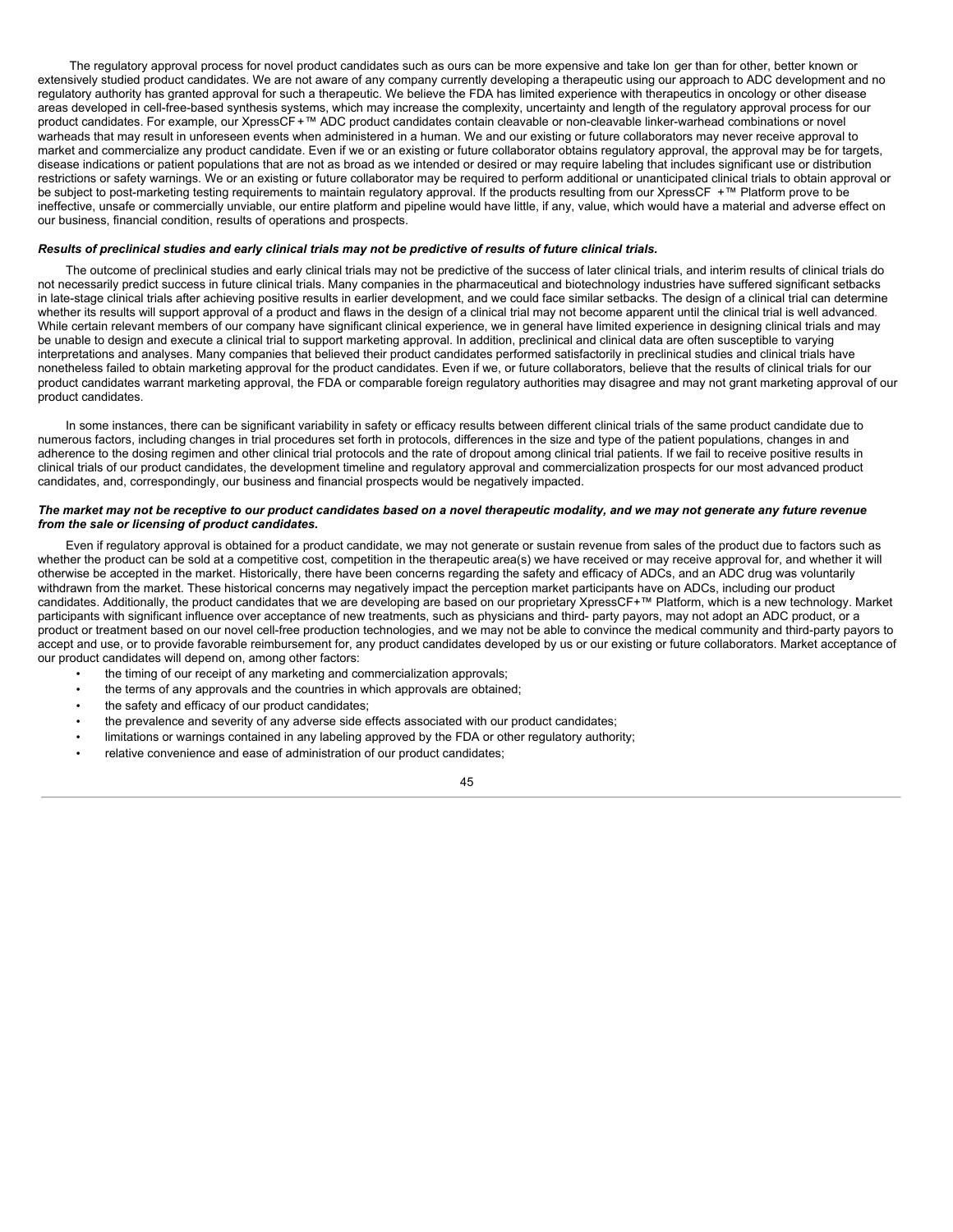- the willingness of patients to accept any new methods of administration;
- the success of our physician education programs;
- the availability of coverage and adequate reimbursement from government and third-party payors;
- the pricing of our products, particularly as compared to alternative treatments; and
- the availability of alternative effective treatments for the disease indications our product candidates are intended to treat and the relative risks, benefits and costs of those treatments.

Because our product candidates are based on new technology, we expect that they will require extensive research and development and have substantial manufacturing and processing costs. In addition, our estimates regarding potential market size for any indication may be materially different from what we discover to exist at the time we commence commercialization, if any, for a product, which could result in significant changes in our business plan and have a material adverse effect on our business, financial condition, results of operations and prospects. Moreover, if any product candidate we commercialize fails to achieve market acceptance, it could have a material and adverse effect on our business, financial condition, results of operations and prospects.

# We have entered, and may in the future seek to enter, into collaborations with third parties for the development and commercialization of our product candidates using our XpressCF+™ Platform. If we fail to enter into such collaborations, or such collaborations are not successful, we may not be able to capitalize on the market potential of our XpressCF+™ Platform and resulting product candidates.

Since 2014, we have entered into collaborations with Merck Sharp & Dohme Corp., a subsidiary of Merck & Co., Inc., Kenilworth, NJ, USA, or Merck, Celgene Corporation, or Celgene, and Merck KGaA, Darmstadt, Germany (operating in the United States and Canada under the name "EMD Serono") to develop certain cancer and other therapeutics. In addition, we may in the future seek third-party collaborators for research, development and commercialization of other therapeutic technologies or product candidates. Biopharmaceutical companies are our prior and likely future collaborators for any marketing, distribution, development, licensing or broader collaboration arrangements. With respect to our existing collaboration agreements, and what we expect will be the case with any future collaboration agreements, we have and would expect to have limited control over the amount and timing of resources that our collaborators dedicate to the development or commercialization of our product candidates. Moreover, our ability to generate revenues from these arrangements will depend on our collaborators' abilities to successfully perform the functions assigned to them in these arrangements.

Collaborations involving our product candidates currently pose, and will continue to pose, the following risks to us:

- collaborators have significant discretion in determining the efforts and resources that they will apply to these collaborations;
- collaborators may not pursue development and commercialization of our product candidates or may elect not to continue or renew development or commercialization programs based on preclinical studies or clinical trial results, changes in the collaborators' strategic focus or available funding, or external factors such as an acquisition that diverts resources or creates competing priorities;
- collaborators may delay clinical trials, provide insufficient funding for a clinical trial program, stop a clinical trial or abandon a product candidate, repeat or conduct new clinical trials or require a new formulation of a product candidate for clinical testing;
- collaborators could independently develop, or develop with third parties, products that compete directly or indirectly with our product candidates if the collaborators believe that competitive products are more likely to be successfully developed or can be commercialized under terms that are more economically attractive than ours;
- collaborators with marketing and distribution rights to one or more products may not commit sufficient resources to the marketing and distribution of such product or products;
- collaborators may not properly maintain or defend our intellectual property rights or may use our proprietary information in such a way as to invite litigation that could jeopardize or invalidate our intellectual property or proprietary information or expose us to litigation or potential liability;
- collaborators may infringe the intellectual property rights of third parties, which may expose us to litigation and potential liability;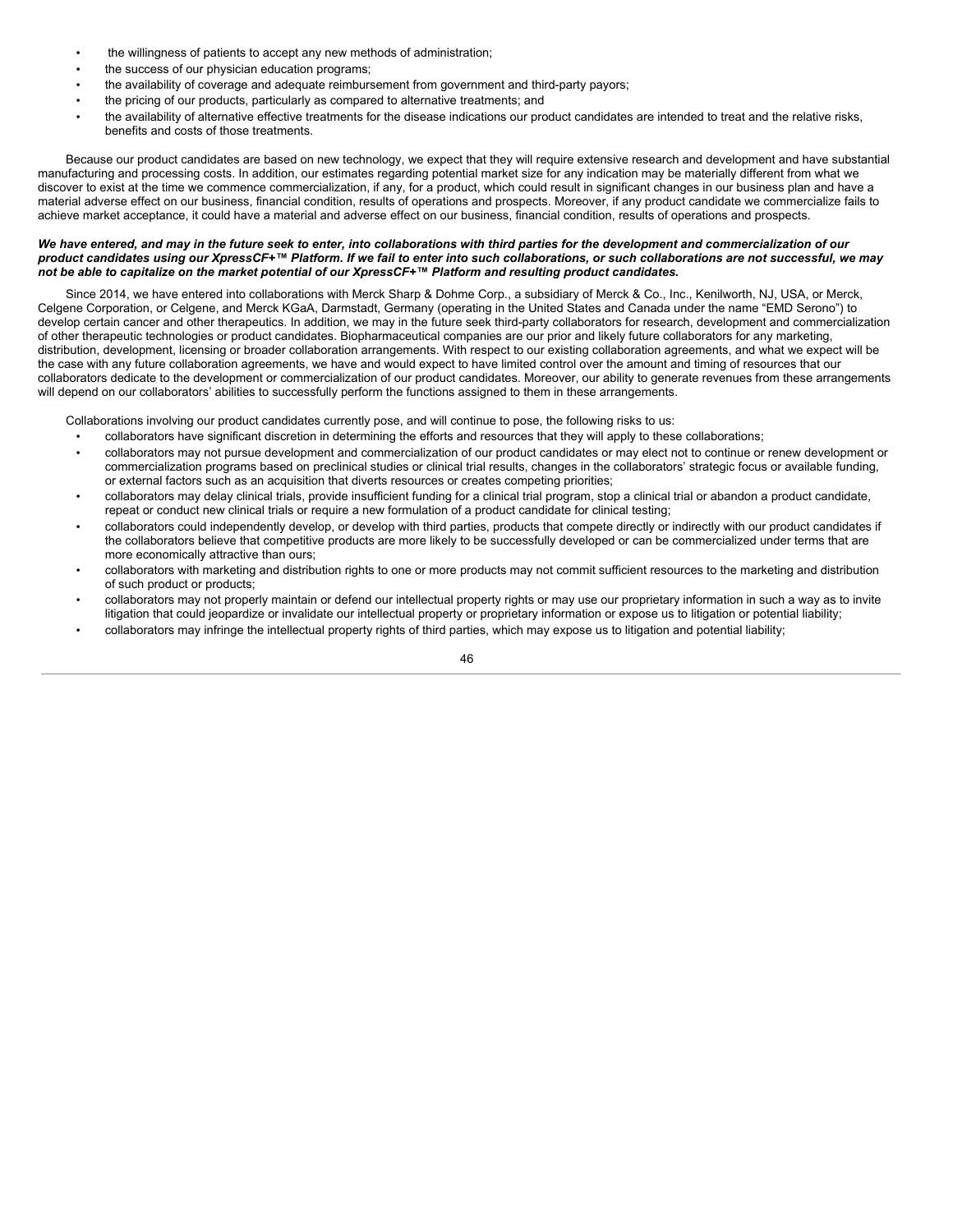- disputes may arise between the collaborators and us that result in the delay or termination of the research, development or commercialization of our product candidates or that result in costly litigation or arbitration that diverts management attention and resources; and
- collaborations may be terminated and, if terminated, may result in a need for additional capital to pursue further development or commercialization of the applicable product candidates.

As a result of the foregoing, our current and any future collaboration agreements may not lead to development or commercialization of our product candidates in the most efficient manner or at all. Moreover, if a collaborator of ours were to be involved in a business combination, the continued pursuit and emphasis on our product development or commercialization program could be delayed, diminished or terminated. Any failure to successfully develop or commercialize our product candidates pursuant to our current or any future collaboration agreements could have a material and adverse effect on our business, financial condition, results of operations and prospects.

# To date, no product developed on a cell-free manufacturing platform has received approval from the FDA, so the requirements for the manufacturing *of products using our XpressCF+™ Platform are uncertain.*

We have invested in our own current Good Manufacturing Practices, or cGMP, compliant manufacturing facility in San Carlos, California. In this facility, we are developing and implementing novel cell-free production technologies to supply our planned preclinical and clinical trials. However, before we may initiate a clinical trial or commercialize any of our product candidates, we must demonstrate to the FDA that the chemistry, manufacturing and controls for our product candidates meet applicable requirements, and in the European Union, or EU, a manufacturing authorization must be obtained from the appropriate EU regulatory authorities. The FDA has allowed Phase 1 clinical trial use of our product candidate STRO-001, a portion of which is manufactured in our San Carlos manufacturing facility; however, because no product manufactured on a cell-free manufacturing platform has yet been approved in the United States, there is no manufacturing facility that has demonstrated the ability to comply with FDA requirements for later stage clinical development or commercialization, and, therefore, the timeframe for demonstrating compliance to the FDA's satisfaction is uncertain. Delays in establishing that our manufacturing process and facility comply with cGMPs or disruptions in our manufacturing processes, implementation of novel in-house technologies or scale-up activities, may delay or disrupt our development efforts.

We expect that development of our own manufacturing facility will provide us with enhanced control of material supply for preclinical studies, clinical trials and the commercial market, enable the more rapid implementation of process changes and allow for better long-term margins. However, we have limited experience as a company in establishing and operating a manufacturing facility and there exist only a small number of contract manufacturing organizations, or CMOs, with the experience necessary to manufacture our product candidates. We may have difficulty hiring experts for internal manufacturing or finding and maintaining relationships with external CMOs and, accordingly, our production capacity could be limited.

# Our existing collaborations with Merck, Celgene and EMD Serono are important to our business. If our collaborators cease development efforts under our existing or future collaboration agreements, or if any of those agreements are terminated, these collaborations may fail to lead to *commercial products and we may never receive milestone payments or future royalties under these agreements.*

We have entered into collaborations with other biotechnology companies to develop several of our product candidates, and such collaborations currently represent a significant portion of our product pipeline and discovery and preclinical programs. Substantially all of our revenue to date has been derived from our existing collaboration agreements with Merck, Celgene and EMD Serono, and a significant portion of our future revenue and cash resources is expected to be derived from these agreements or other similar agreements into which we may enter in the future. Revenue from research and development collaborations depends upon continuation of the collaborations, payments for research and development services and product supply, and the achievement of milestones, contingent payments and royalties, if any, derived from future products developed from our research. If we are unable to successfully advance the development of our product candidates or achieve milestones, revenue and cash resources from milestone payments under our collaboration agreements will be substantially less than expected.

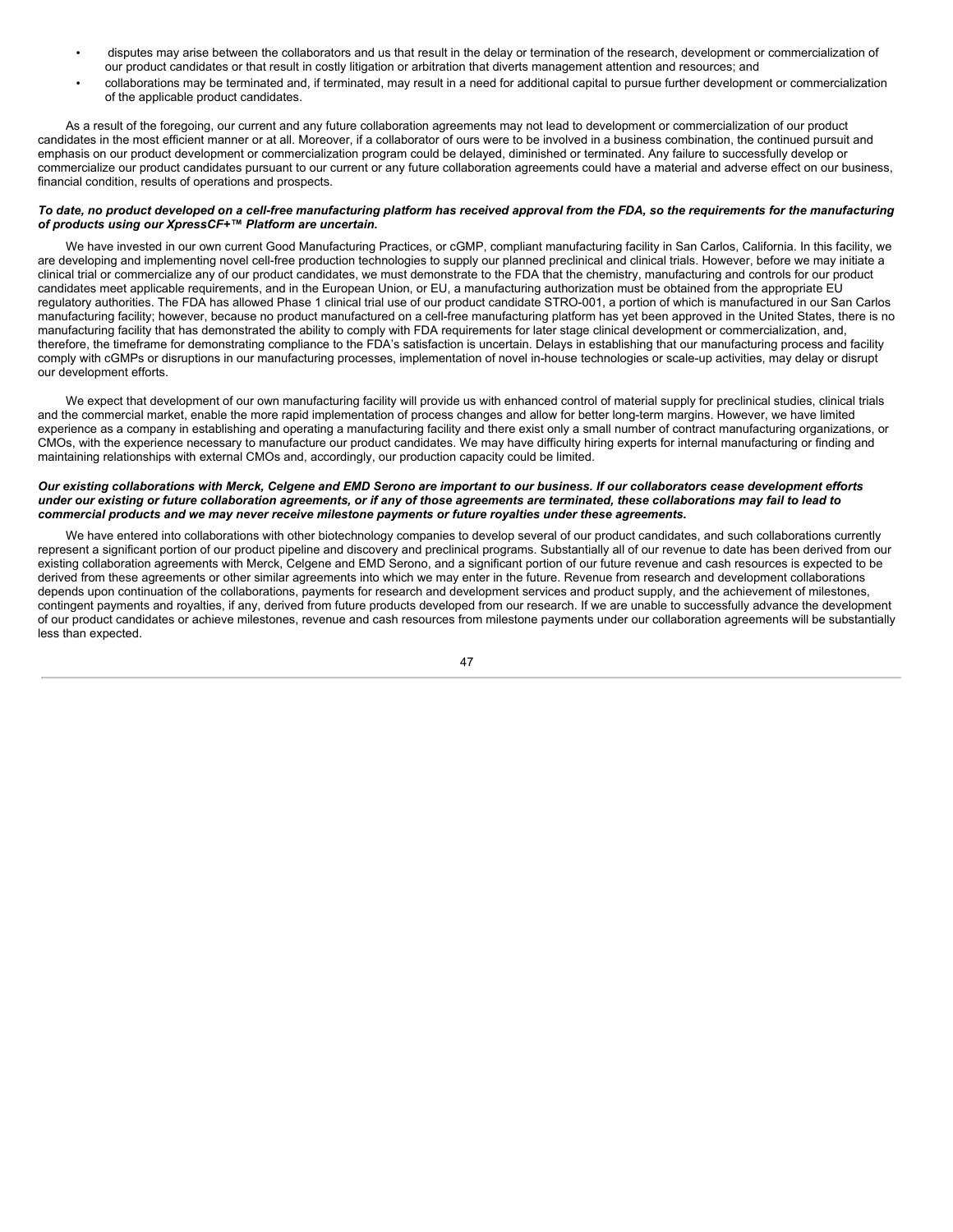We are unable to predict the success of our collaborations and we may not realize the anticipated benefits of our strategic collaborations. Our collaborators have discretion in determining and directing the efforts and resources, including the ability to discontinue all efforts and resources, they apply to the development and, if approval is obtained, commercialization and marketing of the product candidates covered by such collaborations. As a result, our collaborators may elect to de-prioritize our programs, change their strategic focus or pursue alternative technologies in a manner that results in reduced, delayed or no revenue to us. Our collaborators may have other marketed products and product candidates under collaboration with other companies, including some of our competitors, and their corporate objectives may not be consistent with our best interests. Our collaborators may also be unsuccessful in developing or commercializing our products. If our collaborations are unsuccessful, our business, financial condition, results of operations and prospects could be adversely affected. In addition, any dispute or litigation proceedings we may have with our collaborators in the future could delay development programs, create uncertainty as to ownership of intellectual property rights, distract management from other business activities and generate substantial expense.

Moreover, to the extent that any of our existing or future collaborators were to terminate a collaboration agreement, we may be forced to independently develop these product candidates, including funding preclinical studies or clinical trials, assuming marketing and distribution costs and defending intellectual property rights, or, in certain instances, abandon product candidates altogether, any of which could result in a change to our business plan and have a material adverse effect on our business, financial condition, results of operations and prospects.

#### We may not successfully engage in strategic transactions, including any additional collaborations we seek, which could adversely affect our ability to develop and commercialize product candidates, impact our cash position, increase our expenses and present significant distractions to our *management.*

From time to time, we may consider strategic transactions, such as additional collaborations, acquisitions of companies, asset purchases and out- or inlicensing of product candidates or technologies that we believe will complement or augment our existing business. In particular, we will evaluate and, if strategically attractive, seek to enter into additional collaborations, including with major biotechnology or biopharmaceutical companies. The competition for collaborators is intense, and the negotiation process is time-consuming and complex. Any new collaboration may be on terms that are not optimal for us, and we may not be able to maintain any new collaboration if, for example, development or approval of a product candidate is delayed, sales of an approved product candidate do not meet expectations or the collaborator terminates the collaboration. In addition, there have been a significant number of recent business combinations among large pharmaceutical companies that have resulted in a reduced number of potential future strategic partners. Our ability to reach a definitive agreement for a collaboration will depend, among other things, upon our assessment of the strategic partner's resources and expertise, the terms and conditions of the proposed collaboration and the proposed strategic partner's evaluation of a number of factors. These factors may include the design or results of clinical trials, the likelihood of approval by the FDA or similar regulatory authorities outside the United States, the potential market for the subject product candidate, the costs and complexities of manufacturing and delivering such product candidate to patients, the potential of competing products, the existence of uncertainty with respect to our ownership of technology, which can exist if there is a challenge to such ownership without regard to the merits of the challenge and industry and market conditions generally. Moreover, if we acquire assets with promising markets or technologies, we may not be able to realize the benefit of acquiring such assets due to an inability to successfully integrate them with our existing technologies and we may encounter numerous difficulties in developing, manufacturing and marketing any new products resulting from a strategic acquisition that delay or prevent us from realizing their expected benefits or enhancing our business.

We cannot assure you that following any such collaboration, or other strategic transaction, we will achieve the expected synergies to justify the transaction. For example, such transactions may require us to incur non-recurring or other charges, increase our near- and long-term expenditures and pose significant integration or implementation challenges or disrupt our management or business. These transactions would entail numerous operational and financial risks, including exposure to unknown liabilities, disruption of our business and diversion of our management's time and attention in order to manage a collaboration or develop acquired products, product candidates or technologies, incurrence of substantial debt or dilutive issuances of equity securities to pay transaction consideration or costs, higher than expected collaboration, acquisition or integration costs, write-downs of assets or goodwill or impairment charges, increased amortization expenses, difficulty and cost in facilitating the collaboration or combining the operations and personnel of any acquired business, impairment of relationships with key suppliers, manufacturers or customers of any acquired business due to changes in management and ownership and the inability to retain key employees of any acquired business. Also, such strategic alliance, joint venture or acquisition may be prohibited. For example, our Loan and Security Agreement, in the absence of SVB's prior written consent, restricts our ability to pursue certain mergers, acquisitions, amalgamations or consolidations that we may believe to be in our best interest.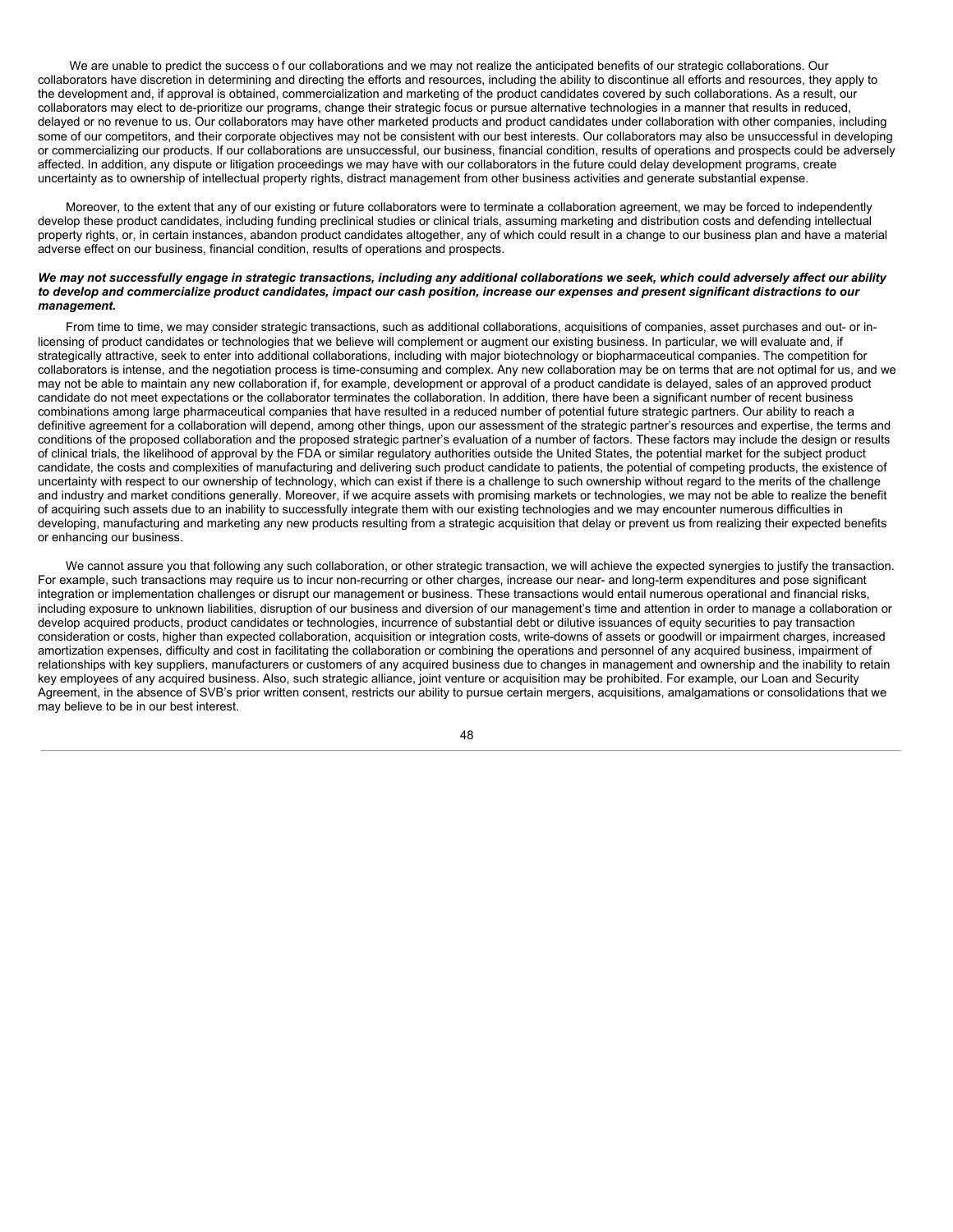Accordingly, although there can be no assurance that we will undertake or successfully complete any transactions of the nature described above, any transactions that we do complete may be subject to the foregoing or other risks and would have a material and adverse effect on our business, financial condition, results of operations and prospects. Conversely, any failure to enter any additional collaboration or other strategic transaction that would be beneficial to us could delay the development and potential commercialization of our product candidates and have a negative impact on the competitiveness of any product candidate that reaches market.

## We expect to rely on third parties to conduct certain of our preclinical studies or clinical trials. If those third parties do not perform as contractually required, fail to satisfy regulatory or legal requirements or miss expected deadlines, our development program could be delayed with potentially *material and adverse effects on our business, financial condition, results of operations and prospects.*

We have relied in some cases and intend to rely in the future on third-party clinical investigators, clinical research organizations, or CROs, clinical data management organizations and consultants to assist or provide the design, conduct, supervision and monitoring of preclinical studies and clinical trials of our product candidates. Because we intend to rely on these third parties and will not have the ability to conduct all preclinical studies or clinical trials independently, we will have less control over the timing, quality and other aspects of preclinical studies and clinical trials than we would have had we conducted them on our own. These investigators, CROs and consultants will not be our employees and we will have limited control over the amount of time and resources that they dedicate to our programs. These third parties may have contractual relationships with other entities, some of which may be our competitors, which may draw time and resources from our programs. The third parties with which we may contract might not be diligent, careful or timely in conducting our preclinical studies or clinical trials, resulting in the preclinical studies or clinical trials being delayed or unsuccessful.

If we cannot contract with acceptable third parties on commercially reasonable terms, or at all, or if these third parties do not carry out their contractual duties, satisfy legal and regulatory requirements for the conduct of preclinical studies or clinical trials or meet expected deadlines, our clinical development programs could be delayed and otherwise adversely affected. In all events, we will be responsible for ensuring that each of our preclinical studies and clinical trials are conducted in accordance with the general investigational plan and protocols for the trial. The FDA requires preclinical studies to be conducted in accordance with good laboratory practices and clinical trials to be conducted in accordance with good clinical practices, including for designing, conducting, recording and reporting the results of preclinical studies and clinical trials to assure that data and reported results are credible and accurate and that the rights, integrity and confidentiality of clinical trial participants are protected. Our reliance on third parties that we do not control will not relieve us of these responsibilities and requirements. Any adverse development or delay in our preclinical studies or clinical trials as a result of our reliance on third parties could have a material and adverse effect on our business, financial condition, results of operations and prospects.

# If we are unable to obtain sufficient raw and intermediate materials on a timely basis or if we experience other manufacturing or supply difficulties, *our business may be adversely affected.*

The manufacture of certain of our product candidates requires the timely delivery of sufficient amounts of raw and intermediate materials. We work closely with our suppliers to ensure the continuity of supply, but cannot guarantee these efforts will always be successful. Further, while efforts are made to diversify our sources of raw and intermediate materials, in certain instances we acquire raw and intermediate materials from a sole supplier. While we believe that alternative sources of supply exist where we rely on sole supplier relationships, there can be no assurance that we will be able to quickly establish additional or replacement sources for some materials. A reduction or interruption in supply, and an inability to develop alternative sources for such supply, could adversely affect our ability to manufacture our product candidates in a timely or cost-effective manner.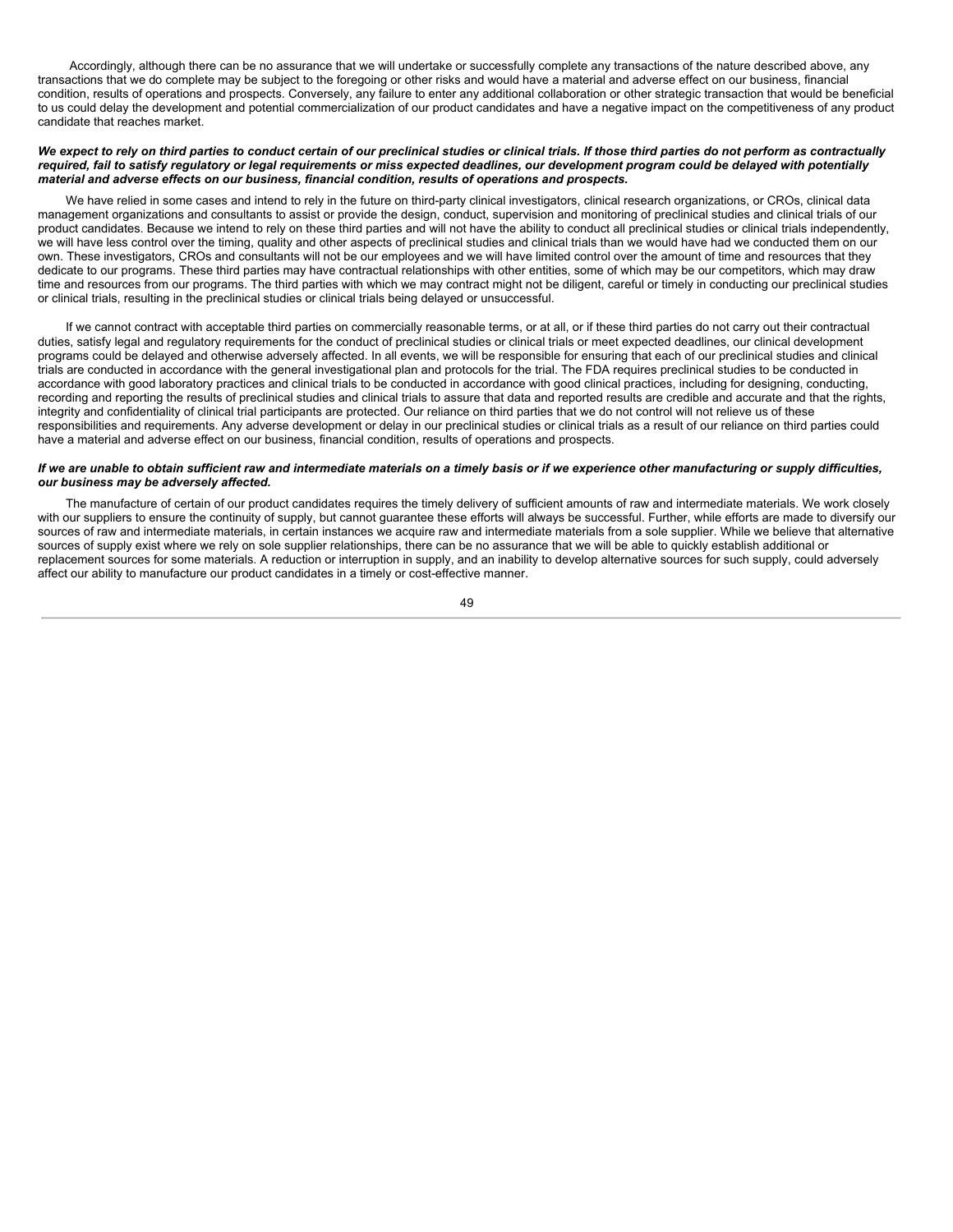#### We currently manufacture a portion of our product candidates internally and also rely on third-party manufacturing and supply partners to supply components of our product candidates. Our inability to manufacture sufficient quantities of our product candidates, or the loss of our third-party suppliers, or our or their failure to comply with applicable regulatory requirements or to supply sufficient quantities at acceptable quality levels or *prices, or at all, would materially and adversely affect our business.*

Manufacturing is a vital component of our business strategy. To ensure timely and consistent product supply we currently use a hybrid product supply approach wherein certain elements of our product candidates are manufactured internally at our manufacturing facilities in San Carlos, California, and other elements are manufactured at qualified third-party CMOs. Since our own manufacturing facilities may be limited or unable to manufacture certain of our preclinical and clinical trial product materials and supplies, we rely on third-party contract manufacturers to manufacture such clinical trial product materials and supplies for our or our collaborator's needs. There can be no assurance that our preclinical and clinical development product supplies will not be limited, interrupted, or of satisfactory quality or continue to be available at acceptable prices. In particular, any replacement of our manufacturer could require significant effort and expertise because there may be a limited number of qualified replacements.

The manufacturing process for a product candidate is subject to FDA and foreign regulatory authority review. We, and our suppliers and manufacturers, must meet applicable manufacturing requirements and undergo rigorous facility and process validation tests required by regulatory authorities in order to comply with regulatory standards, such as cGMPs. If we or our contract manufacturers cannot successfully manufacture material that conforms to our specifications and the strict regulatory requirements of the FDA or comparable foreign regulatory authorities, we may not be able to rely on our or their manufacturing facilities for the manufacture of elements of our product candidates. Moreover, we do not control the manufacturing process at our contract manufacturers, and are completely dependent on them for compliance with current regulatory requirements. In the event that any of our manufacturers fails to comply with such requirements or to perform its obligations in relation to quality, timing or otherwise, or if our supply of components or other materials becomes limited or interrupted for other reasons, we may be forced to manufacture the materials ourselves or enter into an agreement with another third party, which we may not be able to do on reasonable terms, if at all. In some cases, the technical skills or technology required to manufacture our product candidates may be unique or proprietary to the original manufacturer and we may have difficulty applying such skills or technology ourselves, or in transferring such to another third party. These factors would increase our reliance on such manufacturer or require us to obtain a license from such manufacturer in order to enable us, or to have another third party, manufacture our product candidates. If we are required to change manufacturers for any reason, we will be required to verify that the new manufacturer maintains facilities and procedures that comply with quality standards and with all applicable regulations and guidelines; and we may be required to repeat some of the development program. The delays associated with the verification of a new manufacturer could negatively affect our ability to develop product candidates in a timely manner or within budget.

We expect to continue to rely on third-party manufacturers if we receive regulatory approval for any product candidate. To the extent that we have existing, or enter into future, manufacturing arrangements with third parties, we will depend on these third parties to perform their obligations in a timely manner consistent with contractual and regulatory requirements, including those related to quality control and assurance. If we are unable to obtain or maintain thirdparty manufacturing for product candidates, or to do so on commercially reasonable terms, we may not be able to develop and commercialize our product candidates successfully. Our or a third party's failure to execute on our manufacturing requirements and comply with cGMPs could adversely affect our business in a number of ways, including:

- an inability to initiate or continue clinical trials of product candidates under development;
- delay in submitting regulatory applications, or receiving regulatory approvals, for product candidates;
- loss of the cooperation of an existing or future collaborator;
- subjecting third-party manufacturing facilities or our manufacturing facilities to additional inspections by regulatory authorities;
- requirements to cease distribution or to recall batches of our product candidates; and
- in the event of approval to market and commercialize a product candidate, an inability to meet commercial demands for our products.

Additionally, we and our contract manufacturers may experience manufacturing difficulties due to resource constraints or as a result of labor disputes or unstable political environments. If we or our contract manufacturers were to encounter any of these difficulties, our ability to provide our product candidates to patients in pre-clinical and clinical trials, or to provide product for treatment of patients once approved, would be jeopardized.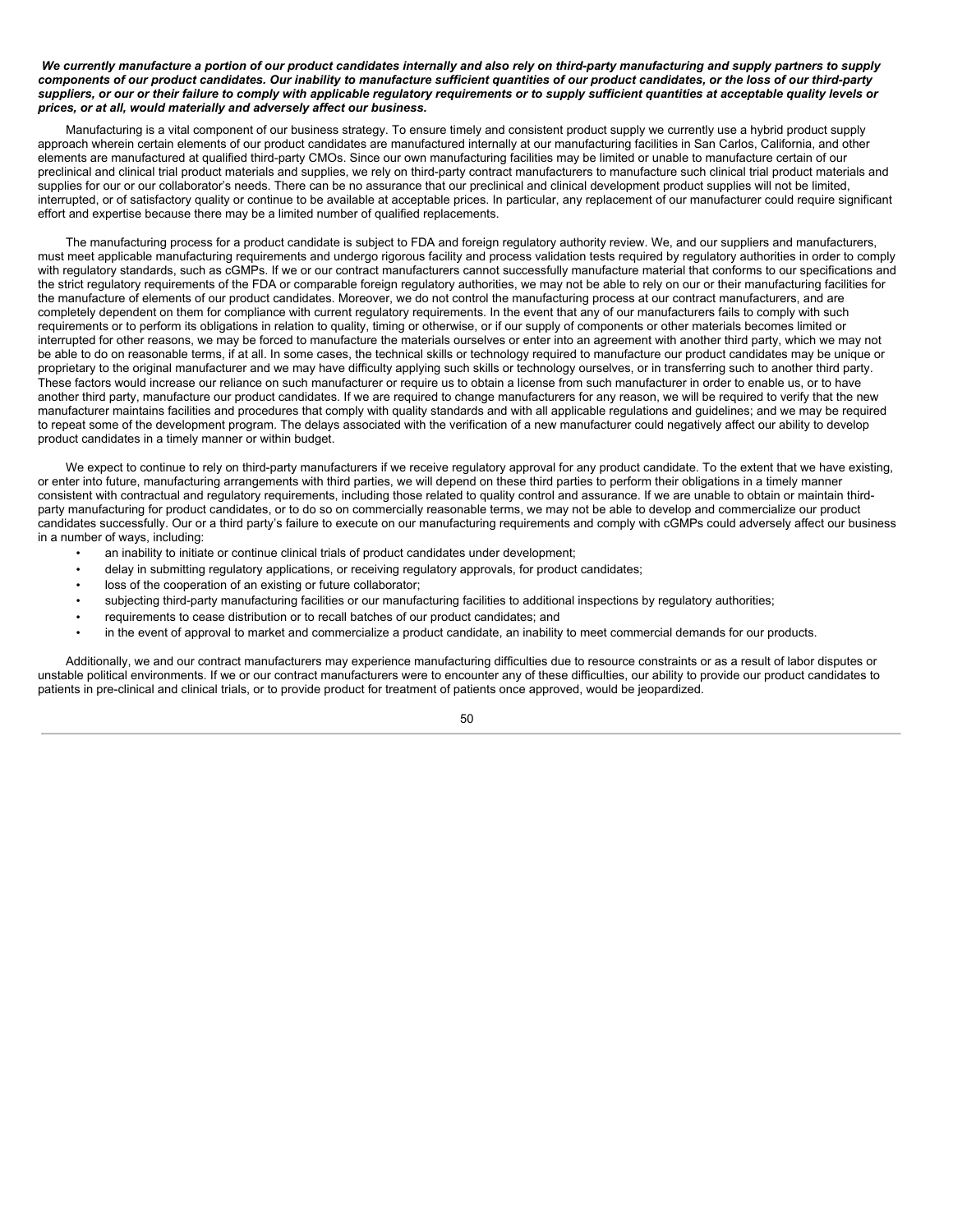#### We, or third-party manufacturers, may be unable to successfully scale-up manufacturing of our product candidates in sufficient quality and quantity, which would delay or prevent us from developing our product candidates and commercializing approved products, if any.

In order to conduct clinical trials of our product candidates, we will need to manufacture them in large quantities. We, or any manufacturing partners, may be unable to successfully increase the manufacturing capacity for any of our product candidates in a timely or cost-effective manner, or at all. In addition, quality issues may arise during scale-up activities. If we, or any manufacturing partners, are unable to successfully scale up the manufacture of our product candidates in sufficient quality and quantity, the development, testing, and clinical trials of that product candidate may be delayed or infeasible, and regulatory approval or commercial launch of any resulting product may be delayed or not obtained, which could significantly harm our business.

# The manufacture of biologics is complex and we or our third-party manufacturers may encounter difficulties in production. If we or any of our thirdparty manufacturers encounter such difficulties, our ability to provide supply of our product candidates for clinical trials, our ability to obtain marketing approval, or our ability to provide supply of our products for patients, if approved, could be delayed or stopped.

Our product candidates are considered to be biologics and the process of manufacturing biologics is complex, time-consuming, highly regulated and subject to multiple risks. We and our contract manufacturers must comply with cGMPs, regulations and guidelines for the manufacturing of biologics used in clinical trials and, if approved, marketed products. To date, we and our contract manufacturers have limited experience in the manufacturing of cGMP batches of our product candidates.

Manufacturing biologics is highly susceptible to product loss due to contamination, equipment failure, improper installation or operation of equipment, vendor or operator error, inconsistency in yields, variability in product characteristics and difficulties in scaling the production process. Even minor deviations from normal manufacturing processes could result in reduced production yields, product defects and other supply disruptions. If microbial, viral or other contaminations are discovered at our manufacturing facilities or those of our third-party manufacturers, such facilities may need to be closed for an extended period of time to investigate and remedy the contamination, which could delay clinical trials and adversely harm our business. Moreover, if the FDA determines that our manufacturing facilities or those of our third-party manufacturers are not in compliance with FDA laws and regulations, including those governing cGMPs, the FDA may deny BLA approval until the deficiencies are corrected or we replace the manufacturer in our BLA with a manufacturer that is in compliance.

In addition, there are risks associated with large scale manufacturing for clinical trials or commercial scale including, among others, cost overruns, potential problems with process scale-up, process reproducibility, stability issues, compliance with cGMPs, lot consistency and timely availability of raw materials. Even if we or our collaborators obtain regulatory approval for any of our product candidates, there is no assurance that manufacturers will be able to manufacture the approved product to specifications acceptable to the FDA or other regulatory authorities, to produce it in sufficient quantities to meet the requirements for the potential launch of the product or to meet potential future demand. If our manufacturers are unable to produce sufficient quantities for clinical trials or for commercialization, commercialization efforts would be impaired, which would have an adverse effect on our business, financial condition, results of operations and prospects.

Scaling up a biologic manufacturing process is a difficult and uncertain task, and we may not be successful in transferring our production system or our third-party manufacturers may not have the necessary capabilities to complete the implementation and development process. If we are unable to adequately validate or scale-up the manufacturing process at our own manufacturing facilities or those of our current manufacturers, we will need to transfer to another manufacturer and complete the manufacturing validation process, which can be lengthy. If we are able to adequately validate and scale-up the manufacturing process for our product candidates at our manufacturing facility or with a contract manufacturer, we will still need to negotiate with such contract manufacturer an agreement for commercial supply and it is not certain we will be able to come to agreement on terms acceptable to us.

We cannot assure you that any stability or other issues relating to the manufacture of any of our product candidates or products will not occur in the future. If we or our third-party manufacturers were to encounter any of these difficulties, our ability to provide any product candidates to patients in planned clinical trials and products to patients, once approved, would be jeopardized. Any delay or interruption in the supply of clinical trial supplies could delay the completion of planned clinical trials, increase the costs associated with maintaining clinical trial programs and, depending upon the period of delay, require us to commence new clinical trials at additional expense or terminate clinical trials completely. Any adverse developments affecting clinical or commercial manufacturing of our product candidates or products may result in shipment delays, inventory shortages, lot failures, product withdrawals or recalls, or other interruptions in the supply of our product candidates or products. We may also have to take inventory write-offs and incur other charges and expenses for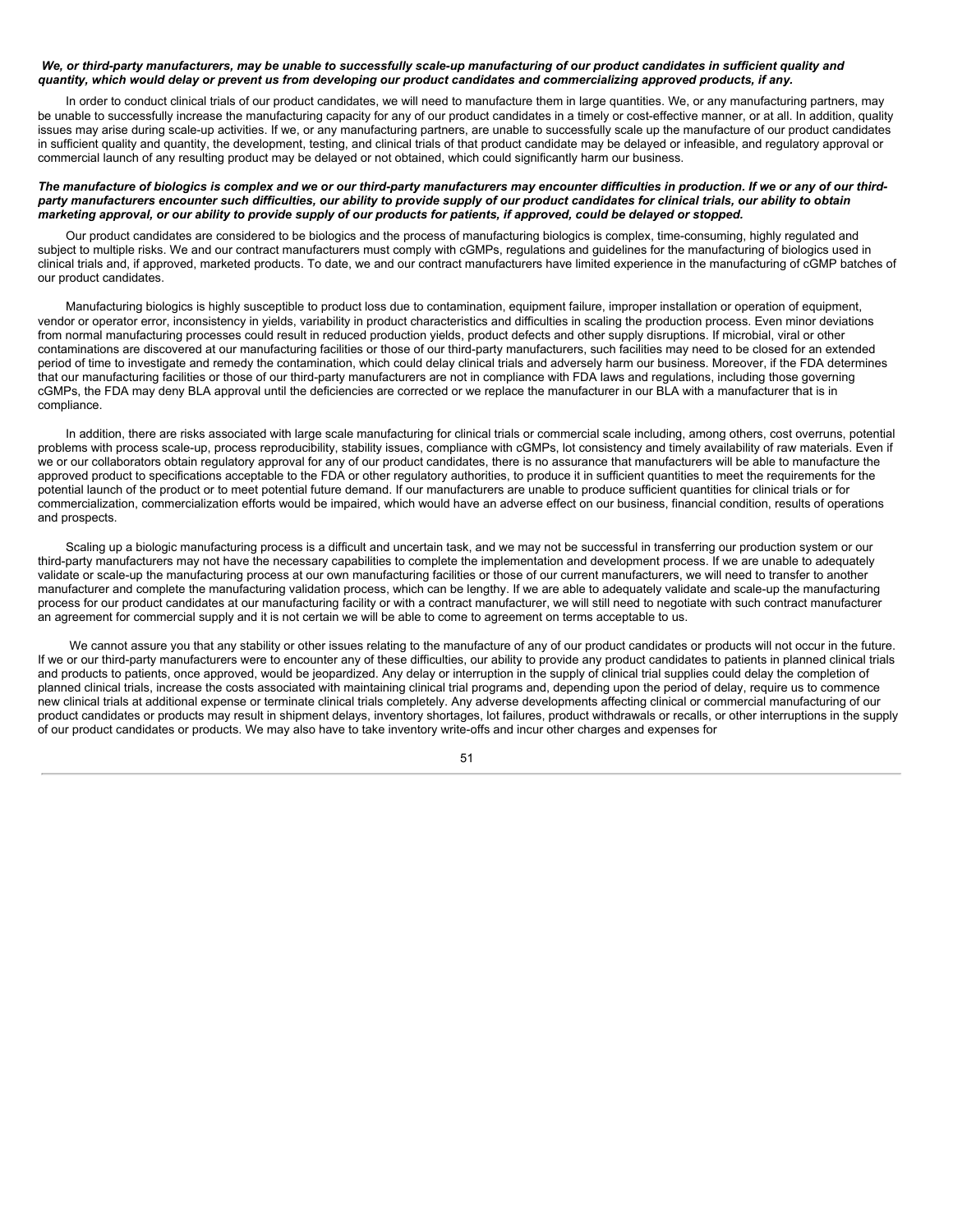product candidates or products that fail to meet specifications, undertake costly reme diation efforts or seek more costly manufacturing alternatives. Accordingly, failures or difficulties faced at any level of our supply chain could adversely affect our business and delay or impede the development and commercialization of any of our product candidates or products, if approved, and could have an adverse effect on our business, prospects, financial condition and results of operations.

As part of our process development efforts, we also may make changes to our manufacturing processes at various points during development, for various reasons, such as controlling costs, achieving scale, decreasing processing time, increasing manufacturing success rate or other reasons. Such changes carry the risk that they will not achieve their intended objectives, and any of these changes could cause our product candidates to perform differently and affect the results of our ongoing clinical trials or future clinical trials. In some circumstances, changes in the manufacturing process may require us to perform *ex vivo* comparability studies and to collect additional data from patients prior to undertaking more advanced clinical trials. For instance, changes in our process during the course of clinical development may require us to show the comparability of the product used in earlier clinical phases or at earlier portions of a trial to the product used in later clinical phases or later portions of the trial.

# We may not be successful in our efforts to use our XpressCF+™ Platform to expand our pipeline of product candidates and develop marketable *products.*

The success of our business depends in large part upon our ability to identify, develop and commercialize products based on our XpressCF+™ Platform. STRO-001 and STRO-002 are our most advanced clinical and late-stage preclinical programs and our research programs may fail to identify other potential product candidates for clinical development for a number of reasons. Our research methodology may be unsuccessful in identifying potential product candidates or our potential product candidates may be shown to have harmful side effects or may have other characteristics that may make the products unmarketable or unlikely to receive marketing approval. If any of these events occur, we may be forced to abandon our development efforts for a program or for multiple programs, which would materially harm our business and could potentially cause us to cease operations. Research programs to identify new product candidates require substantial technical, financial and human resources. We may focus our efforts and resources on potential programs or product candidates that ultimately prove to be unsuccessful.

## We may expend our limited resources to pursue a particular product candidate and fail to capitalize on product candidates that may be more *profitable or for which there is a greater likelihood of success.*

Because we have limited financial and managerial resources, we focus our research and development efforts on certain selected product candidates. As a result, we may forgo or delay pursuit of opportunities with other product candidates that later prove to have greater commercial potential. Our resource allocation decisions may cause us to fail to capitalize on viable commercial products or profitable market opportunities. Our spending on current and future research and development programs and product candidates for specific indications may not yield any commercially viable product candidates. If we do not accurately evaluate the commercial potential or target market for a particular product candidate, we may relinquish valuable rights to that product candidate through collaboration, licensing or other royalty arrangements in cases in which it would have been more advantageous for us to retain sole development and commercialization rights to such product candidate.

# Failure to successfully validate, develop and obtain requlatory approval for companion diagnostics for our product candidates could harm our drug *development strategy and operational results.*

If companion diagnostics are developed in conjunction with clinical programs, the FDA may require regulatory approval of a companion diagnostic as a condition to approval of the product candidate. For example, if we use a diagnostic test to determine which patients are most likely to benefit from STRO-001 for the treatment of multiple myeloma and non-Hodgkin lymphoma by designing our pivotal trial or trials of STRO-001 in that indication to require that clinical trial patients have elevated CD74 expression as a criterion for enrollment, then we will likely be required to obtain FDA approval or clearance of a companion diagnostic, concurrent with approval of STRO-001, to test for elevated CD74 expression; we may also be required to demonstrate to the FDA the predictive utility of the companion diagnostic—namely, that the diagnostic selects for patients in whom the biologic therapy will be effective or more effective compared to patients not selected for by the diagnostic. Similarly, as we are developing STRO-002 for a potential indication in patients with elevated FOlRα expression levels, we may be required to obtain FDA approval or clearance of a companion diagnostic, concurrent with approval of STRO-002, to test for elevated FOlRα expression. We do not have experience or capabilities in developing or commercializing diagnostics and plan to rely in large part on third parties to perform these functions. We do not currently have any agreement in place with any third party to develop or commercialize companion diagnostics for any of our product candidates. Companion diagnostics are subject to regulation by the FDA and foreign regulatory authorities as medical devices and require separate regulatory approval or clearance prior to commercialization.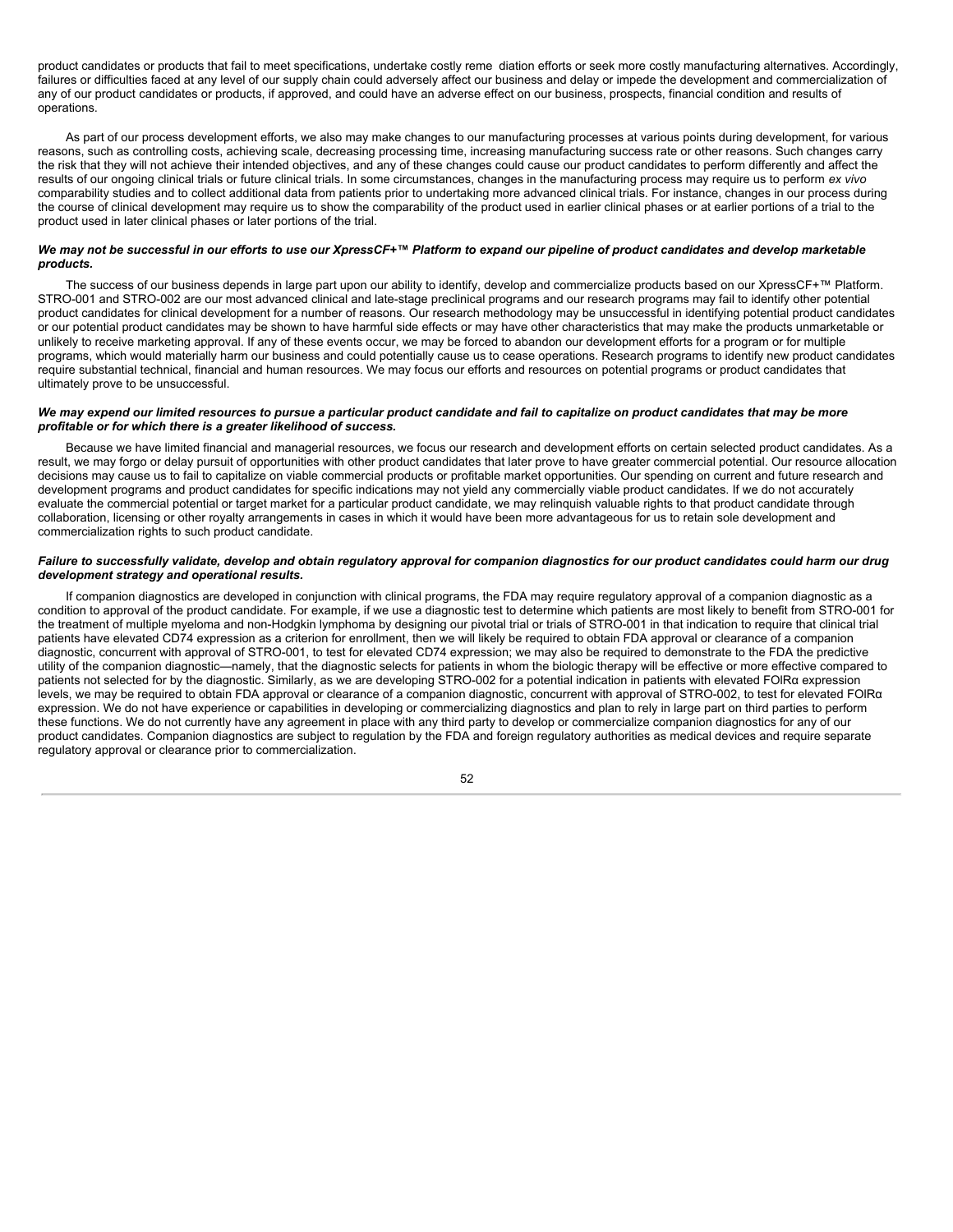If we or our collaborators, or any third party, are unable to successfully develop companion diagnostics for our product candidates, or experience delays in doing so:

- the development of our product candidates may be adversely affected if we are unable to appropriately select patients for enrollment in our planned clinical trials;
- our product candidates may not receive marketing approval if their safe and effective use depends on a companion diagnostic; and
- we may not realize the full commercial potential of any product candidates that receive marketing approval if, among other reasons, we are unable to appropriately identify patients with the specific genetic alterations targeted by our product candidates.

In addition, although we believe genetic testing is becoming more prevalent in the diagnosis and treatment of various diseases and conditions, our product candidates may be perceived negatively compared to alternative treatments that do not require the use of companion diagnostics, either due to the additional cost of the companion diagnostic or the need to complete additional procedures to identify genetic markers prior to administering our product candidates. If any of these events were to occur, our business would be harmed, possibly materially.

# We face competition from entities that have developed or may develop product candidates for cancer, including companies developing novel treatments and technology platforms. If these companies develop technologies or product candidates more rapidly than we do or their technologies are more effective, our ability to develop and successfully commercialize product candidates may be adversely affected.

The development and commercialization of drugs and therapeutic biologics is highly competitive. Our product candidates, if approved, will face significant competition and our failure to effectively compete may prevent us from achieving significant market penetration. Most of our competitors have significantly greater resources than we do and we may not be able to successfully compete. We compete with a variety of multinational biopharmaceutical companies, specialized biotechnology companies and emerging biotechnology companies, as well as with technologies and product candidates being developed at universities and other research institutions. Our competitors have developed, are developing or will develop product candidates and processes competitive with our product candidates and processes. Competitive therapeutic treatments include those that have already been approved and accepted by the medical community and any new treatments, including those based on novel technology platforms, that enter the market. We believe that a significant number of products are currently under development, and may become commercially available in the future, for the treatment of conditions for which we are trying, or may try, to develop product candidates. There is intense and rapidly evolving competition in the biotechnology, biopharmaceutical and antibody and immunoregulatory therapeutics fields. While we believe that our XpressCF+™ Platform, associated intellectual property and our scientific and technical knowhow give us a competitive advantage in this space, competition from many sources exists or may arise in the future. Our competitors include larger and better funded biopharmaceutical, biotechnological and therapeutics companies, including companies focused on cancer immunotherapies, such as AstraZeneca PLC, Bristol-Myers Squibb Company, or BMS, GlaxoSmithKline PLC, Merck & Co., Inc., Novartis AG, Pfizer Inc., or Pfizer, Roche Holding Ltd, Sanofi S.A and companies focused on ADCs, such as Pfizer, ImmunoGen, Inc., or Immunogen, Seattle Genetics, Inc., or Seattle Genetics, and Genentech, Inc., or Genentech, as well as numerous small companies. Moreover, we also compete with current and future therapeutics developed at universities and other research institutions.

We are aware of several companies that are developing ADCs, cytokine derivatives, bispecific antibodies and cancer immunotherapies. Many of these companies are well-capitalized and, in contrast to us, have significant clinical experience, and may include our existing or future collaborators. In addition, these companies compete with us in recruiting scientific and managerial talent.

Our success will depend partially on our ability to develop and protect therapeutics that are safer and more effective than competing products. Our commercial opportunity and success will be reduced or eliminated if competing products are safer, more effective, or less expensive than the therapeutics we develop.

If our lead product candidates are approved, they will compete with a range of therapeutic treatments that are either in development or currently marketed. Currently marketed oncology drugs and therapeutics range from ADCs, such as Genentech's Kadcyla, to immune checkpoint inhibitors such as BMS's Opdivo to T cell-engager immunotherapies such as Amgen, Inc.'s Blincyto. In addition, numerous compounds are in clinical development for cancer treatment. With respect to B cell-based malignancies, such as multiple myeloma, the most common treatments are chemotherapeutic compounds, radiation therapy, stem cell transplantation and immunomodulating agents. The clinical development pipeline for cancer includes small molecules, antibodies, vaccines, cell therapies and immunotherapies from a variety of companies and institutions.

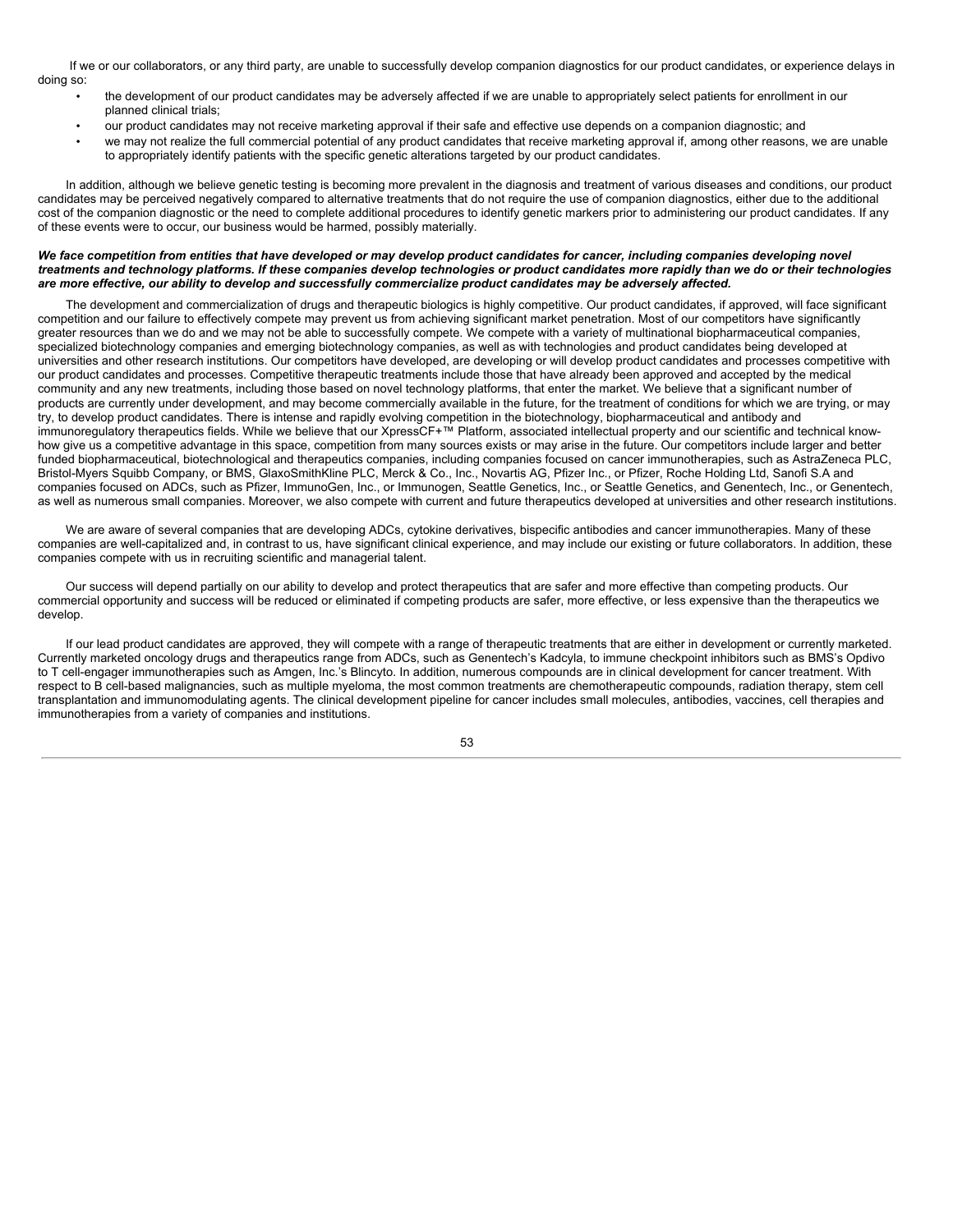Many of our competitors have significantly greater financial, technical, manufacturing, marketi ng, sales and supply resources or experience than we have. If we successfully obtain approval for any product candidate, we will face competition based on many different factors, including the safety and effectiveness of our products, the ease with which our products can be administered and the extent to which patients accept relatively new routes of administration, the timing and scope of regulatory approvals for these products, the availability and cost of manufacturing, marketing and sales capabilities, price, reimbursement coverage and patent position. Competing products could present superior treatment alternatives, including by being more effective, safer, less expensive or marketed and sold more effectively than any products we may develop. Competitive products may make any products we develop obsolete or noncompetitive before we recover the expense of developing and commercializing our product candidates. Such competitors could also recruit our employees, which could negatively impact our level of expertise and our ability to execute our business plan.

#### Any inability to attract and retain qualified key management and technical personnel would impair our ability to implement our business plan.

Our success largely depends on the continued service of key management, advisors and other specialized personnel, including William J. Newell, our chief executive officer, Edward Albini, our chief financial officer, Trevor J. Hallam, Ph.D., our chief scientific officer, Arturo Molina, M.D., our chief medical officer and Shabbir T. Anik, Ph.D., our chief technical operations officer. The loss of one or more members of our management team or other key employees or advisors could delay our research and development programs and have a material and adverse effect on our business, financial condition, results of operations and prospects. The relationships that our key managers have cultivated within our industry make us particularly dependent upon their continued employment with us. We are dependent on the continued service of our technical personnel because of the highly technical nature of our product candidates and XpressCF+<sup>™</sup> Platform technologies and the specialized nature of the regulatory approval process. Because our management team and key employees are not obligated to provide us with continued service, they could terminate their employment with us at any time without penalty. Our future success will depend in large part on our continued ability to attract and retain other highly qualified scientific, technical and management personnel, as well as personnel with expertise in clinical testing, manufacturing, governmental regulation and commercialization. We face competition for personnel from other companies, universities, public and private research institutions, government entities and other organizations. If we are unable to continue to attract and retain high-quality personnel, the rate and success at which we can discover and develop product candidates will be limited which could have a material and adverse effect on our business, financial condition, results of operations and prospects.

#### We will need to grow our organization, and we may experience difficulties in managing our growth and expanding our operations.

As of September 30, 2018, we had 141 full-time employees. As our development and commercialization plans and strategies develop, and as we transition into operating as a public company, we expect to expand our employee base for managerial, operational, financial and other resources. In addition, we have limited experience in product development and have just begun our first clinical trial for our first product candidate. As our product candidates enter and advance through preclinical studies and clinical trials, we will need to expand our development, regulatory and manufacturing capabilities or contract with other organizations to provide these capabilities for us. In the future, we expect to have to manage additional relationships with collaborators or partners, suppliers and other organizations. Our ability to manage our operations and future growth will require us to continue to improve our operational, financial and management controls, reporting systems and procedures. We may not be able to implement improvements to our management information and control systems in an efficient or timely manner and may discover deficiencies in existing systems and controls. Our inability to successfully manage our growth and expand our operations could have a material and adverse effect on our business, financial condition, results of operations and prospects.

#### If any of our product candidates are approved for marketing and commercialization and we are unable to develop sales, marketing and distribution capabilities on our own or enter into agreements with third parties to perform these functions on acceptable terms, we will be unable to *commercialize successfully any such future products.*

We currently have no sales, marketing or distribution capabilities or experience. If any of our product candidates are approved, we will need to develop internal sales, marketing and distribution capabilities to commercialize such products, which would be expensive and time consuming, or enter into collaborations with third parties to perform these services. If we decide to market our products directly, we will need to commit significant financial and managerial resources to develop a marketing and sales force with technical expertise and supporting distribution, administration and compliance capabilities. If we rely on third parties with such capabilities to market our products or decide to co-promote products with collaborators, we will need to establish and maintain marketing and distribution arrangements with third parties, and there can be no assurance that we will be able to enter into such arrangements on acceptable terms or at all. In entering into

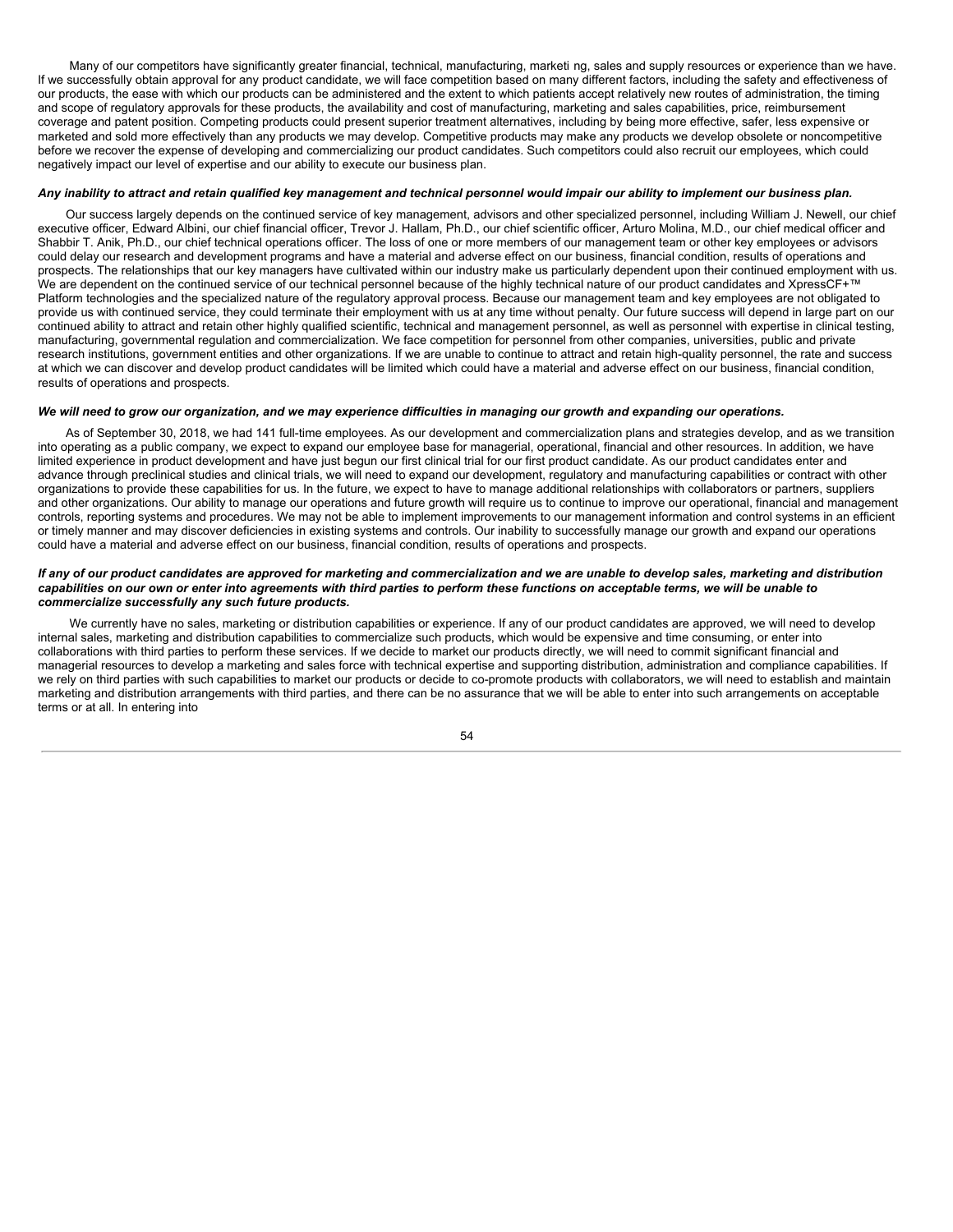third-party marketing or distribution arrangements, any revenue we receive will depend upon the efforts of the third parties and there can be no assurance that such third parties will establish adequate sales and distribution capabilities or be successful in gaining market acceptance of any approved product. If we are not successful in commercializing any product approved in the future, either on our own or through third parties, our business, financial condition, results of operations and prospects could be materially and adversely affected.

# Our future growth may depend, in part, on our ability to operate in foreign markets, where we would be subject to additional regulatory burdens and *other risks and uncertainties.*

Our future growth may depend, in part, on our ability to develop and commercialize our product candidates in foreign markets for which we may rely on collaboration with third parties. We are not permitted to market or promote any of our product candidates before we receive regulatory approval from the applicable regulatory authority in that foreign market, and may never receive such regulatory approval for any of our product candidates. To obtain separate regulatory approval in many other countries, we must comply with numerous and varying regulatory requirements of such countries regarding safety and efficacy and governing, among other things, clinical trials and commercial sales, pricing and distribution of our product candidates, and we cannot predict success in these jurisdictions. If we fail to comply with the regulatory requirements in international markets and do not receive applicable marketing approvals, our target market will be reduced and our ability to realize the full market potential of our product candidates will be harmed and our business will be adversely affected. We may not obtain foreign regulatory approvals on a timely basis, if at all. Our failure to obtain approval of any of our product candidates by regulatory authorities in another country may significantly diminish the commercial prospects of that product candidate and our business, financial condition, results of operations and prospects could be materially and adversely affected. Moreover, even if we obtain approval of our product candidates and ultimately commercialize our product candidates in foreign markets, we would be subject to the risks and uncertainties, including the burden of complying with complex and changing foreign regulatory, tax, accounting and legal requirements and reduced protection of intellectual property rights in some foreign countries.

# *Price controls imposed in foreign markets may adversely affect our future profitability.*

In some countries, particularly member states of the EU, the pricing of prescription drugs is subject to governmental control. In these countries, pricing negotiations with governmental authorities can take considerable time after receipt of marketing approval for a product. In addition, there can be considerable pressure by governments and other stakeholders on prices and reimbursement levels, including as part of cost containment measures. Political, economic and regulatory developments may further complicate pricing negotiations, and pricing negotiations may continue after reimbursement has been obtained. Reference pricing used by various EU member states and parallel distribution, or arbitrage between low-priced and high-priced member states, can further reduce prices. In some countries, we or current or future collaborators may be required to conduct a clinical trial or other studies that compare the cost-effectiveness of our therapeutic candidates to other available therapies in order to obtain or maintain reimbursement or pricing approval. Publication of discounts by third-party payors or authorities may lead to further pressure on the prices or reimbursement levels within the country of publication and other countries. If reimbursement of any product candidate approved for marketing is unavailable or limited in scope or amount, or if pricing is set at unsatisfactory levels, our business, financial condition, results of operations or prospects could be materially and adversely affected.

# Our business entails a significant risk of product liability and our ability to obtain sufficient insurance coverage could have a material and adverse *effect on our business, financial condition, results of operations and prospects.*

As we are conducting clinical trials of our product candidates we may be exposed to significant product liability risks inherent in the development, testing, manufacturing and marketing of therapeutic treatments. Product liability claims could delay or prevent completion of our development programs. If we succeed in marketing products, such claims could result in an FDA investigation of the safety and effectiveness of our products, our manufacturing processes and facilities or our marketing programs and potentially a recall of our products or more serious enforcement action, limitations on the approved indications for which they may be used or suspension or withdrawal of approvals. Regardless of the merits or eventual outcome, liability claims may also result in decreased demand for our products, injury to our reputation, costs to defend the related litigation, a diversion of management's time and our resources, substantial monetary awards to trial participants or patients and a decline in our stock price. While we currently have product liability insurance that we believe is appropriate for our stage of development, we may need to obtain higher levels prior to later stages of clinical development or marketing any of our product candidates. Any insurance we have or may obtain may not provide sufficient coverage against potential liabilities. Furthermore, clinical trial and product liability insurance is becoming increasingly expensive. As a result, we may be unable to obtain sufficient insurance at a reasonable cost to protect us against losses caused by product liability claims that could have a material and adverse effect on our business, financial condition, results of operations and prospects.

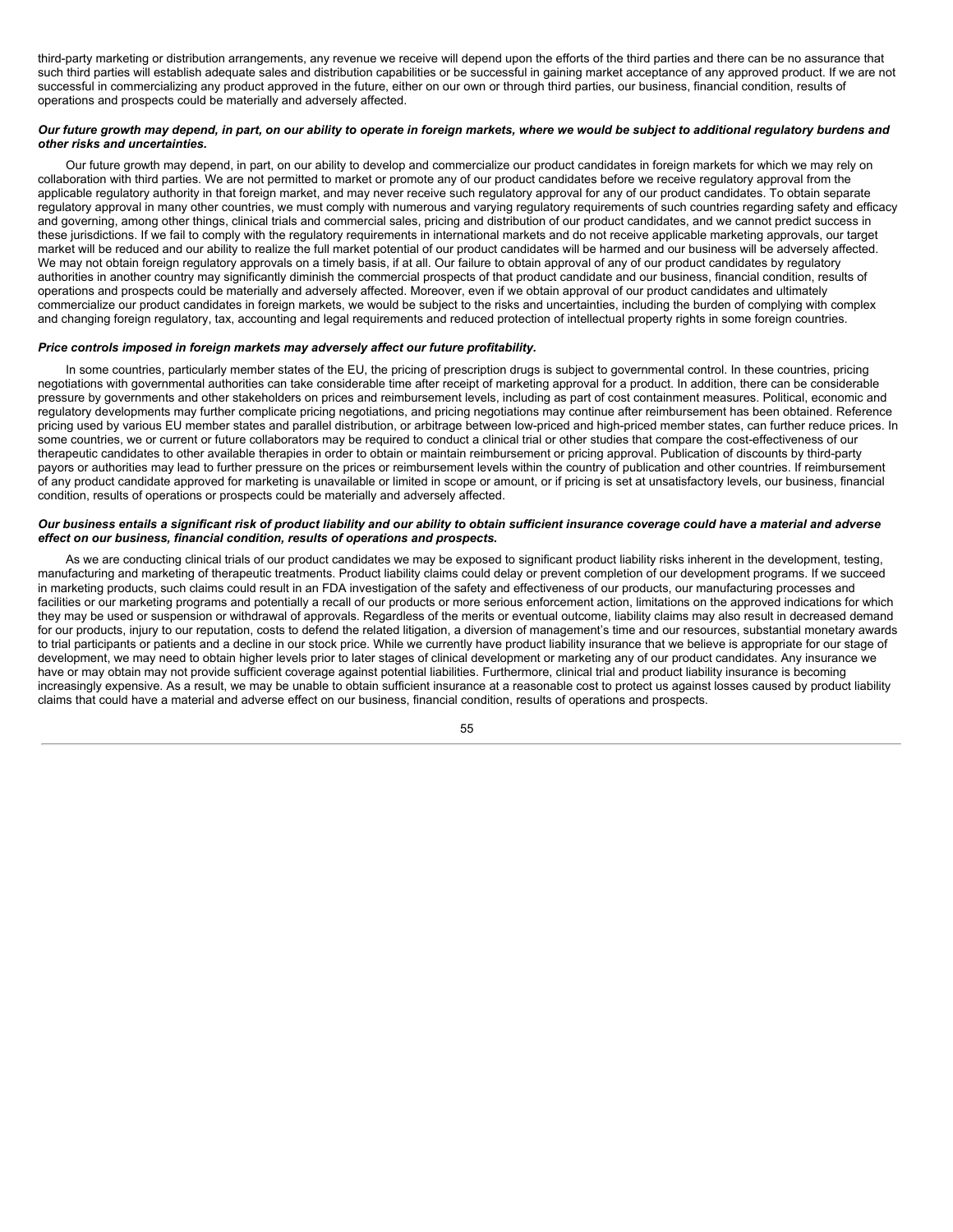## Our employees may engage in misconduct or other improper activities, including noncompliance with regulatory standards and requirements.

As with all companies, we are exposed to the risk of employee fraud or other misconduct. Misconduct by employees could include intentional failures to comply with FDA regulations, provide accurate information to the FDA, comply with manufacturing standards we may establish, comply with federal and state healthcare fraud and abuse laws and regulations, inappropriately share confidential and proprietary information externally, report financial information or data accurately or disclose unauthorized activities to us. In particular, sales, marketing and business arrangements in the healthcare industry are subject to extensive laws and regulations intended to prevent fraud, kickbacks, self-dealing and other abusive practices. These laws and regulations may restrict or prohibit a wide range of pricing, discounting, marketing and promotion, sales commission, customer incentive programs and other business arrangements. Employee misconduct could also involve the improper use of information obtained in the course of clinical trials, which could result in regulatory sanctions and serious harm to our reputation. It is not always possible to identify and deter employee misconduct, and the precautions we take to detect and prevent this activity may not be effective in controlling unknown or unmanaged risks or losses or in protecting us from governmental investigations or other actions or lawsuits stemming from a failure to be in compliance with such laws or regulations. If any such actions are instituted against us, and we are not successful in defending ourselves or asserting our rights, those actions could have a material and adverse effect on our business, financial condition, results of operations and prospects, including the imposition of significant civil, criminal and administrative penalties, damages, fines, disgorgement, imprisonment, the curtailment or restructuring of our operations, loss of eligibility to obtain approvals from the FDA, exclusion from participation in government contracting, healthcare reimbursement or other government programs, including Medicare and Medicaid, integrity oversight and reporting obligations, or reputational harm.

## We depend on our information technology systems, and any failure of these systems, or those of our CROs or other contractors or consultants we may utilize, could harm our business. Security breaches, loss of data, and other disruptions could compromise sensitive information related to our business or prevent us from accessing critical information and expose us to liability, which could adversely affect our business, results of *operations, financial condition and prospects.*

We collect and maintain information in digital form that is necessary to conduct our business, and we are increasingly dependent on information technology systems and infrastructure to operate our business. In the ordinary course of our business, we collect, store and transmit large amounts of confidential information, including intellectual property, proprietary business information and personal information. It is critical that we do so in a secure manner to maintain the confidentiality and integrity of such confidential information. We have established physical, electronic and organizational measures to safeguard and secure our systems to prevent a data compromise, and rely on commercially available systems, software, tools, and monitoring to provide security for our information technology systems and the processing, transmission and storage of digital information. We have also outsourced elements of our information technology infrastructure, and as a result a number of third-party vendors may or could have access to our confidential information. Our internal information technology systems and infrastructure, and those of our current and any future collaborators, contractors and consultants and other third parties on which we rely, are vulnerable to damage from computer viruses, malware, natural disasters, terrorism, war, telecommunication and electrical failures, cyber-attacks or cyberintrusions over the Internet, attachments to emails, persons inside our organization, or persons with access to systems inside our organization.

The risk of a security breach or disruption or data loss, particularly through cyber-attacks or cyber intrusion, including by computer hackers, foreign governments and cyber terrorists, has generally increased as the number, intensity and sophistication of attempted attacks and intrusions from around the world have increased. In addition, the prevalent use of mobile devices that access confidential information increases the risk of data security breaches, which could lead to the loss of confidential information or other intellectual property. The costs to us to mitigate network security problems, bugs, viruses, worms, malicious software programs and security vulnerabilities could be significant, and while we have implemented security measures to protect our data security and information technology systems, our efforts to address these problems may not be successful, and these problems could result in unexpected interruptions, delays, cessation of service and other harm to our business and our competitive position. If such an event were to occur and cause interruptions in our operations, it could result in a material disruption of our product development programs. For example, the loss of clinical trial data from completed or ongoing or planned clinical trials could result in delays in our regulatory approval efforts and significantly increase our costs to recover or reproduce the data. Moreover, if a computer security breach affects our systems or results in the unauthorized release of personally identifiable information, our reputation could be materially damaged. In addition, such a breach may require notification to governmental agencies, the media or individuals pursuant to various federal and state privacy and security laws, if applicable, including the Health Insurance Portability and Accountability Act of 1996, or HIPAA, as amended by the Health Information Technology for Economic and Clinical Health Act of 2009, or HITECH, and its implementing rules and regulations, as well as regulations promulgated by the Federal Trade Commission and state breach notification laws. We would also be exposed to a risk of loss or litigation and potential liability, which could materially adversely affect our business, results of operations, financial condition and prospects.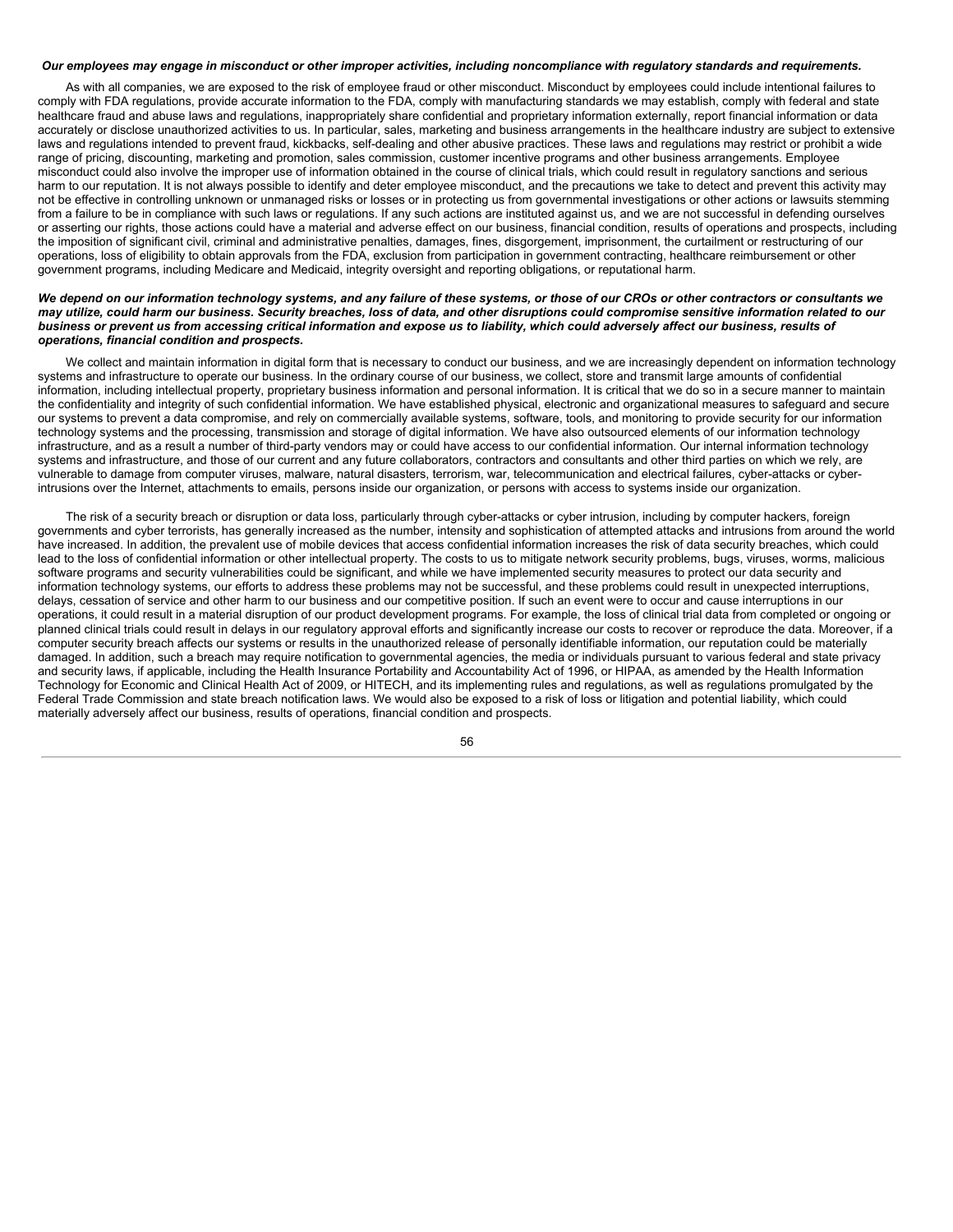# *Our information technology systems could face serious disruptions that could adversely affect our business.*

Our information technology and other internal infrastructure systems, including corporate firewalls, servers, leased lines and connection to the Internet, face the risk of systemic failure that could disrupt our operations. A significant disruption in the availability of our information technology and other internal infrastructure systems could cause interruptions and delays in our research and development and manufacturing work.

# The terms of our Loan and Security Agreement require us to meet certain covenants and place restrictions on our operating and financial flexibility. If we raise additional capital through debt financing, the terms of any new debt could further restrict our ability to operate our business.

The Loan and Security Agreement is secured by a lien covering all of our assets, excluding our intellectual property and certain other assets. Subject to the terms of the Loan and Security Agreement, we have the option to prepay all, but not less than all, of the amounts borrowed under the Loan and Security Agreement, subject to certain penalty payments, prior to the August 1, 2021 maturity date, at which time all amounts borrowed will be due and payable.

The Loan and Security Agreement contains customary affirmative and negative covenants, indemnification provisions and events of default. The affirmative covenants include, among others, covenants requiring us to maintain our legal existence and governmental approvals, deliver certain financial reports and maintain certain intellectual property rights. The negative covenants include, among others, restrictions on transferring or licensing our assets, changing our business, incurring additional indebtedness, engaging in mergers or acquisitions, paying dividends or making other distributions, and creating other liens on our assets, in each case subject to customary exceptions. If we default under the Loan and Security Agreement, the lenders will be able to declare all obligations immediately due and payable and take control of our collateral, potentially requiring us to renegotiate our agreement on terms less favorable to us or to immediately cease operations. Further, if we are liquidated, the rights of Oxford and SVB to repayment would be senior to the rights of the holders of our common stock to receive any proceeds from the liquidation. Oxford, acting as collateral agent for the lenders, could declare a default under the Loan and Security Agreement upon the occurrence of any event that Oxford and SVB interpret as a material adverse change as defined under the Loan and Security Agreement, thereby requiring us to repay the loan immediately or to attempt to reverse the declaration of default through negotiation or litigation. Any declaration by the collateral agent of an event of default could significantly harm our business and prospects and could cause the price of our common stock to decline. If we raise any additional debt financing, the terms of such additional debt could further restrict our operating and financial flexibility.

# If we do not comply with laws regulating the protection of the environment and health and human safety, our business could be affected adversely.

Our research, development and manufacturing involve the use of hazardous chemicals and materials, including radioactive materials. We maintain quantities of various flammable and toxic chemicals in our facilities in South San Francisco and San Carlos, California that are required for our research, development and manufacturing activities. We are subject to federal, state and local laws and regulations governing the use, manufacture, storage, handling and disposal of these hazardous chemicals and materials. We believe our procedures for storing, handling and disposing these materials in our South San Francisco and San Carlos facilities comply with the relevant guidelines of the two municipalities, the counties of San Francisco and San Mateo, the state of California and the Occupational Safety and Health Administration of the U.S. Department of Labor. Although we believe that our safety procedures for handling and disposing of these materials comply with the standards mandated by applicable regulations, the risk of accidental contamination or injury from these materials cannot be eliminated. If an accident occurs, we could be held liable for resulting damages, which could be substantial. We are also subject to numerous environmental, health and workplace safety laws and regulations, including those governing laboratory procedures, exposure to blood-borne pathogens and the handling of animals and biohazardous materials. Although we maintain workers' compensation insurance to cover us for costs and expenses we may incur due to injuries to our employees resulting from the use of these materials, this insurance may not provide adequate coverage against potential liabilities. While we maintain pollution legal liability insurance for our manufacturing facility in San Carlos, California, we do not maintain insurance for environmental liability or toxic tort claims that may be asserted against us in connection with our storage or disposal of biological or hazardous materials in our other locations. Additional federal, state and local laws and regulations affecting our operations may be adopted in the future. We may incur substantial costs to comply with, and substantial fines or penalties if we violate, any of these laws or regulations.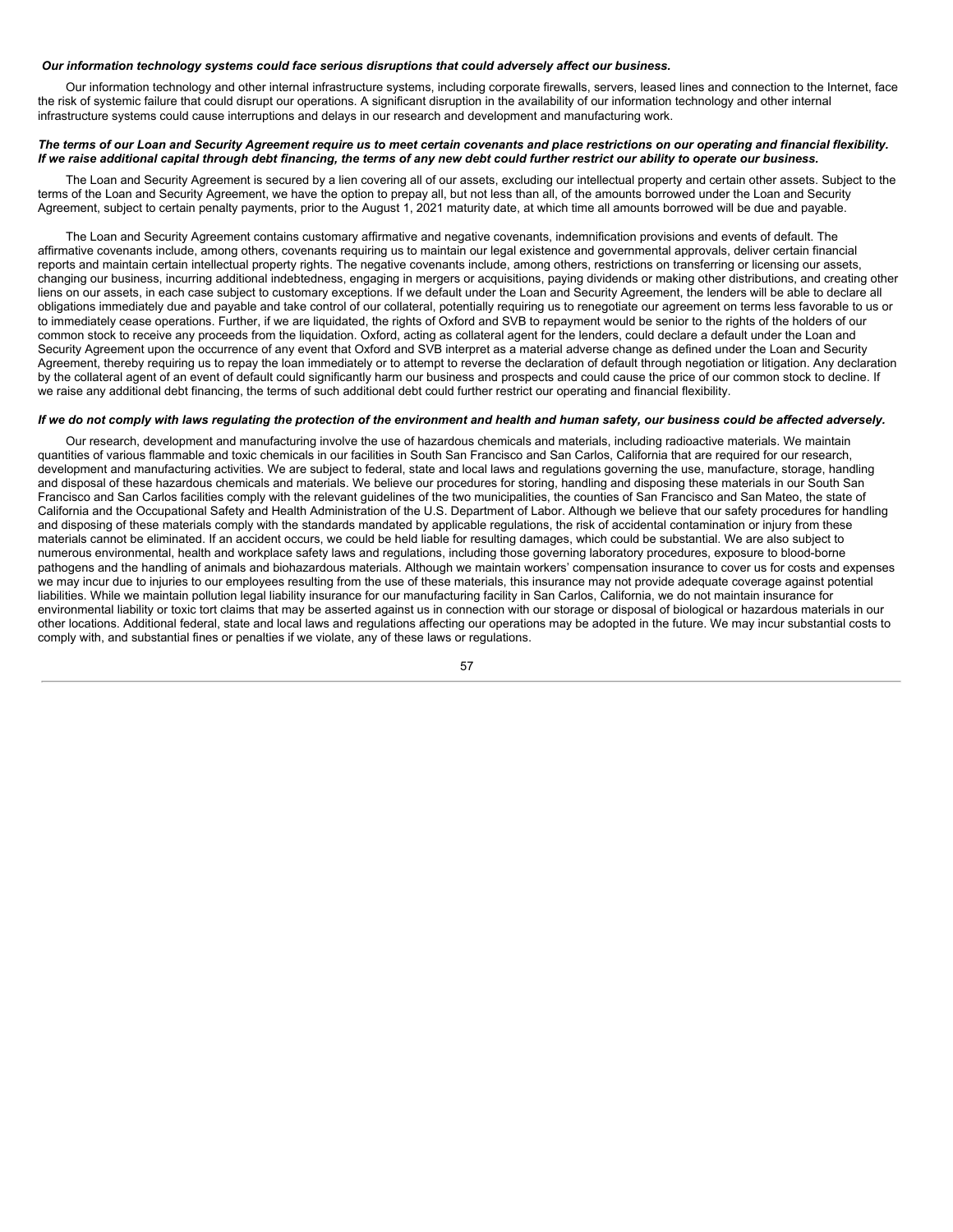#### Our current operations are in two cities in the San F rancisco Bay Area, and we or the third parties upon whom we depend may be adversely affected by earthquakes or other natural disasters and our business continuity and disaster recovery plans may not adequately protect us from a serious *disaster.*

Our current operations are located in our facilities in South San Francisco and San Carlos, California. Any unplanned event, such as earthquake, flood, fire, explosion, extreme weather condition, medical epidemic, power shortage, telecommunication failure or other natural or manmade accidents or incidents that result in us being unable to fully utilize our facilities, or the manufacturing facilities of our third-party contract manufacturers, may have a material and adverse effect on our ability to operate our business, particularly on a daily basis, and have significant negative consequences on our financial and operating conditions. Loss of access to these facilities may result in increased costs, delays in the development of our product candidates or interruption of our business operations. Earthquakes or other natural disasters could further disrupt our operations, and have a material and adverse effect on our business, financial condition, results of operations and prospects. If a natural disaster, power outage or other event occurred that prevented us from using all or a significant portion of our headquarters, that damaged critical infrastructure, such as our research or manufacturing facilities or the manufacturing facilities of our third-party contract manufacturers, or that otherwise disrupted operations, it may be difficult or, in certain cases, impossible, for us to continue our business for a substantial period of time. The disaster recovery and business continuity plans we have in place may prove inadequate in the event of a serious disaster or similar event. We may incur substantial expenses as a result of the limited nature of our disaster recovery and business continuity plans, which could have a material adverse effect on our business. As part of our risk management policy, we maintain insurance coverage at levels that we believe are appropriate for our business. However, in the event of an accident or incident at these facilities, we cannot assure you that the amounts of insurance will be sufficient to satisfy any damages and losses. If our facilities, or the manufacturing facilities of our third-party contract manufacturers, are unable to operate because of an accident or incident or for any other reason, even for a short period of time, any or all of our research and development programs may be harmed. Any business interruption could have a material and adverse effect on our business, financial condition, results of operations and prospects.

## Our ability to utilize our net operating loss carryforwards and certain other tax attributes may be limited.

Under Sections 382 and 383 of the Internal Revenue Code of 1986, as amended, or the Code, if a corporation undergoes an "ownership change" (generally defined as a greater than 50 percentage points change (by value) in the ownership of its equity over a rolling three-year period), the corporation's ability to use its pre-change net operating loss, or NOL, carryforwards and certain other pre-change tax attributes to offset its post-change income and taxes may be limited. We have experienced such ownership changes in the past and we may experience such ownership changes in the future, some of which are outside our control. As of December 31, 2017, we had federal NOL carryforwards of approximately \$91.6 million, and our ability to utilize those NOL carryforwards could be limited by an "ownership change" as described above, which could result in increased tax liability to our company.

On December 22, 2017, the current U.S. presidential administration, signed into law the Tax Cuts and Jobs Act of 2017, or the Tax Reform Act. The legislation significantly changes U.S. tax law by, among other things, lowering the corporate income tax rates. The Tax Reform Act permanently reduces the U.S. corporate income tax rate from a maximum of 35% to a flat 21% rate, effective January 1, 2018. Additionally, the Tax Reform Act will no longer allow deductions for compensation in excess of \$1.0 million for certain employees, even if paid as commissions or performance-based compensation. We may be subject to these limitations as provided for under Section 162(m) of the Code in the future. The Tax Reform Act also limits the amount taxpayers are able to deduct for federal NOL carryforwards generated in taxable years beginning after December 31, 2017 to 80% of the taxpayer's taxable income. The law also generally repeals all carrybacks. However, any NOLs generated in taxable years after December 31, 2017 can be carried forward indefinitely. Losses arising in taxable years beginning before December 31, 2017 may still be carried back two years and are subject to their current expiration period. As of December 31, 2017, we have approximately \$91.6 million of federal NOLs that were generated prior to 2018 which will expire at various dates beginning in 2032, if not used to reduce income taxes payable in the future. Federal NOLs generated by us subsequent to 2017 may only offset 80% of taxable income.

The Securities and Exchange Commission, or SEC, staff issued Staff Accounting Bulletin No. 118 to address the application of generally accepted accounting principles in the United States in situations when a registrant does not have the necessary information available, prepared or analyzed (including computations) in reasonable detail to complete the accounting for certain income tax effects of the Tax Reform Act. We have recognized provision tax impacts related to the revaluation of deferred tax assets and liabilities and included this amount in our financial statements for the year ended December 31, 2017. The ultimate impact may differ from these provision amounts, due to, among other things, additional analysis, changes in interpretations and assumptions we have made, additional regulatory guidance that may be issued and actions we may take as a result of the Tax Reform Act.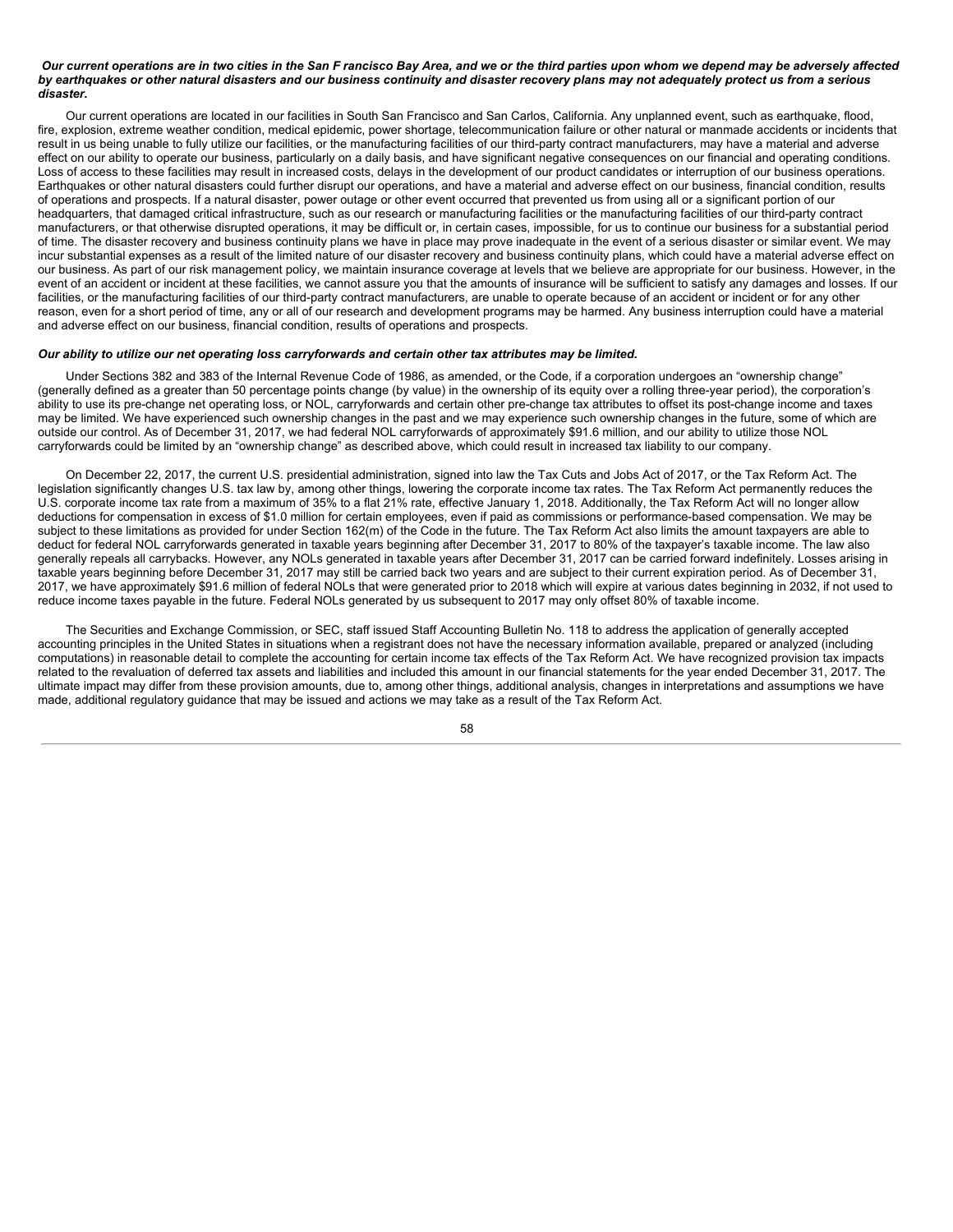# **Risks Related to Intellectual Property**

# If we are not able to obtain and enforce patent protection for our technologies or product candidates, development and commercialization of our *product candidates may be adversely affected.*

Our success depends in part on our ability to obtain and maintain patents and other forms of intellectual property rights, including in-licenses of intellectual property rights of others, for our product candidates, methods used to manufacture our product candidates and methods for treating patients using our product candidates, as well as our ability to preserve our trade secrets, to prevent third parties from infringing upon our proprietary rights and to operate without infringing upon the proprietary rights of others. We may not be able to apply for patents on certain aspects of our product candidates in a timely fashion or at all. Further, we may not be able to prosecute all necessary or desirable patent applications, or maintain, enforce and license any patents that may issue from such patent applications, at a reasonable cost or in a timely manner. It is also possible that we will fail to identify patentable aspects of our research and development output before it is too late to obtain patent protection. We may not have the right to control the preparation, filing and prosecution of all patent applications that we license from third parties, or to maintain the rights to patents licensed to third parties. Therefore, these patents and applications may not be prosecuted and enforced in a manner consistent with the best interests of our business. Our existing issued and granted patents and any future patents we obtain may not be sufficiently broad to prevent others from using our technology or from developing competing products and technology. There is no guarantee that any of our pending patent applications will result in issued or granted patents, that any of our issued or granted patents will not later be found to be invalid or unenforceable or that any issued or granted patents will include claims that are sufficiently broad to cover our product candidates or to provide meaningful protection from our competitors. Moreover, the patent position of biotechnology and biopharmaceutical companies can be highly uncertain because it involves complex legal and factual questions. We will be able to protect our proprietary rights from unauthorized use by third parties only to the extent that our current and future proprietary technology and product candidates are covered by valid and enforceable patents or are effectively maintained as trade secrets. If third parties disclose or misappropriate our proprietary rights, it may materially and adversely affect our position in the market.

The U.S. Patent and Trademark Office, or USPTO, and various foreign governmental patent agencies require compliance with a number of procedural, documentary, fee payment and other provisions during the patent process. There are situations in which noncompliance can result in abandonment or lapse of a patent or patent application, resulting in partial or complete loss of patent rights in the relevant jurisdiction. In such an event, competitors might be able to enter the market earlier than would otherwise have been the case. The standards applied by the USPTO and foreign patent offices in granting patents are not always applied uniformly or predictably. For example, there is no uniform worldwide policy regarding patentable subject matter or the scope of claims allowable in biotechnology and biopharmaceutical patents. As such, we do not know the degree of future protection that we will have on our proprietary products and technology. While we will endeavor to try to protect our product candidates with intellectual property rights such as patents, as appropriate, the process of obtaining patents is time consuming, expensive and sometimes unpredictable.

Once granted, patents may remain open to opposition, interference, re-examination, post-grant review, *inter partes* review, nullification or derivation action in court or before patent offices or similar proceedings for a given period after allowance or grant, during which time third parties can raise objections against such initial grant. In the course of such proceedings, which may continue for a protracted period of time, the patent owner may be compelled to limit the scope of the allowed or granted claims thus attacked, or may lose the allowed or granted claims altogether. In addition, there can be no assurance that:

- others will not or may not be able to make, use or sell compounds that are the same as or similar to our product candidates but that are not covered by the claims of the patents that we own or license;
- we or our licensors, or our existing or future collaborators are the first to make the inventions covered by each of our issued patents and pending patent applications that we own or license;
- we or our licensors, or our existing or future collaborators are the first to file patent applications covering certain aspects of our inventions;
- others will not independently develop similar or alternative technologies or duplicate any of our technologies without infringing our intellectual property rights;
- a third party may not challenge our patents and, if challenged, a court would hold that our patents are valid, enforceable and infringed;
- any issued patents that we own or have licensed will provide us with any competitive advantages, or will not be challenged by third parties;
- we may develop additional proprietary technologies that are patentable;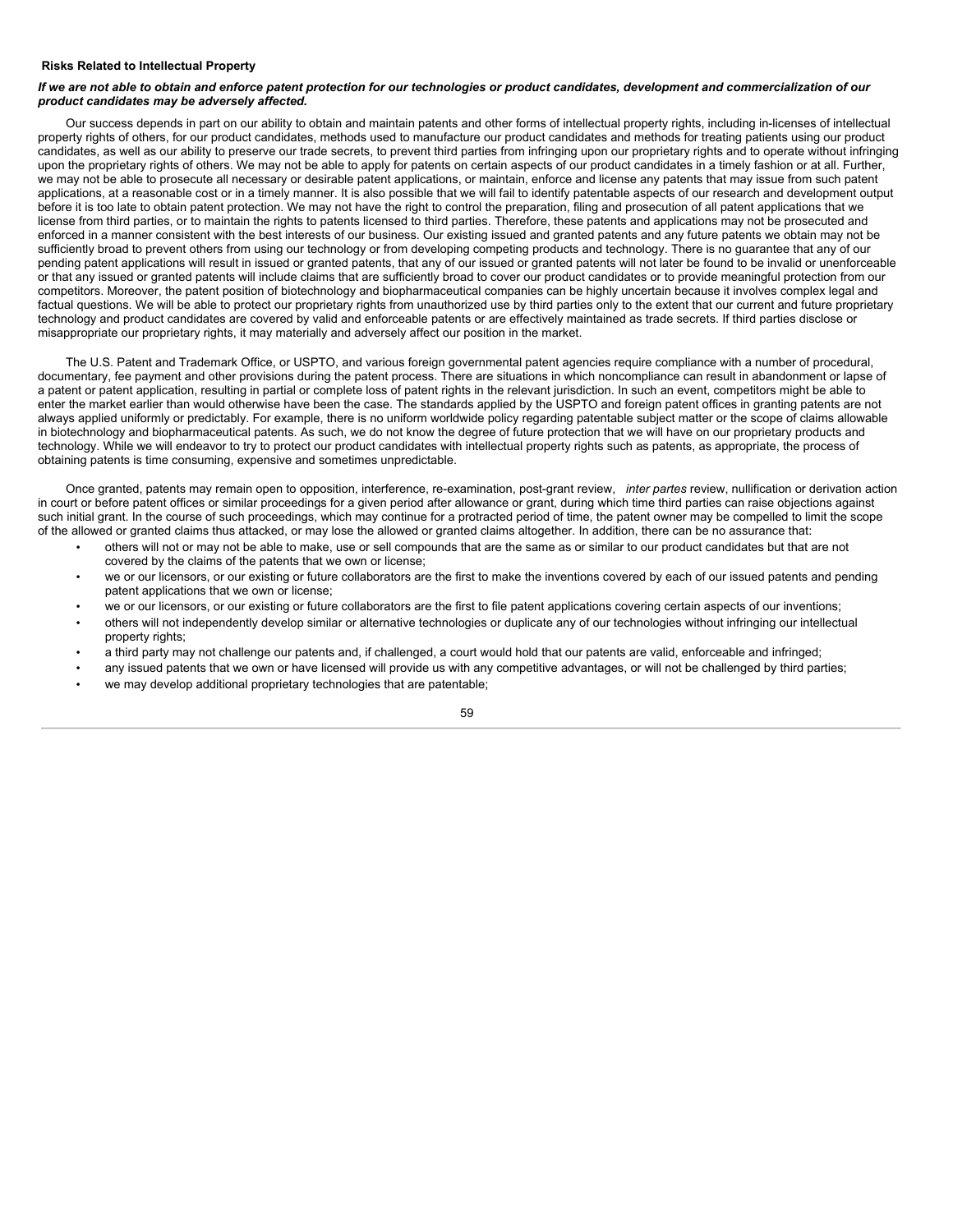- the patents of others will not have a material or adverse effect on our business, financial condition, results of operations and prospects; and
- our competitors do not conduct research and development activities in countries where we do not have enforceable patent rights and then use the information learned from such activities to develop competitive products for sale in our major commercial markets.

If we or our licensors or collaborators fail to maintain the patents and patent applications covering our product candidates, our competitors might be able to enter the market, which could have a material and adverse effect on our business, financial condition, results of operations and prospects.

## If we are unable to protect the confidentiality of our trade secrets, our business and competitive position would be harmed.

In addition to seeking patent protection for certain aspects of our product candidates, we also consider trade secrets, including confidential and unpatented know-how important to the maintenance of our competitive position. We protect trade secrets and confidential and unpatented know-how, in part, by entering into non-disclosure and confidentiality agreements with parties who have access to such knowledge, such as our employees, corporate collaborators, outside scientific collaborators, CROs, contract manufacturers, consultants, advisors and other third parties. We also enter into confidentiality and invention or patent assignment agreements with our employees and consultants that obligate them to maintain confidentiality and assign their inventions to us. Despite these efforts, any of these parties may breach the agreements and disclose our proprietary information, including our trade secrets, and we may not be able to obtain adequate remedies for such breaches. Enforcing a claim that a party illegally disclosed or misappropriated a trade secret is difficult, expensive and timeconsuming, and the outcome is unpredictable. In addition, some courts in the United States and certain foreign jurisdictions are less willing or unwilling to protect trade secrets. If any of our trade secrets were to be lawfully obtained or independently developed by a competitor, we would have no right to prevent them from using that technology or information to compete with us. If any of our trade secrets were to be disclosed to or independently developed by a competitor, our competitive position would be harmed which could have a material and adverse effect on our business, financial condition, results of operations and prospects.

# Other companies or organizations may challenge our or our licensors' patent rights or may assert patent rights that prevent us from developing and *commercializing our products.*

Therapeutics in oncology or other disease areas developed in cell-free-based synthesis systems are a relatively new scientific field. We have obtained grants and issuances of, and have obtained a license from a third party on an exclusive basis to, patents related to our proprietary XpressCF+™ Platform. The issued patents and pending patent applications in the United States and in key markets around the world that we own or license claim many different methods, compositions and processes relating to the discovery, development, manufacture and commercialization of antibody-based and other therapeutics.

As the field of antibody-based therapeutics continues to mature, patent applications are being processed by national patent offices around the world. There is uncertainty about which patents will issue and, if they do, as to when, to whom, and with what claims. In addition, third parties may attempt to invalidate our intellectual property rights. Even if our rights are not directly challenged, disputes could lead to the weakening of our intellectual property rights. Our defense against any attempt by third parties to circumvent or invalidate our intellectual property rights could be costly to us, could require significant time and attention of our management and could have a material and adverse effect on our business, financial condition, results of operations and prospects or our ability to successfully compete.

# *We may not be able to protect our intellectual property rights throughout the world.*

Obtaining a valid and enforceable issued or granted patent covering our technology in the United States and worldwide can be extremely costly, and our or our licensors' or collaborators' intellectual property rights may not exist in some countries outside the United States or may be less extensive in some countries than in the United States. In jurisdictions where we or our licensors or collaborators have not obtained patent protection, competitors may seek to use our or their technology to develop their own products and further, may export otherwise infringing products to territories where we or they have patent protection, but where it is more difficult to enforce a patent as compared to the United States. Competitor products may compete with our future products in jurisdictions where we do not have issued or granted patents or where our or our licensors' or collaborators' issued or granted patent claims or other intellectual property rights are not sufficient to prevent competitor activities in these jurisdictions. The legal systems of certain countries, particularly certain developing countries, make it difficult to enforce patents and such countries may not recognize other types of intellectual property protection, particularly relating to biopharmaceuticals. This could make it difficult for us or our licensors or collaborators to prevent the infringement of our or their patents or marketing of competing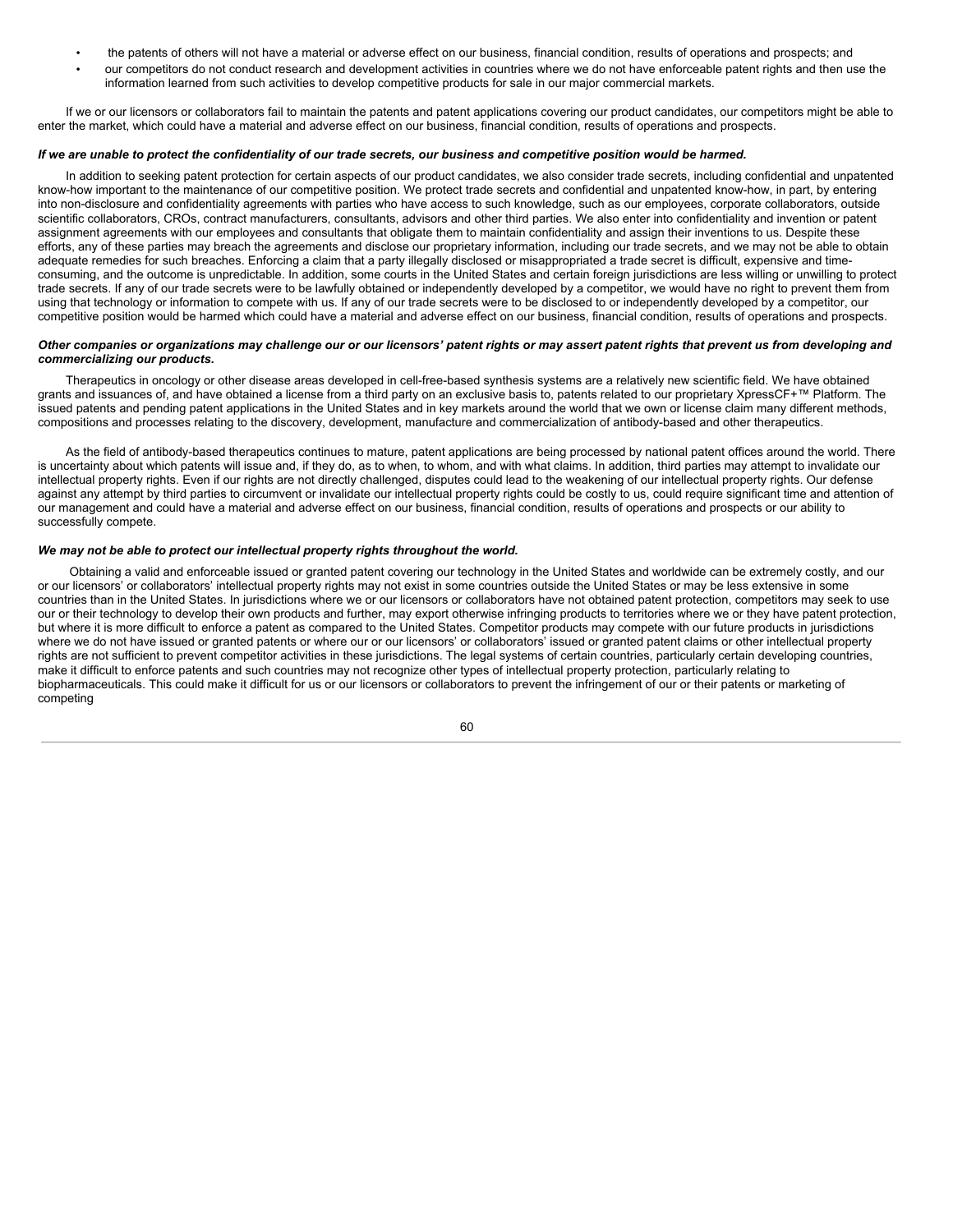products in violation of our or their proprietary rights generally in certain jurisdictions. Proceeding s to enforce our patent rights in foreign jurisdictions could result in substantial cost and divert our and our licensors' or collaborators' efforts and attention from other aspects of our business, could put our and our licensors' or collaborators' patents at risk of being invalidated or interpreted narrowly and our and our licensors' or collaborators' patent applications at risk of not issuing and could provoke third parties to assert claims against us or our licensors or collaborators. We or our licensors or collaborators may not prevail in any lawsuits that we or our licensors or collaborators initiate, and the damages or other remedies awarded, if any, may not be commercially meaningful.

We generally file a provisional patent application first (a priority filing) at the USPTO. An international application under the Patent Cooperation Treaty, PCT, is usually filed within twelve months after the priority filing. Based on the PCT filing, national and regional patent applications may be filed in the United States, EU, Japan, Australia and Canada and, depending on the individual case, also in any or all of, inter alia, Brazil, China, Hong Kong, India, Israel, Mexico, New Zealand, Russia, South Africa, South Korea and other jurisdictions. We have so far not filed for patent protection in all national and regional jurisdictions where such protection may be available. In addition, we may decide to abandon national and regional patent applications before grant. Finally, the grant proceeding of each national or regional patent is an independent proceeding which may lead to situations in which applications might in some jurisdictions be refused by the relevant registration authorities, while granted by others. It is also quite common that depending on the country, various scopes of patent protection may be granted on the same product candidate or technology.

The laws of some jurisdictions do not protect intellectual property rights to the same extent as the laws in the United States, and many companies have encountered significant difficulties in protecting and defending such rights in such jurisdictions. If we or our licensors or collaborators encounter difficulties in protecting, or are otherwise precluded from effectively protecting, the intellectual property rights important for our business in such jurisdictions, the value of these rights may be diminished and we may face additional competition from others in those jurisdictions. Many countries have compulsory licensing laws under which a patent owner may be compelled to grant licenses to third parties. In addition, many countries limit the enforceability of patents against government agencies or government contractors. In these countries, the patent owner may have limited remedies, which could materially diminish the value of such patent. If we or any of our licensors or collaborators are forced to grant a license to third parties with respect to any patents relevant to our business, our competitive position in the relevant jurisdiction may be impaired and our business, financial condition, results of operations and prospects may be adversely affected.

# We, our licensors or collaborators, or any future strategic partners may need to resort to litigation to protect or enforce our patents or other proprietary rights, all of which could be costly, time consuming, delay or prevent the development and commercialization of our product candidates, *or put our patents and other proprietary rights at risk.*

Competitors may infringe our patents or other intellectual property. If we were to initiate legal proceedings against a third party to enforce a patent covering one of our products or our technology, the defendant could counterclaim that our patent is invalid or unenforceable. In patent litigation in the United States, defendant counterclaims alleging invalidity or unenforceability are commonplace. Grounds for a validity challenge could be an alleged failure to meet any of several statutory requirements, for example, lack of novelty, obviousness or non-enablement. Grounds for an unenforceability assertion could be an allegation that an individual connected with prosecution of the patent withheld relevant information from the USPTO, or made a misleading statement, during prosecution. The outcome following legal assertions of invalidity and unenforceability during patent litigation is unpredictable. With respect to the validity question, for example, we cannot be certain that there is no invalidating prior art, of which we and the patent examiner were unaware during prosecution. If a defendant were to prevail on a legal assertion of invalidity or unenforceability, we would lose at least part, and perhaps all, of the patent protection on one or more of our products or certain aspects of our platform technology. Such a loss of patent protection could have a material and adverse effect on our business, financial condition, results of operations and prospects. Interference or derivation proceedings provoked by third parties or brought by us or declared by the USPTO may be necessary to determine the priority of inventions with respect to our patents or patent applications. An unfavorable outcome could require us to cease using the related technology or to attempt to license rights to it from the prevailing party. Our business could be harmed if the prevailing party does not offer us a license on commercially reasonable terms or at all, or if a non-exclusive license is offered and our competitors gain access to the same technology. Furthermore, because of the substantial amount of discovery required in connection with intellectual property litigation, there is a risk that some of our confidential information could be compromised by disclosure during this type of litigation. There could also be public announcements of the results of hearings, motions, or other interim proceedings or developments. If securities analysts or investors perceive these results to be negative, it could have a material adverse effect on the price of our common stock. Patents and other intellectual property rights also will not protect our technology if competitors design around our protected technology without legally infringing our patents or other intellectual property rights.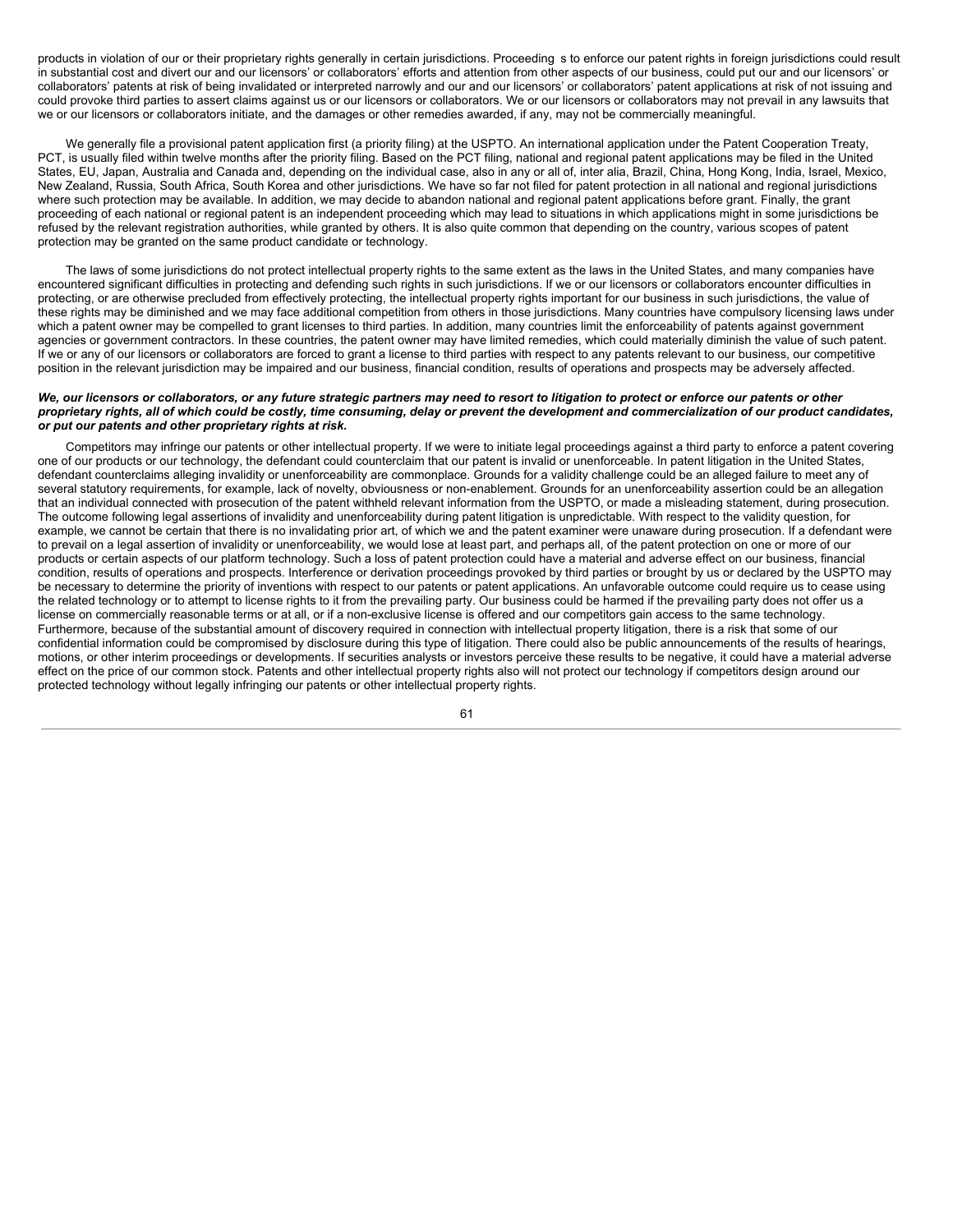#### Intellectual property rights of third parties could adversely affect our ability to comme rcialize our product candidates, and we, our licensors or collaborators, or any future strategic partners may become subject to third party claims or litigation alleging infringement of patents or other proprietary rights or seeking to invalidate patents or other proprietary rights. We might be required to litigate or obtain licenses from third parties in order to develop or market our product candidates. Such litigation or licenses could be costly or not available on commercially reasonable terms.

We, our licensors or collaborators, or any future strategic partners may be subject to third-party claims for infringement or misappropriation of patent or other proprietary rights. There is a substantial amount of litigation, both within and outside the United States, involving patent and other intellectual property rights in the biotechnology and pharmaceutical industries, including patent infringement lawsuits, interferences, oppositions and *inter partes* review proceedings before the USPTO, and corresponding foreign patent offices. There are many issued and pending patents that might claim aspects of our product candidates and modifications that we may need to apply to our product candidates. There are also many issued patents that claim antibodies, or portions of antibodies, linkers, or cytotoxic warheads that may be relevant for the products we wish to develop. Thus, it is possible that one or more organizations will hold patent rights to which we will need a license. If those organizations refuse to grant us a license to such patent rights on reasonable terms, we may not be able to market products or perform research and development or other activities covered by these patents which could have a material and adverse effect on our business, financial condition, results of operations and prospects. We are obligated under certain of our license and collaboration agreements to indemnify and hold harmless our licensors or collaborators for damages arising from intellectual property infringement by use. For example, we are obligated under the Stanford Agreement to indemnify and hold harmless Stanford for damages arising from intellectual property infringement by us resulting from exercise of the license from Stanford. If we, our licensors or collaborators, or any future strategic partners are found to infringe a third-party patent or other intellectual property rights, we could be required to pay damages, potentially including treble damages, if we are found to have infringed willfully. In addition, we, our licensors or collaborators, or any future strategic partners may choose to seek, or be required to seek, a license from a third party, which may not be available on acceptable terms, if at all. Even if a license can be obtained on acceptable terms, the rights may be non-exclusive, which could give our competitors access to the same technology or intellectual property rights licensed to us. If we fail to obtain a required license, we or our existing or future collaborators may be unable to effectively market product candidates based on our technology, which could limit our ability to generate revenue or achieve profitability and possibly prevent us from generating revenue sufficient to sustain our operations. In addition, we may find it necessary to pursue claims or initiate lawsuits to protect or enforce our patent or other intellectual property rights. The cost to us in defending or initiating any litigation or other proceeding relating to patent or other proprietary rights, even if resolved in our favor, could be substantial, and litigation could divert our management's attention. Some of our competitors may be able to sustain the costs of complex patent litigation more effectively than we can because they have substantially greater resources. Uncertainties resulting from the initiation and continuation of patent litigation or other proceedings could delay our research and development efforts and limit our ability to continue our operations.

Because the antibody-based therapeutics landscape is still evolving, it is difficult to conclusively assess our freedom to operate without infringing on thirdparty rights. There are numerous companies that have pending patent applications and issued patents broadly covering antibodies generally, covering antibodies directed against the same targets as, or targets similar to, those we are pursuing, or covering linkers and cytotoxic warheads similar to those that we are using in our product candidates. For example, we are aware of an issued patent, expected to expire in 2023, which has claims relating to methods of treating CD74-positive multiple myeloma with an ADC targeting CD74. If valid and not yet expired when, and if, we receive marketing approval for STRO-001, we may need to seek a license to this patent, which may not be available on commercially reasonable terms or at all. Failure to receive a license could delay commercialization of STRO-001. Our competitive position may suffer if patents issued to third parties or other third-party intellectual property rights cover our products or product candidates or elements thereof, or our manufacture or uses relevant to our development plans. In such cases, we may not be in a position to develop or commercialize products or product candidates until such patents expire or unless we successfully pursue litigation to nullify or invalidate the thirdparty intellectual property right concerned, or enter into a license agreement with the intellectual property right holder, if available on commercially reasonable terms. There may be issued patents of which we are not aware, held by third parties that, if found to be valid and enforceable, could be alleged to be infringed by our XpressCF+™ Platform and related technologies and product candidates. There also may be pending patent applications of which we are not aware that may result in issued patents, which could be alleged to be infringed by our XpressCF+™ Platform and related technologies and product candidates. If such an infringement claim should be brought and be successful, we may be required to pay substantial damages, including potentially treble damages and attorneys' fees for willful infringement, and we may be forced to abandon our product candidates or seek a license from any patent holders. No assurances can be given that a license will be available on commercially reasonable terms, if at all.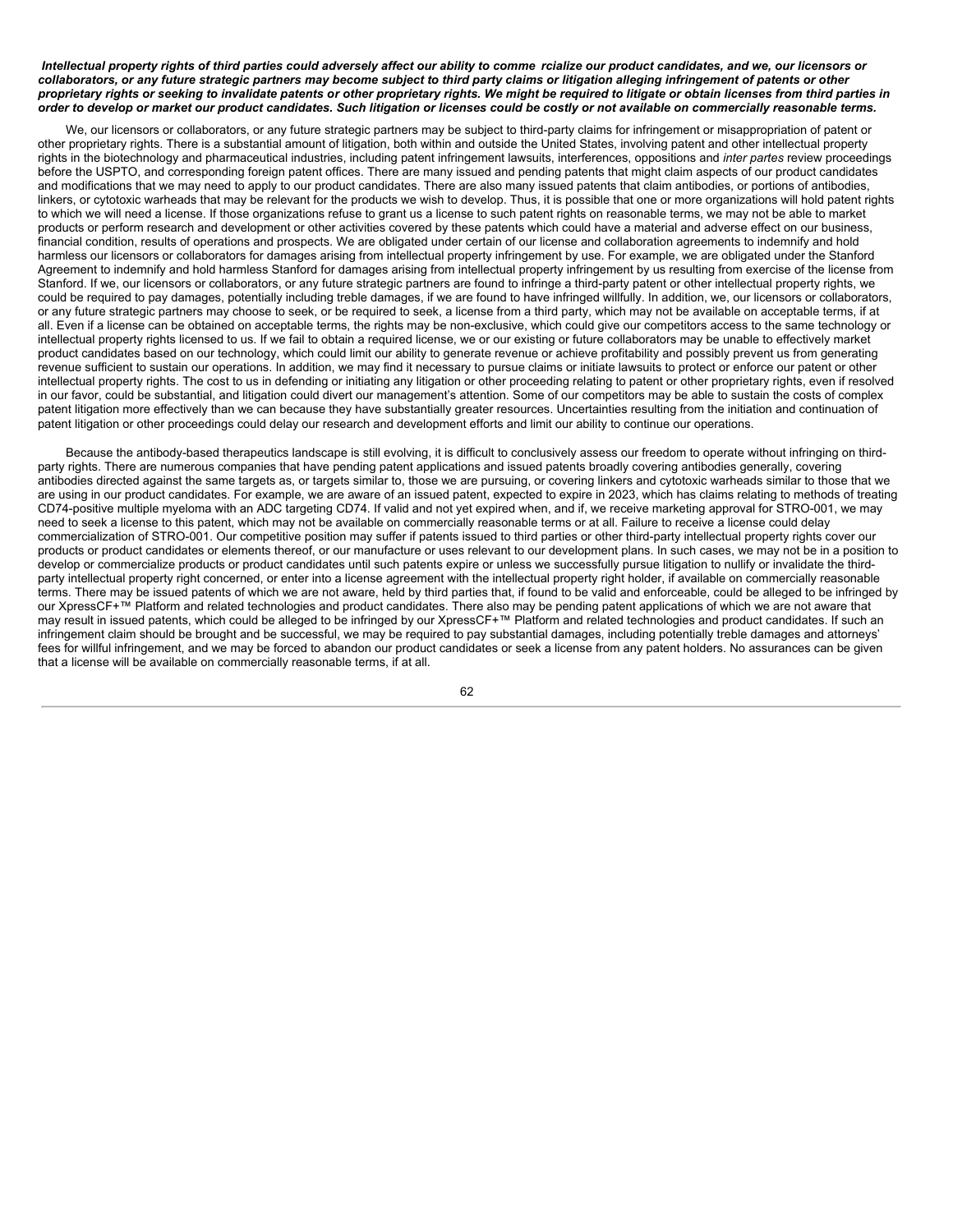It is also possible that we have failed to identify relevant third-party patents or applications. For example, U.S. applications filed before November 29, 2000 and certain U.S. applications filed after that date that will not be filed outside the United States remain confidential until patents issue. Patent applications in the United States and elsewhere are published approximately 18 months after the earliest filing for which priority is claimed, with such earliest filing date being commonly referred to as the priority date. Therefore, patent applications covering our products or platform technology could have been filed by others without our knowledge. Additionally, pending patent applications that have been published can, subject to certain limitations, be later amended in a manner that could cover our platform technology, our products or the use of our products. Third-party intellectual property right holders may also actively bring infringement claims against us. We cannot quarantee that we will be able to successfully settle or otherwise resolve such infringement claims. If we are unable to successfully settle future claims on terms acceptable to us, we may be required to engage in or continue costly, unpredictable and time-consuming litigation and may be prevented from or experience substantial delays in marketing our products. Parties making claims against us may be able to sustain the costs of complex patent litigation more effectively than we can because they have substantially greater resources. Furthermore, because of the substantial amount of discovery required in connection with intellectual property litigation or administrative proceedings, there is a risk that some of our confidential information could be compromised by disclosure. In addition, any uncertainties resulting from the initiation and continuation of any litigation could have material adverse effect on our ability to raise additional funds or otherwise have a material adverse effect on our business, results of operations, financial condition and prospects. If we fail in any such dispute, in addition to being forced to pay damages, we may be temporarily or permanently prohibited from commercializing any of our product candidates that are held to be infringing. We might, if possible, also be forced to redesign product candidates so that we no longer infringe the third-party intellectual property rights. Any of these events, even if we were ultimately to prevail, could require us to divert substantial financial and management resources that we would otherwise be able to devote to our business and could have a material and adverse effect on our business, financial condition, results of operations and prospects.

# Intellectual property litigation could cause us to spend substantial resources and distract our personnel from their normal responsibilities.

Litigation or other legal proceedings relating to intellectual property claims, with or without merit, is unpredictable and generally expensive and time consuming and is likely to divert significant resources from our core business, including distracting our technical and management personnel from their normal responsibilities. Furthermore, because of the substantial amount of discovery required in connection with intellectual property litigation, there is a risk that some of our confidential information could be compromised by disclosure during this type of litigation. In addition, there could be public announcements of the results of hearings, motions or other interim proceedings or developments and if securities analysts or investors perceive these results to be negative, it could have a substantial adverse effect on the price of our common stock. Moreover, such litigation or proceedings could substantially increase our operating losses and reduce the resources available for development activities or any future sales, marketing or distribution activities.

We may not have sufficient financial or other resources to adequately conduct such litigation or proceedings. Some of our competitors may be able to sustain the costs of such litigation or proceedings more effectively than we can because of their greater financial resources and more mature and developed intellectual property portfolios. Accordingly, despite our efforts, we may not be able to prevent third parties from infringing upon or misappropriating or from successfully challenging our intellectual property rights. Uncertainties resulting from the initiation and continuation of patent litigation or other proceedings could have a material adverse effect on our ability to compete in the marketplace.

#### If we fail to comply with our obligations under any license, collaboration or other agreements, we may be required to pay damages and could lose intellectual property rights that are necessary for developing and protecting our product candidates or we could lose certain rights to grant *sublicenses.*

Our current licenses impose, and any future licenses we enter into are likely to impose, various development, commercialization, funding, milestone, royalty, diligence, sublicensing, insurance, patent prosecution and enforcement and/or other obligations on us. If we breach any of these obligations, or use the intellectual property licensed to us in an unauthorized manner, we may be required to pay damages and the licensor may have the right to terminate the license, which could result in us being unable to develop, manufacture and sell any future products that are covered by the licensed technology or enable a competitor to gain access to the licensed technology. Moreover, our licensors may own or control intellectual property that has not been licensed to us and, as a result, we may be subject to claims, regardless of their merit, that we are infringing or otherwise violating the licensor's rights. In addition, while we cannot determine currently the amount of the royalty obligations we would be required to pay on sales of future products, if any, the amounts may be significant. The amount of our future royalty obligations will depend on the technology and intellectual property we use in products that we successfully develop and commercialize, if any. Therefore, even if we successfully develop and commercialize products, we may be unable to achieve or maintain profitability.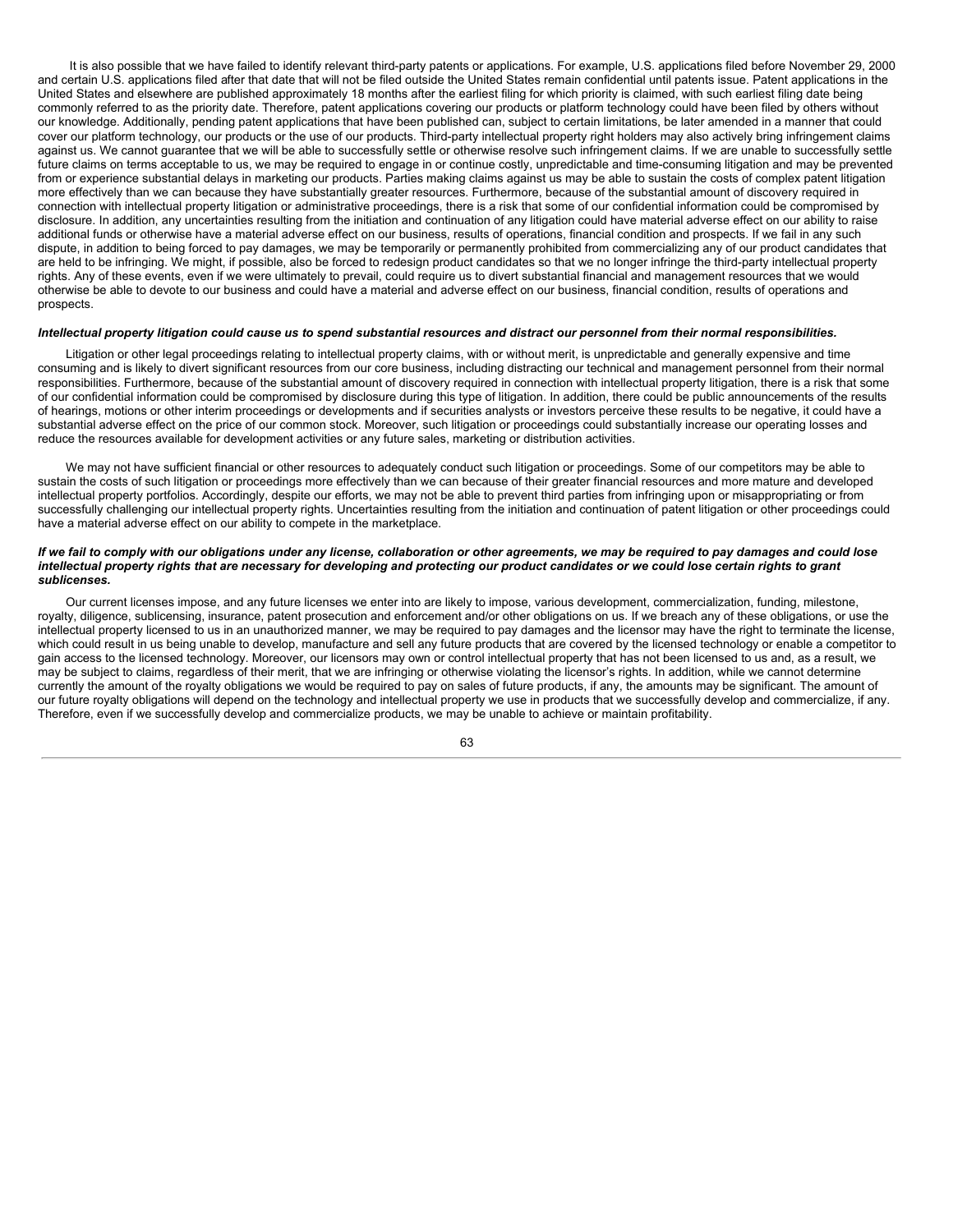Moreover, disputes may arise regarding intellectual property subject to a licensing agreeme nt, including:

- the scope of rights granted under the license agreement and other interpretation-related issues;
- the extent to which our product candidates, technology and processes infringe on intellectual property of the licensor that is not subject to the licensing agreement;
- the sublicensing of patent and other rights under our collaborative development relationships;
- our diligence obligations under the license agreement and what activities satisfy those diligence obligations;
- the inventorship and ownership of inventions and know-how resulting from the joint creation or use of intellectual property by our licensors and us and our partners; and
- the priority of invention of patented technology.

In addition, the agreements under which we currently license intellectual property or technology from third parties are complex, and certain provisions in such agreements may be susceptible to multiple interpretations. The resolution of any contract interpretation disagreement that may arise could narrow what we believe to be the scope of our rights to the relevant intellectual property or technology, or increase what we believe to be our financial or other obligations under the relevant agreement, either of which could have a material adverse effect on our business, financial condition, results of operations, and prospects. Moreover, if disputes over intellectual property that we have licensed prevent or impair our ability to maintain our current licensing arrangements on commercially acceptable terms, we may be unable to successfully develop and commercialize the affected product candidates, which could have a material adverse effect on our business, financial conditions, results of operations, and prospects.

# We may be subject to claims that we or our employees or consultants have wrongfully used or disclosed alleged trade secrets of our employees' or consultants' former employers or their clients. These claims may be costly to defend and if we do not successfully do so, we may be required to pay *monetary damages and may lose valuable intellectual property rights or personnel.*

Many of our employees were previously employed at universities or biotechnology or biopharmaceutical companies, including our competitors or potential competitors. Although no claims against us are currently pending, we may be subject to claims that these employees or we have inadvertently or otherwise used or disclosed trade secrets or other proprietary information of their former employers. Litigation may be necessary to defend against these claims. If we fail in defending such claims, in addition to paying monetary damages, we may lose valuable intellectual property rights or personnel. A loss of key research personnel or their work product could hamper our ability to commercialize, or prevent us from commercializing, our product candidates, which could severely harm our business. Even if we are successful in defending against these claims, litigation could result in substantial costs and be a distraction to management.

## Patent terms may be inadequate to protect our competitive position on our product candidates for an adequate amount of time.

Patents have a limited lifespan. In the United States, if all maintenance fees are timely paid, the natural expiration of a patent is generally 20 years from its earliest U.S. non-provisional filing date. Various extensions may be available, but the life of a patent, and the protection it affords, is limited. Even if patents covering our product candidates are obtained, once the patent life has expired, we may be open to competition from competitive products, including generics or biosimilars. Given the amount of time required for the development, testing and regulatory review of new product candidates, patents protecting such candidates might expire before or shortly after such candidates are commercialized. As a result, our owned and licensed patent portfolio may not provide us with sufficient rights to exclude others from commercializing products similar or identical to ours.

# Obtaining and maintaining our patent protection depends on compliance with various procedural, document submission, fee payment and other requirements imposed by governmental patent agencies, and our patent protection could be reduced or eliminated for non-compliance with these *requirements.*

Periodic maintenance fees, renewal fees, annuity fees and various other governmental fees on patents and/or applications will be due to be paid to the USPTO and various governmental patent agencies outside of the United States in several stages over the lifetime of the patents and/or applications. We have systems in place to remind us to pay these fees, and we employ an outside firm and/or rely on our outside counsel to pay these fees due to non-U.S. patent agencies. The USPTO and various non-U.S. governmental patent agencies require compliance with a number of procedural, documentary, fee payment and other similar provisions during the patent application process. We employ reputable law firms and other professionals to help us comply, and in many cases, an inadvertent lapse can be cured by payment of a late fee or by other means in accordance with the applicable rules. However, there are situations in which noncompliance can result in abandonment or lapse of the patent or patent application, resulting in partial or complete loss of patent rights in the relevant jurisdiction. In such an event, our competitors might be able to enter the market and this circumstance would have a material adverse effect on our business.

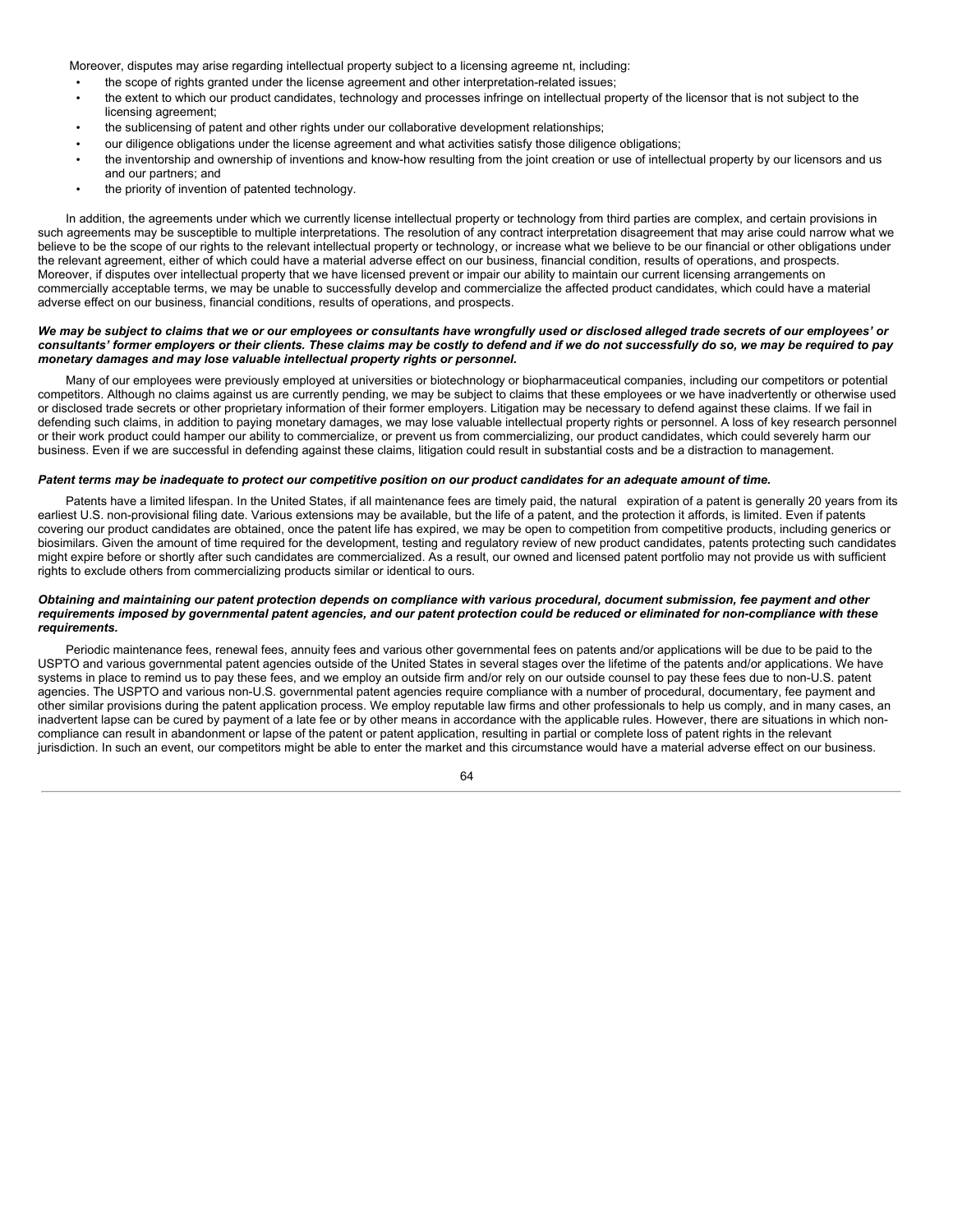# Changes in U.S. patent and ex-U.S. patent laws could diminish the value of patents in general, thereby impairing our ability to protect our products.

Changes in either the patent laws or interpretation of the patent laws in the United States or in other ex-U.S. jurisdictions could increase the uncertainties and costs surrounding the prosecution of patent applications and the enforcement or defense of issued patents. In the United States, numerous recent changes to the patent laws and proposed changes to the rules of the USPTO that may have a significant impact on our ability to protect our technology and enforce our intellectual property rights. For example, the America Invents Act, enacted within the last several years involves significant changes in patent legislation. The U.S. Supreme Court has ruled on several patent cases in recent years, some of which cases either narrow the scope of patent protection available in certain circumstances or weaken the rights of patent owners in certain situations. For example, the decision by the U.S. Supreme Court in Association for Molecular Pathology v. Myriad Genetics, Inc. precludes a claim to a nucleic acid having a stated nucleotide sequence that is identical to a sequence found in nature and unmodified. We currently are not aware of an immediate impact of this decision on our patents or patent applications because we are developing product candidates that contain modifications that we believe are not found in nature. However, this decision has yet to be clearly interpreted by courts and by the USPTO. We cannot assure you that the interpretations of this decision or subsequent rulings will not adversely impact our patents or patent applications. In addition to increasing uncertainty with regard to our ability to obtain patents in the future, this combination of events has created uncertainty with respect to the value of patents, once obtained. Depending on decisions by the U.S. Congress, the federal courts and the USPTO, and similar legislative and regulatory bodies in other countries in which we may pursue patent protection, the laws and regulations governing patents could change in unpredictable ways that would weaken our ability to obtain new patents or to enforce our existing patents and patents that we might obtain in the future.

# If our trademarks and trade names are not adequately protected, then we may not be able to build name recognition in our markets of interest and *our business may be adversely affected.*

Our trademarks or trade names may be challenged, infringed, circumvented or declared generic or determined to be infringing on other marks. We may not be able to protect our rights to these trademarks and trade names or may be forced to stop using these names, which we need for name recognition by potential partners or customers in our markets of interest. If we are unable to establish name recognition based on our trademarks and trade names, we may not be able to compete effectively which could have a material and adverse effect on our business, financial condition, results of operations and prospects.

#### **Risks Related to Government Regulation**

# Clinical development involves a lengthy and expensive process with an uncertain outcome, and results of earlier studies and trials may not be predictive of future trial results. If we are unable to develop, obtain regulatory approval for and commercialize our product candidates, or experience *significant delays in doing so, our business will be materially harmed.*

All of our product candidates are in preclinical or early clinical development and their risk of failure is high. It is impossible to predict when or if any of our product candidates will receive regulatory approval. Before obtaining marketing approval from regulatory authorities for the sale of any product candidate, we must complete preclinical studies and then conduct extensive clinical trials to demonstrate the safety and efficacy of our product candidates in humans. Clinical testing is expensive and can take many years to complete, and its outcome is inherently uncertain. Failure can occur at any time during the development process. The results of preclinical studies and early clinical trials of our product candidates may not be predictive of the results of later-stage clinical trials. Product candidates in later stages of clinical trials may fail to show the desired safety and efficacy traits, despite having progressed through preclinical studies and initial clinical trials. A number of companies in the biopharmaceutical industry have suffered significant setbacks in advanced clinical trials due to lack of efficacy or safety profiles, notwithstanding promising results in earlier trials.

We commenced a Phase 1 clinical trial of STRO-001, an ADC directed against CD74, for certain cancers in April 2018. In November 2018, the FDA concluded their 30-day review of our IND application for STRO-002, an ADC directed against folate receptor-alpha, for certain cancers. We expect to commence a Phase 1 clinical trial focused on ovarian and endometrial cancers in early 2019. Commencing our future clinical trials is subject to finalizing the trial design and submitting an IND or similar submission with the FDA or similar foreign regulatory authority. Even after we submit our IND or comparable submissions in other jurisdictions, the FDA or other regulatory authorities could disagree that we have satisfied their requirements to commence our clinical trials or disagree with our study design, which may require us to complete additional preclinical studies or amend our protocols or impose stricter conditions on the commencement of clinical trials.

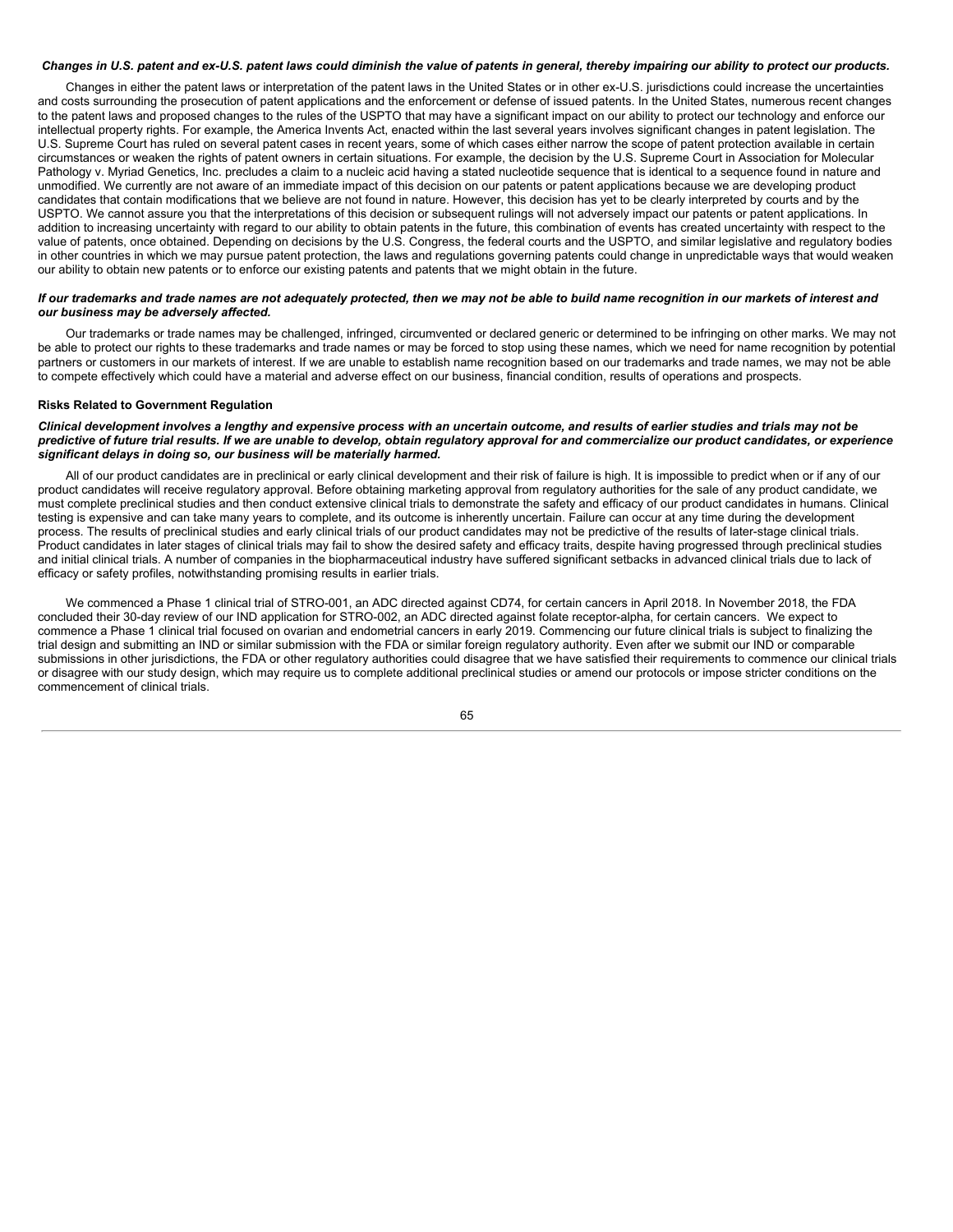We or our collaborators may experience delays in completing our preclinical studies and initiating or completing clinical trials of our product candidates. We do not know whether planned preclinical studies and clinical trials will be completed on schedule or at all, or whether planned clinical trials will begin on time, need to be redesigned, have patients enrolled on time or be completed on schedule, if at all. We or our collaborators may experience numerous unforeseen events during, or as a result of, clinical trials that could delay or prevent our ability to receive marketing approval to commercialize our product candidates. Our development programs may be delayed for a variety of reasons, including delays related to:

- the FDA or other regulatory authorities requiring us or our collaborators to submit additional data or imposing other requirements before permitting us to initiate a clinical trial;
- obtaining regulatory approval to commence a clinical trial;
- the FDA or other regulatory authorities placing a clinical trial on clinical hold;
- reaching agreement on acceptable terms with prospective CROs and clinical trial sites, the terms of which can be subject to extensive negotiation and may vary significantly among different CROs and clinical trial sites;
- clinical trials of our product candidates producing negative or inconclusive results, and we or our collaborators deciding, or regulators requiring us, to conduct additional clinical trials, including testing in more subjects, or abandoning product development programs;
- third-party contractors used by us or our collaborators failing to comply with regulatory requirements or meet their contractual obligations in a timely manner, or at all;
- obtaining institutional review board, or IRB, approval at each clinical trial site;
- recruiting suitable patients to participate in a clinical trial;
- developing and validating any companion diagnostic that would be used in a clinical trial;
- cost of clinical trials being greater than anticipated;
- the supply or quality of our product candidates or other materials necessary to conduct clinical trials of our product candidates being insufficient or inadequate;
- having patients complete a clinical trial or return for post-treatment follow-up;
- clinical trial sites deviating from trial protocol or dropping out of a trial;
- adding new clinical trial sites; or
- manufacturing sufficient quantities of our product candidates for use in clinical trials.

Patient enrollment, a significant factor in the timing of clinical trials, is affected by many factors including the size and nature of the patient population, the proximity of patients to clinical sites, the eligibility criteria for the trial, the design of the clinical trial, competing clinical trials and clinicians' and patients' perceptions as to the potential advantages of the product candidate being studied in relation to other available therapies, including any new drugs or therapeutic biologics that may be approved for the indications being investigated by us. Furthermore, we expect to rely on our collaborators, CROs and clinical trial sites to ensure the proper and timely conduct of our clinical trials and, while we expect to enter into agreements governing their committed activities, we have limited influence over their actual performance.

We could encounter delays if prescribing physicians encounter unresolved ethical issues associated with enrolling patients in clinical trials of our product candidates in lieu of prescribing existing treatments that have established safety and efficacy profiles.

Further, a clinical trial may be suspended or terminated by us, our collaborators, the IRBs of the institutions in which such trials are being conducted, the Data Safety Monitoring Board for such trial or placed on clinical hold by the FDA or other regulatory authorities due to a number of factors, including failure to conduct the clinical trial in accordance with regulatory requirements or our clinical protocols, inspection of the clinical trial operations or trial site by the FDA or other regulatory authorities resulting in the imposition of a clinical hold, unforeseen safety issues or adverse side effects, failure to demonstrate a benefit from using a drug or therapeutic biologic, changes in governmental regulations or administrative actions or lack of adequate funding to continue the clinical trial. If we experience delays in the completion of, or termination of, any clinical trial of our product candidates, the commercial prospects of our product candidates will be harmed, and our ability to generate product revenues from any of these product candidates will be delayed. In addition, any delays in completing our clinical trials will increase our costs, slow down our product development and approval process and jeopardize our ability to commence product sales and generate revenues. Any of these occurrences could materially and adversely affect our business, financial condition, results of operations and prospects. In addition, many of the factors that cause, or lead to, a delay in the commencement or completion of clinical trials may also ultimately lead to the denial of regulatory approval of our product candidates.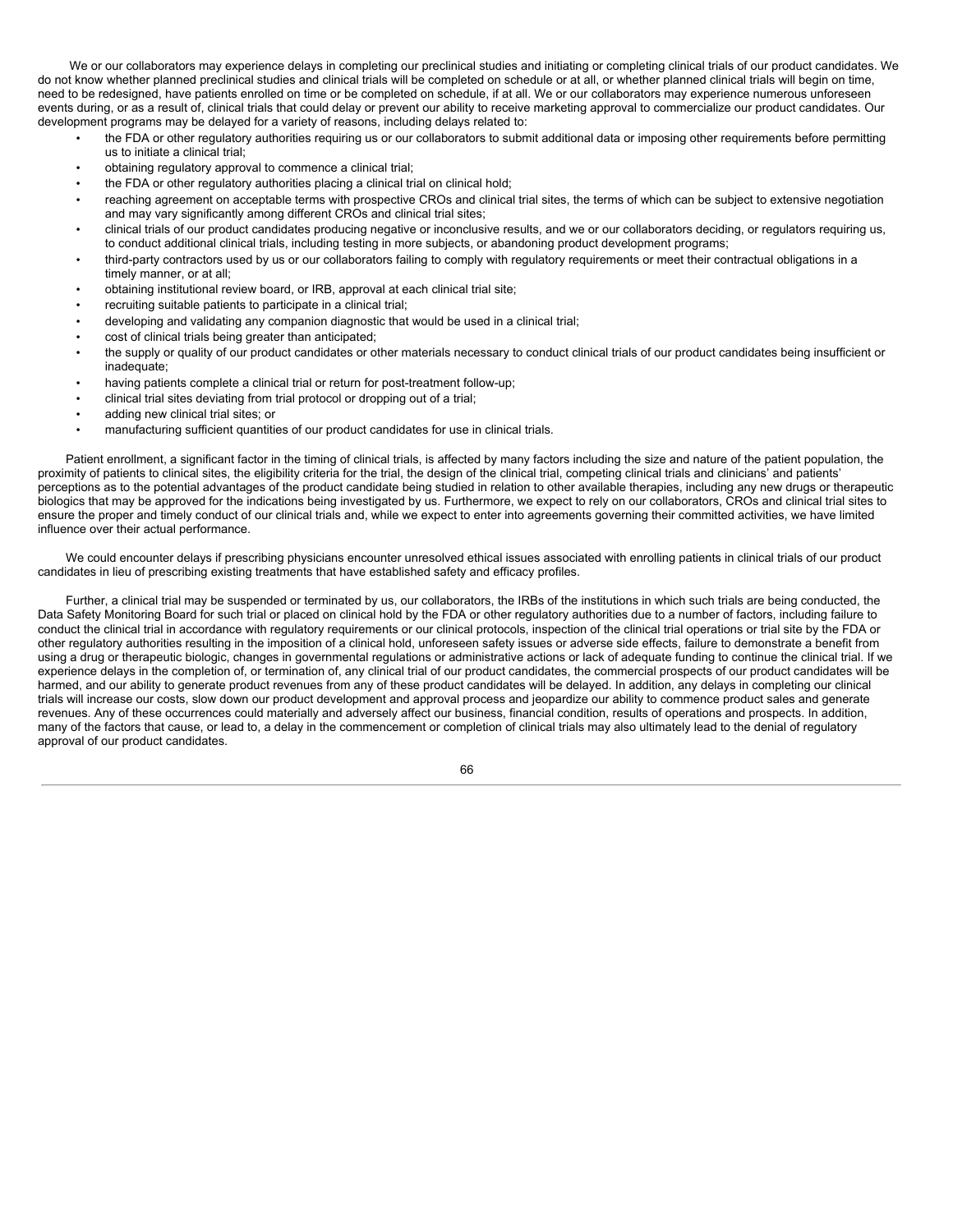# We and/or our collaborators may be unable to obtain, or may be delayed in obtaining, U.S. or foreign regulatory approval and, as a result, unable to *commercialize our product candidates.*

Our product candidates are subject to extensive governmental regulations relating to, among other things, research, testing, development, manufacturing, safety, efficacy, approval, recordkeeping, reporting, labeling, storage, packaging, advertising and promotion, pricing, marketing and distribution of drugs and therapeutic biologics. Rigorous preclinical testing and clinical trials and an extensive regulatory approval process are required to be completed successfully in the United States and in many foreign jurisdictions before a new drug or therapeutic biologic can be marketed. Satisfaction of these and other regulatory requirements is costly, time consuming, uncertain and subject to unanticipated delays. It is possible that none of the product candidates we may develop, either alone or with our collaborators, will obtain the regulatory approvals necessary for us or our existing or future collaborators to begin selling them.

Although our employees have experience in conducting and managing clinical trials from prior employment at other companies, we, as a company, have no prior experience in conducting and managing the clinical trials necessary to obtain regulatory approvals, including approval by the FDA. The time required to obtain FDA and other approvals is unpredictable but typically takes many years following the commencement of clinical trials, depending upon the type, complexity and novelty of the product candidate. The standards that the FDA and its foreign counterparts use when regulating us require judgment and can change, which makes it difficult to predict with certainty their application. Any analysis we perform of data from preclinical and clinical activities is subject to confirmation and interpretation by regulatory authorities, which could delay, limit or prevent regulatory approval. We or our collaborators may also encounter unexpected delays or increased costs due to new government regulations, for example, from future legislation or administrative action, or from changes in FDA policy during the period of product development, clinical trials and FDA regulatory review. It is impossible to predict whether legislative changes will be enacted, or whether FDA or foreign regulations, guidance or interpretations will be changed, or the impact of such changes, if any. Given that the product candidates we are developing, either alone or with our collaborators, represent a new approach to the manufacturing and type of therapeutic biologics, the FDA and its foreign counterparts have not yet established any definitive policies, practices or guidelines in relation to these product candidates. Moreover, the FDA may respond to any BLA, that we may submit by defining requirements that we do not anticipate. Such responses could delay clinical development of our product candidates. In addition, because there may be approved treatments for some of the diseases for which we may seek approval, in order to receive regulatory approval, we may need to demonstrate through clinical trials that the product candidates we develop to treat these diseases, if any, are not only safe and effective, but safer or more effective than existing products. Furthermore, in recent years, there has been increased public and political pressure on the FDA with respect to the approval process for new drugs and therapeutic biologics, and FDA standards, especially regarding product safety, appear to have become more stringent.

Any delay or failure in obtaining required approvals could have a material and adverse effect on our ability to generate revenues from the particular product candidate for which we are seeking approval. Furthermore, any regulatory approval to market a product may be subject to limitations on the approved uses for which we may market the product or on the labeling or other restrictions. In addition, the FDA has the authority to require a risk evaluation and mitigation strategies, or REMS, plan as part of a BLA or after approval, which may impose further requirements or restrictions on the distribution or use of an approved biologic, such as limiting prescribing to certain physicians or medical centers that have undergone specialized training, limiting treatment to patients who meet certain safe-use criteria and requiring treated patients to enroll in a registry. These limitations and restrictions may limit the size of the market for the product and affect reimbursement by third-party payors.

We are also subject to numerous foreign regulatory requirements governing, among other things, the conduct of clinical trials, manufacturing and marketing authorization, pricing and third-party reimbursement. The foreign regulatory approval process varies among countries and may include all of the risks associated with FDA approval process described above, as well as risks attributable to the satisfaction of local regulations in foreign jurisdictions. Moreover, the time required to obtain approval may differ from that required to obtain FDA approval. FDA approval does not ensure approval by regulatory authorities outside the United States and vice versa. Any delay or failure to obtain U.S. or foreign regulatory approval for a product candidate could have a material and adverse effect on our business, financial condition, results of operations and prospects.

# Delays in obtaining regulatory approval of our manufacturing process may delay or disrupt our commercialization efforts. To date, no product using *a cell-free manufacturing process in the United States has received approval from the FDA.*

Before we can begin to commercially manufacture our product candidates in third-party or our own facilities, we must obtain regulatory approval from the FDA for a BLA that describes in detail the chemistry, manufacturing, and controls for the product. A manufacturing authorization must also be obtained from the appropriate EU regulatory authorities. The timeframe required to obtain such approval or authorization is uncertain. In addition, we must pass a pre-approval inspection of our manufacturing facility by the FDA before any of our product candidates can obtain marketing approval, if ever. In order to obtain approval, we will need to ensure that all of our processes, methods and equipment are compliant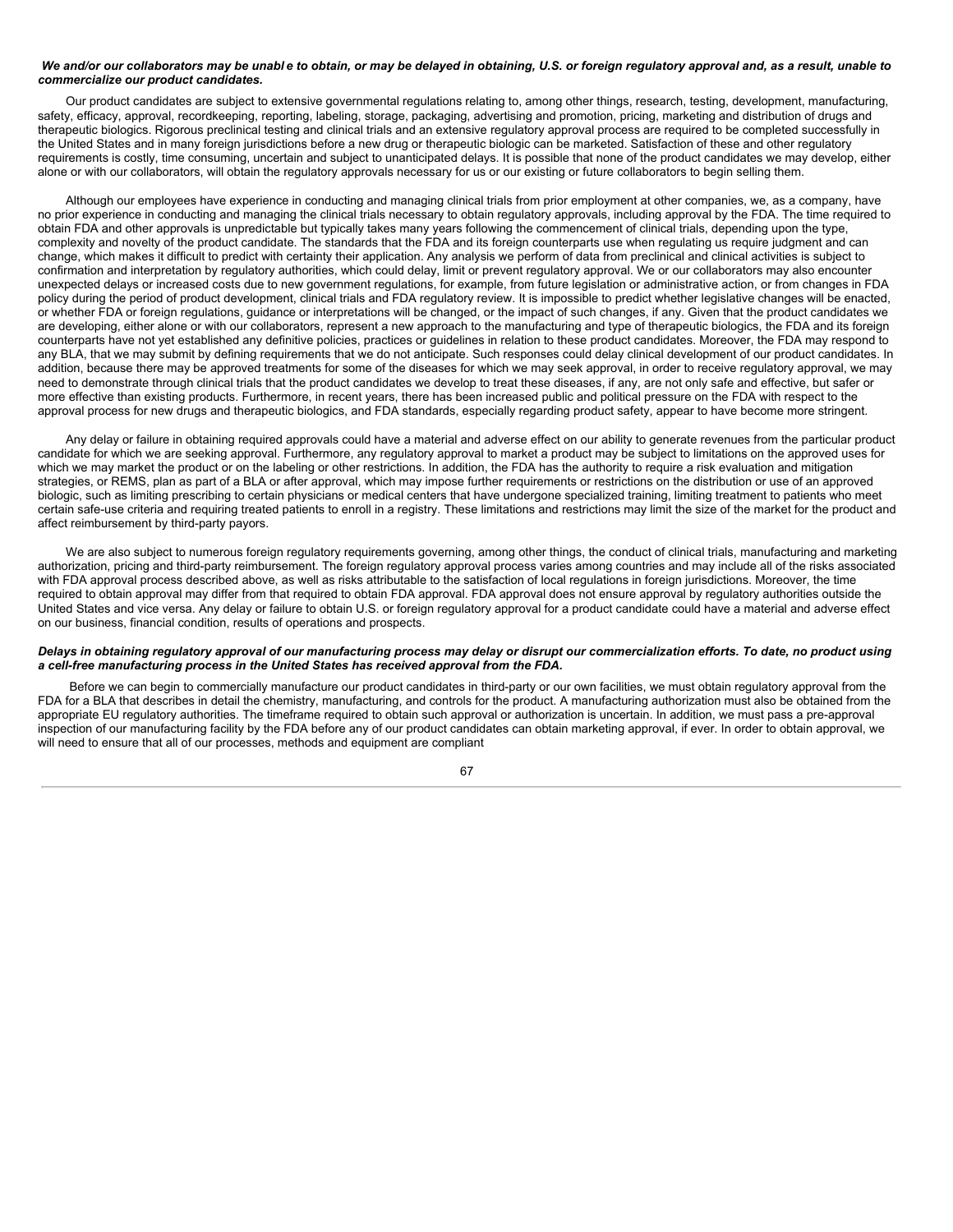with cGMP, and perform extensive audits of vendors, contract laboratories and suppliers. If any of our vendors, contract laboratories or suppliers is found to be out of compliance with cGMP, we may experience delays or disruptions in manufacturing while we work with these third parties to remedy the violation or while we work to identify suitable replacement vendors. The cGMP requirements govern quality control of the manufacturing process and documentation policies and procedures. In complying with cGMP, we will be obligated to expend time, money and effort in production, record keeping and quality control to assure that the product meets applicable specifications and other requirements. If we fail to comply with these requirements, we would be subject to possible regulatory action and may not be permitted to sell any products that we may develop.

# Even if we receive regulatory approval for any of our product candidates, we will be subject to ongoing regulatory obligations and continued regulatory review, which may result in significant additional expense. Additionally, our product candidates, if approved, could be subject to labeling and other restrictions and market withdrawal. We may also be subject to penalties if we fail to comply with regulatory requirements or experience *unanticipated problems with our products.*

Any regulatory approvals that we or our existing or future collaborators obtain for our product candidates may also be subject to limitations on the approved indicated uses for which a product may be marketed or to the conditions of approval, or contain requirements for potentially costly post-marketing testing, including Phase 4 clinical trials, and surveillance to monitor the safety and efficacy of the product candidate.

In addition, if the FDA or a comparable foreign regulatory authority approves any of our product candidates, the manufacturing processes, labeling, packaging, distribution, adverse event reporting, storage, import, export, advertising, promotion and recordkeeping for the product will be subject to extensive and ongoing regulatory requirements. The FDA has significant post-market authority, including the authority to require labeling changes based on new safety information and to require post-market studies or clinical trials to evaluate safety risks related to the use of a product or to require withdrawal of the product from the market. The FDA also has the authority to require a REMS plan after approval, which may impose further requirements or restrictions on the distribution or use of an approved drug or therapeutic biologic. The manufacturing facilities we use to make a future product, if any, will also be subject to periodic review and inspection by the FDA and other regulatory agencies, including for continued compliance with cGMP requirements. The discovery of any new or previously unknown problems with our third-party manufacturers, manufacturing processes or facilities may result in restrictions on the product, manufacturer or facility, including withdrawal of the product from the market. If we rely on third-party manufacturers, we will not have control over compliance with applicable rules and regulations by such manufacturers. Any product promotion and advertising will also be subject to regulatory requirements and continuing regulatory review. If we or our existing or future collaborators, manufacturers or service providers fail to comply with applicable continuing regulatory requirements in the United States or foreign jurisdictions in which we seek to market our products, we or they may be subject to, among other things, fines, warning letters, holds on clinical trials, delay of approval or refusal by the FDA or similar foreign regulatory bodies to approve pending applications or supplements to approved applications, suspension or withdrawal of regulatory approval, product recalls and seizures, administrative detention of products, refusal to permit the import or export of products, operating restrictions, injunction, civil penalties and criminal prosecution.

Subsequent discovery of previously unknown problems with a product, including adverse events of unanticipated severity or frequency, or with our thirdparty manufacturers or manufacturing processes, or failure to comply with regulatory requirements, may result in, among other things:

- restrictions on the marketing or manufacturing of the product, withdrawal of the product from the market or voluntary or mandatory product recalls;
- fines, warning or untitled letters or holds on clinical trials;
- refusal by the FDA to approve pending applications or supplements to approved applications filed by us or our strategic partners;
- suspension or revocation of product license approvals;
- product seizure or detention or refusal to permit the import or export of products; and
- injunctions or the imposition of civil or criminal penalties.

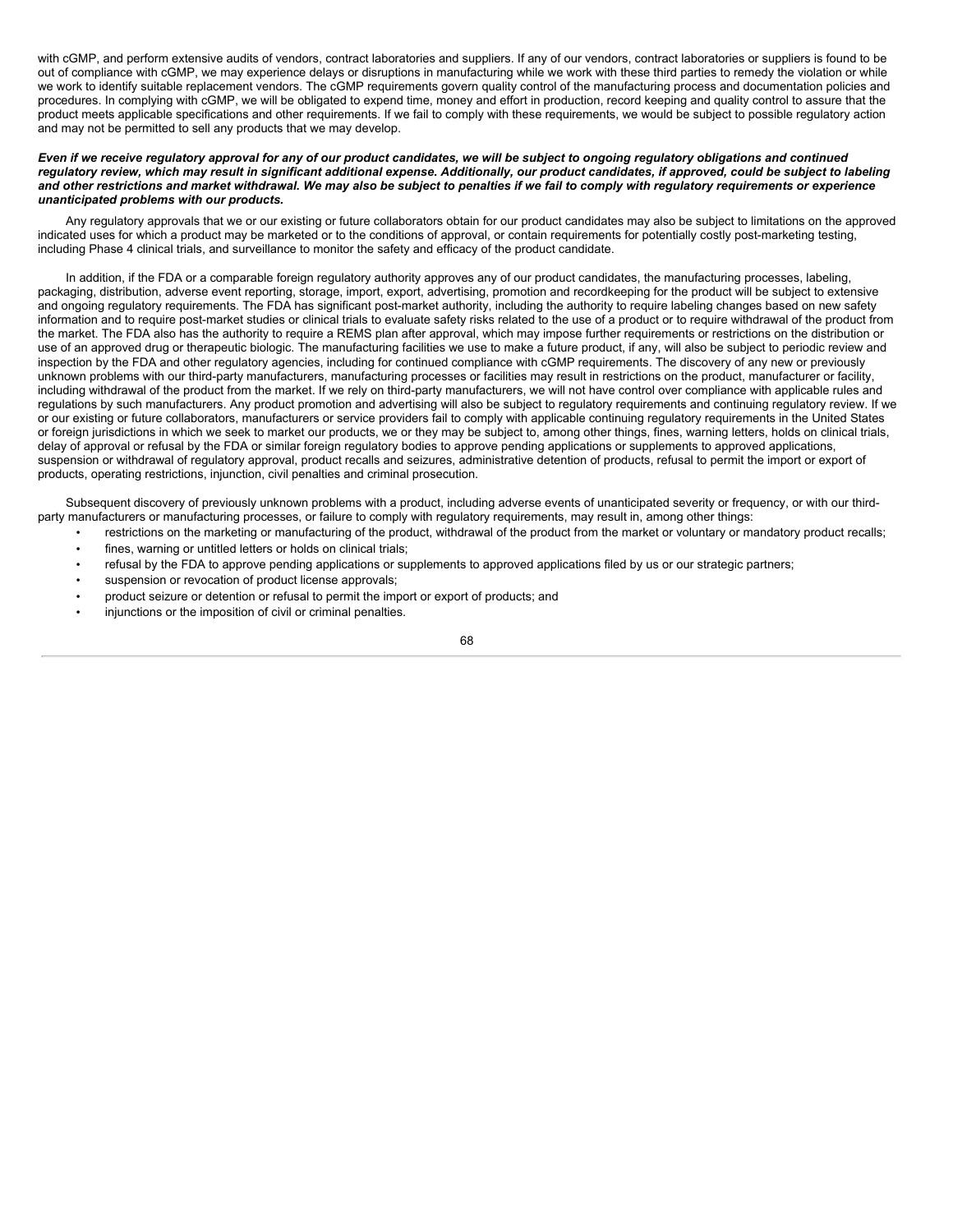The FDA policies may change and a dditional government regulations may be enacted that could prevent, limit or delay regulatory approval of our product candidates. For example, in December 2016, the 21st Century Cures Act, or Cures Act, was signed into law. The Cures Act, among other things, is intended to modernize the regulation of drugs and biologics and to spur innovation, but its ultimate implementation is unclear. If we are slow or unable to adapt to changes in existing requirements or the adoption of new requirements or policies, or if we are not able to maintain regulatory compliance, we may lose any marketing approval that we may have obtained and we may not achieve or sustain profitability, which would adversely affect our business.

We also cannot predict the likelihood, nature or extent of government regulation that may arise from future legislation or administrative or executive action, either in the United States or abroad. For example, certain policies of the current U.S. presidential administration may impact our business and industry. Namely, the current U.S. presidential administration has taken several executive actions, including the issuance of a number of executive orders, that could impose significant burdens on, or otherwise materially delay, the FDA's ability to engage in routine regulatory and oversight activities such as implementing statutes through rulemaking, issuance of guidance, and review and approval of marketing applications. Notably, on January 23, 2017, the current U.S. presidential administration ordered a hiring freeze for all executive departments and agencies, including the FDA, which prohibited the FDA from filling employee vacancies or creating new positions. Under the terms of the executive order, the freeze was to remain in effect until implementation of a plan recommended by the Director for the Office of Management and Budget, or OMB, in consultation with the Director of the Office of Personnel Management, to reduce the size of the federal workforce through attrition. While the general hiring freeze was lifted on April 12, 2017, the FDA remained under a hiring freeze until May 25, 2017. However, the fiscal 2018 budget proposal for the FDA still calls for overall reductions in the FDA workforce, mostly through attrition. We believe an under-staffed FDA could result in delays in the FDA's responsiveness or in its ability to review submissions or applications, issue regulations or guidance, or implement or enforce regulatory requirements in a timely fashion or at all. Moreover, on January 30, 2017, the current U.S. presidential administration issued an executive order, applicable to all executive agencies, including the FDA, which requires that for each notice of proposed rulemaking or final regulation to be issued in fiscal year 2017, the agency shall identify at least two existing regulations to be repealed, unless prohibited by law. These requirements are referred to as the "two-for-one" provisions. This executive order includes a budget neutrality provision that requires the total incremental cost of all new regulations in the 2017 fiscal year, including repealed regulations, to be no greater than zero, except in limited circumstances. For fiscal years 2018 and beyond, the executive order requires agencies to identify regulations to offset any incremental cost of a new regulation and approximate the total costs or savings associated with each new regulation or repealed regulation. In interim guidance issued by the Office of Information and Regulatory Affairs within OMB on February 2, 2017, the administration indicates that the "two-for-one" provisions may apply not only to agency regulations, but also to significant agency guidance documents. It is difficult to predict how these requirements will be implemented, and the extent to which they will impact the FDA's ability to exercise its regulatory authority. If these executive actions impose constraints on the FDA's ability to engage in oversight and implementation activities in the normal course, our business may be negatively impacted.

#### *We may face difficulties from healthcare legislative reform measures.*

Existing regulatory policies may change and additional government regulations may be enacted that could prevent, limit or delay regulatory approval of our product candidates. We cannot predict the likelihood, nature or extent of government regulation that may arise from future legislation or administrative action, either in the United States or abroad. If we are slow or unable to adapt to changes in existing requirements or the adoption of new requirements or policies, or if we are not able to maintain regulatory compliance, we may lose any marketing approval that we may have obtained and we may not achieve or sustain profitability.

In the United States, there have been and continue to be a number of legislative initiatives to contain healthcare costs. For example, in March 2010, the Patient Protection and Affordable Care Act, as amended by the Healthcare and Education Reconciliation Act, or together, the ACA, was enacted, which substantially changed the way healthcare is financed by both governmental and private insurers, and significantly impacts the U.S. pharmaceutical industry. The ACA, among other things, (i) subjected therapeutic biologics to potential competition by lower-cost biosimilars by creating a licensure framework for follow on biologic products, (ii) proscribed a new methodology by which rebates owed by manufacturers under the Medicaid Drug Rebate Program are calculated for drugs and therapeutic biologics that are inhaled, infused, instilled, implanted or injected, (iii) increased the minimum Medicaid rebates owed by manufacturers under the Medicaid Drug Rebate Program and extended the rebate program to individuals enrolled in Medicaid managed care organizations, (iv) established annual fees and taxes on manufacturers of certain branded prescription drugs and therapeutic biologics, (v) established a new Medicare Part D coverage gap discount program, in which manufacturers must agree to offer 50% point-of-sale discounts off negotiated prices of applicable brand drugs and therapeutic biologics to eligible beneficiaries during their coverage gap period, as a condition for the manufacturer's outpatient drugs and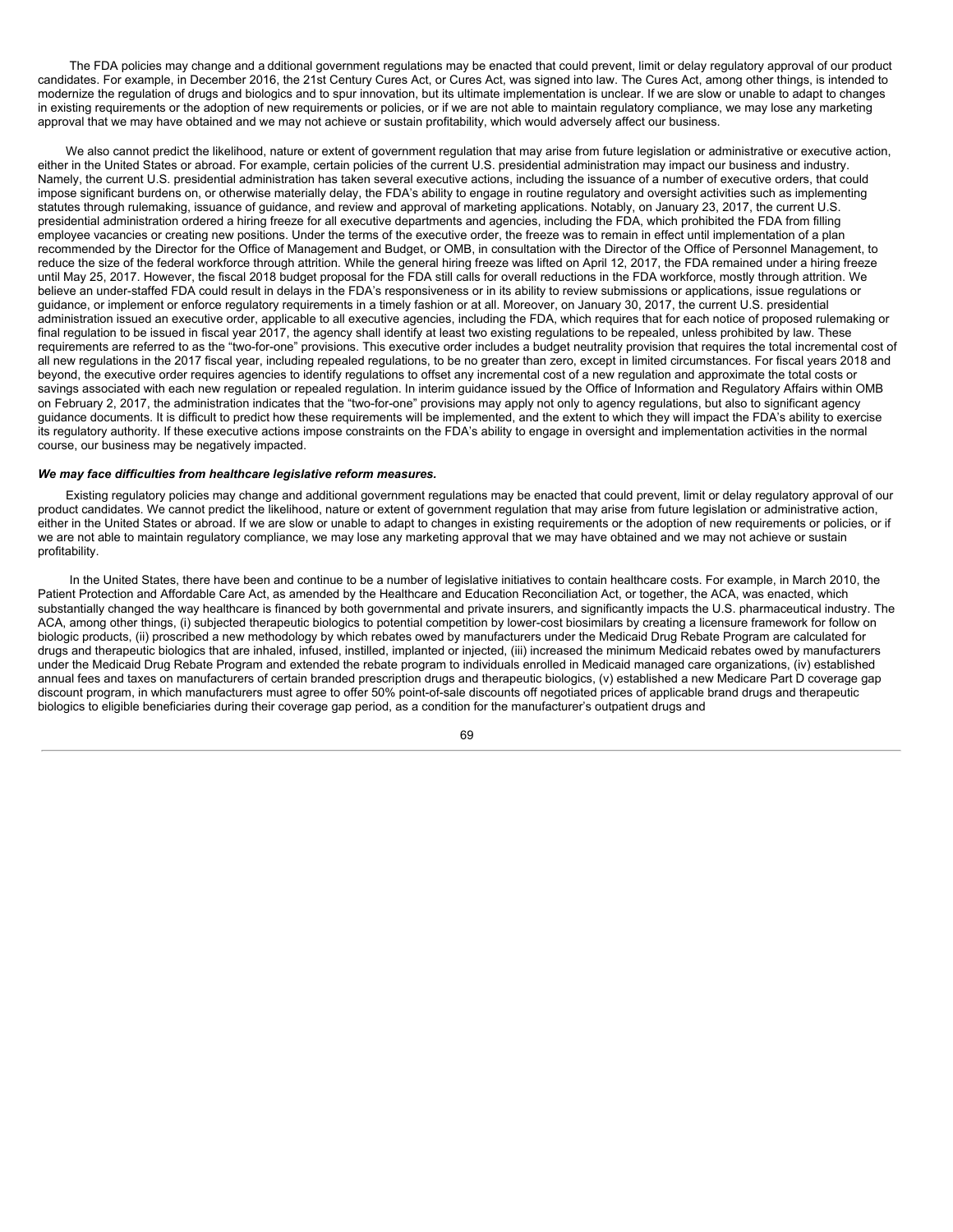therapeutic biologics to be covered under Medicare Part D, (vi) expanded eligibility criteria for Medicaid programs by, among other things, a llowing states to offer Medicaid coverage to additional individuals and by adding new mandatory eligibility categories for individuals with income at or below 133% of the federal poverty level, thereby potentially increasing manufacturers' Medicaid rebate liability, (vii) expanded the entities eligible for discounts under the Public Health program (viii) created a new Patient-Centered Outcomes Research Institute to oversee, identify priorities in, and conduct comparative clinical effectiveness research, along with funding for such research and (ix) established a Center for Medicare Innovation at the Centers for Medicare & Medicaid Services, or CMS, to test innovative payment and service delivery models to lower Medicare and Medicaid spending, potentially including prescription drug spending.

The current U.S. presidential administration and U.S. Congress have sought, and we expect they will continue to, seek to modify, repeal, or otherwise invalidate all, or certain provisions of, the ACA. Since January 2017, the current U.S. presidential administration has issued two executive orders and other directives designed to delay the implementation of certain provisions of the ACA or otherwise circumvent some of the requirements for health insurance mandated by the ACA. For example, on October 12, 2017, the current U.S. presidential administration issued an executive order that expands the use of association health plans and allows anyone to purchase short-term health plans that provide temporary, limited insurance. This executive order also calls for the halt of federal payments to health insurers for cost-sharing reductions previously available to lower-income Americans to afford coverage. There is still uncertainty with respect to the impact this executive order could have on coverage and reimbursement for healthcare items and services covered by plans that were authorized by the ACA. Concurrently, Congress has considered legislation that would repeal or repeal and replace all or part of the ACA. While Congress has not passed comprehensive repeal legislation, two bills affecting the implementation of certain taxes under the ACA have been signed into law. The Tax Reform Act, among other things, includes a provision repealing, effective January 1, 2019, the tax-based shared responsibility payment imposed by the ACA on certain individuals who fail to maintain qualifying health coverage for all or part of a year that is commonly referred to as the "individual mandate". Additionally, on January 22, 2018, the current U.S. presidential administration signed a continuing resolution on appropriations for fiscal year 2018 that delayed the implementation of certain ACA-mandated fees, including the so-called "Cadillac" tax on certain high cost employer-sponsored insurance plans, the annual fee imposed on certain health insurance providers based on market share, and the medical device excise tax on non-exempt medical devices. Further, the Bipartisan Budget Act of 2018, or the BBA, among other things, amends the ACA, effective January 1, 2019, to increase from 50 percent to 70 percent the point-of-sale discount that is owed by pharmaceutical manufacturers who participate in Medicare Part D and to close the coverage gap in most Medicare drug plans, commonly referred to as the "donut hole". More recently, in July 2018, CMS published a final rule permitting further collections and payments to and from certain ACA qualified health plans and health insurance issuers under the ACA risk adjustment program in response to the outcome of federal district court litigation regarding the method CMS uses to determine this risk adjustment. There is still uncertainty with respect to the impact the current U.S. presidential administration and Congress may have, if any, and any changes will likely take time to unfold, and could have an impact on coverage and reimbursement for healthcare items and services covered by plans that were authorized by the ACA. However, we cannot predict the ultimate content, timing or effect of any healthcare reform legislation or the impact of potential legislation on us.

In addition, other legislative changes have been proposed and adopted in the United States since the ACA was enacted to reduce healthcare expenditures. U.S. federal government agencies also currently face potentially significant spending reductions, which may further impact healthcare expenditures. On August 2, 2011, the Budget Control Act of 2011 among other things, created measures for spending reductions by Congress. A joint select committee on deficit reduction, tasked with recommending a targeted deficit reduction of at least \$1.2 trillion for the years 2013 through 2021, was unable to reach required goals, thereby triggering the legislation's automatic reduction to several government programs. This includes aggregate reductions of Medicare payments to providers of 2% per fiscal year. These reductions went into effect on April 1, 2013 and, due to subsequent legislative amendments to the statute, including the BBA, will remain in effect through 2027 unless additional Congressional action is taken. Moreover, on January 2, 2013, the American Taxpayer Relief Act of 2012 was signed into law, which, among other things, further reduced Medicare payments to several types of providers, including hospitals, imaging centers and cancer treatment centers, and increased the statute of limitations period for the government to recover overpayments to providers from three to five years. If federal spending is further reduced, anticipated budgetary shortfalls may also impact the ability of relevant agencies, such as the FDA or the National Institutes of Health to continue to function at current levels. Amounts allocated to federal grants and contracts may be reduced or eliminated. These reductions may also impact the ability of relevant agencies to timely review and approve research and development, manufacturing, and marketing activities, which may delay our ability to develop, market and sell any products we may develop.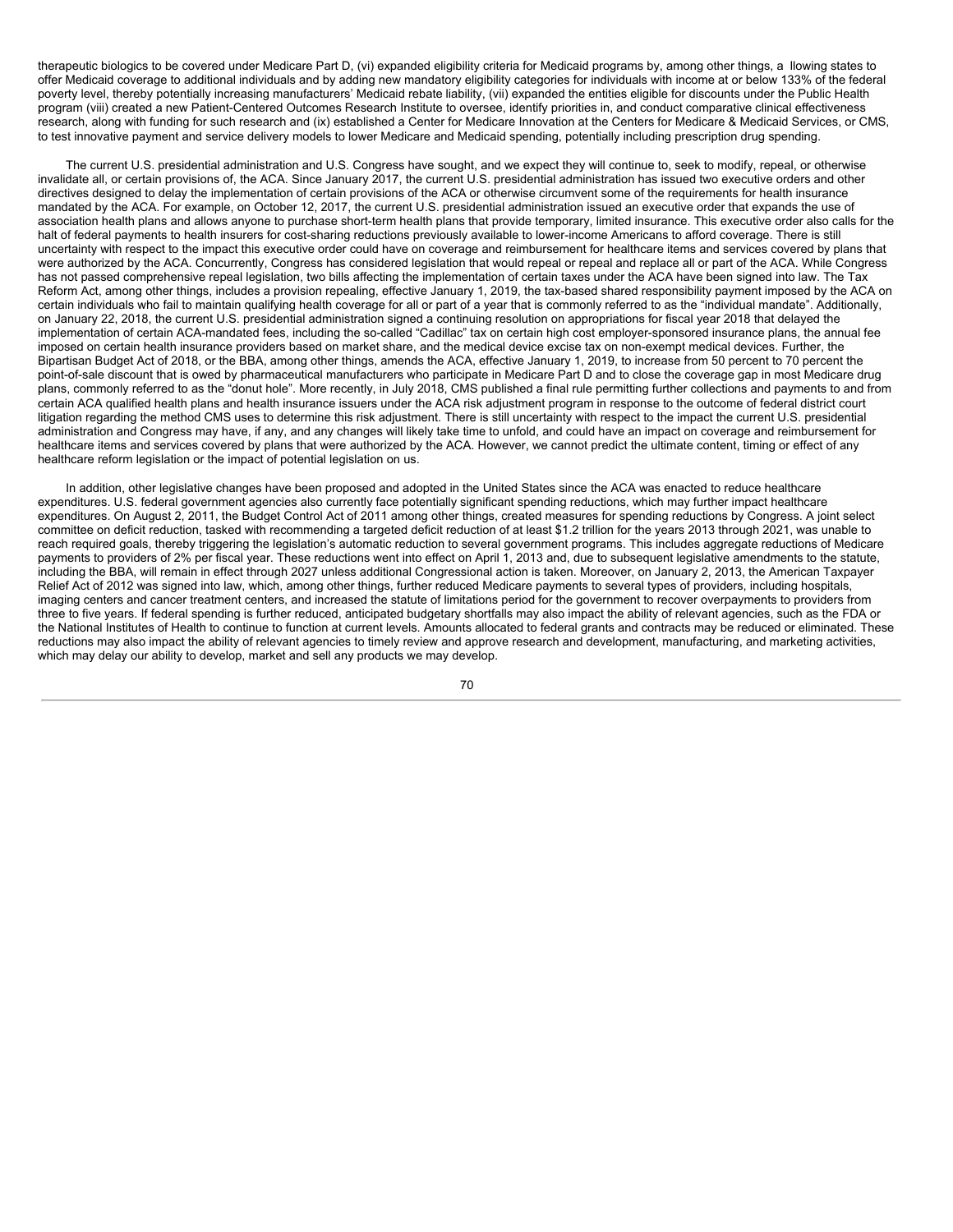Moreover, payment methodologies, including payment for c ompanion diagnostics, may be subject to changes in healthcare legislation and regulatory initiatives. For example, the Medicare Prescription Drug, Improvement, and Modernization Act of 2003, or MMA, changed the way Medicare covers and pays for pharmaceutical products. The legislation expanded Medicare coverage for drug purchases by the elderly and introduced a new reimbursement methodology based on average sales prices for physician-administered drugs. In addition, this legislation provided authority for limiting the number of drugs that will be covered in any therapeutic class. While the MMA only applies to drug benefits for Medicare beneficiaries, private payors often follow Medicare coverage policy and payment limitations in setting their own reimbursement rates. Therefore, any reduction in reimbursement that results from the MMA may result in a similar reduction in payments from private payors. In addition, CMS has begun bundling the Medicare payments for certain laboratory tests ordered while a patient received services in a hospital outpatient setting and, beginning in 2018, CMS will pay for clinical laboratory services based on a weighted average of reported prices that private payors, Medicare Advantage plans, and Medicaid Managed Care plans pay for laboratory services. Further, on March 16, 2018, CMS finalized its National Coverage Determination, or NCD, for certain diagnostic laboratory tests using next generation sequencing that are approved by the FDA as a companion *in vitro* diagnostic and used in a cancer with an FDA-approved companion diagnostic indication. Under the NCD, diagnostic tests that gain FDA approval or clearance as an *in vitro* companion diagnostic will automatically receive full coverage and be available for patients with recurrent, met astatic relapsed, refractory or stages III and IV cancer. Additionally, the NCD extended coverage to repeat testing when the patient has a new primary diagnosis of cancer.

Recently there has been heightened governmental scrutiny over the manner in which manufacturers set prices for their marketed products, which has resulted in several Congressional inquiries and proposed and enacted federal and state legislation designed to, among other things, bring more transparency to product pricing, review the relationship between pricing and manufacturer patient programs, and reform government program reimbursement methodologies for drug products. At the federal level, the current U.S. presidential administration's budget proposal for fiscal year 2019 contains further drug price control measures that could be enacted during the 2019 budget process or in other future legislation, including, for example, measures to permit Medicare Part D plans to negotiate the price of certain drugs under Medicare Part B, to allow some states to negotiate drug prices under Medicaid, and to eliminate cost sharing for generic drugs for low-income patients. Additionally, on May 11, 2018, the current U.S. presidential administration laid out the administration's "Blueprint" to reduce the cost of prescription medications while preserving innovation and cures. While the Department of Health and Human Services, or HHS, is soliciting feedback on some of these measures, other actions may be immediately implemented by HHS under existing authority. Although a number of these, and other potential, proposals will require authorization through additional legislation to become effective, Congress and the current U.S. presidential administration have each indicated that it will continue to seek new legislative and/or administrative measures to control drug costs. At the state level, legislatures are increasingly passing legislation and implementing regulations designed to control pharmaceutical and biological product pricing, including price or patient reimbursement constraints, discounts, restrictions on certain product access and marketing cost disclosure and transparency measures, and, in some cases, designed to encourage importation from other countries and bulk purchasing. We expect that additional state and federal healthcare reform measures will be adopted in the future, any of which could limit the amounts that federal and state governments will pay for healthcare products and services, which could result in reduced demand for our product candidates or companion diagnostics or additional pricing pressures.

Additionally, on May 30, 2018, the Trickett Wendler, Frank Mongiello, Jordan McLinn, and Matthew Bellina Right to Try Act of 2017 was signed into law. The law, among other things, provides a federal framework for certain patients to access certain investigational new drug products that have completed a Phase I clinical trial and that are undergoing investigation for FDA approval. Under certain circumstances, eligible patients can seek treatment without enrolling in clinical trials and without obtaining FDA authorization under an FDA expanded access program.

We expect that the ACA, as well as other healthcare reform measures that may be adopted in the future, may result in more rigorous coverage criteria and in additional downward pressure on the price that we receive for any approved product. The implementation of cost containment measures or other healthcare reforms may prevent us from being able to generate revenue, attain profitability, or commercialize our products.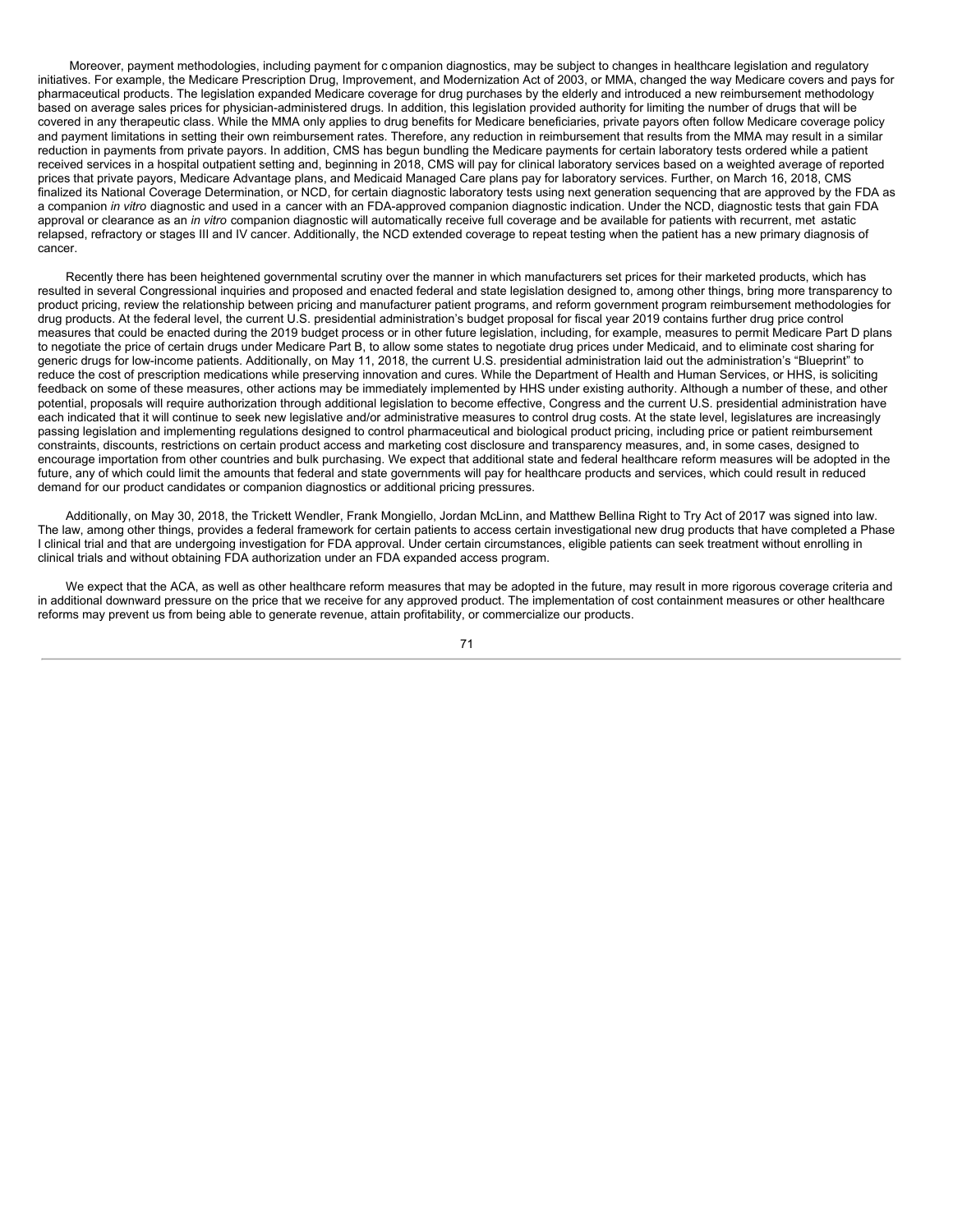#### Our operations and relationships with healthcare providers, healthcare organizations, customers and third-party payors will be subject to applicable anti-bribery, anti-kickback, fraud and abuse, transparency and other healthcare laws and requlations, which could expose us to, among other things, enforcement actions, criminal sanctions, civil penalties, contractual damages, reputational harm, administrative burdens and *diminished profits and future earnings.*

Our current and future arrangements with healthcare providers, healthcare organizations, third-party payors and customers expose us to broadly applicable anti-bribery, fraud and abuse and other healthcare laws and regulations that may constrain the business or financial arrangements and relationships through which we research, market, sell and distribute our product candidates. In addition, we may be subject to patient data privacy and security regulation by the U.S. federal government and the states and the foreign governments in which we conduct our business. Restrictions under applicable federal and state antibribery and healthcare laws and regulations, include the following:

- the federal Anti-Kickback Statute, which prohibits, among other things, individuals and entities from knowingly and willfully soliciting, offering, receiving or providing remuneration, directly or indirectly, in cash or in kind, to induce or reward, or in return for, either the referral of an individual for, or the purchase, order or recommendation of, any good or service, for which payment may be made under a federal and state healthcare program such as Medicare and Medicaid. A person or entity does not need to have actual knowledge of the statute or specific intent to violate it in order to have committed a violation;
- the federal criminal and civil false claims and civil monetary penalties laws, including the federal False Claims Act, which can be imposed through civil whistleblower or qui tam actions against individuals or entities, prohibits, among other things, knowingly presenting, or causing to be presented, to the federal government, claims for payment that are false or fraudulent, knowingly making, using or causing to be made or used, a false record or statement material to a false or fraudulent claim, or from knowingly making a false statement to avoid, decrease or conceal an obligation to pay money to the federal government. In addition, certain marketing practices, including off-label promotion, may also violate false claims laws. Moreover, the government may assert that a claim including items and services resulting from a violation of the federal Anti-Kickback Statute constitutes a false or fraudulent claim for purposes of the federal False Claims Act;
- HIPAA, which imposes criminal and civil liability, prohibits, among other things, knowingly and willfully executing, or attempting to execute a scheme to defraud any healthcare benefit program, or knowingly and willfully falsifying, concealing or covering up a material fact or making any materially false statement in connection with the delivery of or payment for healthcare benefits, items or services; similar to the federal Anti-Kickback Statute, a person or entity does not need to have actual knowledge of the statute or specific intent to violate it in order to have committed a violation;
- HIPAA, as amended by HITECH, which impose obligations on certain healthcare providers, health plans, and healthcare clearinghouses, known as covered entities, as well as their business associates that perform certain services involving the storage, use or disclosure of individually identifiable health information, including mandatory contractual terms, with respect to safeguarding the privacy, security, and transmission of individually identifiable health information, and require notification to affected individuals and regulatory authorities of certain breaches of security of individually identifiable health information;
- the federal legislation commonly referred to as Physician Payments Sunshine Act, enacted as part of the ACA, and its implementing regulations, which requires certain manufacturers of covered drugs, devices, biologics and medical supplies that are reimbursable under Medicare, Medicaid, or the Children's Health Insurance Program, with certain exceptions, to report annually to CMS information related to certain payments and other transfers of value to physicians (defined to include doctors, dentists, optometrists, podiatrists and chiropractors) and teaching hospitals, as well as ownership and investment interests held by the physicians described above and their immediate family members, with the information made publicly available on a searchable website;
- the U.S. Foreign Corrupt Practices Act of 1977, as amended, which prohibits, among other things, U.S. companies and their employees and agents from authorizing, promising, offering, or providing, directly or indirectly, corrupt or improper payments or anything else of value to foreign government officials, employees of public international organizations and foreign government owned or affiliated entities, candidates for foreign political office, and foreign political parties or officials thereof;

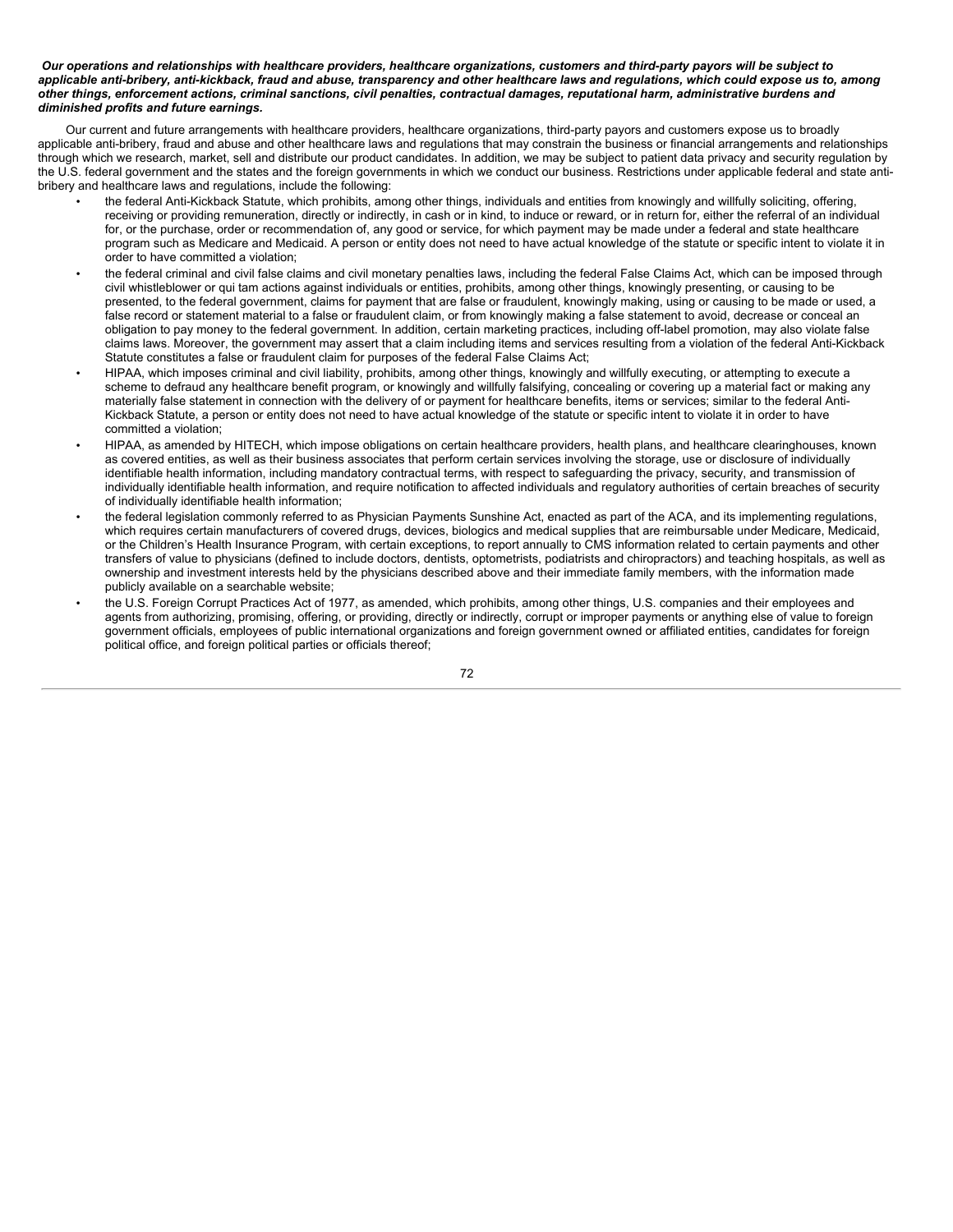- analogous state and foreign laws and regulations, such as state anti-kickback and false claims laws, that may apply to sales or marketing arrangements and claims involving healthcare items or services reimbursed by non-governmental third-party payors, including private insurers; and
- certain state laws that require pharmaceutical companies to comply with the pharmaceutical industry's voluntary compliance guidelines and the relevant compliance guidance promulgated by the federal government in addition to requiring drug and therapeutic biologics manufacturers to report information related to payments to physicians and other healthcare providers or marketing expenditures and pricing information, state and local laws that require the registration of pharmaceutical sales representatives, and state laws governing the privacy and security of health information in certain circumstances, many of which differ from each other in significant ways and often are not preempted by HIPAA, thus complicating compliance efforts.

If we or our collaborators, manufacturers or service providers fail to comply with applicable federal, state or foreign laws or regulations, we could be subject to enforcement actions, which could affect our ability to develop, market and sell our products successfully and could harm our reputation and lead to reduced acceptance of our products by the market. These enforcement actions include, among others:

- exclusion from participation in government-funded healthcare programs; and
- exclusion from eligibility for the award of government contracts for our products.

Efforts to ensure that our current and future business arrangements with third parties comply with applicable healthcare laws and regulations could involve substantial costs. It is possible that governmental authorities will conclude that our business practices do not comply with current or future statutes, regulations, agency guidance or case law involving applicable fraud and abuse or other healthcare laws and regulations. If our operations are found to be in violation of any such requirements, we may be subject to significant penalties, including civil, criminal and administrative penalties, damages, fines, disgorgement, imprisonment, the curtailment or restructuring of our operations, loss of eligibility to obtain approvals from the FDA, exclusion from participation in government contracting, healthcare reimbursement or other government programs, including Medicare and Medicaid, integrity oversight and reporting obligations, or reputational harm, any of which could adversely affect our financial results. Although effective compliance programs can mitigate the risk of investigation and prosecution for violations of these laws, these risks cannot be entirely eliminated. Any action against us for an alleged or suspected violation could cause us to incur significant legal expenses and could divert our management's attention from the operation of our business, even if our defense is successful. In addition, achieving and sustaining compliance with applicable laws and regulations may be costly to us in terms of money, time and resources.

#### Even if we are able to commercialize any product candidate, such product candidate may become subject to unfavorable pricing regulations or *third-party coverage and reimbursement policies, which would harm our business.*

The regulations that govern regulatory approvals, pricing and reimbursement for new drugs and therapeutic biologics vary widely from country to country. Some countries require approval of the sale price of a drug or therapeutic biologic before it can be marketed. In many countries, the pricing review period begins after marketing approval is granted. In some foreign markets, prescription biopharmaceutical pricing remains subject to continuing governmental control even after initial approval is granted. As a result, we might obtain regulatory approval for a product in a particular country, but then be subject to price regulations that delay our commercial launch of the product, possibly for lengthy time periods and negatively impact the revenues we are able to generate from the sale of the product in that country. Adverse pricing limitations may hinder our ability to recoup our investment in one or more product candidates, even if our product candidates obtain regulatory approval.

Our ability to commercialize any products successfully also will depend in part on the extent to which coverage and adequate reimbursement for these products and related treatments will be available from government authorities, private health insurers and other organizations. Even if we succeed in bringing one or more products to the market, these products may not be considered cost-effective, and the amount reimbursed for any products may be insufficient to allow us to sell our products on a competitive basis. Because our programs are in the early stages of development, we are unable at this time to determine their cost effectiveness or the likely level or method of coverage and reimbursement. Increasingly, the third-party payors who reimburse patients or healthcare providers, such as government and private insurance plans, are requiring that drug companies provide them with predetermined discounts from list prices, and are seeking to reduce the prices charged or the amounts reimbursed for biopharmaceutical products. If the price we are able to charge for any products we develop, or the coverage and reimbursement provided for such products, is inadequate in light of our development and other costs, our return on investment could be affected adversely.

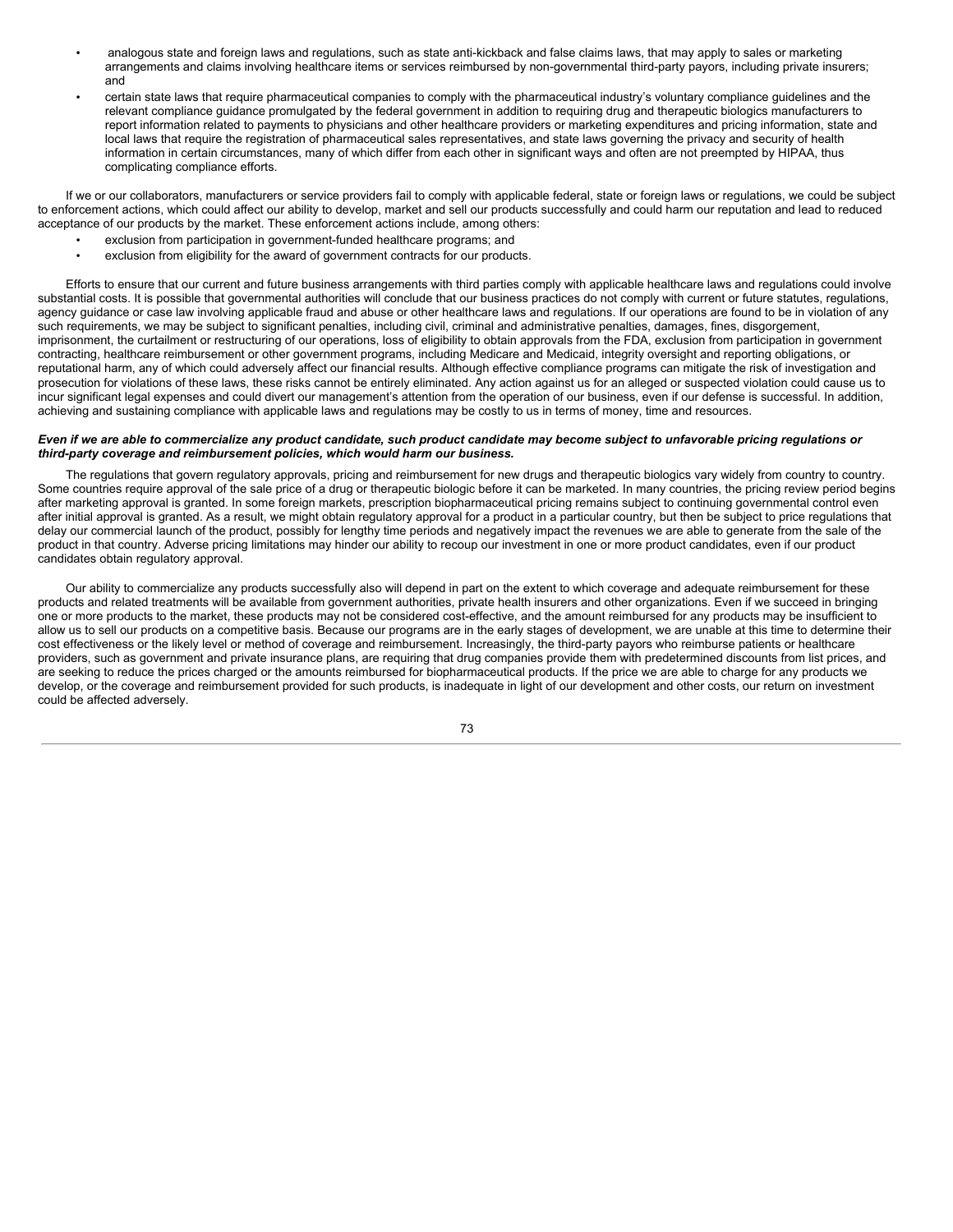There may be significant delays in obtaining reimbursement for newly approved drugs or therapeutic biologics, and coverage may be more limited than the purposes for which the drug or therapeutic biologic is approved by the FDA or similar foreign regulatory authorities. Moreover, eligibility for reimbursement does not imply that any drug or therapeutic biologic will be reimbursed in all cases or at a rate that covers our costs, including research, development, manufacture, sale and distribution.

Interim reimbursement levels for new drugs or therapeutic biologics, if applicable, may also be insufficient to cover our costs and may not be made permanent. Reimbursement rates may be based on payments allowed for lower cost drugs or therapeutic biologics that are already reimbursed, may be incorporated into existing payments for other services and may reflect budgetary constraints or imperfections in Medicare data. Net prices for drugs or therapeutic biologics may be reduced by mandatory discounts or rebates required by government healthcare programs or private payors and by any future relaxation of laws that presently restrict imports of drugs or therapeutic biologics from countries where they may be sold at lower prices than in the United States. Further, no uniform policy for coverage and reimbursement exists in the United States, and coverage and reimbursement can differ significantly from payor to payor. Third-party payors often rely upon Medicare coverage policy and payment limitations in setting their own reimbursement rates, but also have their own methods and approval process apart from Medicare determinations. Our inability to promptly obtain coverage and adequate reimbursement rates from both government-funded and private payors for new drugs or therapeutic biologics that we develop and for which we obtain regulatory approval could have a material and adverse effect on our business, financial condition, results of operations and prospects.

#### If in the future we are unable to establish U.S. or global sales and marketing capabilities or enter into agreements with third parties to sell and market our product candidates, we may not be successful in commercializing our product candidates if they are approved and we may not be able *to generate any revenue.*

We currently do not have a marketing or sales team for the marketing, sales and distribution of any of our product candidates that are able to obtain regulatory approval. To commercialize any product candidates after approval, we must build on a territory-by-territory basis marketing, sales, distribution, managerial and other non-technical capabilities or make arrangements with third parties to perform these services, and we may not be successful in doing so. If our product candidates receive regulatory approval, we may decide to establish an internal sales or marketing team with technical expertise and supporting distribution capabilities to commercialize our product candidates, which will be expensive and time consuming and will require significant attention of our executive officers to manage. For example, some state and local jurisdictions have licensing and continuing education requirements for pharmaceutical sales representatives, which requires time and financial resources. Any failure or delay in the development of our internal sales, marketing and distribution capabilities would adversely impact the commercialization of any of our product candidates that we obtain approval to market.

With respect to the commercialization of all or certain of our product candidates, we may choose to collaborate, either globally or on a territory-by-territory basis, with third parties that have direct sales forces and established distribution systems, either to augment our own sales force and distribution systems or in lieu of our own sales force and distribution systems. If we are unable to enter into such arrangements when needed on acceptable terms, or at all, we may not be able to successfully commercialize any of our product candidates that receive regulatory approval or any such commercialization may experience delays or limitations. If we are not successful in commercializing our product candidates, either on our own or through collaborations with one or more third parties, our future product revenue will suffer and we may incur significant additional losses.

#### Our product candidates for which we intend to seek approval as biologic products may face competition sooner than anticipated.

With the enactment of the Biologics Price Competition and Innovation Act of 2009, or BPCIA, an abbreviated pathway for the approval of biosimilar and interchangeable biological products was created. The abbreviated regulatory pathway establishes legal authority for the FDA to review and approve biosimilar biologics, including the possible designation of a biosimilar as interchangeable based on its similarity to an existing reference product. Under the BPCIA, an application for a biosimilar product cannot be approved by the FDA until 12 years after the original branded product is approved under a BLA. On March 6, 2015, the FDA approved the first biosimilar product under the BPCIA. However, the law is complex and is still being interpreted and implemented by the FDA. As a result, its ultimate impact, implementation, and meaning are subject to uncertainty. While it is uncertain when the processes intended to implement BPCIA may be fully adopted by the FDA, any such processes could have a material adverse effect on the future commercial prospects for our biological products.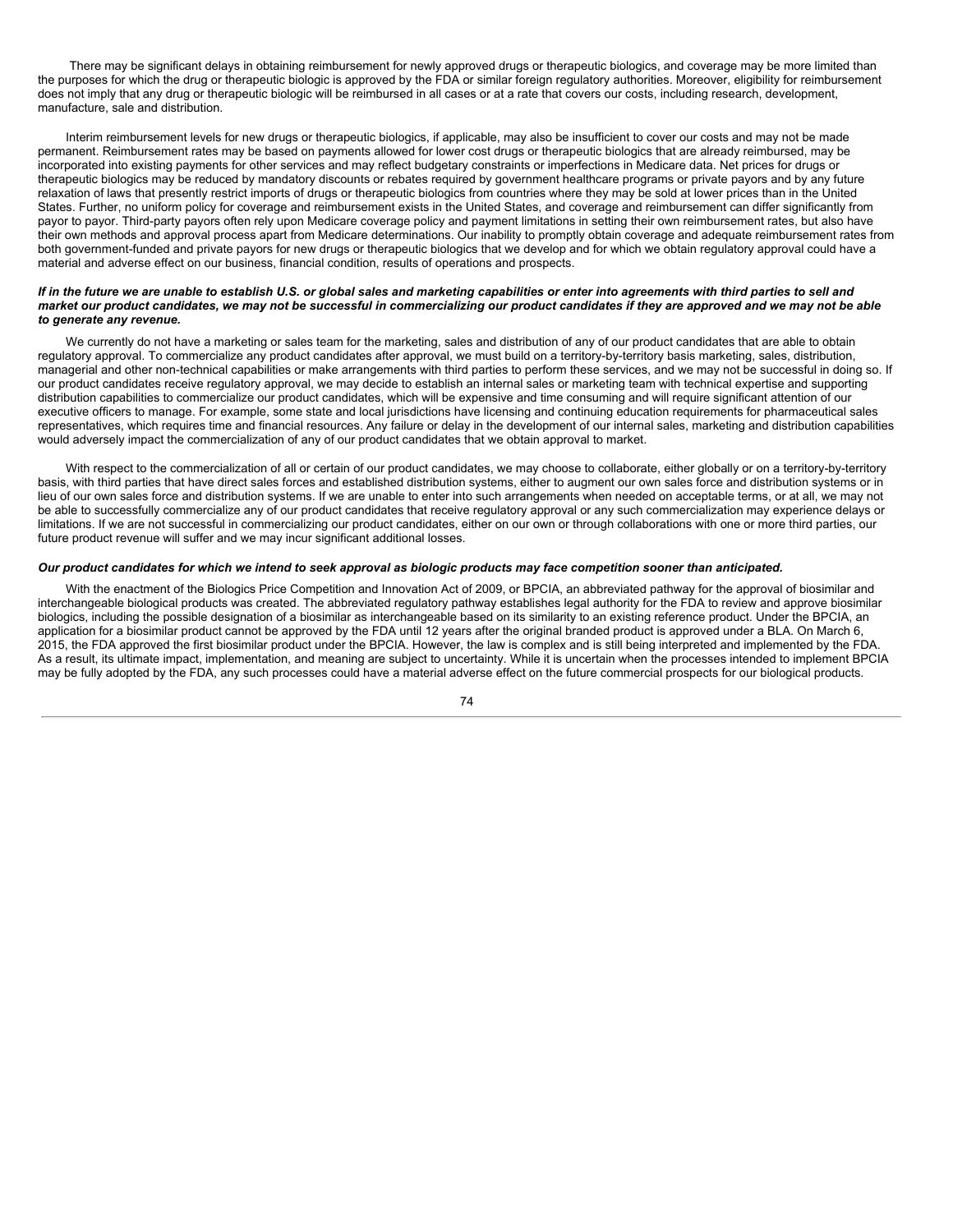We believe that if any of our product candidates are approved as a biological product under a BLA, it should qualify for the 12-year period of exclusivity. However, there is a risk that the FDA will not consider any of our product candidates to be reference products for competing products, potentially creating the opportunity for biosimilar competition sooner than anticipated. Additionally, this period of regulatory exclusivity does not apply to companies pursuing regulatory approval via their own traditional BLA, rather than via the abbreviated pathway. Moreover, the extent to which a biosimilar, once approved, will be substituted for any one of our reference products that may be approved in a way that is similar to traditional generic substitution for non-biological products is not yet clear, and will depend on a number of marketplace and regulatory factors that are still developing.

#### If any of our product candidates receives marketing approval and we or others later identify undesirable side effects caused by the product *candidates, our ability to market and derive revenue from the product candidates could be compromised.*

Undesirable side effects caused by our product candidates could cause regulatory authorities to interrupt, delay or halt clinical trials and could result in more restrictive labeling or the delay or denial of regulatory approval by the FDA or other regulatory authorities. We have only recently initiated our first clinical trial for the first of our product candidates. Given its nature as an ADC, it is likely that there may be side effects associated with its use. Results of our clinical trials could reveal a high and unacceptable severity and prevalence of side effects. In such an event, our clinical trials could be suspended or terminated and the FDA or comparable foreign regulatory authorities could order us to cease further development of or deny approval of our product candidates for any or all targeted indications. Such side effects could also affect patient recruitment or the ability of enrolled patients to complete the clinical trials or result in potential product liability claims. Any of these occurrences may materially and adversely affect our business, financial condition, results of operations and prospects.

Further, clinical trials by their nature utilize a sample of the potential patient population. With a limited number of patients and limited duration of exposure, rare and severe side effects of our product candidates may only be uncovered with a significantly larger number of patients exposed to the product candidate.

In the event that any of our product candidates receive regulatory approval and we or others identify undesirable side effects caused by one of our products, any of the following adverse events could occur:

- regulatory authorities may withdraw their approval of the product or seize the product;
- we may be required to recall the product or change the way the product is administered to patients;
- additional restrictions may be imposed on the marketing of the particular product or the manufacturing processes for the product or any component thereof;
- we may be subject to fines, injunctions or the imposition of civil or criminal penalties;
- regulatory authorities may require the addition of labeling statements, such as a black boxed warning or a contraindication;
- we may be required to create a Medication Guide outlining the risks of such side effects for distribution to patients;
- we could be sued and held liable for harm caused to patients;
- the product may become less competitive; and
- our reputation may suffer.

Any of these occurrences could have a material and adverse effect on our business, financial condition, results of operations and prospects.

#### If we decide to pursue a Fast Track Designation by the FDA, it may not lead to a faster development or regulatory review or approval process.

We may seek Fast Track Designation for one or more of our product candidates. If a drug or biologic is intended for the treatment of a serious or lifethreatening condition and the drug or biologic demonstrates the potential to address unmet medical needs for this condition, the product sponsor may apply for FDA Fast Track Designation. The FDA has broad discretion whether or not to grant this designation, so even if we believe a particular product candidate is eligible for this designation, we cannot assure you that the FDA would decide to grant it. Even if we do receive Fast Track Designation, we may not experience a faster development process, review or approval compared to conventional FDA procedures. The FDA may withdraw Fast Track Designation if it believes that the designation is no longer supported by data from our clinical development program.

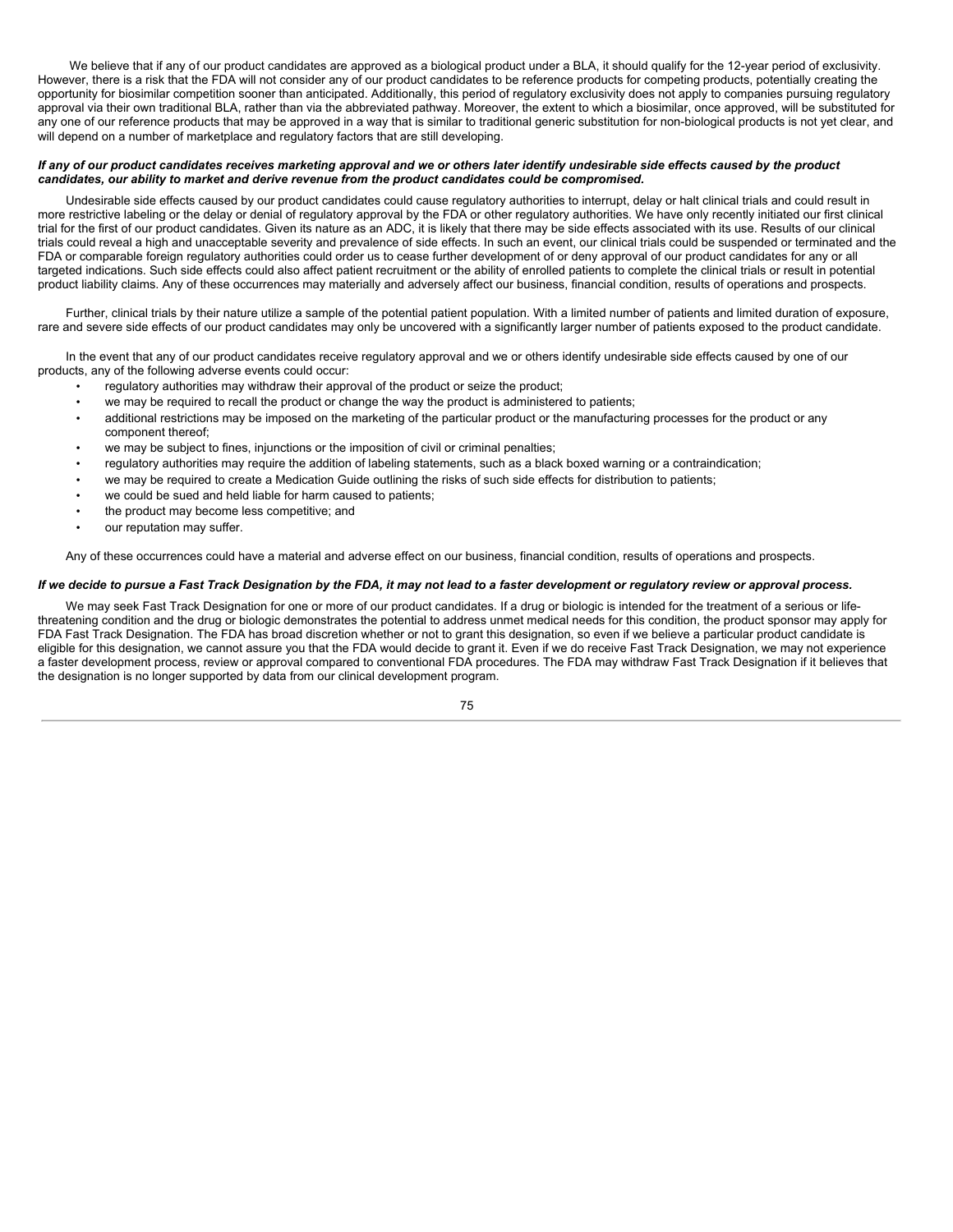#### While we have been granted Orphan Drug Designation by the FDA for STRO-001 for the treatment of multiple myeloma, if we decide to seek Orphan Drua Designation for some of our other product candidates, we may be unsuccessful or may be unable to maintain the benefits as sociated with *Orphan Drug Designation, including the potential for supplemental market exclusivity.*

We have been granted Orphan Drug Designation by the FDA for STRO-001 for the treatment of multiple myeloma. As part of our business strategy, we may seek Orphan Drug Designation for our other product candidates, and we may be unsuccessful. Regulatory authorities in some jurisdictions, including the United States and Europe, may designate drugs and therapeutic biologics for relatively small patient populations as orphan drugs. Under the Orphan Drug Act, the FDA may designate a drug or therapeutic biologic as an orphan drug if it is a drug or therapeutic biologic intended to treat a rare disease or condition, which is generally defined as a patient population of fewer than 200,000 individuals in the United States, or a patient population greater than 200,000 in the United States where there is no reasonable expectation that the cost of developing the drug or therapeutic biologic will be recovered from sales in the United States. In the United States, Orphan Drug Designation entitles a party to financial incentives such as opportunities for grant funding toward clinical trial costs, tax advantages and user fee waivers. In addition, if a product that has Orphan Drug Designation subsequently receives the first FDA approval for the disease for which it has such designation, the product is entitled to orphan drug exclusivity, which means that the FDA may not approve any other applications, including a full BLA, to market the same product for the same indication for seven years, except in limited circumstances, such as a showing of clinical superiority to the product with orphan drug exclusivity or where the manufacturer is unable to assure sufficient product quantity.

Even if we obtain Orphan Drug Designation for our product candidates in specific indications, we may not be the first to obtain marketing approval of these product candidates for the orphan-designated indication due to the uncertainties associated with developing pharmaceutical products. In addition, exclusive marketing rights in the United States may be limited if we seek approval for an indication broader than the orphan-designated indication or may be lost if the FDA later determines that the request for designation was materially defective or if the manufacturer is unable to assure sufficient quantities of the product to meet the needs of patients with the rare disease or condition. Further, even if we obtain orphan drug exclusivity for a product, that exclusivity may not effectively protect the product from competition because different drugs or therapeutic biologics with different principal molecular structural features can be approved for the same condition. Even after an orphan product is approved, the FDA can subsequently approve the same drug or therapeutic biologic with the same principal molecular structural features for the same condition if the FDA concludes that the later drug or therapeutic biologic is safer, more effective or makes a major contribution to patient care. Orphan Drug Designation neither shortens the development time or regulatory review time of a drug or therapeutic biologic nor gives the drug or therapeutic biologic any advantage in the regulatory review or approval process. In addition, while we may seek Orphan Drug Designation for our product candidates, we may never receive such designations.

The recent tax reform legislation, which was signed into law on December 22, 2017 reduced the amount of the qualified clinical research costs for a designated orphan product that a sponsor may claim as a credit from 50% to 25%. This may further limit the advantage and may impact our future business strategy of seeking the Orphan Drug Designation.

#### **Risks Related to Our Common Stock**

#### Our quarterly operating results may fluctuate significantly or may fall below the expectations of investors or securities analysts, each of which may *cause our stock price to fluctuate or decline.*

We expect our operating results to be subject to quarterly fluctuations. Our net loss and other operating results will be affected by numerous factors, including:

- variations in the level of expense related to the ongoing development of our XpressCF+™ Platform, our product candidates or future development programs;
- results of preclinical and clinical trials, or the addition or termination of clinical trials or funding support by us, or existing or future collaborators or licensing partners;
- our execution of any additional collaboration, licensing or similar arrangements, and the timing of payments we may make or receive under existing or future arrangements or the termination or modification of any such existing or future arrangements;
- any intellectual property infringement lawsuit or opposition, interference or cancellation proceeding in which we may become involved;
- additions and departures of key personnel;
- strategic decisions by us or our competitors, such as acquisitions, divestitures, spin-offs, joint ventures, strategic investments or changes in business strategy;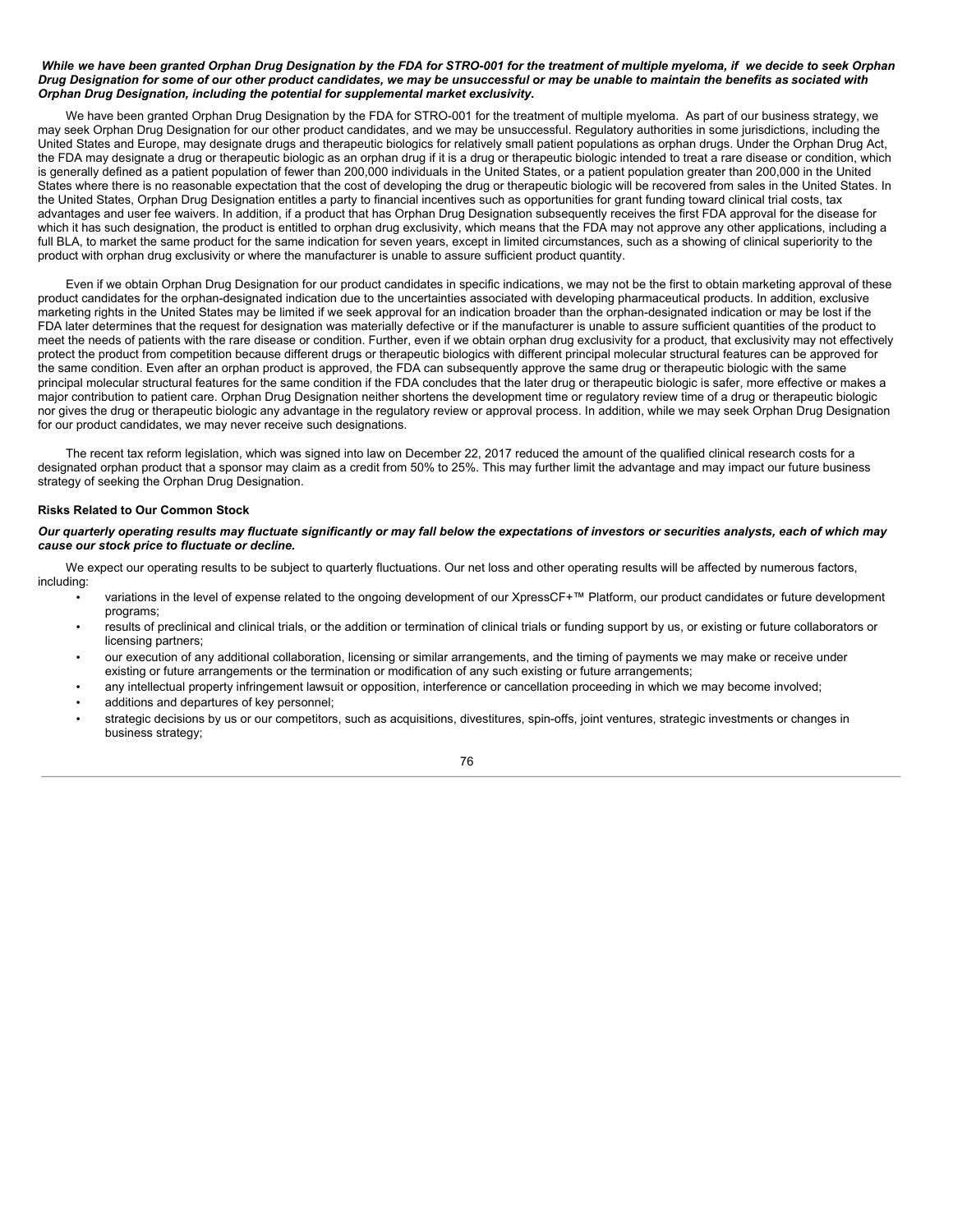- if any of our product candidates receives regulatory approval, the terms of such approval and market acceptance an d demand for such product candidates;
- regulatory developments affecting our product candidates or those of our competitors; and
- changes in general market and economic conditions.

If our quarterly operating results fall below the expectations of investors or securities analysts, the price of our common stock could decline substantially. Furthermore, any quarterly fluctuations in our operating results may, in turn, cause the price of our common stock to fluctuate substantially. We believe that quarterly comparisons of our financial results are not necessarily meaningful and should not be relied upon as an indication of our future performance.

#### The market price of our stock may be volatile, and you could lose all or part of your investment.

The trading price of our common stock may be highly volatile and subject to wide fluctuations in response to various factors, some of which we cannot control. As a result of this volatility, investors may not be able to sell their common stock at or above the purchase price. The market price for our common stock may be influenced by many factors, including the other risks described in this section and the following:

- results of preclinical studies and clinical trials of our product candidates, or those of our competitors or our existing or future collaborators;
- regulatory or legal developments in the United States and other countries, especially changes in laws or regulations applicable to our product candidates;
- the success of competitive products or technologies;
- introductions and announcements of new products by us, our future commercialization partners, or our competitors, and the timing of these introductions or announcements;
- actions taken by regulatory agencies with respect to our products, clinical studies, manufacturing process or sales and marketing terms;
- actual or anticipated variations in our financial results or those of companies that are perceived to be similar to us;
- the success of our efforts to acquire or in-license additional technologies, products or product candidates;
- developments concerning any future collaborations, including but not limited to those with our sources of manufacturing supply and our commercialization partners;
- market conditions in the pharmaceutical and biotechnology sectors;
- announcements by us or our competitors of significant acquisitions, strategic collaborations, joint ventures or capital commitments;
- developments or disputes concerning patents or other proprietary rights, including patents, litigation matters and our ability to obtain patent protection for our product candidates and products;
- our ability or inability to raise additional capital and the terms on which we raise it;
- the recruitment or departure of key personnel;
- changes in the structure of healthcare payment systems;
- actual or anticipated changes in earnings estimates or changes in stock market analyst recommendations regarding our common stock, other comparable companies or our industry generally;
- our failure or the failure of our competitors to meet analysts' projections or guidance that we or our competitors may give to the market;
- fluctuations in the valuation of companies perceived by investors to be comparable to us;
- announcement and expectation of additional financing efforts;
- speculation in the press or investment community;
- trading volume of our common stock:
- sales of our common stock by us or our stockholders:
- the concentrated ownership of our common stock;
- changes in accounting principles;
- terrorist acts, acts of war or periods of widespread civil unrest;
- natural disasters and other calamities; and
- general economic, industry and market conditions.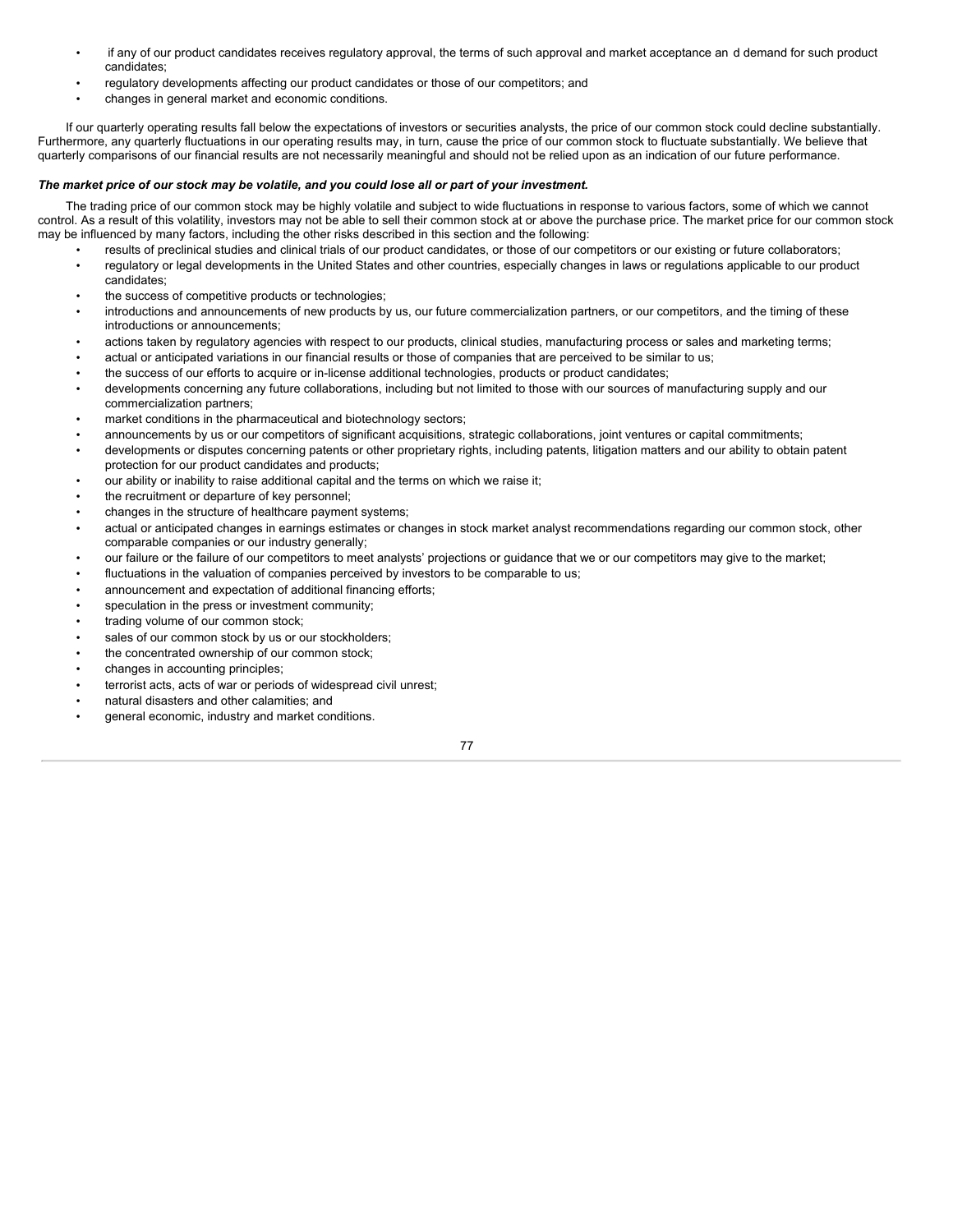In addition, the stock market in general , and the markets for pharmaceutical, biopharmaceutical and biotechnology stocks in particular, have experienced extreme price and volume fluctuations that have been often unrelated or disproportionate to the operating performance of the issuer. These broad market and industry factors may seriously harm the market price of our common stock, regardless of our actual operating performance. The realization of any of the above risks or any of a broad range of other risks, including those described in this "Risk Factors" section, could have a dramatic and adverse impact on the market price of our common stock.

#### The future sale and issuance of equity or of debt securities that are convertible into equity will dilute our share capital.

We may choose to raise additional capital in the future, depending on market conditions, strategic considerations and operational requirements. To the extent that additional capital is raised through the sale and issuance of shares or other securities convertible into shares, our stockholders will be diluted. Future issuances of our common stock or other equity securities, or the perception that such sales may occur, could adversely affect the trading price of our common stock and impair our ability to raise capital through future offerings of shares or equity securities. No prediction can be made as to the effect, if any, that future sales of common stock or the availability of common stock for future sales will have on the trading price of our common stock.

#### A sale of a substantial number of shares of our common stock may cause the price of our common stock to decline.

Sales of a substantial number of shares of our common stock in the public market could occur at any time. If our stockholders sell, or the market perceives that our stockholders intend to sell, substantial amounts of our common stock in the public market before or after the lock-up and other legal restrictions on resale lapse in connection with our IPO, the market price of our common stock could decline significantly. Each of our officers, directors, substantially all of our stockholders and participants in our directed share program have entered into lock-up agreements with the underwriters that restrict their ability to sell or transfer their shares. These lock-up agreements pertaining to our IPO will expire March 25, 2019. However, our underwriters may, in their sole discretion, permit our officers, directors, other current stockholders and participants in our directed share program who are subject to the contractual lock-up to sell shares prior to the expiration of the lock-up agreements. After the lock-up agreements expire, a substantial number of shares of common stock will be eligible for sale in the public market.

We cannot predict what effect, if any, sales of our shares in the public market or the availability of shares for sale will have on the market price of our common stock. However, future sales of substantial amounts of our common stock in the public market, including shares issued upon exercise of outstanding options or warrants, or the perception that such sales may occur, could adversely affect the market price of our common stock.

We also expect that significant additional capital may be needed in the future to continue our planned operations. To raise capital, we may sell common stock, convertible securities or other equity securities in one or more transactions at prices and in a manner we determine from time to time. These sales, or the perception in the market that the holders of a large number of shares intend to sell shares, could reduce the market price of our common stock.

#### If securities or industry analysts do not publish research or reports about our business, or if they issue an adverse or misleading opinion regarding *our stock, our stock price and trading volume could decline.*

The trading market for our common stock will be influenced by the research and reports that industry or securities analysts publish about us or our business. We do not have any control over the analysts or the content and opinions included in their reports. If any of the analysts who cover us issue an adverse or misleading opinion regarding us, our business model, our intellectual property or our stock performance, or if our preclinical studies and clinical trials and operating results fail to meet the expectations of analysts, our stock price would likely decline. If one or more of such analysts cease coverage of us or fail to publish reports on us regularly, we could lose visibility in the financial markets, which in turn could cause a decline in our stock price or trading volume.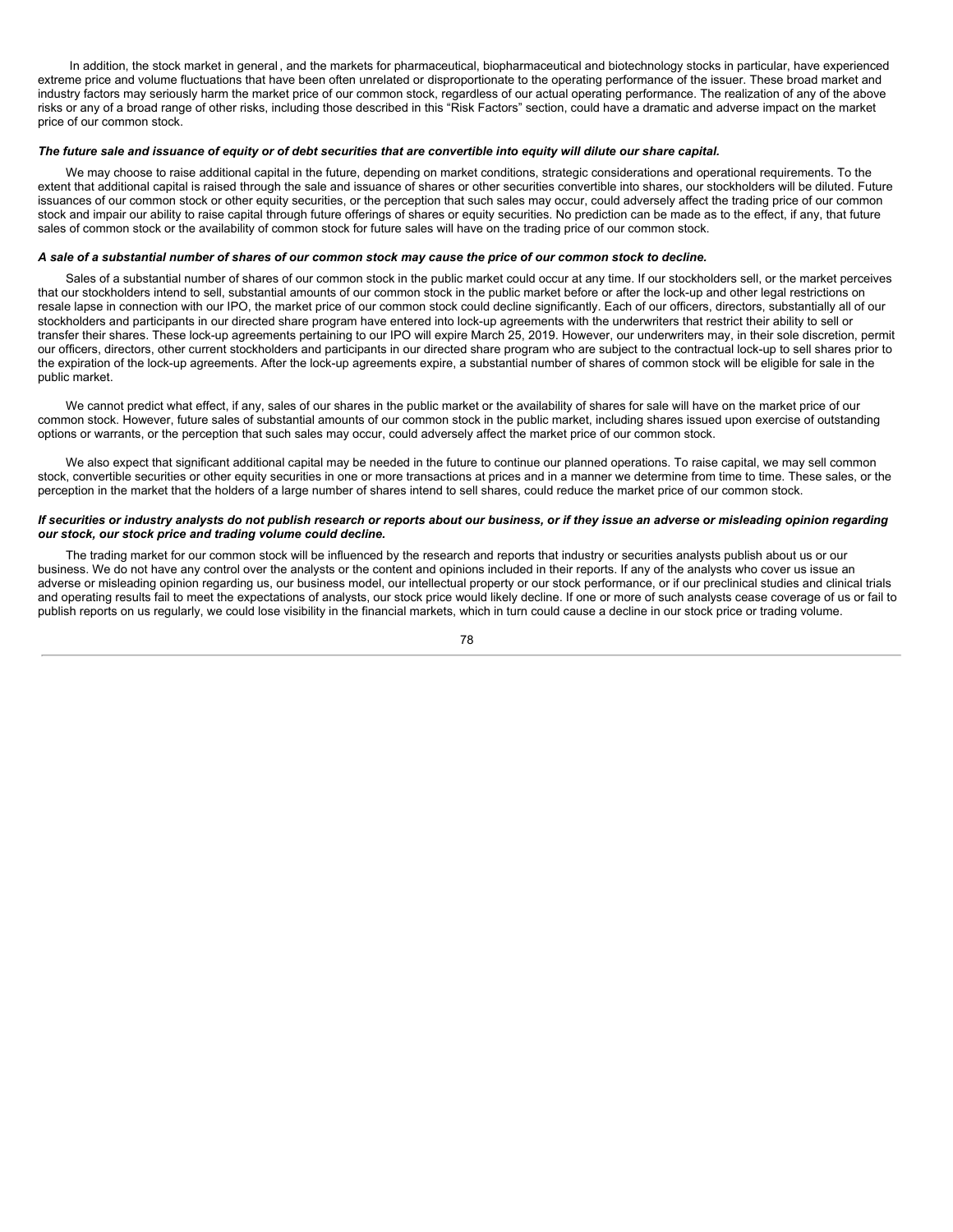#### Our principal stockholders and management own a significant percentage of our stock and will be able to exert significant control over matters *subject to stockholder approval.*

Based on the beneficial ownership of our common stock as of September 30, 2018, our executive officers, directors and affiliates beneficially owned 35.2% of our outstanding voting stock. As a result, these stockholders, if acting together, could have significant influence over the outcome of corporate actions requiring stockholder approval, including the election of directors, amendment of our organizational documents, any merger, consolidation or sale of all or substantially all of our assets and any other significant corporate transaction. The interests of these stockholders may not be the same as or may even conflict with your interests. For example, these stockholders could delay or prevent a change of control of our company, even if such a change of control would benefit our other stockholders, which could deprive our stockholders of an opportunity to receive a premium for their common stock as part of a sale of our company or our assets and might affect the prevailing market price of our common stock. The significant concentration of stock ownership may adversely affect the trading price of our common stock due to investors' perception that conflicts of interest may exist or arise.

#### We are an "emerging growth company" and we cannot be certain if the reduced reporting requirements applicable to emerging growth companies *will make our common stock less attractive to investors.*

We are an "emerging growth company" as defined in the Jumpstart Our Business Startups Act of 2012, or the JOBS Act. For as long as we continue to be an emerging growth company, we may take advantage of exemptions from various reporting requirements that are applicable to other public companies that are not emerging growth companies, including (i) not being required to comply with the auditor attestation requirements of Section 404 of the Sarbanes-Oxley Act of 2002, as amended, or the Sarbanes-Oxley Act, (ii) reduced disclosure obligations regarding executive compensation in our periodic reports, registration statements and proxy statements and (iii) exemptions from the requirements of holding nonbinding advisory stockholder votes on executive compensation and stockholder approval of any golden parachute payments not approved previously.

We could be an emerging growth company for up to five years following the completion of the initial public offering, although circumstances could cause us to lose that status earlier, including if we are deemed to be a "large accelerated filer," which occurs when the market value of our common stock that is held by non-affiliates exceeds \$700 million as of the prior June 30, or if we have total annual gross revenue of \$1.07 billion or more during any fiscal year before that time, in which cases we would no longer be an emerging growth company as of the following December 31, or if we issue more than \$1.0 billion in nonconvertible debt during any three-year period before that time, in which case we would no longer be an emerging growth company immediately. Even after we no longer qualify as an emerging growth company, we may still qualify as a "smaller reporting company," which would allow us to take advantage of many of the same exemptions from disclosure requirements, including not being required to comply with the auditor attestation requirements of Section 404 of the Sarbanes-Oxley Act and reduced disclosure obligations regarding executive compensation in our periodic reports and proxy statements. We cannot predict if investors will find our common stock less attractive because we may rely on these exemptions. If some investors find our common stock less attractive as a result, there may be a less active trading market for our common stock and our share price may be more volatile.

Under the JOBS Act, emerging growth companies can also delay adopting new or revised accounting standards until such time as those standards apply to private companies. We have elected to take advantage of the benefits of this extended transition period. Our financial statements may therefore not be comparable to those of companies that comply with such new or revised accounting standards. Until the date that we are no longer an "emerging growth company" or affirmatively and irrevocably opt out of the exemption provided by Section 7(a)(2)(B) of the Securities Act, upon issuance of a new or revised accounting standard that applies to our financial statements and that has a different effective date for public and private companies, we will disclose the date on which adoption is required for non-emerging growth companies and the date on which we will adopt the recently issued accounting standard.

#### Anti-takeover provisions in our charter documents and under Delaware law could make an acquisition of us, which may be beneficial to our stockholders, more difficult and may prevent attempts by our stockholders to replace or remove our current management.

Our restated certificate of incorporation and our restated bylaws contain provisions that could delay or prevent a change in control of our company. These provisions could also make it difficult for stockholders to elect directors who are not nominated by current members of our board of directors or take other corporate actions, including effecting changes in our management. These provisions:

- establish a classified board of directors so that not all members of our board are elected at one time;
- permit only the board of directors to establish the number of directors and fill vacancies on the board;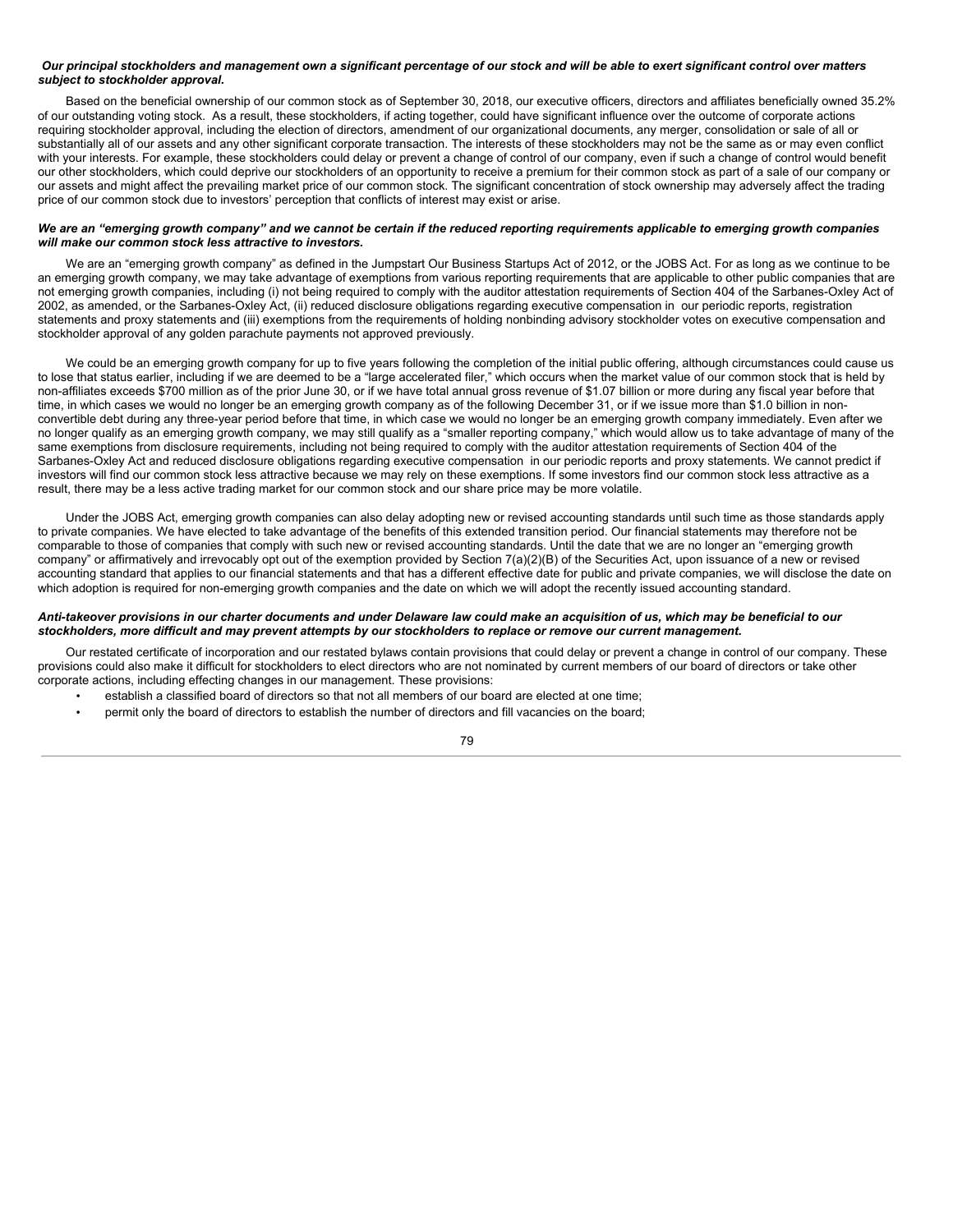- provide that directors may only be removed "for cause" and only with the approval of two-thirds of our stockholders;
- require super-majority voting to amend some provisions in our restated certificate of incorporation and restated bylaws;
- authorize the issuance of "blank check" preferred stock that our board could use to implement a stockholder rights plan;
- eliminate the ability of our stockholders to call special meetings of stockholders;
- prohibit stockholder action by written consent, which requires all stockholder actions to be taken at a meeting of our stockholders;
- prohibit cumulative voting; and
- establish advance notice requirements for nominations for election to our board or for proposing matters that can be acted upon by stockholders at annual stockholder meetings.

In addition, our restated certificate of incorporation, to the fullest extent permitted by law, provides that the Court of Chancery of the State of Delaware is the exclusive forum for: any derivative action or proceeding brought on our behalf; any action asserting a breach of fiduciary duty; any action asserting a claim against us arising pursuant to the Delaware General Corporation Law, or the DGCL, our restated certificate of incorporation, or our restated bylaws; or any action asserting a claim against us that is governed by the internal affairs doctrine. Furthermore, our amended and restated bylaws also provide that unless we consent in writing to the selection of an alternative forum, the federal district courts of the United States shall be the exclusive forum for the resolution of any complaint asserting a cause of action arising under the Securities Act. These choice of forum provisions may limit a stockholder's ability to bring a claim in a judicial forum that it finds favorable for disputes with us or any of our directors, officers, or other employees, which may discourage lawsuits with respect to such claims. Alternatively, if a court were to find the choice of forum provisions contained in our restated certificate of incorporation or amended and restated bylaws to be inapplicable or unenforceable in an action, we may incur additional costs associated with resolving such action in other jurisdictions, which could harm our business, operating results and financial condition.

In addition, Section 203 of the DGCL may discourage, delay or prevent a change in control of our company. Section 203 imposes certain restrictions on mergers, business combinations and other transactions between us and holders of 15% or more of our common stock.

#### We will incur increased costs as a result of operating as a public company, and our management will be required to devote substantial time to new *compliance initiatives and corporate governance practices.*

As a public company, and particularly after we are no longer an emerging growth company, we will incur significant legal, accounting and other expenses that we did not incur as a private company. The Sarbanes-Oxley Act, the Dodd-Frank Wall Street Reform and Consumer Protection Act, the listing requirements of the Nasdaq Global Market and other applicable securities rules and regulations impose various requirements on public companies, including establishment and maintenance of effective disclosure and financial controls and corporate governance practices. Our management and other personnel need to devote a substantial amount of time to these compliance initiatives. Moreover, we expect these rules and regulations to substantially increase our legal and financial compliance costs and to make some activities more time consuming and costly. We cannot predict or estimate the amount or timing of additional costs we may incur to respond to these requirements. The impact of these requirements could also make it more difficult for us to attract and retain qualified persons to serve on our board of directors, our board committees or as executive officers. Moreover, these rules and regulations are often subject to varying interpretations, in many cases due to their lack of specificity, and, as a result, their application in practice may evolve over time as new guidance is provided by regulatory and governing bodies. This could result in continuing uncertainty regarding compliance matters and higher costs necessitated by ongoing revisions to disclosure and governance practices.

$$
{}^{80}
$$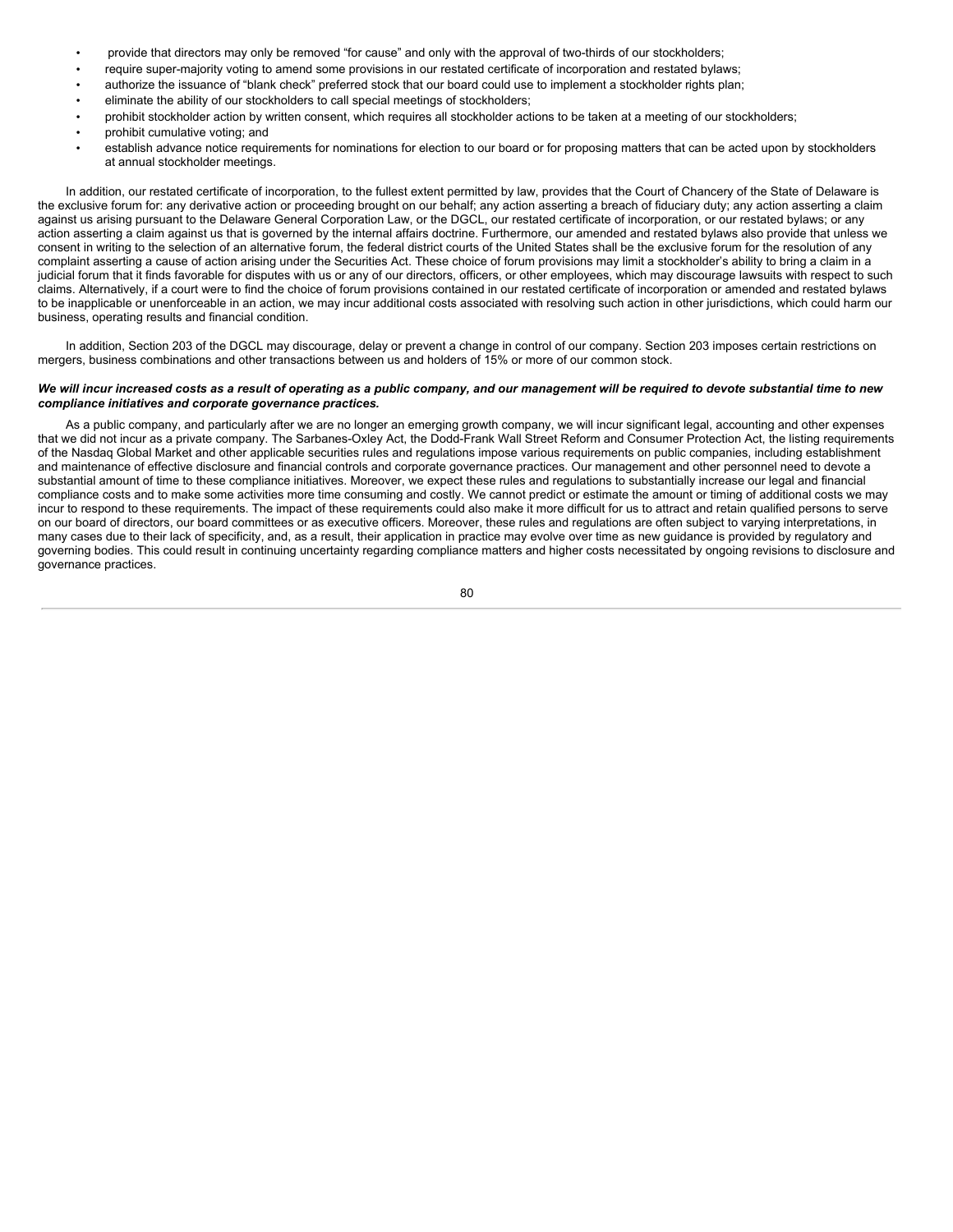We are not currently required to comply with the SEC's rules that implement Section 404 of the Sarbanes-Oxley Act, and are therefore not required to make a formal assessment of the effectiveness of our internal control over financial reporting for that purpose. Pursuant to Section 404, we will be required to furnish a report by our management on our internal control over financial reporting. However, while we remain an emerging growth company, we will not be required to include an attestation report on internal control over financial reporting issued by our independent registered public accounting firm. To achieve compliance with Section 404 within the prescribed period, we will be engaged in a process to document and evaluate our internal control over financial reporting, which is both costly and challenging. In this regard, we will need to continue to dedicate internal resources, potentially engage outside consultants and adopt a detailed work plan to assess and document the adequacy of internal control over financial reporting, continue steps to improve control processes as appropriate, validate through testing that controls are functioning as documented and implement a continuous reporting and improvement process for internal control over financial reporting. Despite our efforts, there is a risk that we will not be able to conclude, within the prescribed timeframe or at all, that our internal control over financial reporting is effective as required by Section 404. If we identify one or more material weaknesses, it could result in an adverse reaction in the financial markets due to a loss of confidence in the reliability of our financial statements. In addition, if we are not able to continue to meet these requirements, we may not be able to remain listed on the Nasdaq Global Market.

#### Because we do not anticipate paying any cash dividends on our capital stock in the foreseeable future, capital appreciation, if any, will be your sole *source of gain.*

We have never declared or paid cash dividends on our capital stock. We currently intend to retain all of our future earnings, if any, to finance the growth and development of our business. As a result, capital appreciation, if any, of our common stock will be your sole source of gain for the foreseeable future.

#### *We may be subject to securities litigation, which is expensive and could divert management attention.*

The market price of our common stock may be volatile and, in the past, companies that have experienced volatility in the market price of their stock have been subject to securities class action litigation. We may be the target of this type of litigation in the future. Securities litigation against us could result in substantial costs and divert our management's attention from other business concerns, which could seriously harm our business.

#### **Item 2. Unregistered Sales of Equity Securities and Use of Proceeds.**

#### *Unregistered Sales of Equity Securities*

From July 1, 2018 through September 27, 2018 (the date of the filing of our registration statement on Form S-8) we issued and sold (i) options to employees, directors, consultants, and other service providers to purchase an aggregate of zero shares of common stock under our 2004 Stock Plan, or the 2004 Plan, and 2,570,848 shares of common stock under our 2018 Equity Incentive Plan, or the 2018 Plan, with per share exercise prices at \$15 per share; (ii) an aggregate of 312,400 restricted stock units to employees and other service providers to be settled in shares of common stock under our 2018 Plan and (iii) 4,634 shares of common stock to our employees, directors, consultants, and other service providers upon the exercise of options granted under the 2004 Plan, with purchase prices ranging from \$5.81 to \$14.88 per share, for an aggregate purchase price of \$51,000. The sales of the above securities were exempt from registration under the Securities Act of 1933, as amended, or Securities Act, in reliance upon Section 4(2) of the Securities Act, or Rule 701 promulgated under Section 3(b) of the Securities Act as transactions by an issuer not involving any public offering or pursuant to benefit plans and contracts relating to compensation as provided under Rule 701. The recipients of the securities in each of these transactions represented their intentions to acquire the securities for investment only and not with a view to or for sale in connection with any distribution thereof, and appropriate legends were placed upon the stock certificates issued in these transactions

In July 2018, we completed a closing of the Series E redeemable convertible preferred stock financing that resulted in gross proceeds of \$52.0 million. In combination with the \$33.4 million in gross proceeds we raised in the May and June 2018 closings of the Series E redeemable convertible preferred stock financing, the total gross proceeds from the Series E redeemable convertible preferred stock financing were \$85.4 million. This transaction was exempt from the registration requirements of the Securities Act in reliance upon Section 4(2) of the Securities Act or Regulation D promulgated under the Securities Act.

On October 1, 2018, upon completion of our IPO, all shares of our then-outstanding convertible preferred stock automatically converted into 16,028,462 shares of common stock. The issuance of such shares of common stock was exempt from the registration requirements of the Securities Act pursuant to Section 3(a)(9) and Section 4(a)(2) of the Securities Act.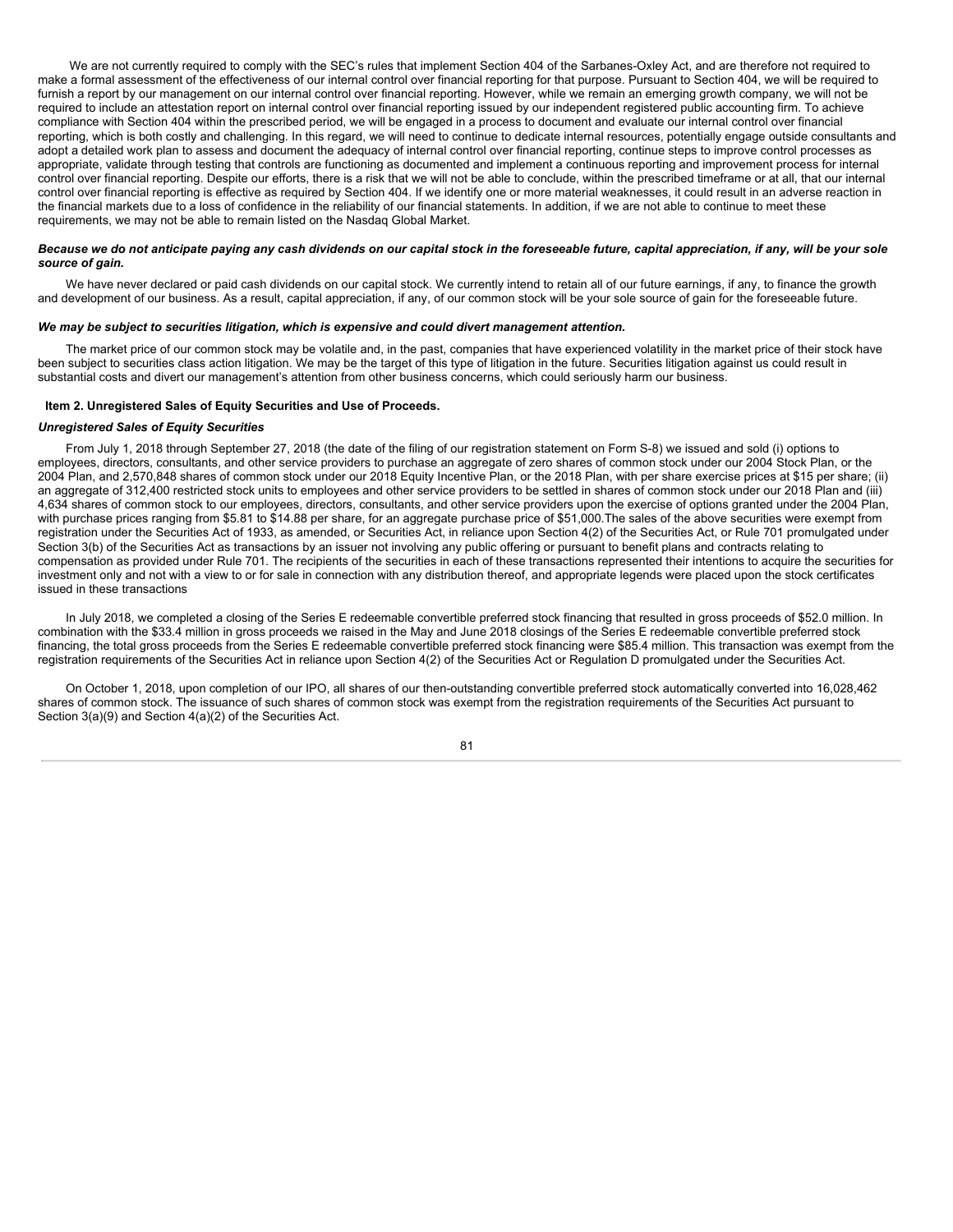Concurrently with the IPO in a private placement, Merck purchased from us approximately \$10.0 million of shares of our common stock at a price per share equal to the IPO price. The securities were issued in this transaction in reliance upon the exemption from the registration requirements of the Securities Act, as set forth in Section 4(2) under the Securities Act.

Additionally, we issued 71,812 shares of common stock upon the exercise of certain outstanding warrants at a weighted average exercise price of \$13.65 per share. These transactions were exempt from the registration requirements of the Securities Act in reliance upon Section 4(2) of the Securities Act or Regulation D promulgated under the Securities Act.

#### *Use of Proceeds*

On October 1, 2018, we completed our IPO and sold 5,667,000 shares of common stock at an IPO price of \$15.00 per share. The offer and sale of all of the shares in the IPO were registered under the Securities Act pursuant to registration statements on Form S-1 (File Nos. 333-227103 and 333-227548), which was declared effective by the SEC on September 26, 2018. No additional shares were registered.

We received net proceeds from the IPO of approximately \$74.4 million, after deducting underwriting discounts and commissions of approximately \$6.0 million and estimated offering expenses of approximately \$4.6 million. Cowen and Company, LLC and Piper Jaffray & Co. acted as joint book-running managers of the offering and as representatives of the underwriters. None of the expenses associated with the IPO were paid to directors, officers, persons owning 10% or more of any class of equity securities, or to their associates, or to our affiliates. In addition to the shares of common stock sold in the IPO, Merck purchased from us approximately \$10.0 million of shares of our common stock at a price per share equal to the IPO price.

There has been no material change in the planned use of proceeds from our IPO as described in the Prospectus filed with the SEC pursuant to Rule 424(b)(4) under the Securities Act on September 27, 2018.

### **Item 3. Defaults Upon Senior Securities.**

None.

#### **Item 4. Mine Safety Disclosures.**

Not applicable.

#### **Item 5. Other Information.**

None.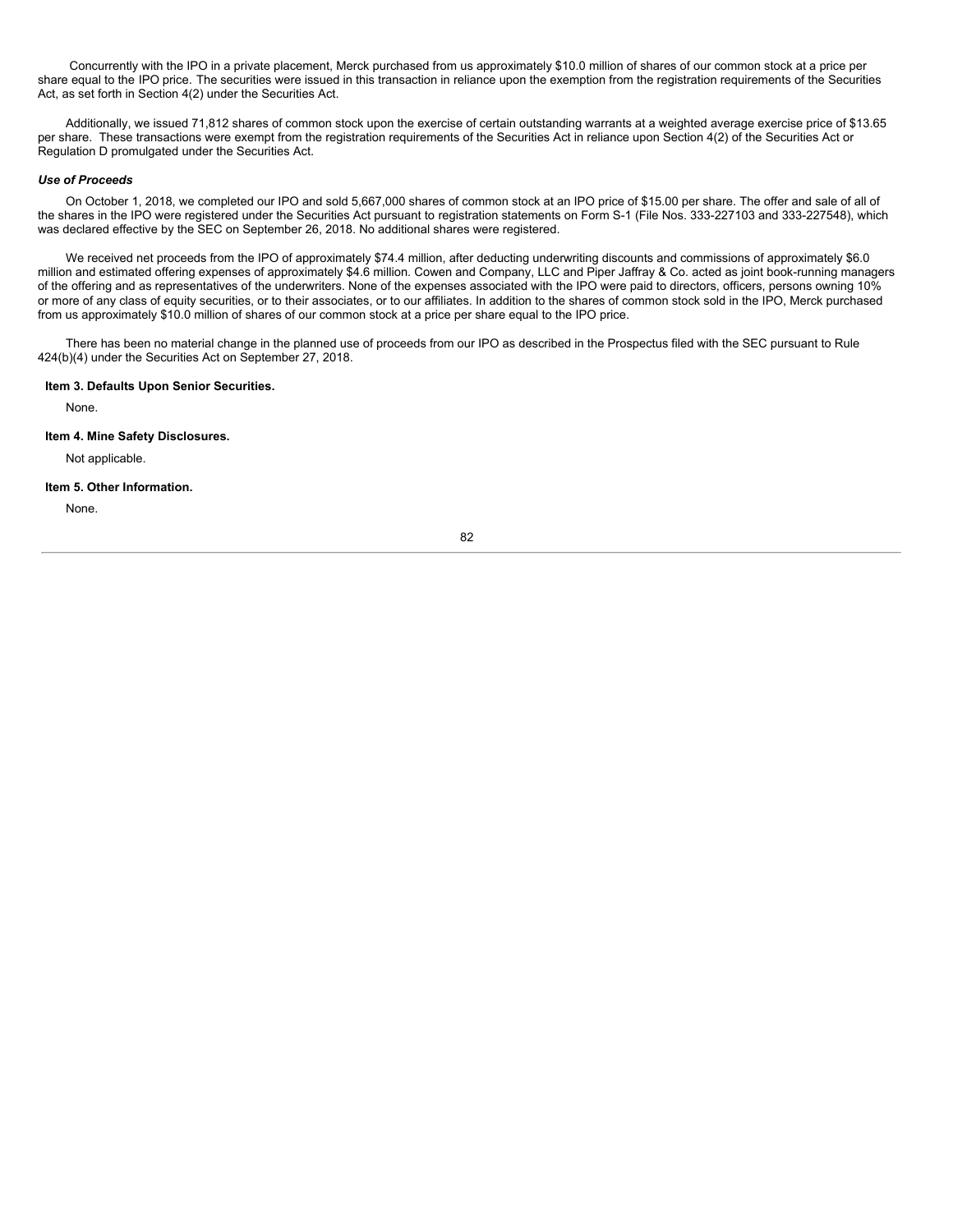# **Item 6. Exhibits.**

The exhibits filed or furnished as part of this Quarterly Report on Form 10-Q are set forth on the Exhibit Index, below.

|                                 |                                                                                                                                                           |         |            | <b>Exhibit</b>               |                                           |
|---------------------------------|-----------------------------------------------------------------------------------------------------------------------------------------------------------|---------|------------|------------------------------|-------------------------------------------|
| <b>Exhibit</b><br><b>Number</b> | <b>Description</b>                                                                                                                                        | Form    | File No.   | <b>Filing</b><br><b>Date</b> | <b>Filed/Furnished</b><br><b>Herewith</b> |
|                                 |                                                                                                                                                           |         |            |                              |                                           |
| $3.1*$                          | Amended and Restated Certificate of Incorporation of Sutro Biopharma, Inc.                                                                                |         |            |                              | X                                         |
| $3.2*$                          | Amended and Restated Bylaws of Sutro Biopharma, Inc.                                                                                                      |         |            |                              | X                                         |
| 4.1                             | Omnibus Amendment Agreement, dated July 26, 2018, by and among the                                                                                        | $S-1$   | 333-227548 | 8/29/2018                    |                                           |
|                                 | Registrant and certain of its stockholders.                                                                                                               |         |            |                              |                                           |
| 10.1                            | Form of Indemnity Agreement by and between the Registrant and its directors                                                                               | $S-1/A$ | 333-227548 | 9/17/2018                    |                                           |
| 10.2                            | and officers                                                                                                                                              | $S-1/A$ |            | 9/17/2018                    |                                           |
| 10.3                            | 2018 Equity Incentive Plan and form of award agreements thereunder<br>2018 Employee Stock Purchase Plan and form of award agreements thereunder           | $S-1/A$ | 333-227548 | 9/17/2018                    |                                           |
| 10.4                            | Exclusive Patent License and Research Collaboration Agreement, dated July 23,                                                                             |         | 333-227548 |                              |                                           |
|                                 | 2018, by and between the Registrant and Merck Sharp & Dohme Corp., a                                                                                      | $S-1/A$ | 333-227548 | 9/17/2018                    |                                           |
|                                 | subsidiary of Merck & Co., Inc., Kenilworth, NJ.                                                                                                          |         |            |                              |                                           |
| 10.5                            | Common Stock Purchase Agreement, dated July 23, 2018, by and between the                                                                                  |         |            |                              |                                           |
|                                 | Registrant and Merck Sharp & Dohme Corp., a subsidiary of Merck & Co., Inc.,                                                                              | $S-1$   | 333-227548 | 8/29/2018                    |                                           |
|                                 | Kenilworth, NJ.                                                                                                                                           |         |            |                              |                                           |
| $31.1*$                         | Certification of Principal Executive Officer Pursuant to Rules 13a-14(a) and 15d-                                                                         |         |            |                              |                                           |
|                                 | 14(a) under the Securities Exchange Act of 1934, as Adopted Pursuant to Section                                                                           |         |            |                              | X                                         |
|                                 | 302 of the Sarbanes-Oxley Act of 2002.                                                                                                                    |         |            |                              |                                           |
| $31.2*$                         | Certification of Principal Financial Officer Pursuant to Rules 13a-14(a) and 15d-                                                                         |         |            |                              |                                           |
|                                 | 14(a) under the Securities Exchange Act of 1934, as Adopted Pursuant to Section                                                                           |         |            |                              | $\times$                                  |
|                                 | 302 of the Sarbanes-Oxley Act of 2002.                                                                                                                    |         |            |                              |                                           |
| $32.1***$                       | Certification of Principal Executive Officer Pursuant to 18 U.S.C. Section 1350, as                                                                       |         |            |                              | $\times$                                  |
| $32.2**$                        | Adopted Pursuant to Section 906 of the Sarbanes-Oxley Act of 2002.<br>Certification of Principal Financial Officer Pursuant to 18 U.S.C. Section 1350, as |         |            |                              |                                           |
|                                 | Adopted Pursuant to Section 906 of the Sarbanes-Oxley Act of 2002.                                                                                        |         |            |                              | X                                         |
| 101.INS                         | <b>XBRL Instance Document</b>                                                                                                                             |         |            |                              | X                                         |
| 101.SCH                         | XBRL Taxonomy Extension Schema Document                                                                                                                   |         |            |                              | X                                         |
| 101.CAL                         | XBRL Taxonomy Extension Calculation Linkbase Document                                                                                                     |         |            |                              | X                                         |
| 101.DEF                         | XBRL Taxonomy Extension Definition Linkbase Document                                                                                                      |         |            |                              | $\mathsf X$                               |
| 101.LAB                         | XBRL Taxonomy Extension Label Linkbase Document                                                                                                           |         |            |                              | X                                         |
| 101.PRE                         | XBRL Taxonomy Extension Presentation Linkbase Document                                                                                                    |         |            |                              | $\mathsf{x}$                              |
|                                 |                                                                                                                                                           |         |            |                              |                                           |

\* Filed herewith.<br>\*\* This certification

This certification is deemed not filed for purposes of section 18 of the Exchange Act or otherwise subject to the liability of that section, nor shall it be deemed incorporated by reference into any filing under the Securities Act or the Exchange Act.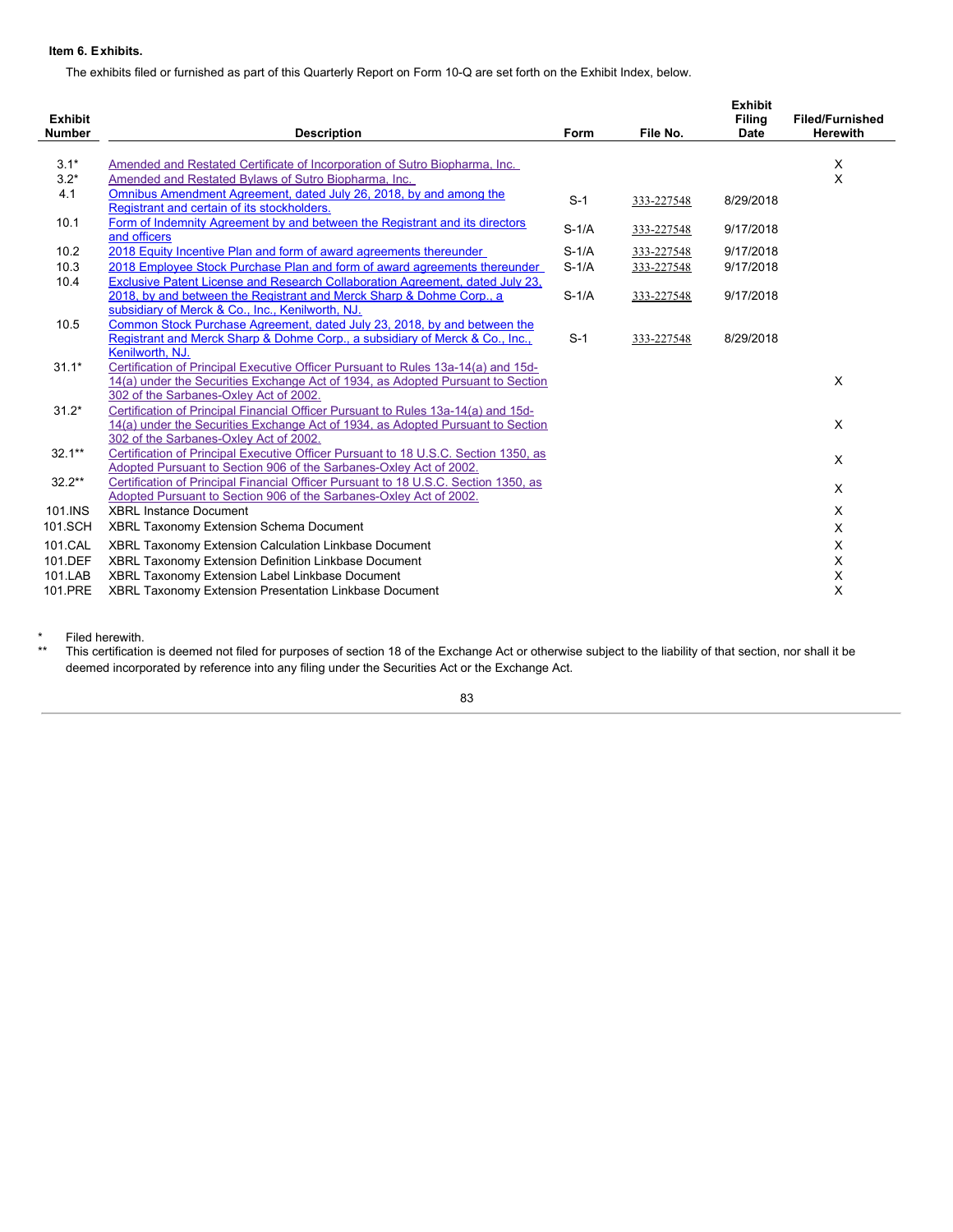# **SIGNATURES**

Pursuant to the requirements of the Securities Exchange Act of 1934, the registrant has duly caused this report to be signed on its behalf by the undersigned thereunto duly authorized.

Date: November 14, 2018 **By:** /s/ William J. Newell

Date: November 14, 2018 By: /s/ Edward C. Albini

SUTRO BIOPHARMA, INC.

William J. Newell Chief Executive Officer

Edward C. Albini Chief Financial Officer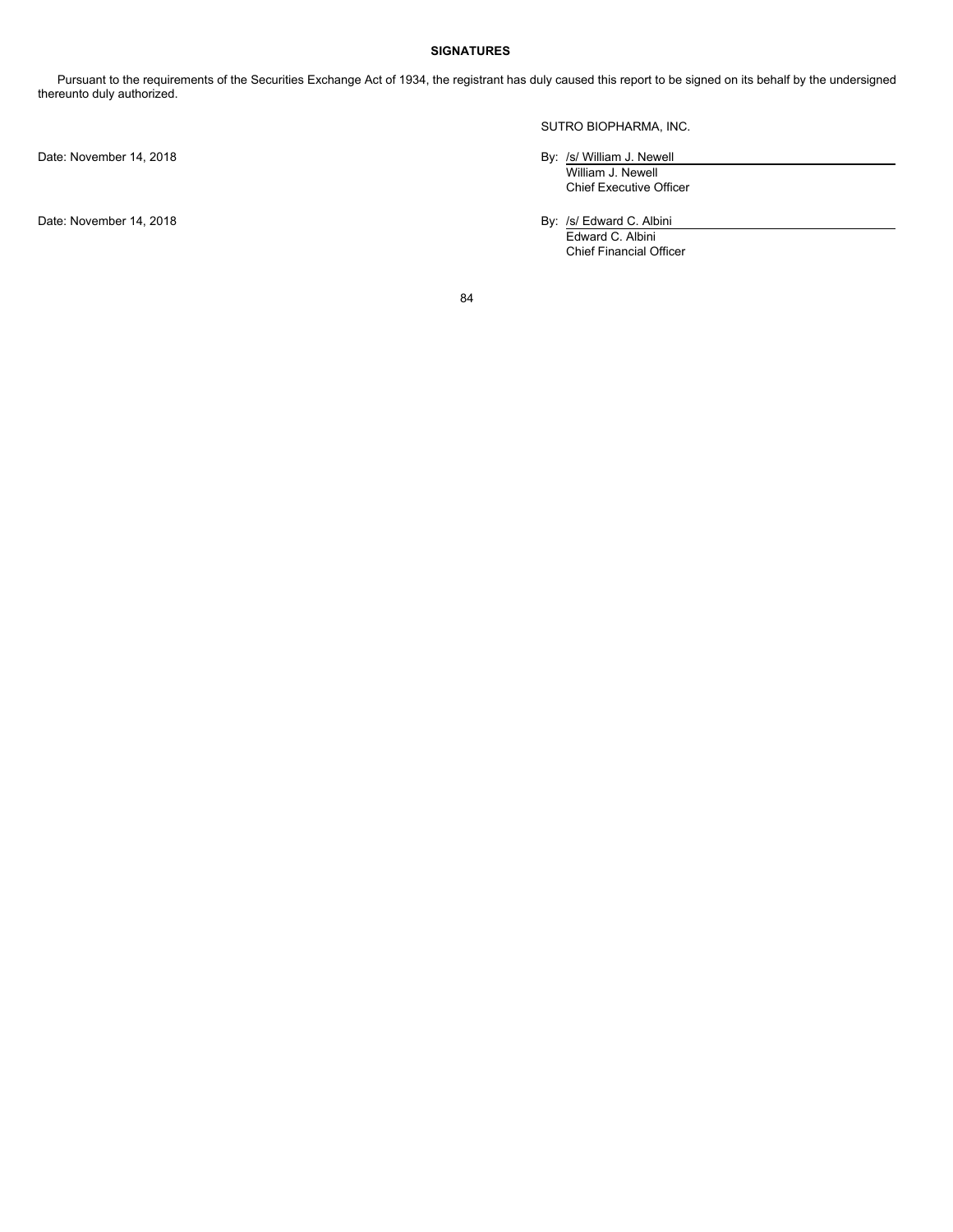### **SUTRO BIOPHARMA, INC.**

### **RESTATED CERTIFICATE OF INCORPORATION**

Sutro Biopharma, Inc., a Delaware corporation, hereby certifies as follows:

1. The name of the corporation is Sutro Biopharma, Inc. The date of the filing of its original Certificate of Incorporation with the Secretary of State was April 21, 2003 under the name Fundamental Applied Biology, Inc.

2. The Restated Certificate of Incorporation of the corporation attached hereto as Exhibit "A", which is incorporated herein by this reference, and which restates, integrates and further amends the provisions of the Certificate of Incorporation of this corporation as previously amended and/or restated, has been duly adopted by this corporation's Board of Directors and by the stockholders in accordance with Sections 242 and 245 of the General Corporation Law of the State of Delaware, with the approval of the corporation's stockholders having been given by written consent without a meeting in accordance with Section 228 of the General Corporation Law of the State of Delaware.

IN WITNESS WHEREOF, this corporation has caused this Restated Certificate of Incorporation to be signed by its duly authorized officer and the foregoing facts stated herein are true and correct.

Dated: October 1, 2018 SUTRO BIOPHARMA, INC.

| By:    | /s/ William Newell      |
|--------|-------------------------|
| Name:  | William Newell          |
| Title: | Chief Executive Officer |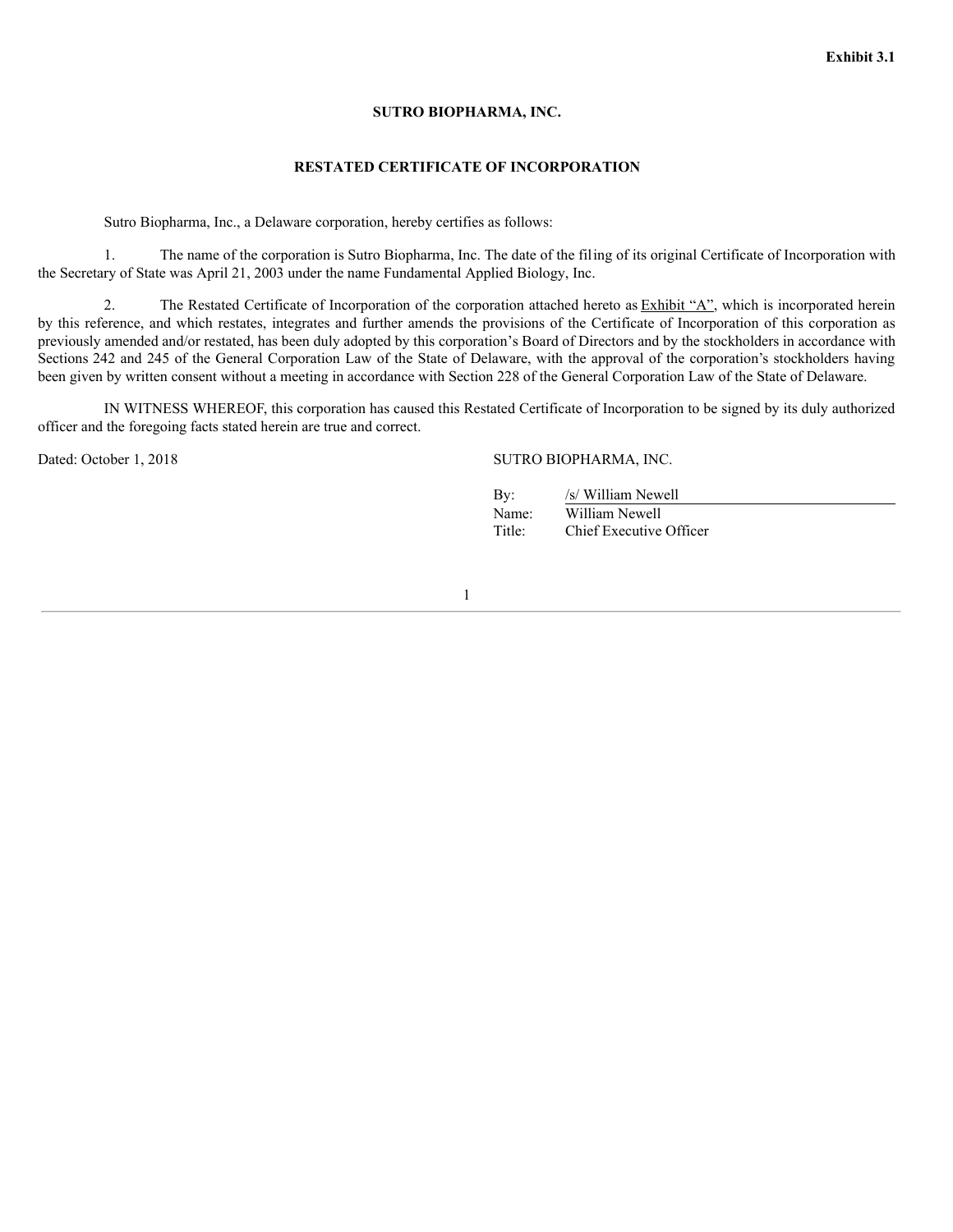# **EXHIBIT "A"**

### **SUTRO BIOPHARMA, INC.**

# **RESTATED CERTIFICATE OF INCORPORATION**

### **ARTICLE I: NAME**

The name of the corporation is Sutro Biopharma, Inc. (the "*Corporation*").

# **ARTICLE II: AGENT FOR SERVICE OF PROCESS**

The address of the Corporation's registered office in the State of Delaware is Corporation Trust Center, 1209 Orange Street, Wilmington, County of New Castle, Delaware 19801. The name of the registered agent of the Corporation at that address is The Corporation Trust Company.

### **ARTICLE III: PURPOSE**

The purpose of the Corporation is to engage in any lawful act or activity for which corporations may be organized under the General Corporation Law of the State of Delaware (the "*General Corporation Law*").

### **ARTICLE IV: AUTHORIZED STOCK**

**1. Total Authorized**. The total number of shares of all classes of stock that the Corporation has authority to issue is Three Hundred Ten Million (310,000,000) shares, consisting of two classes: Three Hundred Million (300,000,000) shares of Common Stock, \$0.001 par value per share ("*Common Stock*"), and Ten Million (10,000,000) shares of Preferred Stock, \$0.001 par value per share ("*Preferred Stock*").

### **2. Designation of Additional Series**.

2.1. The Board of Directors of the Corporation (the "*Board*") is authorized, subject to any limitations prescribed by the law of the State of Delaware, to provide for the issuance of the shares of Preferred Stock in one or more series, and, by filing a Certificate of Designation pursuant to the applicable law of the State of Delaware ("*Certificate of Designation*"), to establish from time to time the number of shares to be included in each such series, to fix the designation, vesting, powers (including voting powers), preferences and relative, participating, optional or other special rights, if any, of the shares of each such series and any qualifications, limitations or restrictions thereof, and, except where otherwise provided in the applicable Certificate of Designation, to thereafter increase (but not above the total number of authorized shares of the Preferred Stock) or decrease (but not below the number of shares of such series then outstanding) the number of shares of any such series. The number of authorized shares of Preferred Stock may also be increased or decreased (but not below the number of shares thereof then outstanding) by the affirmative vote of the holders of two-thirds of the voting power of all of the thenoutstanding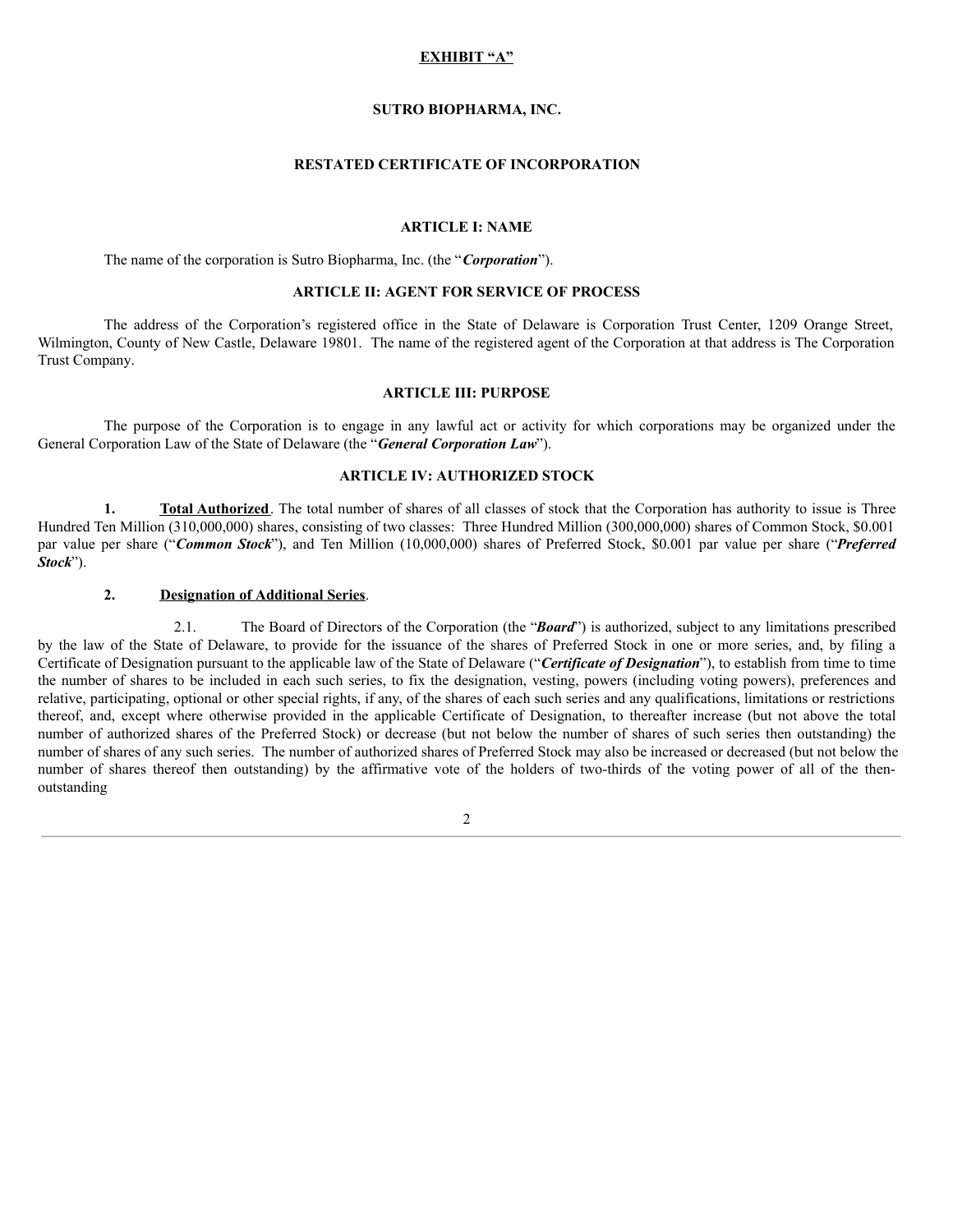<span id="page-88-0"></span>shares of capital stock of the Corporation entitled to vote thereon, without a separate vote of the holders of the Preferred Stock, irrespective of the provisions of Section 242(b)(2) of the General Corporation Law, unless a separate vote of the holders of one or more series is required pursuant to the terms of any Certificate of Designation; *provided*, *however*, that if two-thirds of the Whole Board (as defined below) has approved such increase or decrease of the number of authorized shares of Preferred Stock, then only the affirmative vote of the holders of a majority of the voting power of all of the then-outstanding shares of the capital stock of the Corporation entitled to vote generally in the election of directors, voting together as a single class, without a separate vote of the holders of the Preferred Stock (unless a separate vote of the holders of one or more series is required pursuant to the terms of any Certificate of Designation), shall be required to effect such increase or decrease. For purposes of this Restated Certificate of Incorporation (as the same may be amended and/or restated from time to time, including pursuant the terms of any Certificate of Designation designating a series of Preferred Stock, this "*Certificate of Incorporation*"), the term "*Whole Board*" shall mean the total number of authorized directors whether or not there exist any vacancies in previously authorized directorships.

2.2 Except as otherwise expressly provided in any Certificate of Designation designating any series of Preferred Stock pursuant to the foregoing provisions of this Article IV, any new series of Preferred Stock may be designated, fixed and determined as provided herein by the Board without approval of the holders of Common Stock or the holders of Preferred Stock, or any series thereof, and any such new series may have powers, preferences and rights, including, without limitation, voting powers, dividend rights, liquidation rights, redemption rights and conversion rights, senior to, junior to or pari passu with the rights of the Common Stock, any series of Preferred Stock or any future class or series of capital stock of the Corporation.

2.3 Each outstanding share of Common Stock shall entitle the holder thereof to one vote on each matter properly submitted to the stockholders of the Corporation for their vote; *provided, however*, that, except as otherwise required by law, holders of Common Stock shall not be entitled to vote on any amendment to this Certificate of Incorporation (including any Certificate of Designation relating to any series of Preferred Stock) that relates solely to the terms of one or more outstanding series of Preferred Stock if the holders of such affected series are entitled, either separately or together as a class with the holders of one or more other such series, to vote thereon pursuant to this Certificate of Incorporation (including any Certificate of Designation relating to any series of Preferred Stock).

### **ARTICLE V: AMENDMENT OF BYLAWS**

The Board shall have the power to adopt, amend or repeal the Bylaws of the Corporation (as the same may be amended and/or restated from time to time, the "*Bylaws*"). Any adoption, amendment or repeal of the Bylaws by the Board shall require the approval of a majority of the Whole Board. The stockholders shall also have power to adopt, amend or repeal the Bylaws; *provided*, *however*, that notwithstanding any other provision of this Certificate of Incorporation or any provision of law that might otherwise permit a lesser or no vote, but in addition to any vote of the holders of any class or series of stock of the Corporation required by applicable law or by this Certificate of Incorporation (including any Preferred Stock issued pursuant to a Certificate of Designation), the affirmative vote of the holders of at least twothirds of the voting power of all of the then-outstanding shares of the capital stock of the Corporation entitled to vote generally in the election of directors, voting together as a single class, shall be required for the stockholders to adopt, amend or repeal any provision of the Bylaws; *provided further*, that, in the case of any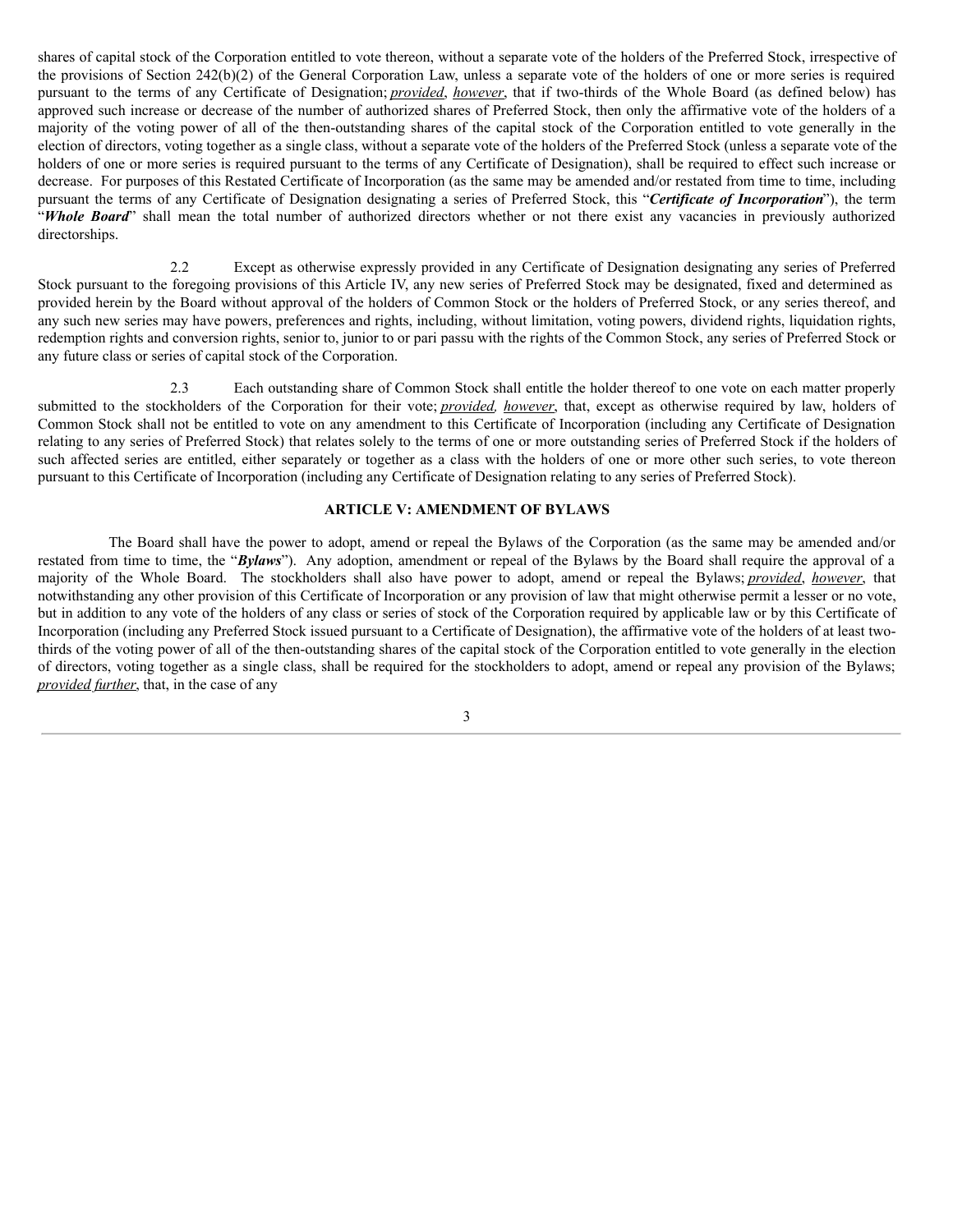proposed adoption, amendment or repeal of any provisions of the Bylaws that is approved by the Board and submitted to the stockholders for adoption thereby, if two-thirds of the Whole Board has approved such adoption, amendment or repeal of any provisions of the Bylaws, then only the affirmative vote of the holders of a majority of the voting power of all of the then-outstanding shares of the capital stock of the Corporation entitled to vote generally in the election of directors, voting together as a single class, shall be required to adopt, amend or repeal any provision of the Bylaws.

### **ARTICLE VI: MATTERS RELATING TO THE BOARD OF DIRECTORS**

**1. Director Powers**. Except as otherwise provided by the General Corporation Law or this Certificate of Incorporation, the conduct of the affairs of the Corporation shall be managed by or under the direction of the Board. In addition to the powers and authority expressly conferred upon them by applicable law or by this Certificate of Incorporation or the Bylaws of the Corporation, the directors are hereby empowered to exercise all such powers and do all such acts and things as may be exercised or done by the Corporation.

**2. Number of Directors**. Subject to the special rights of the holders of any series of Preferred Stock to elect additional directors under specified circumstances, the total number of directors constituting the Whole Board shall be fixed from time to time exclusively by resolution adopted by a majority of the Whole Board.

**3. Classified Board**. Subject to the special rights of the holders of one or more series of Preferred Stock to elect additional directors under specified circumstances, the directors shall be divided, with respect to the time for which they severally hold office, into three classes designated as Class I, Class II and Class III, respectively (the "*Classified Board*"). The Board may assign members of the Board already in office to the Classified Board, which assignments shall become effective at the same time the Classified Board becomes effective. Directors shall be assigned to each class in accordance with a resolution or resolutions adopted by the Board. The number of directors in each class shall be divided as nearly equal as reasonably possible. The initial term of office of the Class I directors shall expire at the Corporation's first annual meeting of stockholders following the closing of the Corporation's initial public offering pursuant to an effective registration statement under the Securities Act of 1933, as amended, relating to the offer and sale of Common Stock to the public (the "*Initial Public Offering*"), the initial term of office of the Class II directors shall expire at the Corporation's second annual meeting of stockholders following the closing of the Initial Public Offering and the initial term of office of the Class III directors shall expire at the Corporation's third annual meeting of stockholders following the closing of the Initial Public Offering. At each annual meeting of stockholders following the closing of the Initial Public Offering, directors elected to succeed those directors of the class whose terms then expire shall be elected for a term of office expiring at the third succeeding annual meeting of stockholders after their election.

**4. Term and Removal**. Each director shall hold office until the annual meeting at which such director's term expires and until such director's successor is duly elected and qualified, or until such director's earlier death, resignation, disqualification or removal. Any director may resign at any time upon notice to the Corporation given in writing or by any electronic transmission permitted in the Bylaws. Subject to the special rights of the holders of any series of Preferred Stock, no director may be removed from the Board except for cause and only by the affirmative vote of the holders of at least two-thirds of the voting power of the then-outstanding shares of capital stock of the Corporation entitled to vote thereon, voting together as a single class. No decrease in the authorized number of directors constituting the Whole Board shall shorten the term of any incumbent director.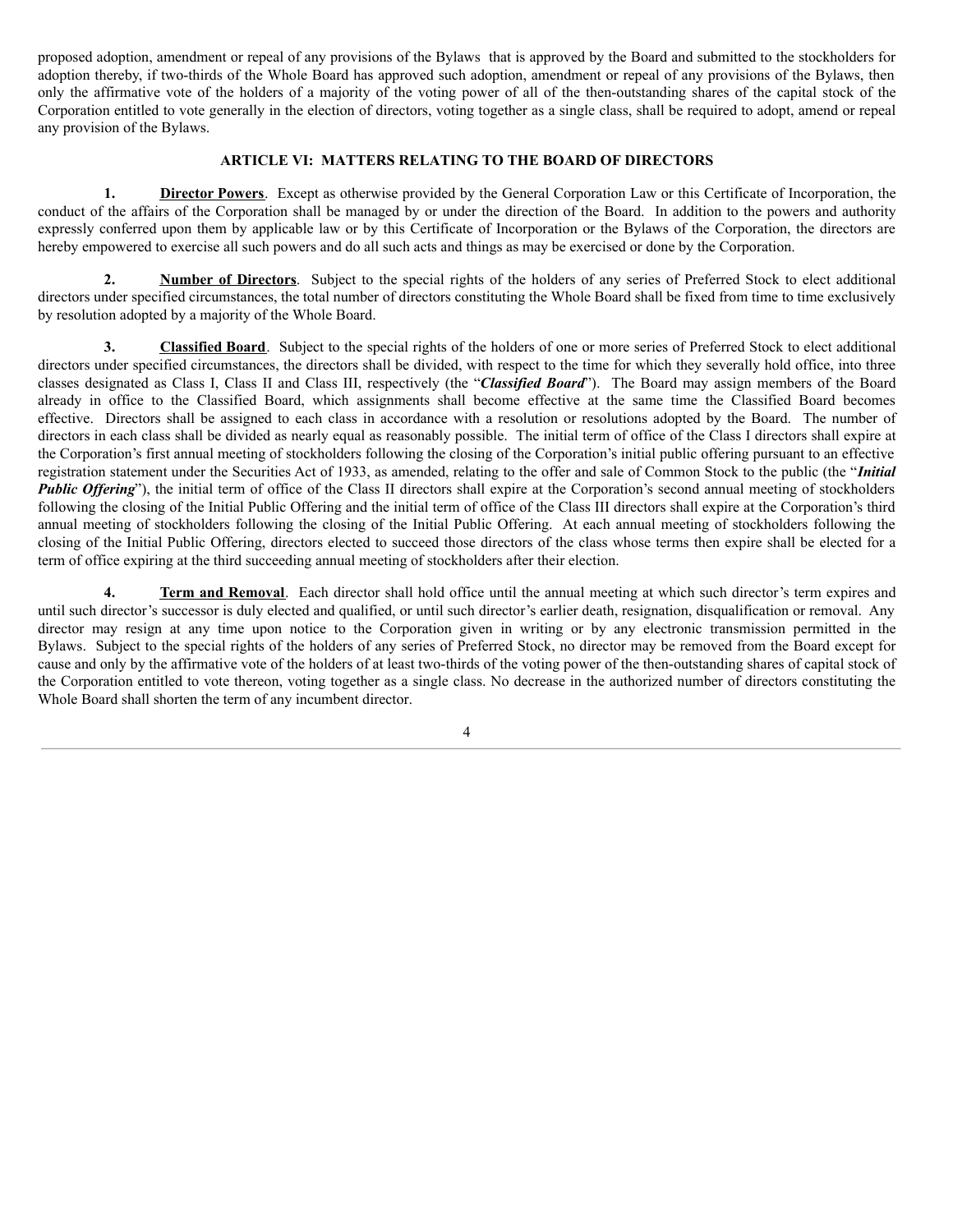**5. Board Vacancies and Newly Created Directorships**. Subject to the special rights of the holders of any series of Preferred Stock, any vacancy occurring in the Board for any cause, and any newly created directorship resulting from any increase in the authorized number of directors, shall, unless (a) the Board determines by resolution that any such vacancies or newly created directorships shall be filled by the stockholders or (b) as otherwise provided by law, be filled only by the affirmative vote of a majority of the directors then in office, even if less than a quorum, or by a sole remaining director, and shall not be filled by the stockholders. Any director elected in accordance with the preceding sentence shall hold office for a term expiring at the annual meeting of stockholders at which the term of office of the class to which the director has been assigned expires and until such director's successor shall have been duly elected and qualified, or until such director's earlier death, resignation, disqualification or removal.

**6. Vote by Ballot**. Election of directors need not be by written ballot unless the Bylaws shall so provide.

# **ARTICLE VII: DIRECTOR LIABILITY**

**1. Limitation of Liability**. To the fullest extent permitted by law, no director of the Corporation shall be personally liable for monetary damages for breach of fiduciary duty as a director. Without limiting the effect of the preceding sentence, if the General Corporation Law is hereafter amended to authorize the further elimination or limitation of the liability of a director, then the liability of a director of the Corporation shall be eliminated or limited to the fullest extent permitted by the General Corporation Law, as so amended.

**2. Change in Rights**. Neither any amendment nor repeal of this Article VII, nor the adoption of any provision of this Certificate of Incorporation inconsistent with this Article VII, shall eliminate, reduce or otherwise adversely affect any limitation on the personal liability of a director of the Corporation existing at the time of such amendment, repeal or adoption of such an inconsistent provision.

# **ARTICLE VIII: MATTERS RELATING TO STOCKHOLDERS**

**1. No Action by Written Consent of Stockholders**. Subject to the rights of any series of Preferred Stock then outstanding, no action shall be taken by the stockholders of the Corporation except at a duly called annual or special meeting of stockholders and no action shall be taken by the stockholders of the Corporation by written consent in lieu of a meeting.

**2. Special Meeting of Stockholders**. Special meetings of the stockholders of the Corporation may be called only by the Chairperson of the Board, the Chief Executive Officer, the Lead Independent Director (as defined in the Bylaws), the President, or the Board acting pursuant to a resolution adopted by a majority of the Whole Board and may not be called by any other person or persons.

**3. Advance Notice of Stockholder Nominations and Business Transacted at Special Meetings**. Advance notice of stockholder nominations for the election of directors of the Corporation and of business to be brought by stockholders before any meeting of stockholders of the Corporation shall be given in the manner provided in the Bylaws. Business transacted at special meetings of stockholders shall be limited to the purpose or purposes stated in the notice of meeting.

<sup>5</sup>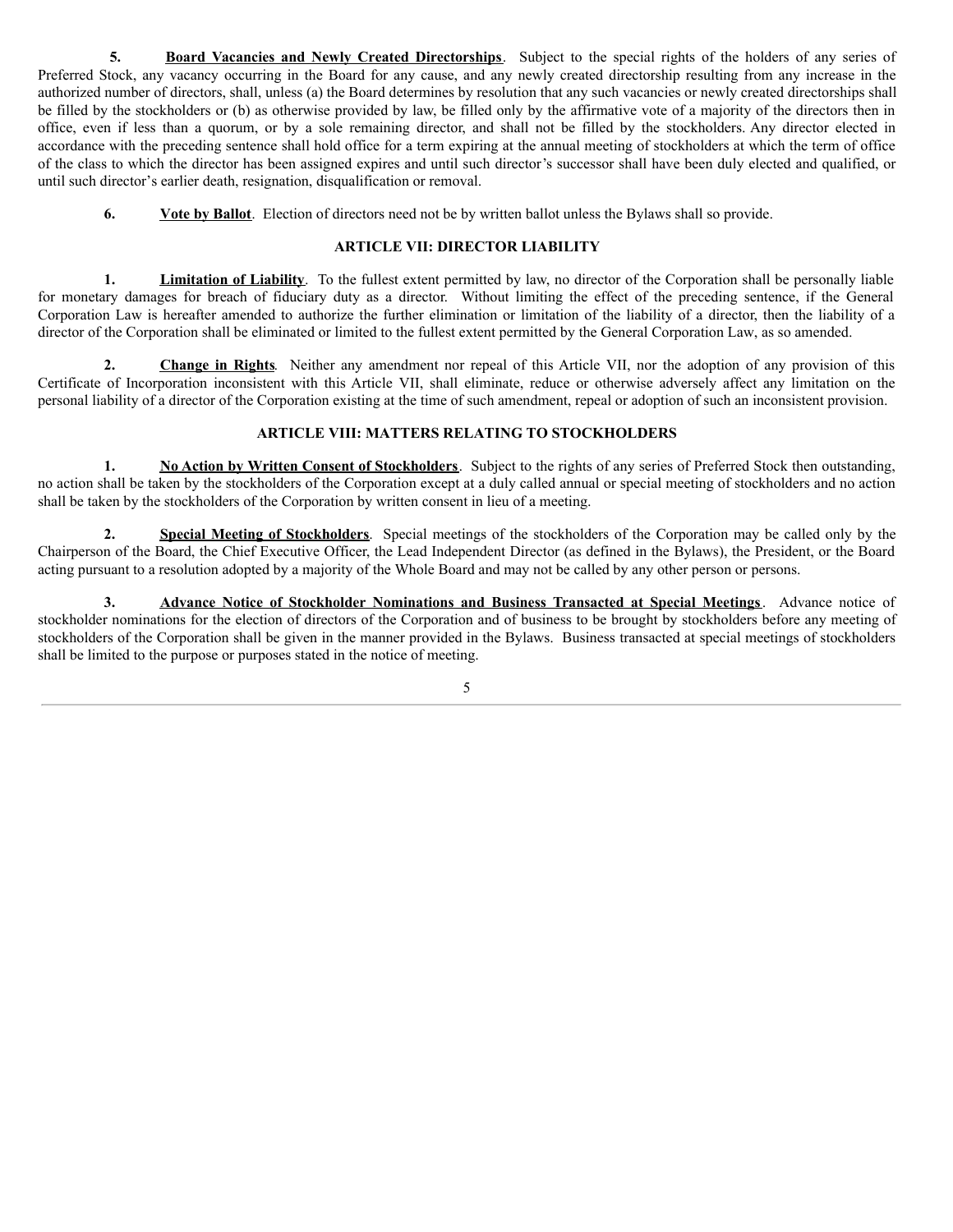### **ARTICLE IX: CHOICE OF FORUM**

Unless the Corporation consents in writing to the selection of an alternative forum, the Court of Chancery of the State of Delaware, to the fullest extent permitted by law, shall be the sole and exclusive forum for: (a) any derivative action or proceeding brought on behalf of the Corporation; (b) any action asserting a claim of breach of a fiduciary duty owed by, or other wrongdoing by, any director, officer, stockholder, employee or agent of the Corporation to the Corporation or the Corporation's stockholders; (c) any action asserting a claim against the Corporation or any director, officer, stockholder, employee or agent of the Corporation arising pursuant to any provision of the General Corporation Law, this Certificate of Incorporation or the Bylaws or as to which the General Corporation Law confers jurisdiction on the Court of Chancery of the State of Delaware; (d) any action to interpret, apply, enforce or determine the validity of this Certificate of Incorporation or the Bylaws; or (e) any action asserting a claim against the Corporation or any director, officer, stockholder, employee or agent of the Corporation governed by the internal affairs doctrine. The provision would not apply to suits brought to enforce a duty or liability created by the Securities Exchange Act of 1934.

Any person or entity purchasing or otherwise acquiring or holding any interest in shares of capital stock of the Corporation shall be deemed to have notice of and to have consented to the provisions of this Article IX.

# **ARTICLE X: AMENDMENT OF CERTIFICATE OF INCORPORATION**

If any provision of this Certificate of Incorporation becomes or is declared on any ground by a court of competent jurisdiction to be illegal, unenforceable or void, portions of such provision, or such provision in its entirety, to the extent necessary, shall be severed from this Certificate of Incorporation, and the court will replace such illegal, void or unenforceable provision of this Certificate of Incorporation with a valid and enforceable provision that most accurately reflects the Corporation's intent, in order to achieve, to the maximum extent possible, the same economic, business and other purposes of the illegal, void or unenforceable provision. The balance of this Certificate of Incorporation shall be enforceable in accordance with its terms.

The Corporation reserves the right to amend or repeal any provision contained in this Certificate of Incorporation in the manner prescribed by the laws of the State of Delaware and all rights conferred upon stockholders are granted subject to this reservation; *provided, however*, that, notwithstanding any other provision of this Certificate of Incorporation or any provision of law that might otherwise permit a lesser vote or no vote (but subject to Section 2 of Article IV hereof), but in addition to any vote of the holders of any class or series of the stock of the Corporation required by law or by this Certificate of Incorporation, the affirmative vote of the holders of at least two-thirds of the voting power of all of the then-outstanding shares of the capital stock of the Corporation entitled to vote generally in the election of directors, voting together as a single class, shall be required to amend or repeal this Article X or Article V, Article VI, Article VII or Article VIII; *provided*, *further*, that if two-thirds of the Whole Board has approved such amendment or repeal of any provisions of this Certificate of Incorporation, then only the affirmative vote of the holders of at least a majority of the voting power of all of the then-outstanding shares of capital stock of the Corporation entitled to vote generally in the election of directors, voting together as a single class (in addition to any other vote of the holders of any class or series of stock of the Corporation required by law of by this Certificate of Incorporation), shall be required to amend or repeal such provisions of this Certificate of Incorporation.

**\* \* \* \* \* \* \* \* \* \* \***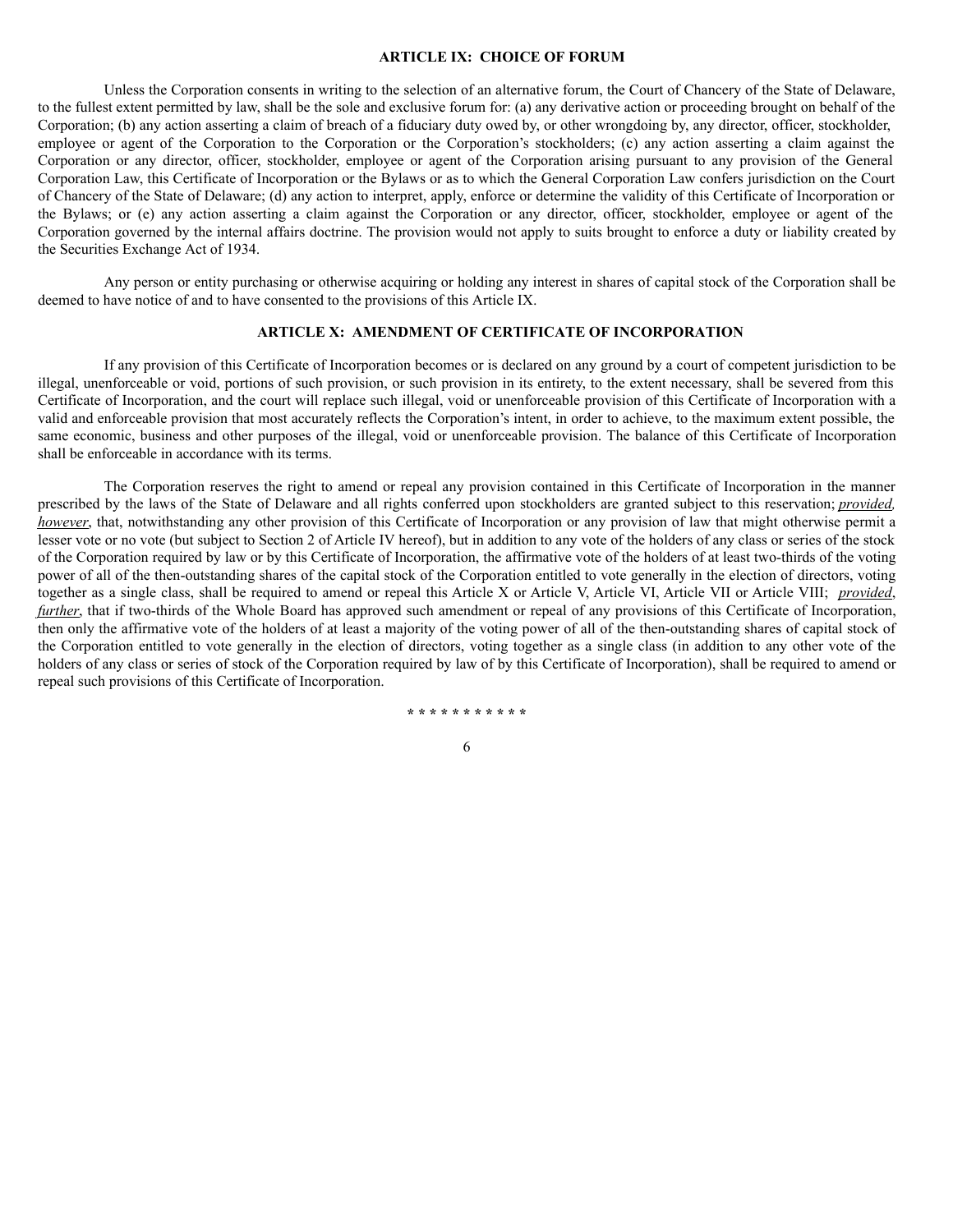# **SUTRO BIOPHARMA, INC.**

(a Delaware corporation)

# **RESTATED BYLAWS**

As Adopted September 26, 2018 and

As Effective October 1, 2018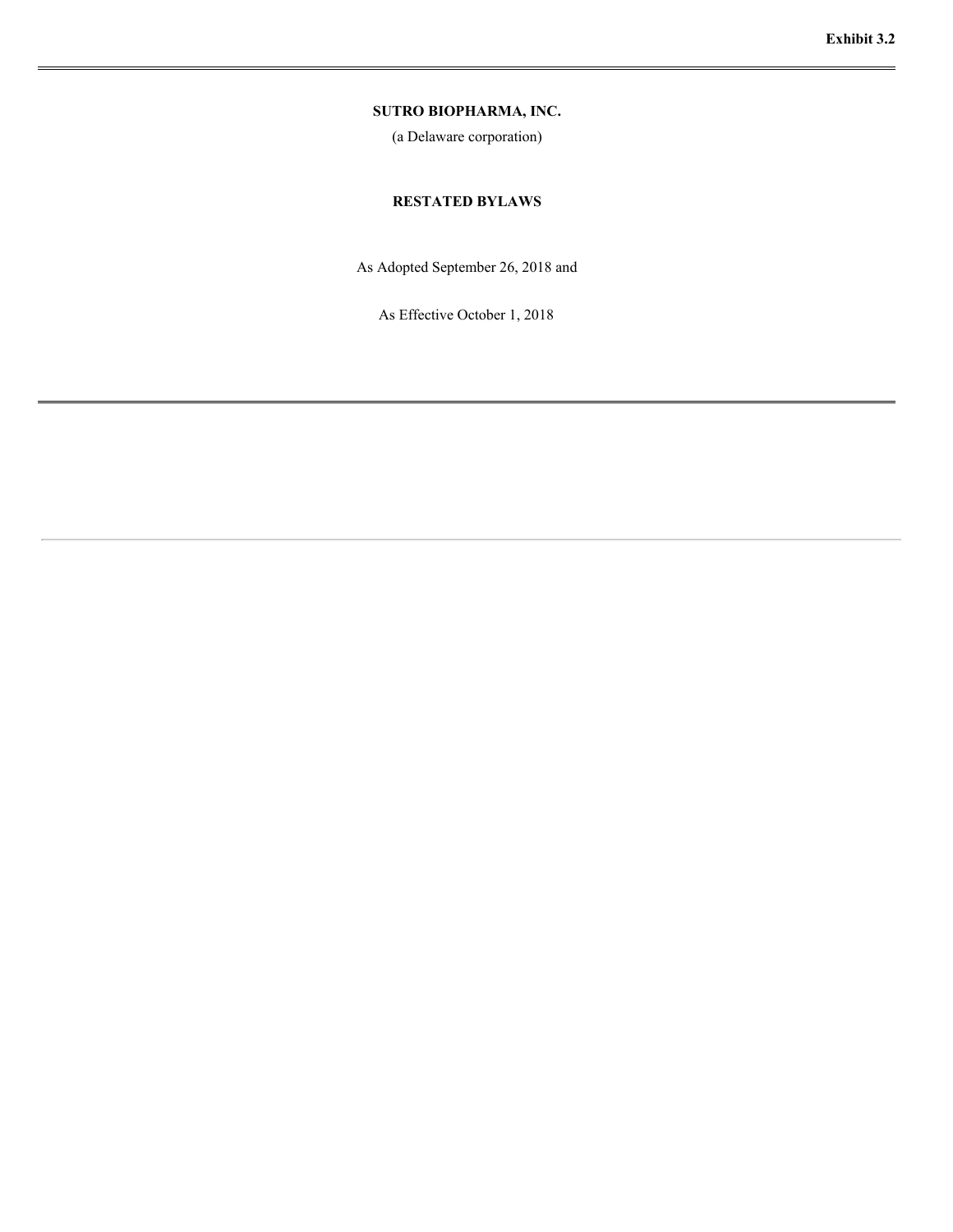#### **SUTRO BIOPHARMA, INC.**

# (a Delaware corporation)

# **RESTATED BYLAWS**

# **TABLE OF CONTENTS**

#### Article I: STOCKHOLDERS

| Article I: STOCKHOLDERS        |                                                              | $\mathbf{1}$            |
|--------------------------------|--------------------------------------------------------------|-------------------------|
| Section 1.1:                   | <b>Annual Meetings</b>                                       | $\mathbf{1}$            |
| Section 1.2:                   | <b>Special Meetings</b>                                      | $\mathbf{1}$            |
| Section 1.3:                   | Notice of Meetings                                           | $\mathbf{1}$            |
| Section 1.4:                   | Adjournments                                                 | $\overline{c}$          |
| Section 1.5:                   | Quorum                                                       | $\overline{c}$          |
| Section 1.6:                   | Organization                                                 | $\mathfrak{Z}$          |
| Section 1.7:                   | Voting; Proxies                                              | $\overline{\mathbf{3}}$ |
| Section 1.8:                   | Fixing Date for Determination of Stockholders of Record      | $\mathfrak{Z}$          |
| Section 1.9:                   | List of Stockholders Entitled to Vote                        | $\overline{4}$          |
| Section 1.10:                  | Inspectors of Elections                                      | $\overline{4}$          |
| Section 1.11:                  | Conduct of Meetings                                          | 5                       |
| Section 1.12:                  | Notice of Stockholder Business; Nominations.                 | 6                       |
| Article II: BOARD OF DIRECTORS |                                                              | 13                      |
| Section 2.1:                   | Number; Qualifications                                       | 13                      |
| Section 2.2:                   | Election; Resignation; Removal; Vacancies                    | 13                      |
| Section 2.3:                   | <b>Regular Meetings</b>                                      | 13                      |
| Section 2.4:                   | <b>Special Meetings</b>                                      | 13                      |
| Section 2.5:                   | <b>Remote Meetings Permitted</b>                             | 14                      |
| Section 2.6:                   | Quorum; Vote Required for Action                             | 14                      |
| Section 2.7:                   | Organization                                                 | 14                      |
| Section 2.8:                   | Unanimous Action by Directors in Lieu of a Meeting           | 14                      |
| Section 2.9:                   | Powers                                                       | 14                      |
| Section 2.10:                  | <b>Compensation of Directors</b>                             | 15                      |
| Section 2.11:                  | Confidentiality                                              | 15                      |
| Article III: COMMITTEES        |                                                              | 15                      |
| Section 3.1:                   | Committees                                                   | 15                      |
| Section 3.2:                   | <b>Committee Rules</b>                                       | 15                      |
|                                |                                                              |                         |
|                                | Article IV: OFFICERS; CHAIRPERSON; LEAD INDEPENDENT DIRECTOR | 16                      |
| Section 4.1:                   | Generally                                                    | 16                      |
| Section 4.2:                   | Chief Executive Officer                                      | 16                      |
| Section 4.3:                   | Chairperson of the Board                                     | 17                      |
| Section 4.4:                   | Lead Independent Director                                    | 17                      |
| Section 4.5:                   | President                                                    | 17                      |
| Section 4.6:                   | Chief Financial Officer                                      | 17                      |
| Section 4.7:                   | Treasurer                                                    | 18                      |
| Section 4.8:                   | Vice President                                               | $18\,$                  |
| Section 4.9:                   | Secretary                                                    | $18\,$                  |
| Section 4.10:                  | Delegation of Authority                                      | $18\,$                  |
| Section 4.11:                  | Removal                                                      | 18                      |
|                                | i                                                            |                         |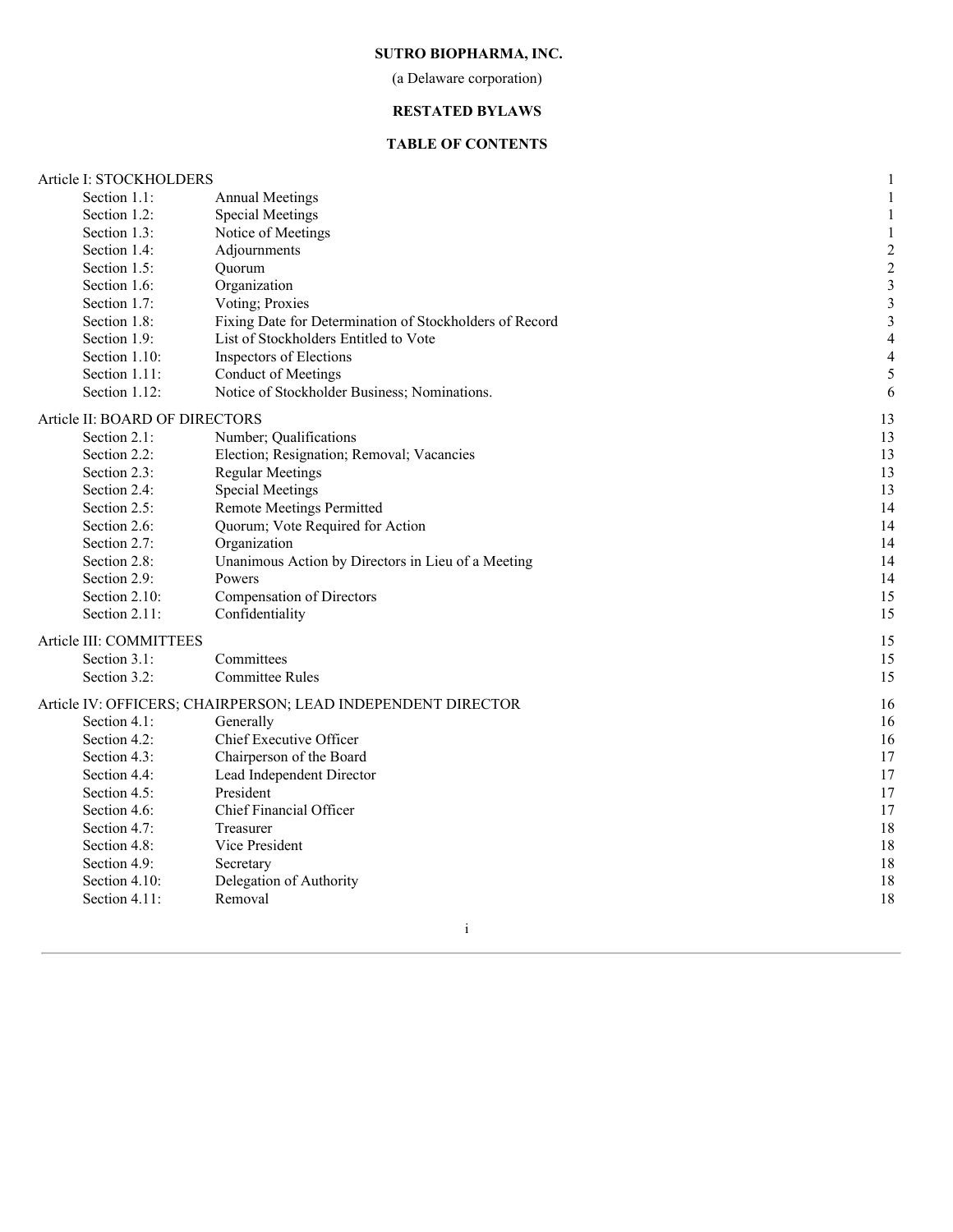| Article V: STOCK                   |                                                                                                     | 18 |
|------------------------------------|-----------------------------------------------------------------------------------------------------|----|
| Section 5.1:                       | Certificates; Uncertificated Shares                                                                 | 18 |
| Section 5.2:                       | Lost, Stolen or Destroyed Stock Certificates; Issuance of New Certificates or Uncertificated Shares | 19 |
| Section 5.3:                       | Other Regulations                                                                                   | 19 |
| Article VI: INDEMNIFICATION        |                                                                                                     | 19 |
| Section 6.1:                       | Indemnification of Officers and Directors                                                           | 19 |
| Section 6.2:                       | Advancement of Expenses                                                                             | 20 |
| Section 6.3:                       | Non-Exclusivity of Rights                                                                           | 20 |
| Section 6.4:                       | <b>Indemnification Contracts</b>                                                                    | 20 |
| Section 6.5:                       | Right of Indemnitee to Bring Suit                                                                   | 20 |
| Section 6.6:                       | Nature of Rights                                                                                    | 21 |
| Section 6.7:                       | Insurance                                                                                           | 21 |
| Article VII: NOTICES               |                                                                                                     | 22 |
| Section 7.1:                       | Notice                                                                                              | 22 |
| Section 7.2:                       | Waiver of Notice                                                                                    | 23 |
| Article VIII: INTERESTED DIRECTORS |                                                                                                     | 23 |
| Section 8.1:                       | <b>Interested Directors</b>                                                                         | 23 |
| Section 8.2:                       | Quorum                                                                                              | 23 |
| Article IX: MISCELLANEOUS          |                                                                                                     | 23 |
| Section 9.1:                       | Fiscal Year                                                                                         | 23 |
| Section 9.2:                       | Seal                                                                                                | 23 |
| Section 9.3:                       | Form of Records                                                                                     | 24 |
| Section 9.4:                       | Reliance upon Books, Records and Experts                                                            | 24 |
| Section 9.5:                       | Certificate of Incorporation Governs                                                                | 24 |
| Section 9.6:                       | Severability                                                                                        | 24 |
| Section 9.7:                       | Time Periods                                                                                        | 24 |
| Article X: AMENDMENT               |                                                                                                     | 24 |
| Article XI: EXCLUSIVE FORUM        |                                                                                                     |    |
|                                    |                                                                                                     | 25 |

ii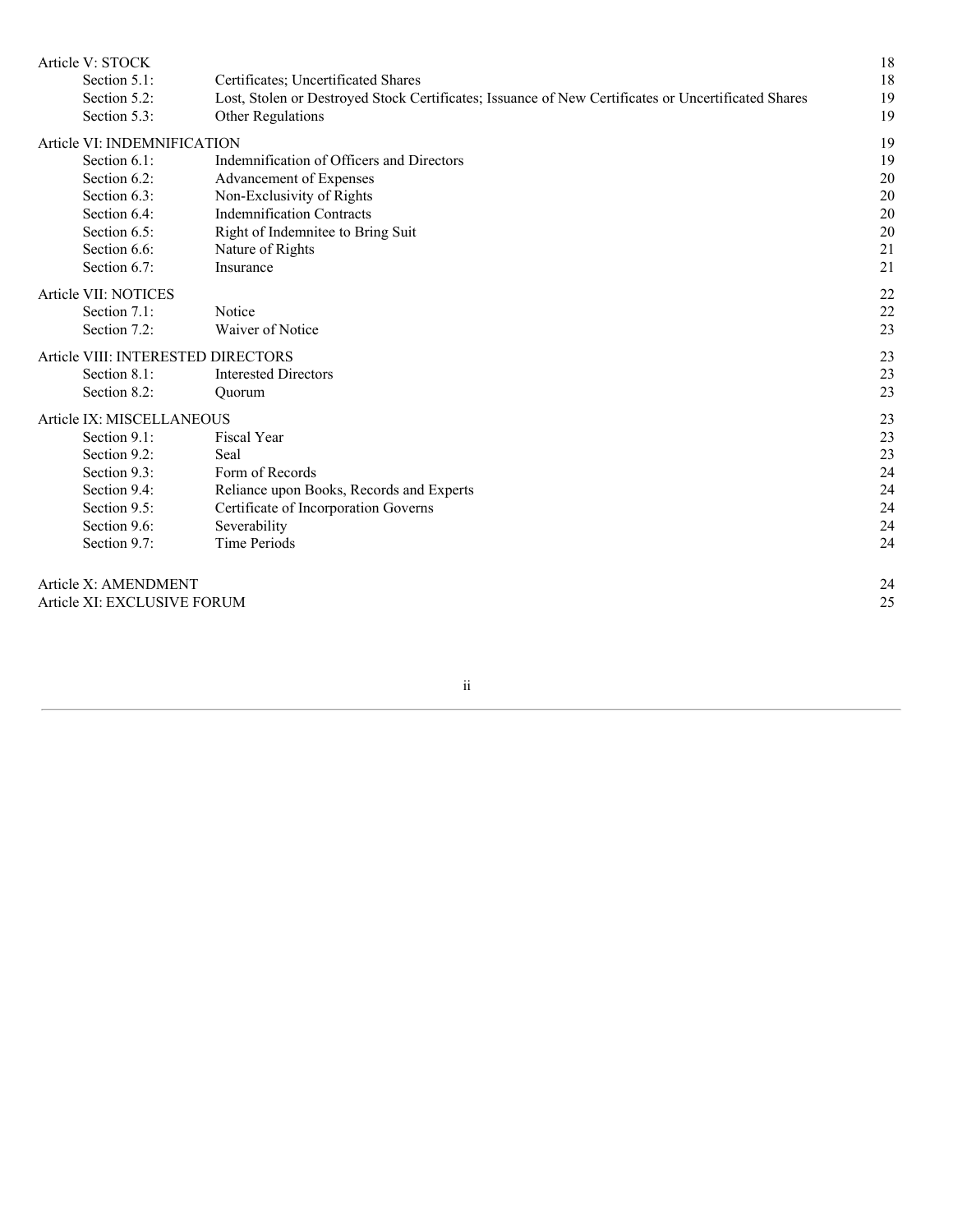### **SUTRO BIOPHARMA, INC.**

(a Delaware corporation)

# **RESTATED BYLAWS**

As Adopted September 26, 2018 and As Effective October 1, 2018

### **ARTICLE I: STOCKHOLDERS**

### **Section 1.1:** Annual Meetings

If required by applicable law, an annual meeting of stockholders shall be held for the election of directors at such date and time as the Board of Directors (the "*Board*") of Sutro Biopharma, Inc. (the "*Corporation*") shall each year fix. The meeting may be held either at a place, within or without the State of Delaware as permitted by the Delaware General Corporation Law (the "*DGCL*"), or by means of remote communication as the Board in its sole discretion may determine. Any proper business may be transacted at the annual meeting.

### **Section 1.2:** Special Meetings

Special meetings of stockholders for any purpose or purposes shall be called in the manner set forth in the Restated Certificate of Incorporation of the Corporation (as the same may be amended and/or restated from time to time, the "*Certificate of Incorporation*"). The special meeting may be held either at a place, within or without the State of Delaware, or by means of remote communication as the Board in its sole discretion may determine. Business transacted at any special meeting of stockholders shall be limited to matters relating to the purpose or purposes stated in the notice of the meeting.

# **Section 1.3:** Notice of Meetings

Notice of all meetings of stockholders shall be given in writing or by electronic transmission in the manner provided by applicable law (including, without limitation, as set forth in Section 7.1.1 of these Bylaws) stating the date, time and place, if any, of the meeting, the means of remote communication, if any, by which stockholders and proxy holders may be deemed to be present in person and vote at such meeting, and the record date for determining the stockholders entitled to vote at the meeting (if such date is different from the record date for stockholders entitled to notice of the meeting). In the case of a special meeting, such notice shall also set forth the purpose or purposes for which the meeting is called. Unless otherwise required by applicable law or the Certificate of Incorporation, notice of any meeting of stockholders shall be given not less than ten (10), nor more than sixty (60), days before the date of the meeting to each stockholder of record entitled to vote at such meeting as of the record date for determining the stockholders entitled to notice of the meeting.

#### - 1 -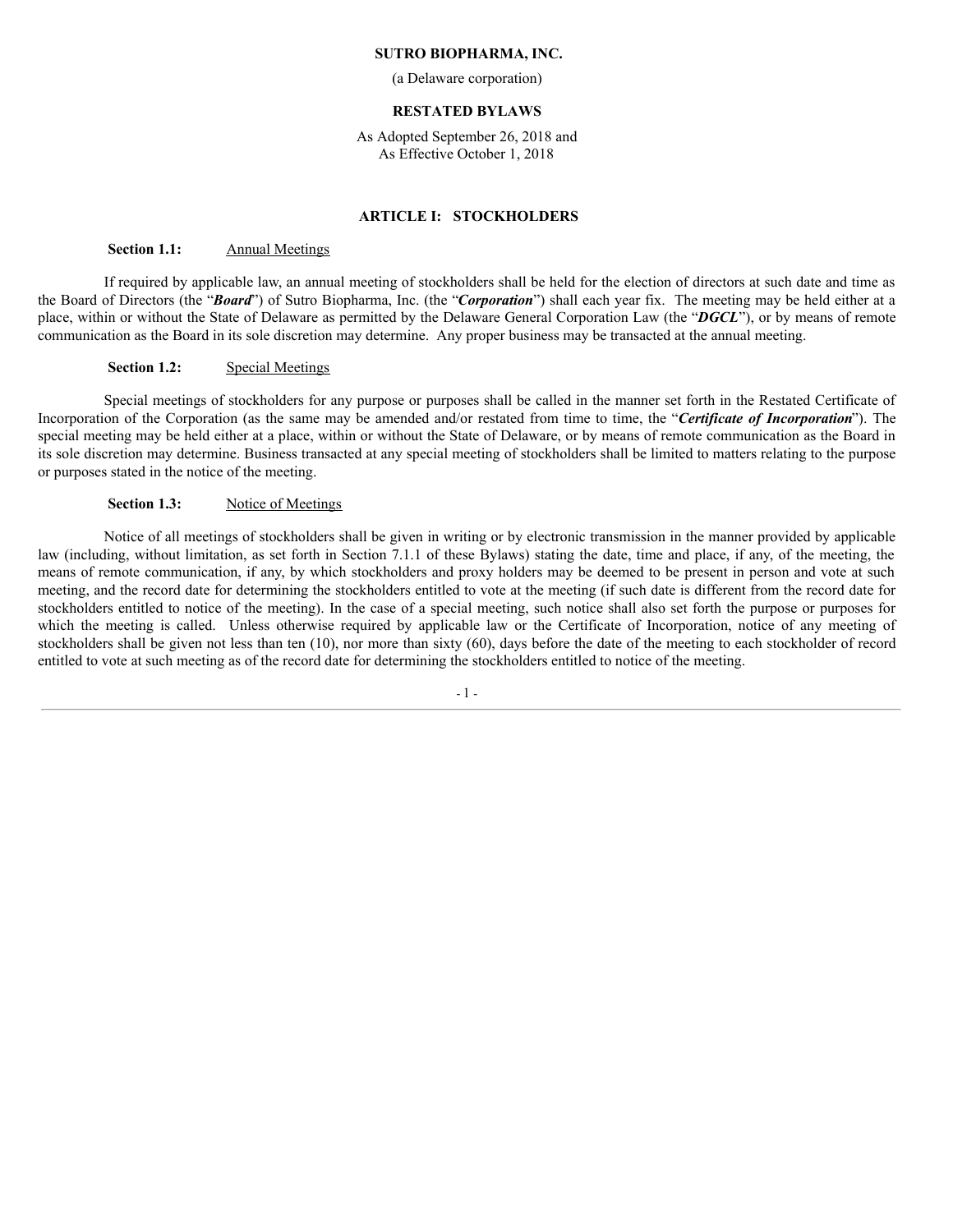### **Section 1.4:** Adjournments

The chairperson of the meeting shall have the power to adjourn the meeting to another time, date and place (if any). Any meeting of stockholders, annual or special, may be adjourned from time to time, and notice need not be given of any such adjourned meeting if the time, date and place (if any) thereof and the means of remote communication (if any) by which stockholders and proxy holders may be deemed to be present in person and vote at such adjourned meeting are announced at the meeting at which the adjournment is taken; *provided*, *however*, that if the adjournment is for more than thirty (30) days, a notice of the adjourned meeting shall be given to each stockholder of record entitled to vote at the meeting. If after the adjournment a new record date for determination of stockholders entitled to vote is fixed for the adjourned meeting, the Board shall fix as the record date for determining stockholders entitled to notice of such adjourned meeting the same or an earlier date as that fixed for determination of stockholders entitled to vote at the adjourned meeting, and shall give notice of the adjourned meeting to each stockholder of record as of the record date so fixed for notice of such adjourned meeting. At the adjourned meeting, the Corporation may transact any business that might have been transacted at the original meeting. To the fullest extent permitted by law, the Corporation may postpone, reschedule or cancel any previously scheduled special or annual meeting of stockholders before it is to be held, regardless of whether any notice or public disclosure with respect to any such meeting has been sent or made pursuant to Section 1.3 hereof or otherwise, in which case notice shall be provided to the stockholders of the new date, time and place, if any, of the meeting as provided in Section 1.3 above.

### **Section 1.5:** Ouorum

Except as otherwise provided by applicable law, the Certificate of Incorporation or these Bylaws, at each meeting of stockholders the holders of a majority of the voting power of the shares of stock issued and outstanding and entitled to vote at the meeting, present in person or represented by proxy, shall constitute a quorum for the transaction of business; *provided*, *however*, that where a separate vote by a class or classes or series of stock is required by applicable law or the Certificate of Incorporation, the holders of a majority of the voting power of the shares of such class or classes or series of the stock issued and outstanding and entitled to vote on such matter, present in person or represented by proxy at the meeting, shall constitute a quorum entitled to take action with respect to the vote on such matter. If a quorum shall fail to attend any meeting, the chairperson of the meeting or, if directed to be voted on by the chairperson of the meeting, the holders of a majority of the voting power of the shares entitled to vote who are present in person or represented by proxy at the meeting may adjourn the meeting. Shares of the Corporation's stock belonging to the Corporation (or to another corporation, if a majority of the shares entitled to vote in the election of directors of such other corporation are held, directly or indirectly, by the Corporation), shall neither be entitled to vote nor be counted for quorum purposes; *provided*, *however*, that the foregoing shall not limit the right of the Corporation or any other corporation to vote any shares of the Corporation's stock held by it in a fiduciary capacity and to count such shares for purposes of determining a quorum. A quorum, once established at a meeting, shall not be broken by the withdrawal of enough votes to leave less than a quorum.

 $-2 -$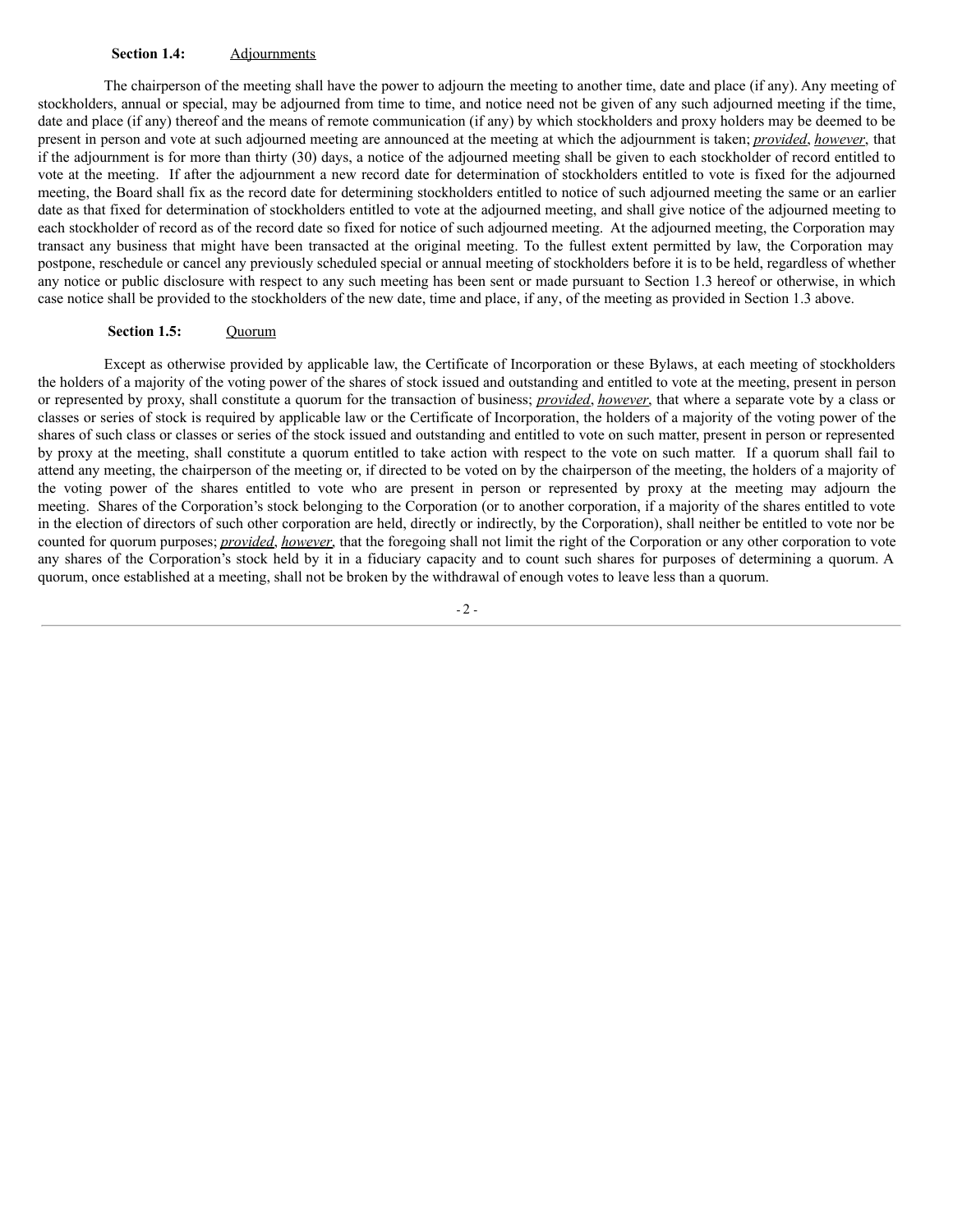### **Section 1.6:** Organization

Meetings of stockholders shall be presided over by (a) such person as the Board may designate, or (b) in the absence of such a person, the Chairperson of the Board, or (c) in the absence of such person, the Lead Independent Director, or, (d) in the absence of such person, the Chief Executive Officer of the Corporation, or (e) in the absence of such person, the President of the Corporation, or (f) in the absence of such person, by a Vice President. Such person shall be chairperson of the meeting and, subject to Section 1.10 hereof, shall determine the order of business and the procedure at the meeting, including such regulation of the manner of voting and the conduct of discussion as seems to him or her to be in order. The Secretary of the Corporation shall act as secretary of the meeting, but in such person's absence the chairperson of the meeting may appoint any person to act as secretary of the meeting.

### **Section 1.7:** Voting; Proxies

Each stockholder of record entitled to vote at a meeting of stockholders may authorize another person or persons to act for such stockholder by proxy. Such a proxy may be prepared, transmitted and delivered in any manner permitted by applicable law. Except as may be required in the Certificate of Incorporation, directors shall be elected by a plurality of the votes cast by the holders of the shares present in person or represented by proxy at the meeting and entitled to vote on the election of directors. At any meeting of stockholders at which a quorum is present, unless a different or minimum vote is required by applicable law, rule or regulation applicable to the Corporation or its securities, the rules or regulations of any stock exchange applicable to the Corporation, the Certificate of Incorporation or these Bylaws, in which case such different or minimum vote shall be the applicable vote on the matter, every matter other than the election of directors shall be decided by the affirmative vote of the holders of a majority of the voting power of the shares of stock entitled to vote on such matter that are present in person or represented by proxy at the meeting and are voted for or against the matter (or if there are two or more classes or series of stock entitled to vote as separate classes, then in the case of each class or series, the holders of a majority of the voting power of the shares of stock of that class or series present in person or represented by proxy at the meeting voting for or against such matter).

### **Section 1.8:** Fixing Date for Determination of Stockholders of Record

In order that the Corporation may determine the stockholders entitled to notice of any meeting of stockholders or any adjournment thereof, the Board may fix a record date, which record date shall not precede the date upon which the resolution fixing the record date is adopted by the Board, and which record date shall, unless otherwise required by law, not be more than sixty (60) nor less than ten (10) days before the date of such meeting. If the Board so fixes a date, such date shall also be the record date for determining the stockholders entitled to vote at such meeting unless the Board determines, at the time it fixes such record date, that a later date on or before the date of the meeting shall be the date for making such determination. If no record date is fixed by the Board, the record date for determining stockholders entitled to notice of or to vote at a meeting of stockholders shall be at the close of business on the day next preceding the day on which notice is given, or, if notice is waived, at the close of business on the day next preceding the day on which the meeting is held. A determination of stockholders of record entitled to notice of or to vote at a meeting of stockholders shall apply to any adjournment of the meeting; *provided*, *however*, that the Board may fix a new record date for determination of stockholders entitled to vote at the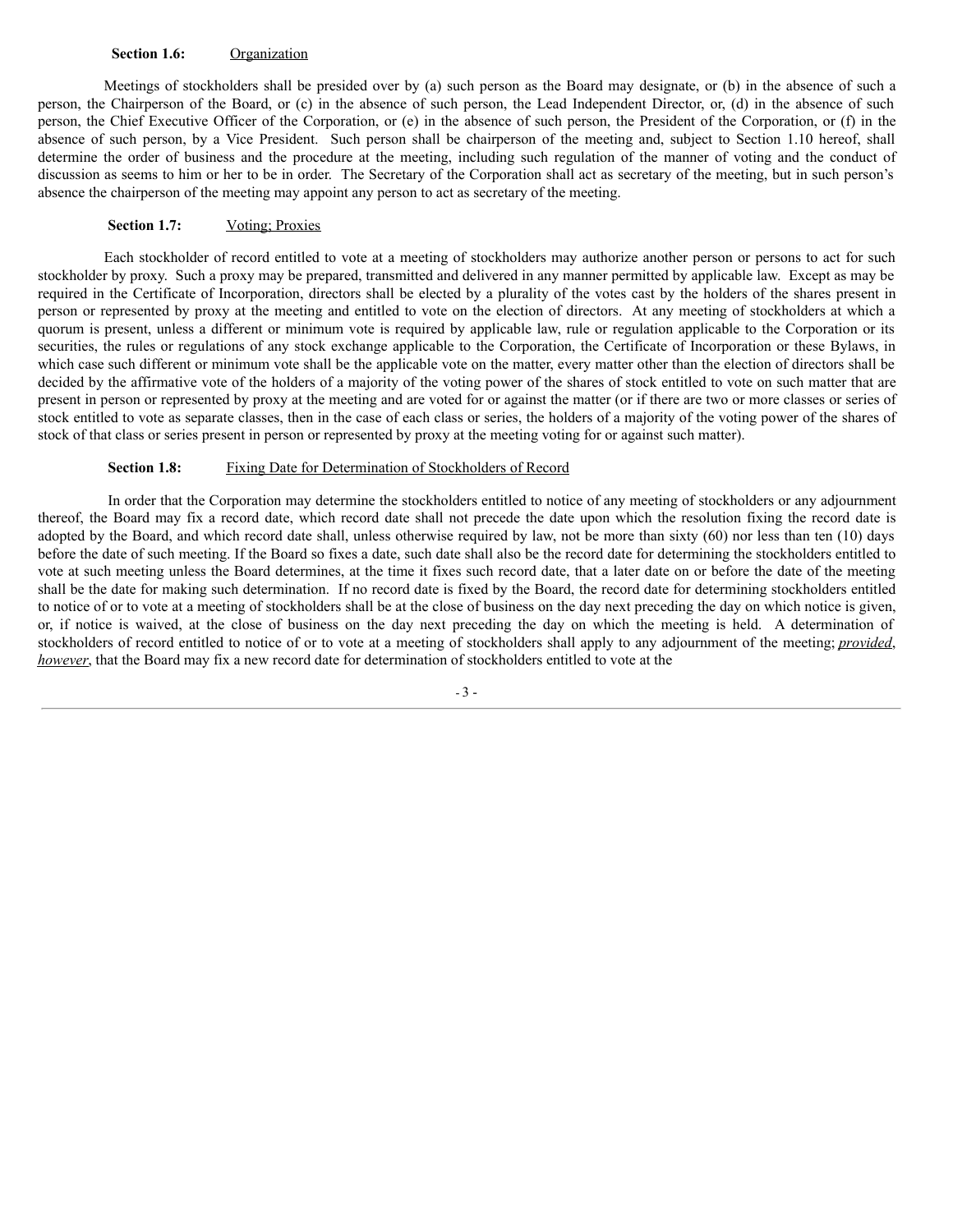adjourned meeting, and in such case shall also fix as the record date for stockholders entitled to notice of such adjourned meeting the same or an earlier date as that fixed for determination of stockholders entitled to vote in accordance herewith at the adjourned meeting.

In order that the Corporation may determine the stockholders entitled to receive payment of any dividend or other distribution or allotment of any rights, or entitled to exercise any rights in respect of any change, conversion or exchange of stock or for the purpose of any other lawful action, the Board may fix, in advance, a record date, which shall not precede the date upon which the resolution fixing the record date is adopted by the Board and which shall not be more than sixty (60) days prior to such action. If no such record date is fixed by the Board, then the record date for determining stockholders for any such purpose shall be at the close of business on the day on which the Board adopts the resolution relating thereto.

# **Section 1.9:** List of Stockholders Entitled to Vote

The Corporation shall prepare, at least ten (10) days before every meeting of stockholders, a complete list of stockholders entitled to vote at the meeting (*provided*, *however*, if the record date for determining the stockholders entitled to vote is less than ten (10) days before the date of the meeting, the list shall reflect the stockholders entitled to vote as of the tenth (10th) day before the meeting date), arranged in alphabetical order and showing the address of each stockholder and the number of shares registered in the name of each stockholder. Such list shall be open to the examination of any stockholder, for any purpose germane to the meeting, for a period of at least ten (10) days prior to the meeting, either (a) on a reasonably accessible electronic network as permitted by applicable law (*provided* that the information required to gain access to the list is provided with the notice of the meeting), or (b) during ordinary business hours, at the principal place of business of the Corporation. If the meeting is held at a location where stockholders may attend in person, a list of stockholders entitled to vote at the meeting shall also be produced and kept at the time and place of the meeting during the whole time thereof and may be inspected by any stockholder who is present at the meeting. If the meeting is held solely by means of remote communication, then the list shall be open to the examination of any stockholder during the whole time of the meeting on a reasonably accessible electronic network, and the information required to access the list shall be provided with the notice of the meeting. Except as otherwise provided by law, the stock ledger shall be the only evidence as to who are the stockholders entitled to examine the list of stockholders required by this Section 1.9 or to vote in person or by proxy at any meeting of stockholders.

### **Section 1.10:** Inspectors of Elections

1.10.1 Applicability. Unless otherwise required by the Certificate of Incorporation or by applicable law, the following provisions of this Section 1.10 shall apply only if and when the Corporation has a class of voting stock that is: (a) listed on a national securities exchange; (b) authorized for quotation on an interdealer quotation system of a registered national securities association; or (c) held of record by more than two thousand (2,000) stockholders. In all other cases, observance of the provisions of this Section 1.10 shall be optional, and at the discretion of the Board.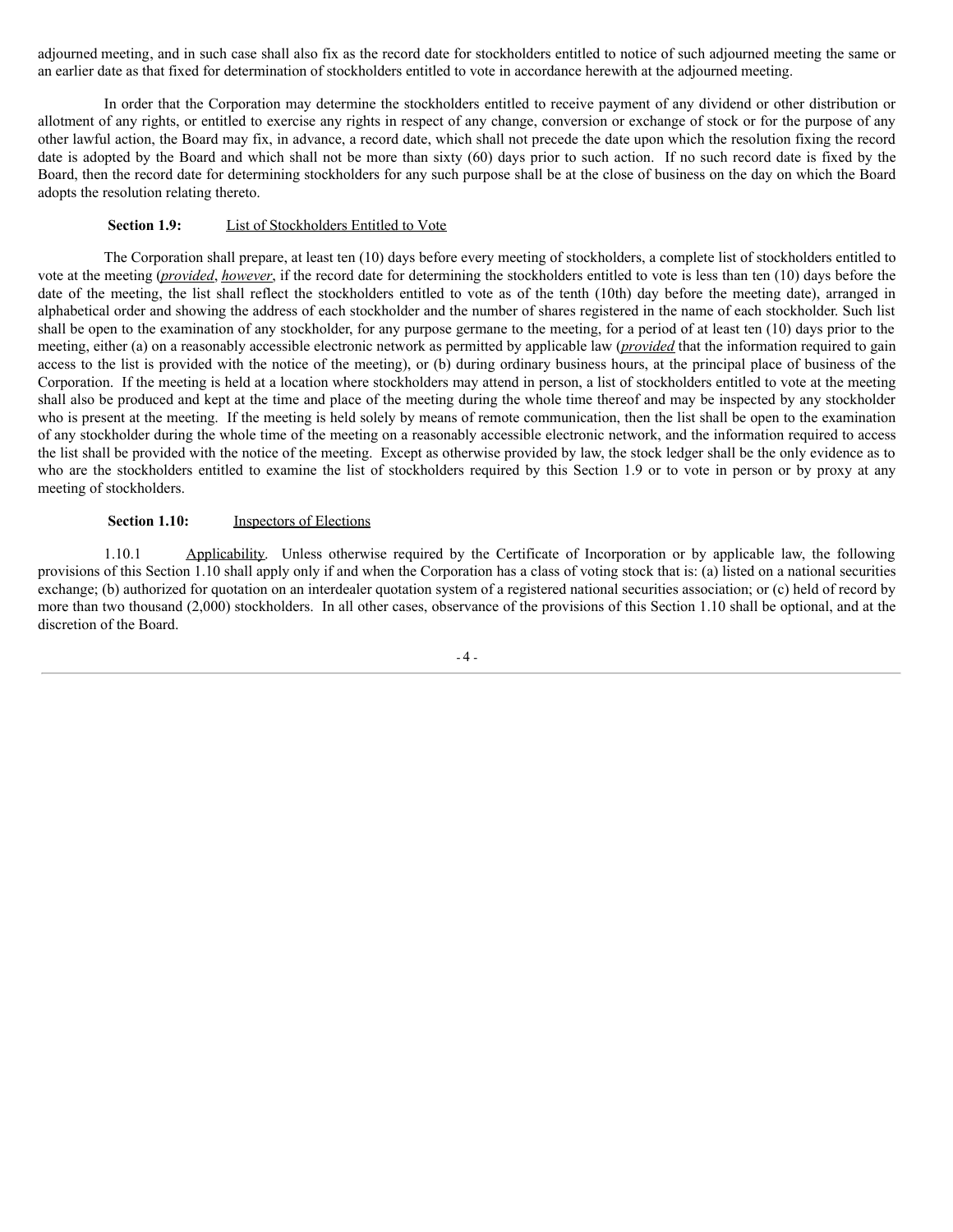1.10.2 Appointment. The Corporation shall, in advance of any meeting of stockholders, appoint one or more inspectors of election to act at the meeting and make a written report thereof. The Corporation may designate one or more persons as alternate inspectors to replace any inspector who fails to act. If no inspector or alternate is able to act at a meeting of stockholders, the person presiding at the meeting shall appoint one or more inspectors to act at the meeting.

1.10.3 Inspector's Oath. Each inspector of election, before entering upon the discharge of his or her duties, shall take and sign an oath faithfully to execute the duties of inspector with strict impartiality and according to the best of such inspector's ability.

1.10.4 Duties of Inspectors. At a meeting of stockholders, the inspectors of election shall (a) ascertain the number of shares outstanding and the voting power of each share, (b) determine the shares represented at a meeting and the validity of proxies and ballots, (c) count all votes and ballots, (d) determine and retain for a reasonable period of time a record of the disposition of any challenges made to any determination by the inspectors, and (e) certify their determination of the number of shares represented at the meeting, and their count of all votes and ballots. The inspectors may appoint or retain other persons or entities to assist the inspectors in the performance of the duties of the inspectors.

1.10.5 Opening and Closing of Polls. The date and time of the opening and the closing of the polls for each matter upon which the stockholders will vote at a meeting shall be announced by the chairperson of the meeting at the meeting. No ballot, proxies or votes, nor any revocations thereof or changes thereto, shall be accepted by the inspectors after the closing of the polls unless the Court of Chancery upon application by a stockholder shall determine otherwise.

1.10.6 Determinations. In determining the validity and counting of proxies and ballots, the inspectors shall be limited to an examination of the proxies, any envelopes submitted with those proxies, any information provided in connection with proxies pursuant to Section 211(a)(2)b.(i) of the DGCL, or in accordance with Sections 211(e) or  $212(c)(2)$  of the DGCL, ballots and the regular books and records of the Corporation, except that the inspectors may consider other reliable information for the limited purpose of reconciling proxies and ballots submitted by or on behalf of banks, brokers, their nominees or similar persons which represent more votes than the holder of a proxy is authorized by the record owner to cast or more votes than the stockholder holds of record. If the inspectors consider other reliable information for the limited purpose permitted herein, the inspectors at the time they make their certification of their determinations pursuant to this Section 1.10 shall specify the precise information considered by them, including the person or persons from whom they obtained the information, when the information was obtained, the means by which the information was obtained and the basis for the inspectors' belief that such information is accurate and reliable.

# **Section 1.11: Conduct of Meetings**

The date and time of the opening and the closing of the polls for each matter upon which the stockholders will vote at a meeting shall be announced at the meeting by the person presiding over the meeting. The Board may adopt by resolution such rules and regulations for the conduct of the meeting of stockholders as it shall deem appropriate. Except to the extent inconsistent with such rules and regulations as adopted by the Board, the person presiding over any meeting of stockholders shall have the right and authority to convene and (for any or no reason) to recess and/or adjourn the meeting, to prescribe such rules, regulations and procedures and to do all such

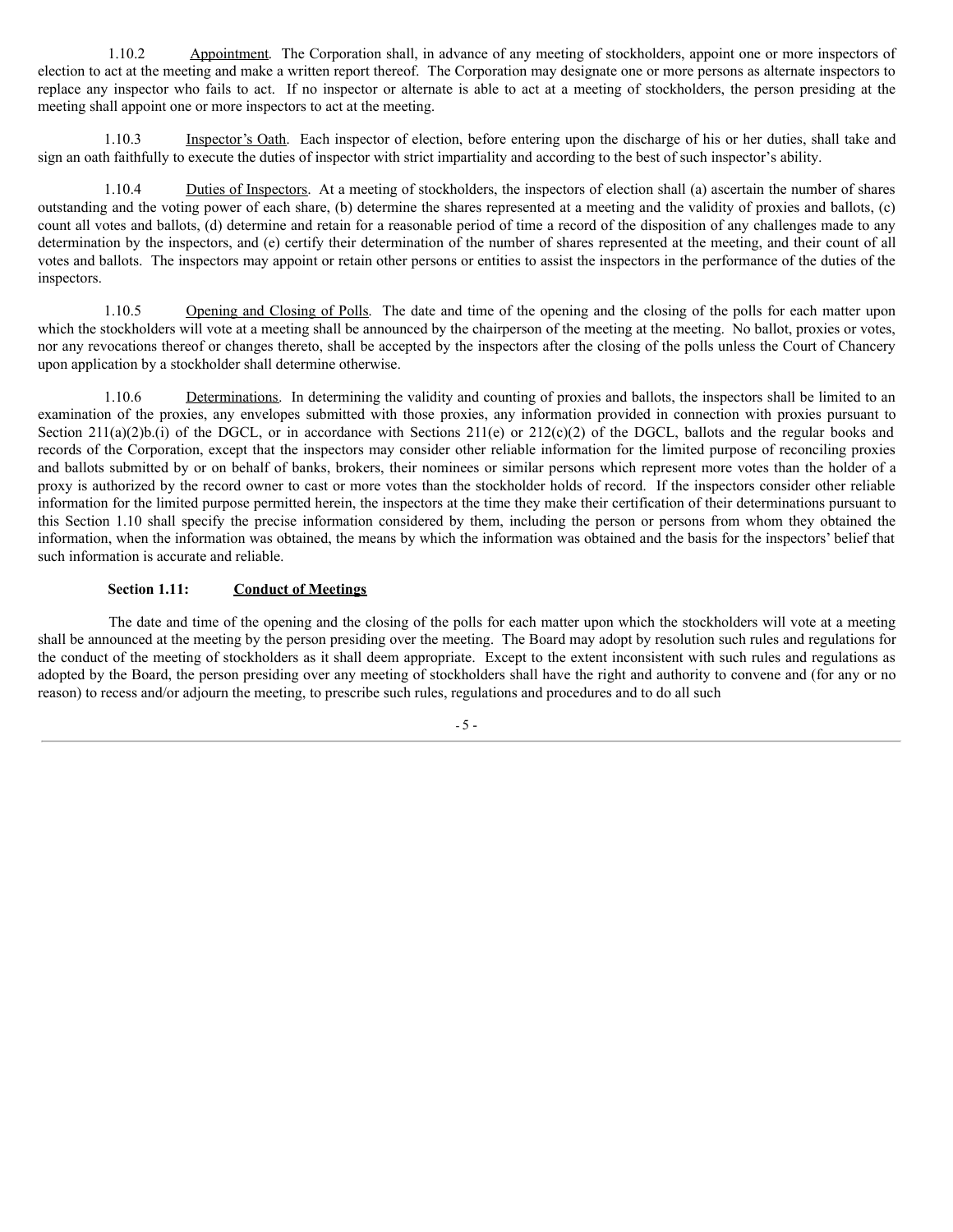acts as, in the judgment of such presiding person, are appropriate for the proper conduct of the meeting. Such rules, regulations or procedures, whether adopted by the Board or prescribed by the presiding person of the meeting, may include, without limitation, the following: (i) the establishment of an agenda or order of business for the meeting; (ii) rules and procedures for maintaining order at the meeting and the safety of those present; (iii) limitations on attendance at or participation in the meeting to stockholders entitled to vote at the meeting, their duly authorized and constituted proxies or such other persons as the presiding person of the meeting shall determine; (iv) restrictions on entry to the meeting after the time fixed for the commencement thereof; and (v) limitations on the time allotted to questions or comments by participants. The presiding person at any meeting of stockholders, in addition to making any other determinations that may be appropriate to the conduct of the meeting, shall, if the facts warrant, determine and declare to the meeting that a matter or business was not properly brought before the meeting and if such presiding person should so determine, such presiding person shall so declare at the meeting and any such matter or business not properly brought before the meeting shall not be transacted or considered. Unless and to the extent determined by the Board or the person presiding over the meeting, meetings of stockholders shall not be required to be held in accordance with the rules of parliamentary procedure.

# **Section 1.12: Notice of Stockholder Business; Nominations.**

# 1.12.1 Annual Meeting of Stockholders.

(a) Nominations of persons for election to the Board and the proposal of other business to be considered by the stockholders may be made at an annual meeting of stockholders only: (i) pursuant to the Corporation's notice of such meeting (or any supplement thereto), (ii) by or at the direction of the Board or any committee thereof or (iii) by any stockholder of the Corporation who was a stockholder of record at the time of giving of the notice provided for in this Section 1.12 (the "*Record Stockholder*"), who is entitled to vote at such meeting and who complies with the notice and other procedures set forth in this Section 1.12 in all applicable respects. For the avoidance of doubt, the foregoing clause (iii) shall be the exclusive means for a stockholder to make nominations or propose business (other than business included in the Corporation's proxy materials pursuant to Rule 14a-8 under the Securities Exchange Act of 1934, as amended (such act, and the rules and regulations promulgated thereunder, the "*Exchange Act*")), at an annual meeting of stockholders, and such stockholder must fully comply with the notice and other procedures set forth in this Section 1.12 to make such nominations or propose business before an annual meeting.

(b) For nominations or other business to be properly brought before an annual meeting by a Record Stockholder pursuant to Section 1.12.1(a) of these Bylaws:

(i) the Record Stockholder must have given timely notice thereof in writing to the Secretary of the Corporation and provide any updates or supplements to such notice at the times and in the forms required by this Section 1.12;

(ii) such other business (other than the nomination of persons for election to the Board) must otherwise be a proper matter for stockholder action;

(iii) if the Proposing Person (as defined below) has provided the Corporation with a Solicitation Notice (as defined below), such Proposing Person must, in the case of a proposal other than the nomination of persons for election to the Board, have delivered a proxy statement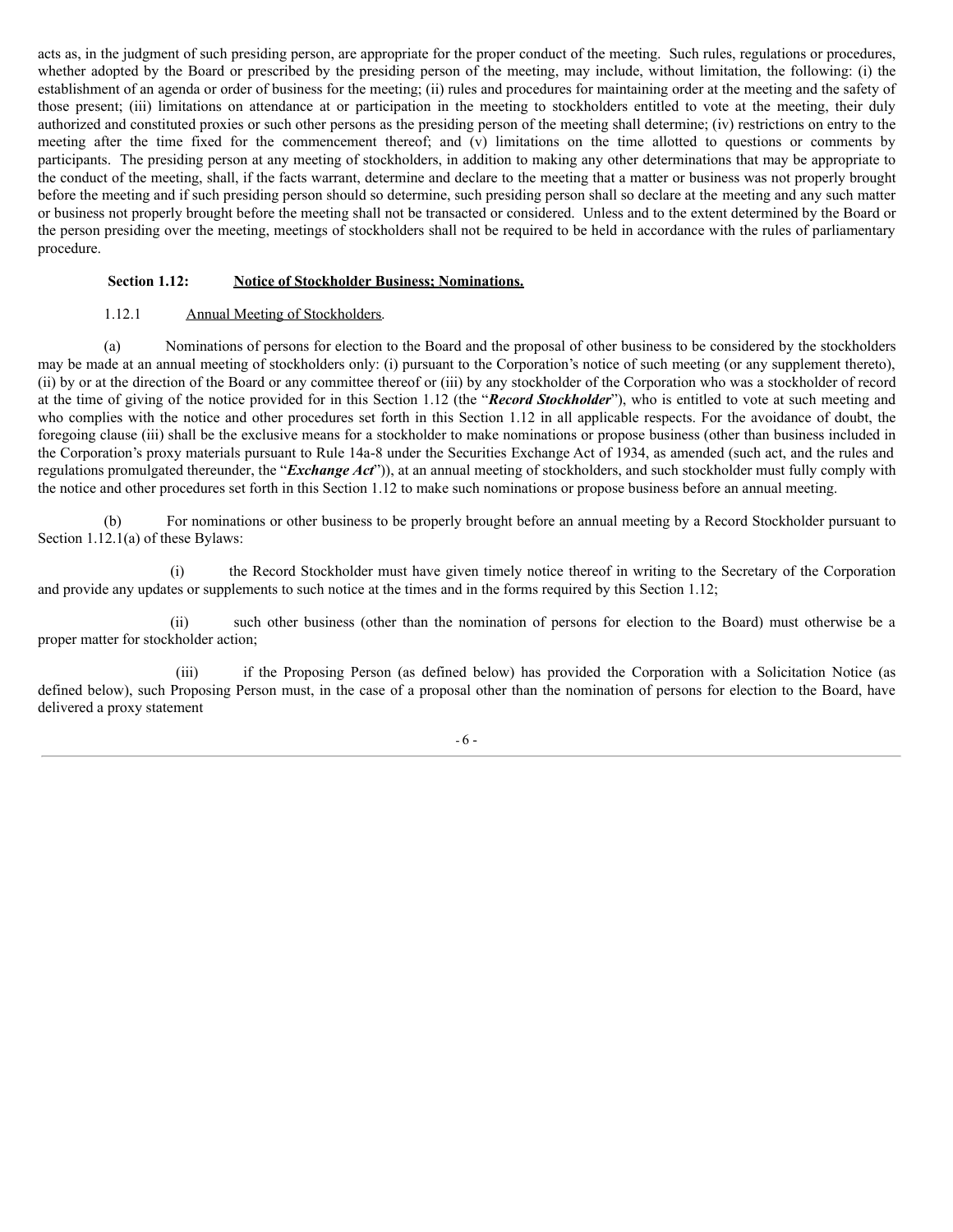and form of proxy to holders of at least the percentage of the Corporation's voting shares required under applicable law to carry any such proposal, or, in the case of a nomination or nominations, have delivered a proxy statement and form of proxy to holders of a percentage of the Corporation's voting shares reasonably believed by such Proposing Person to be sufficient to elect the nominee or nominees proposed to be nominated by such Record Stockholder, and must, in either case, have included in such materials the Solicitation Notice; and

(iv) if no Solicitation Notice relating thereto has been timely provided pursuant to this Section 1.12, the Proposing Person proposing such business or nomination must not have solicited a number of proxies sufficient to have required the delivery of such a Solicitation Notice under this Section 1.12.

To be timely, a Record Stockholder's notice must be delivered to the Secretary at the principal executive offices of the Corporation not later than the close of business on the ninetieth (90th) day nor earlier than the close of business on the one hundred and twentieth (120th) day prior to the first anniversary of the preceding year's annual meeting (except in the case of the Corporation's first annual meeting following its initial public offering, for which such notice shall be timely if delivered in the same time period as if such meeting were a special meeting governed by Section 1.12.2 of these Bylaws); *provided*, *however*, that in the event that the date of the annual meeting is more than thirty (30) days before or more than seventy (70) days after such anniversary date, notice by the Record Stockholder to be timely must be so delivered (A) no earlier than the close of business on the one hundred and twentieth fifth (120th) day prior to such annual meeting and (B) no later than the close of business on the later of the ninetieth (90th) day prior to such annual meeting or the close of business on the tenth (10th) day following the day on which Public Announcement (as defined below) of the date of such meeting is first made by the Corporation. In no event shall an adjournment or postponement of an annual meeting commence a new time period (or extend any time period) for providing the Record Stockholder's notice. Such Record Stockholder's notice shall set forth:

(x) as to each person whom the Record Stockholder proposes to nominate for election or reelection as a director:

- (i) the name, age, business address and residence address of such person;
- (ii) the principal occupation or employment of such nominee;

(iii) the class, series and number of any shares of stock of the Corporation that are beneficially owned or owned of record by such person or any Associated Person (as defined below);

(iv) the date or dates such shares were acquired and the investment intent of such acquisition;

(v) all other information relating to such person that would be required to be disclosed in solicitations of proxies for election of directors in an election contest (even if an election contest is not involved), or would be otherwise required, in each case pursuant to and in accordance with Section 14(a) (or any successor provision) under the Exchange Act and the rules and regulations thereunder;

- 7 -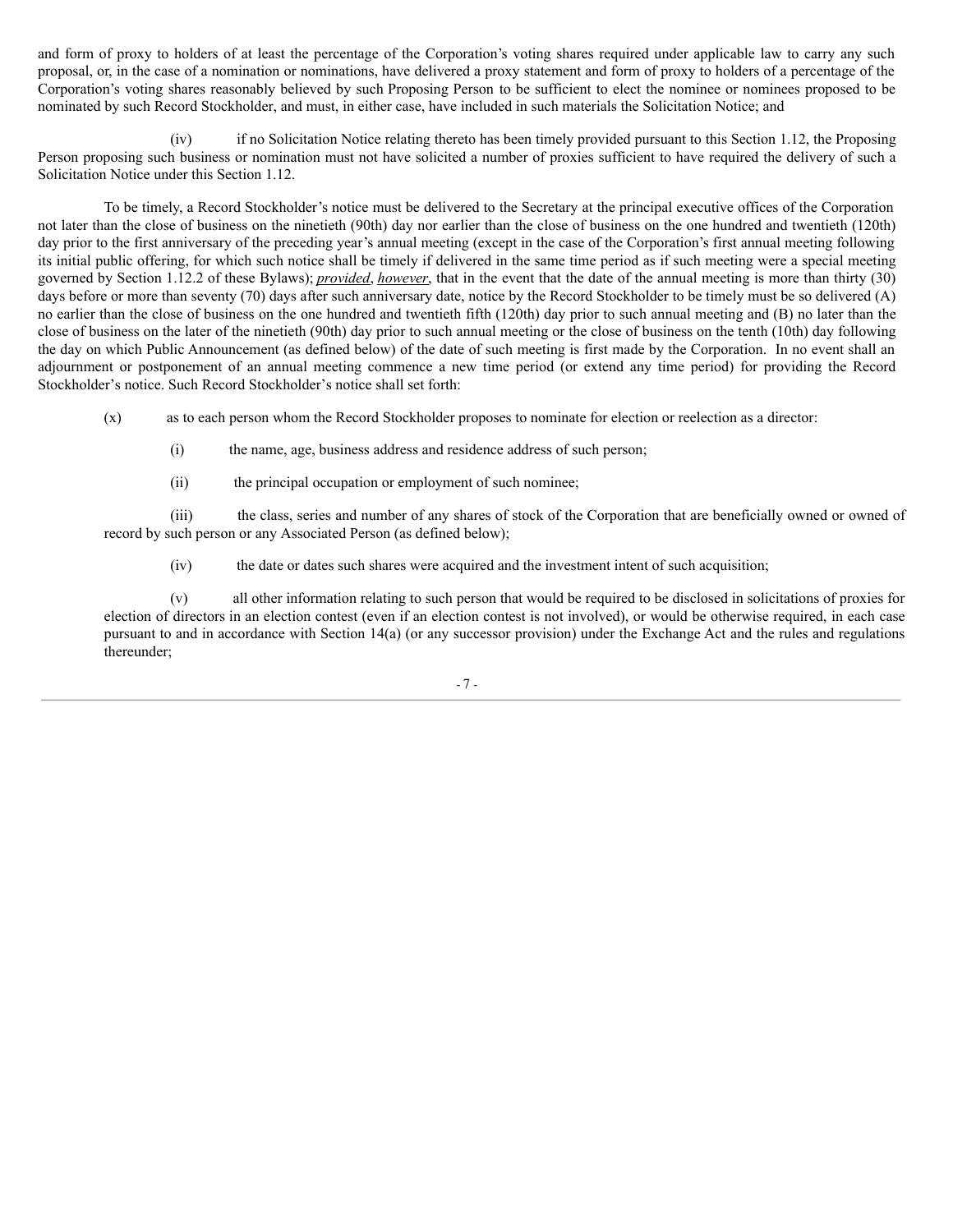(vi) such person's written consent to being named in the Corporation's proxy statement as a nominee, to the public disclosure of information regarding or related to such person provided to the Corporation by such person or otherwise pursuant to this Section 1.12 and to serving as a director if elected; and

(vii) whether such person meets the independence requirements of the stock exchange upon which the Corporation's Common Stock is primarily traded.

(y) as to any other business that the Record Stockholder proposes to bring before the meeting, a brief description of the business desired to be brought before the meeting, the text of the proposal or business (including the text of any resolutions proposed for consideration and in the event that such business includes a proposal to amend the Bylaws, the text of the proposed amendment), the reasons for conducting such business at the meeting and any material interest in such business of such Proposing Person, including any anticipated benefit to any Proposing Person therefrom; and

(z) as to each Proposing Person giving the notice:

(i) the current name and address of such Proposing Person, including, if applicable, their name and address as they appear on the Corporation's stock ledger, if different;

(ii) the class or series and number of shares of stock of the Corporation that are directly or indirectly owned of record or beneficially owned by such Proposing Person, including any shares of any class or series of the Corporation as to which such Proposing Person has a right to acquire beneficial ownership at any time in the future;

(iii) whether and the extent to which any derivative interest in the Corporation's equity securities (including without limitation any option, warrant, convertible security, stock appreciation right, or similar right with an exercise or conversion privilege or a settlement payment or mechanism at a price related to any class or series of shares of the Corporation or with a value derived in whole or in part from the value of any class or series of shares of the Corporation, whether or not such instrument or right shall be subject to settlement in the underlying class or series of shares of the Corporation or otherwise, and any cash-settled equity swap, total return swap, synthetic equity position or similar derivative arrangement, as well as any rights to dividends on the shares of any class or series of shares of the Corporation that are separated or separable from the underlying shares of the Corporation) or any short interest in any security of the Corporation (for purposes of this Bylaw a person shall be deemed to have a short interest in a security if such person directly or indirectly, through any contract, arrangement, understanding, relationship or otherwise, has the opportunity to profit or share in any profit derived from any increase or decrease in the value of the subject security, including through performancerelated fees) is held directly or indirectly by or for the benefit of such Proposing Person, including without limitation whether and the extent to which any ongoing hedging or other transaction or series of transactions has been entered into by or on behalf of, or any other agreement, arrangement or understanding (including without limitation any short position or any borrowing or lending of shares) has been made, the effect or intent of which is to mitigate loss to or manage risk or benefit of share price changes for, or to increase or decrease the voting power of, such Proposing Person with respect to any share of stock of the Corporation;

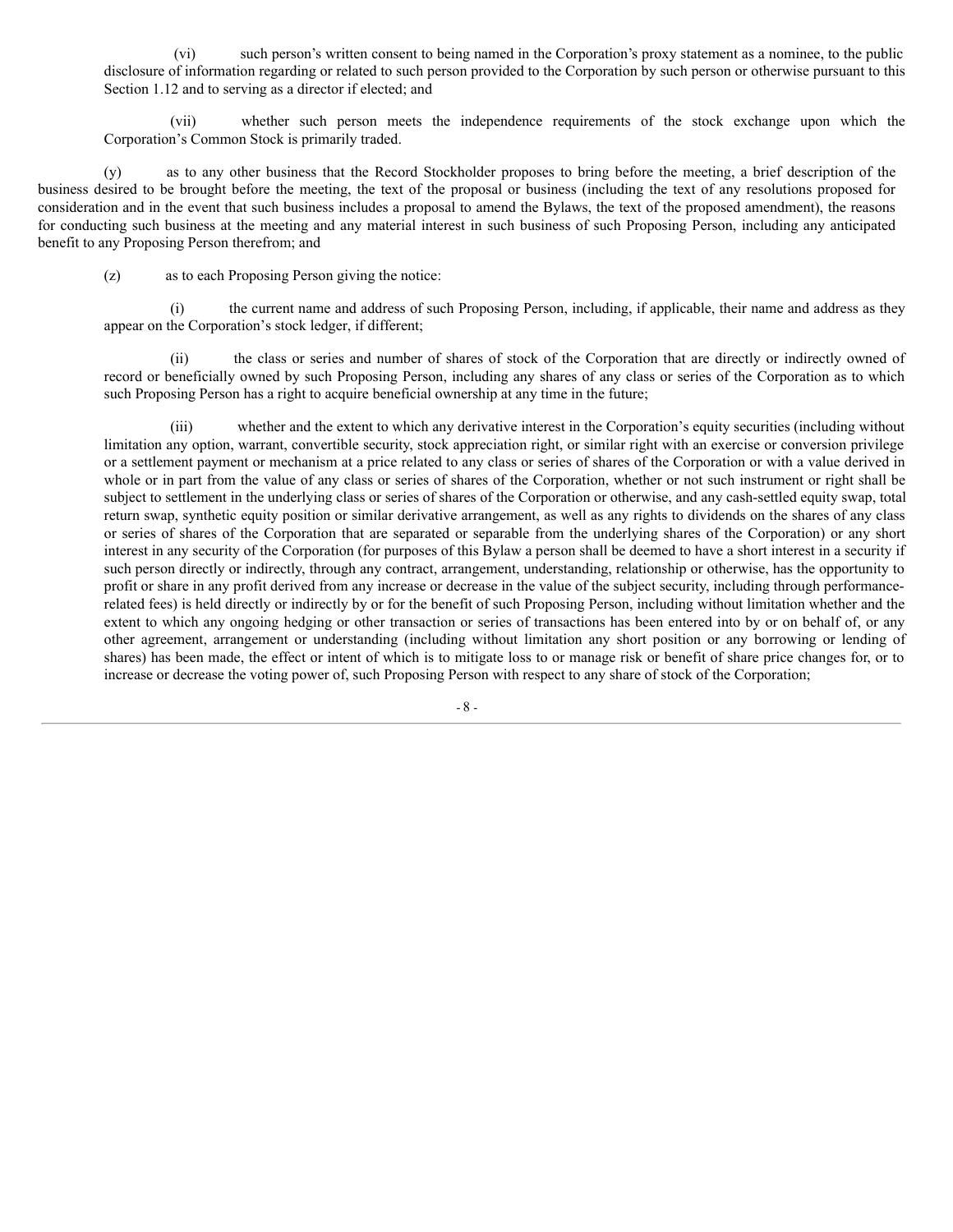(iv) any other material relationship between such Proposing Person, on the one hand, and the Corporation, any affiliate of the Corporation or any principal competitor of the Corporation, on the other hand;

(v) any direct or indirect material interest in any material contract or agreement with the Corporation, any affiliate of the Corporation or any principal competitor of the Corporation (including, in any such case, any employment agreement, collective bargaining agreement or consulting agreement);

(vi) any other information relating to such Proposing Person that would be required to be disclosed in a proxy statement or other filing required to be made in connection with solicitations of proxies or consents by such Proposing Person in support of the business proposed to be brought before the meeting pursuant to Section 14(a) (or any successor provision) under the Exchange Act and the rules and regulations thereunder (the disclosures to be made pursuant to the foregoing clauses (iv) through (vi) are referred to as "*Disclosable Interests*"). For purposes hereof "Disclosable Interests" shall not include any information with respect to the ordinary course business activities of any broker, dealer, commercial bank, trust company or other nominee who is a Proposing Person solely as a result of being the stockholder directed to prepare and submit the notice required by these Bylaws on behalf of a beneficial owner;

(vii) such Proposing Person's written consent to the public disclosure of information provided to the Corporation pursuant to this Section 1.12;

(viii) a complete written description of any agreement, arrangement or understanding (whether oral or in writing) (including any knowledge that another person or entity is Acting in Concert (as defined below with such Proposing Person) between or among such Proposing Person, any of its respective affiliates or associates and any other person Acting in Concert with any of the foregoing persons;

(ix) as to each person whom such Proposing Person proposes to nominate for election or re-election as a director, any agreement, arrangement or understanding of such person with any other person or entity other than the Corporation with respect to any direct or indirect compensation, reimbursement or indemnification in connection with service or action as a director known to such Proposing Person after reasonable inquiry;

(x) a representation that the Record Stockholder is a holder of record of stock of the Corporation entitled to vote at such meeting and intends to appear in person or by proxy at the meeting to propose such business or nomination;

(xi) a representation whether such Proposing Person intends (or is part of a group that intends) to deliver a proxy statement or form of proxy to holders of, in the case of a proposal, at least the percentage of the Corporation's voting shares required under applicable law to carry the proposal or, in the case of a nomination or nominations, a sufficient number of holders of the Corporation's voting shares to elect such nominee or nominees (an affirmative statement of such intent being a "*Solicitation Notice*"); and

(xii) any proxy, contract, arrangement, or relationship pursuant to which the Proposing Person has a right to vote, directly or indirectly, any shares of any security of the Corporation.

- 9 -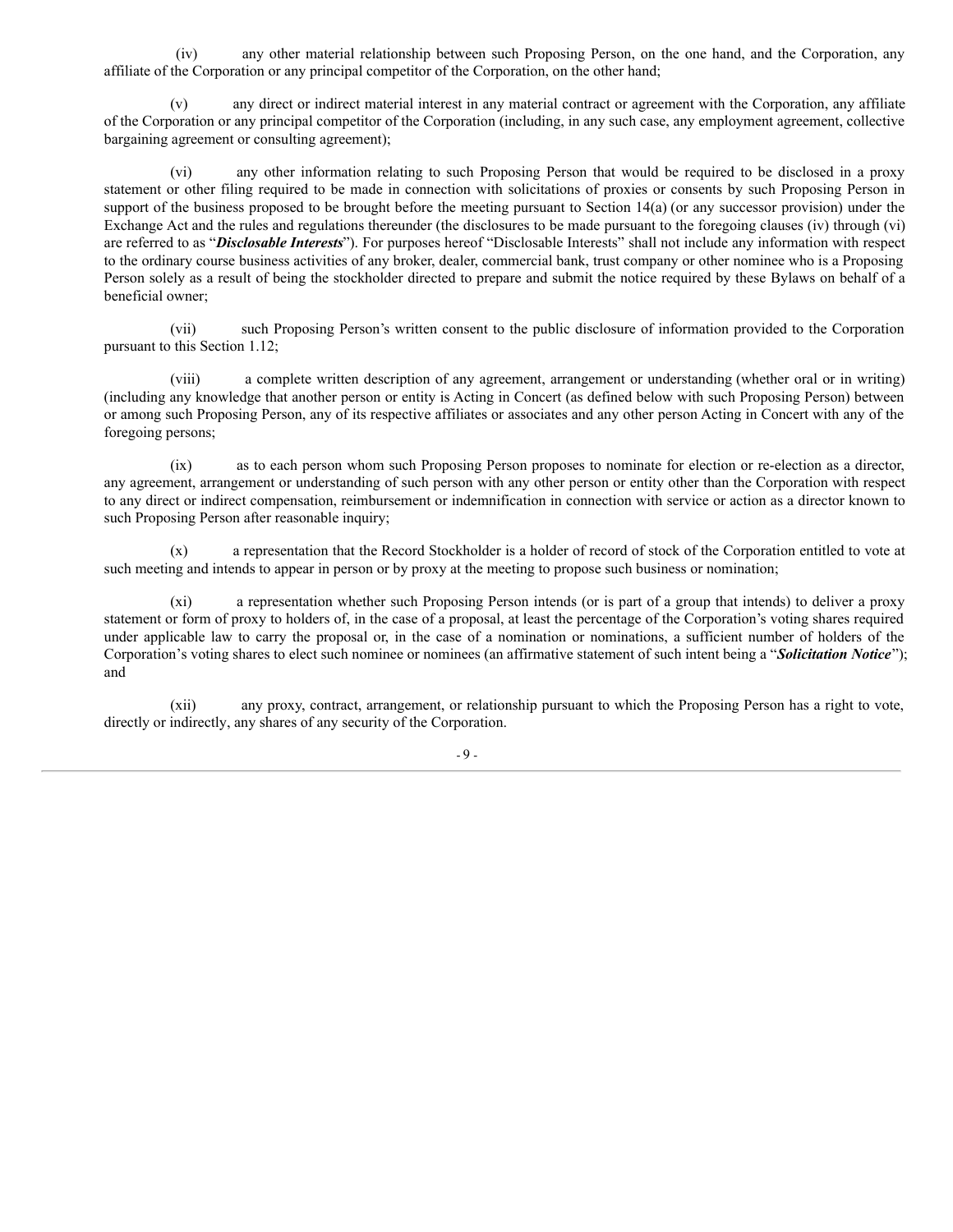A stockholder providing written notice required by this Section 1.12 will update and supplement such notice in writing, if necessary, so that the information provided or required to be provided in such notice is true and correct in all material respects as of (i) the record date for determining the stockholders entitled to notice of the meeting and (ii) the close of business on the fifth (5th) business day prior to the meeting and, in the event of any adjournment or postponement thereof, the close of business on the fifth (5th) business day prior to such adjourned or postponed meeting. In the case of an update and supplement pursuant to clause (i) of the foregoing sentence, such update and supplement will be received by the Secretary of the Corporation at the principal executive office of the Corporation not later than five (5) business days after the record date for determining the stockholders entitled to notice of the meeting, and in the case of an update and supplement pursuant to clause (ii) of the foregoing sentence, such update and supplement will be received by the Secretary of the Corporation at the principal executive office of the Corporation not later than two (2) business days prior to the date for the meeting, and, in the event of any adjournment or postponement thereof, two (2) business days prior to such adjourned or postponed meeting.

(c) Notwithstanding anything in the second sentence of Section 1.12.1(b) of these Bylaws to the contrary, in the event that the number of directors to be elected to the Board is increased and there is no Public Announcement by the Corporation naming all of the nominees for director or specifying the size of the increased Board at least one hundred (100) days prior to the first anniversary of the preceding year's annual meeting, or, if the annual meeting is held more than thirty (30) days before or seventy (70 days after such anniversary date, if there is no such Public Announcement by the Corporation at least seventy five (75) days prior to such annual meeting (in each case except for the Corporation's first annual meeting following its initial public offering, for which this Section 1.12.1(c) shall apply if and only if there is no such Public Announcement prior to the date that is ten (10) days prior to the date on which a stockholder's written notice for such annual meeting would otherwise be required to be delivered to the Secretary of the Corporation), a stockholder's notice required by this Section 1.12 shall also be considered timely, but only with respect to nominees for any new directorships created by such increase, if it shall be delivered to the Secretary of the Corporation at the principal executive office of the Corporation no later than the close of business on the tenth (10th) day following the day on which such Public Announcement is first made by the Corporation.

Notwithstanding anything in Section 1.12 or any other provision of the Bylaws to the contrary, any person who has been determined by a majority of the Whole Board to have violated Section 2.12 of these Bylaws or a Board Confidentiality Policy (as defined below) while serving as a director of the Corporation in the preceding five (5) years shall be ineligible to be nominated or be qualified to serve as a member of the Board, absent a prior waiver for such nomination or qualification approved by two-thirds of the Whole Board.

1.12.2 Special Meetings of Stockholders. Only such business shall be conducted at a special meeting of stockholders as shall have been brought before the meeting pursuant to the Corporation's notice of such meeting. Nominations of persons for election to the Board may be made at a special meeting of stockholders at which directors are to be elected pursuant to the Corporation's notice of such meeting (a) by or at the direction of the Board or any committee thereof or (b) provided that the Board has determined that directors shall be elected at such meeting, by any stockholder of the Corporation who is a stockholder of record at the time of giving of notice of the special meeting, who shall be entitled to vote at the meeting and who complies

- 10 -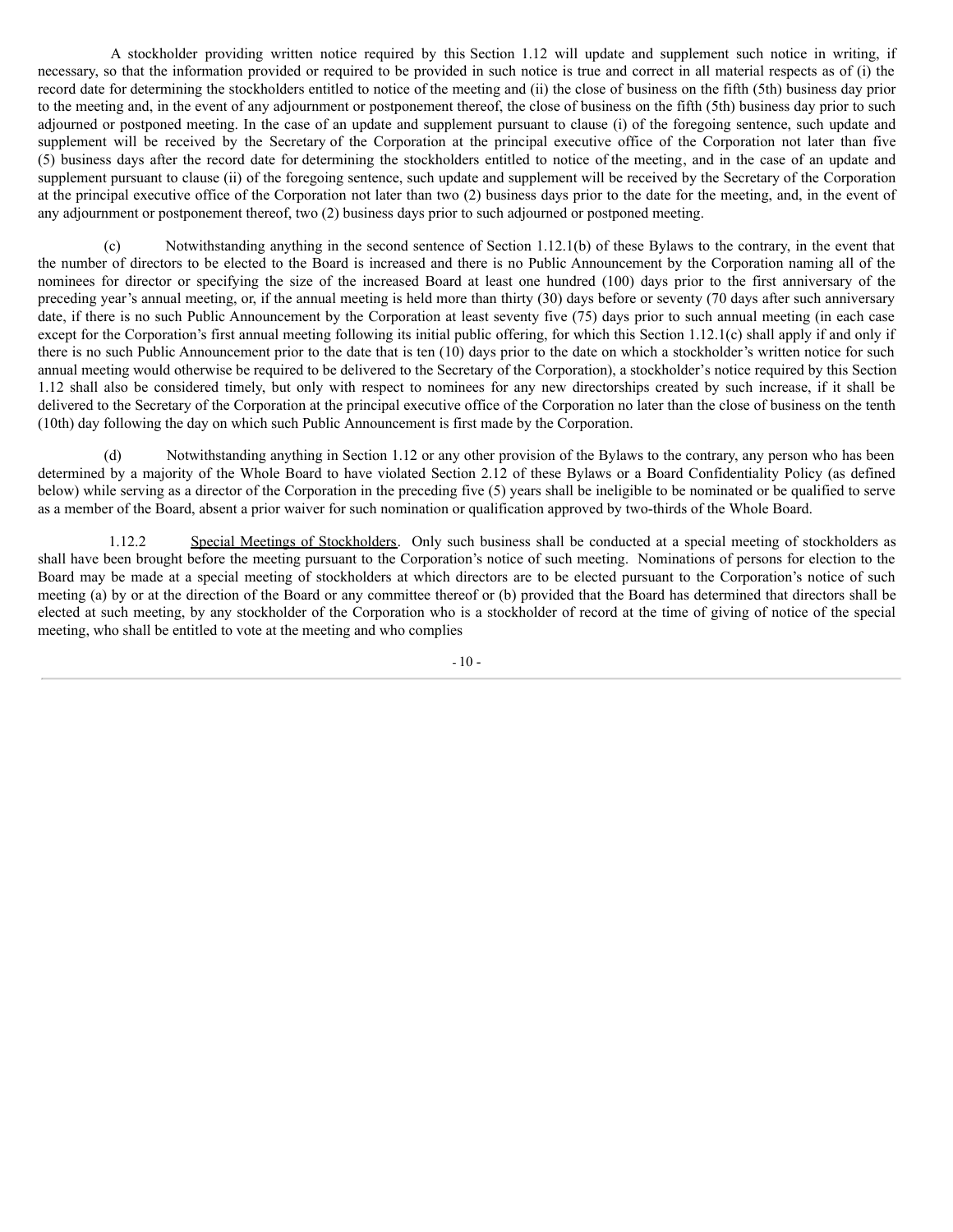with the notice and other procedures set forth in this Section 1.12 in all applicable respects. In the event the Corporation calls a special meeting of stockholders for the purpose of electing one or more directors to the Board, any such stockholder may nominate a person or persons (as the case may be), for election to such position(s) as specified in the Corporation's notice of meeting, if the stockholder's notice required by Section 1.12.1(b) of these Bylaws shall be delivered to the Secretary of the Corporation at the principal executive offices of the Corporation (i) no earlier than the one hundred and twentieth (120th) day prior to such special meeting and (ii) no later than the close of business on the later of the ninetieth (90th) day prior to such special meeting or the tenth (10th) day following the day on which Public Announcement is first made of the date of the special meeting and of the nominees proposed by the Board to be elected at such meeting. In no event shall an adjournment or postponement of a special meeting commence a new time period (or extend any time period) for providing such notice.

### 1.12.3 General.

(a) Except as otherwise expressly provided in any applicable rule or regulation promulgated under the Exchange Act, only such persons who are nominated in accordance with the procedures set forth in this Section 1.12 shall be eligible to be elected at a meeting of stockholders and serve as directors and only such business shall be conducted at a meeting of stockholders as shall have been brought before the meeting in accordance with the procedures set forth in this Section 1.12. Except as otherwise provided by law or these Bylaws, the chairperson of the meeting shall have the power and duty to determine whether a nomination or any other business proposed to be brought before the meeting was made or proposed, as the case may be, in accordance with the procedures set forth in this Section 1.12 and, if any proposed nomination or business is not in compliance herewith, to declare that such defective proposal or nomination shall be disregarded. Notwithstanding the foregoing provisions of this Section 1.12, unless otherwise required by law, if the stockholder (or a Qualified Representative of the stockholder (as defined below)) does not appear at the annual or special meeting of stockholders of the Corporation to present a nomination or proposed business, such nomination shall be disregarded and such proposed business shall not be transacted, notwithstanding that proxies in respect of such vote may have been received by the Corporation.

(b) Notwithstanding the foregoing provisions of this Section 1.12, a stockholder shall also comply with all applicable requirements of the Exchange Act and the rules and regulations thereunder with respect to the matters set forth herein. Nothing in this Section 1.12 shall be deemed to affect any rights of (a) stockholders to request inclusion of proposals in the Corporation's proxy statement pursuant to Rule 14a-8 under the Exchange Act or (b) the holders of any series of Preferred Stock to elect directors pursuant to any applicable provisions of the Certificate of Incorporation.

(c) For purposes of this Section 1.12 the following definitions shall apply:

- 11 -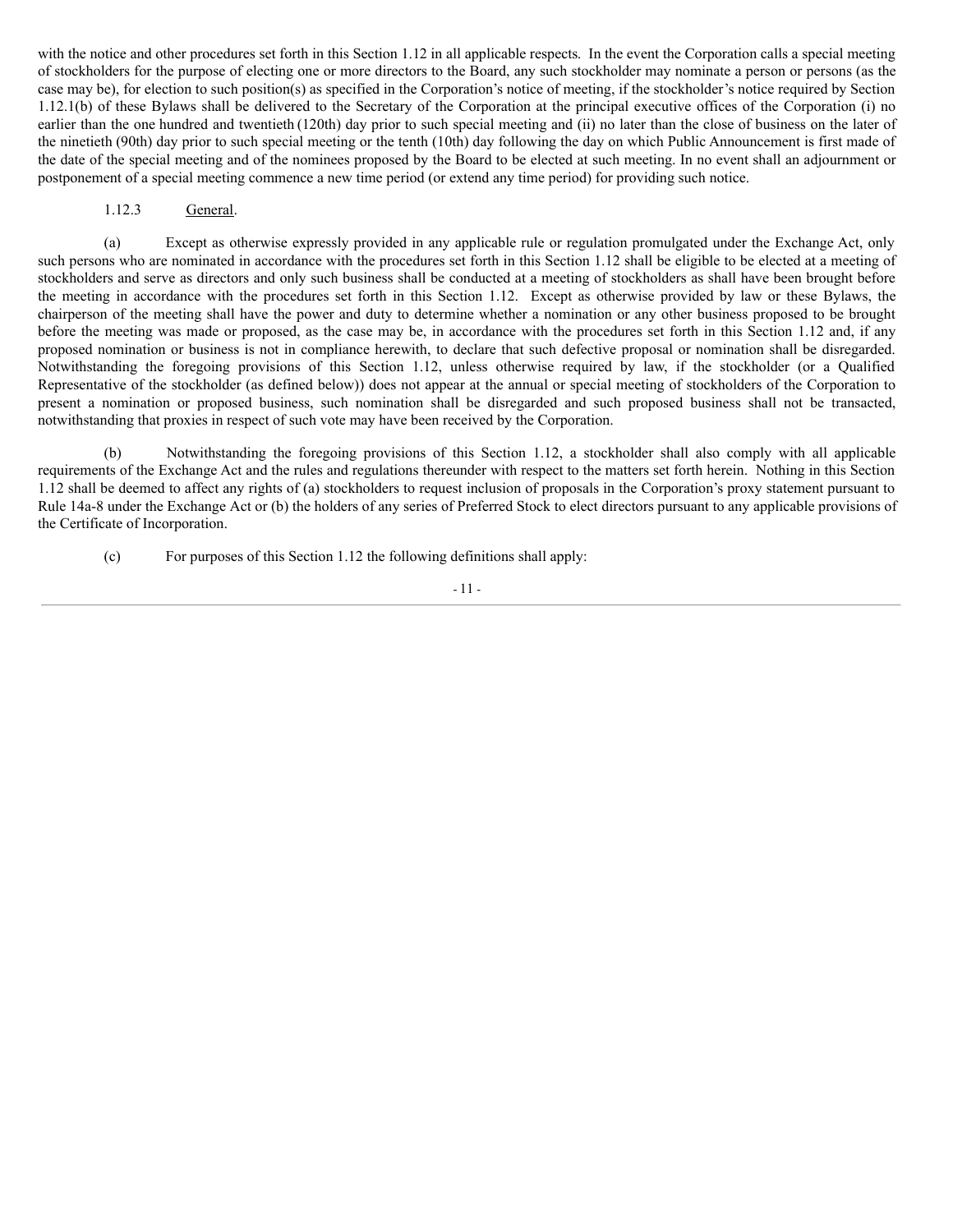<span id="page-106-0"></span>(A) a person shall be deemed to be "*Acting in Concert*" with another person if such person knowingly acts (whether or not pursuant to an express agreement, arrangement or understanding) in concert with, or toward a common goal relating to the management, governance or control of the Corporation in substantial parallel with, such other person where (1) each person is conscious of the other person's conduct or intent and this awareness is an element in their decision-making processes and (2) at least one additional factor suggests that such persons intend to act in concert or in substantial parallel, which such additional factors may include, without limitation, exchanging information (whether publicly or privately), attending meetings, conducting discussions or making or soliciting invitations to act in concert or in substantial parallel; provided that a person shall not be deemed to be Acting in Concert with any other person solely as a result of the solicitation or receipt of revocable proxies or consents from such other person in response to a solicitation made pursuant to, and in accordance with, Section 14(a) (or any successor provision) of the Exchange Act by way of a proxy or consent solicitation statement filed on Schedule 14A. A person Acting in Concert with another person shall be deemed to be Acting in Concert with any third party who is also Acting in Concert with such other person;

(B) "*Associated Person*" shall mean with respect to any subject stockholder or other person (including any proposed nominee) (1) any person directly or indirectly controlling, controlled by or under common control with such stockholder or other person, (2) any beneficial owner of shares of stock of the Corporation owned of record or beneficially by such stockholder or other person, (3) any associate (as defined in Rule 405 under the Securities Act of 1933, as amended), of such stockholder or other person, and (4) any person directly or indirectly controlling, controlled by or under common control or Acting in Concert with any such Associated Person;

(C) "*Proposing Person*" shall mean (1) the stockholder providing the notice of business proposed to be brought before an annual meeting or nomination of persons for election to the Board at a stockholder meeting, (2) the beneficial owner or beneficial owners, if different, on whose behalf the notice of business proposed to be brought before the annual meeting or nomination of persons for election to the Board at a stockholder meeting is made, and (3) any Associated Person on whose behalf the notice of business proposed to be brought before the annual meeting or nomination of persons for election to the Board at a stockholder meeting is made;

(D) "*Public Announcement*" shall mean disclosure in a press release reported by a national news service or in a document publicly filed by the Corporation with the Securities and Exchange Commission pursuant to Section 13, 14 or 15(d) of the Exchange Act; and

(E) to be considered a "*Qualified Representative*" of a stockholder, a person must be a duly authorized officer, manager, trustee or partner of such stockholder or must be authorized by a writing executed by such stockholder or an electronic transmission delivered by such stockholder to act for such stockholder

- 12 -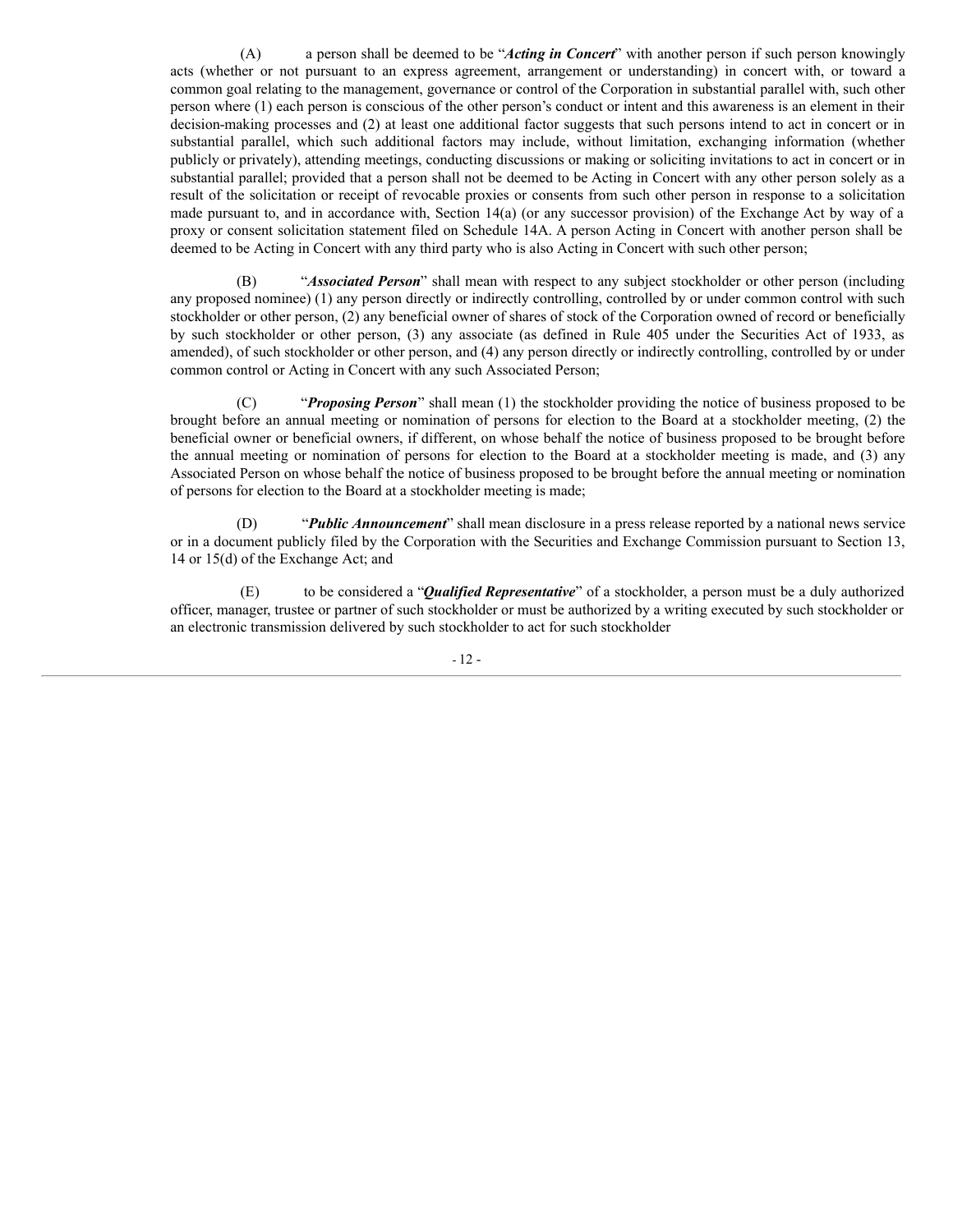as a proxy at the meeting of stockholders and such person must produce such writing or electronic transmission, or a reliable reproduction thereof, at the meeting. The Secretary of the Corporation, or any other person who shall be appointed to serve as secretary of the meeting, may require, on behalf of the Corporation, reasonable and appropriate documentation to verify the status of a person purporting to be a "Qualified Representative" for purposes hereof.

# **ARTICLE II: BOARD OF DIRECTORS**

### **Section 2.1: Number; Qualifications**

The total number of authorized directors constituting the Board (the "*Whole Board*") shall be fixed from time to time in the manner set forth in the Certificate of Incorporation. No decrease in the authorized number of directors constituting the Whole Board shall shorten the term of any incumbent director. Directors need not be stockholders of the Corporation.

# **Section 2.2: Election; Resignation; Removal; Vacancies**

Election of directors need not be by written ballot. Unless otherwise provided by the Certificate of Incorporation and subject to the special rights of the holders of one or more series of Preferred Stock to elect additional directors under specified circumstances, the directors shall be divided, with respect to the time for which they severally hold office, into three classes, designated as Class I, Class II and Class III, respectively. The number of directors in each class shall be divided as nearly equal as reasonably possible. Each director shall hold office until the annual meeting at which such director's term expires and until such director's successor is elected and qualified or until such director's earlier death, resignation, disqualification or removal. Any director may resign by delivering a resignation in writing or by electronic transmission to the Corporation at its principal office or to the Chairperson of the Board, the Chief Executive Officer, or the Secretary. Such resignation shall be effective upon delivery unless it is specified to be effective at a later time or upon the happening of an event. Subject to the special rights of holders of any series of Preferred Stock to elect directors, directors may be removed only as provided by the Certificate of Incorporation and applicable law. All vacancies occurring in the Board and any newly created directorships resulting from any increase in the authorized number of directors shall be filled in the manner set forth in the Certificate of Incorporation.

# **Section 2.3: Regular Meetings**

Regular meetings of the Board may be held at such places, within or without the State of Delaware, and at such times as the Board may from time to time determine. Notice of regular meetings need not be given if the date, times and places thereof are fixed by resolution of the Board.

### **Section 2.4: Special Meetings**

Special meetings of the Board may be called by the Chairperson of the Board, the Chief Executive Officer, the Lead Independent Director or a majority of the members of the Board then in office and may be held at any time, date or place, within or without the State of Delaware, as the person or persons calling the meeting shall fix. Notice of the time, date and place of such meeting shall be given, orally, in writing or by electronic transmission (including electronic mail),

- 13 -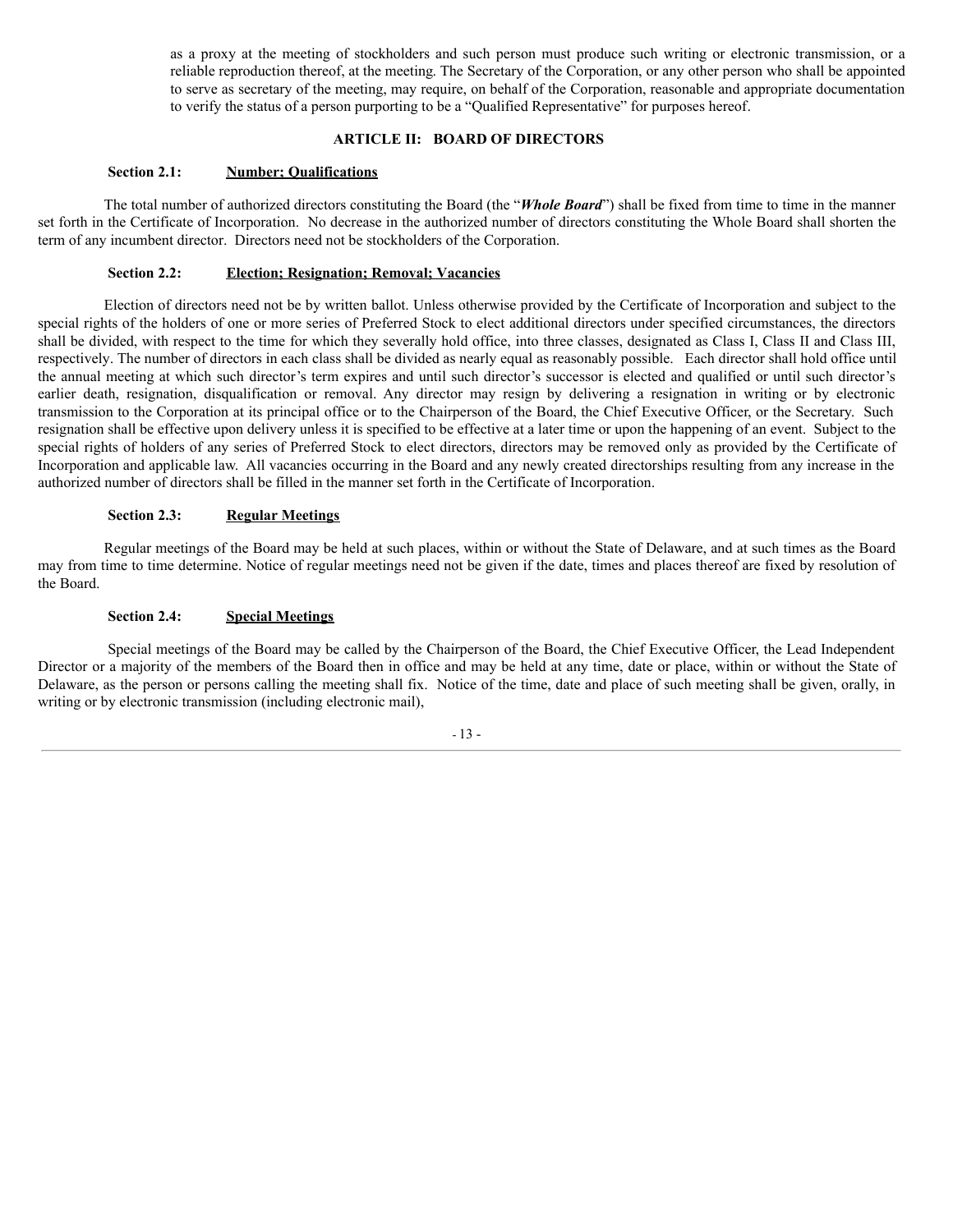by the person or persons calling the meeting to all directors at least four (4) days before the meeting if the notice is mailed, or at least twentyfour (24) hours before the meeting if such notice is given by telephone, hand delivery, telegram, telex, mailgram, facsimile, electronic mail or other means of electronic transmission. Unless otherwise indicated in the notice, any and all business may be transacted at a special meeting.

## **Section 2.5: Remote Meetings Permitted**

Members of the Board, or any committee of the Board, may participate in a meeting of the Board or such committee by means of conference telephone or other communications equipment by means of which all persons participating in the meeting can hear each other, and participation in a meeting pursuant to conference telephone or other communications equipment shall constitute presence in person at such meeting.

## **Section 2.6: Quorum; Vote Required for Action**

At all meetings of the Board, a majority of the Whole Board shall constitute a quorum for the transaction of business. If a quorum shall fail to attend any meeting, a majority of those present may adjourn the meeting to another place, date or time. Except as otherwise provided herein or in the Certificate of Incorporation, or required by law, the vote of a majority of the directors present at a meeting at which a quorum is present shall be the act of the Board.

## **Section 2.7: Organization**

Meetings of the Board shall be presided over by (a) the Chairperson of the Board, or (b) in the absence of such person, the Lead Independent Director, or (c) in such person's absence, by the Chief Executive Officer, or (d) in such person's absence, by a chairperson chosen by the Board at the meeting. The Secretary shall act as secretary of the meeting, but in such person's absence the chairperson of the meeting may appoint any person to act as secretary of the meeting.

## **Section 2.8: Unanimous Action by Directors in Lieu of a Meeting**

Any action required or permitted to be taken at any meeting of the Board, or of any committee thereof, may be taken without a meeting if all members of the Board or such committee, as the case may be, consent thereto in writing or by electronic transmission, and the writing or writings or electronic transmission or transmissions are filed with the minutes of proceedings of the Board or committee, respectively, in the minute books of the Corporation. Such filing shall be in paper form if the minutes are maintained in paper form and shall be in electronic form if the minutes are maintained in electronic form.

## **Section 2.9: Powers**

Except as otherwise provided by the Certificate of Incorporation or the DGCL, the business and affairs of the Corporation shall be managed by or under the direction of the Board.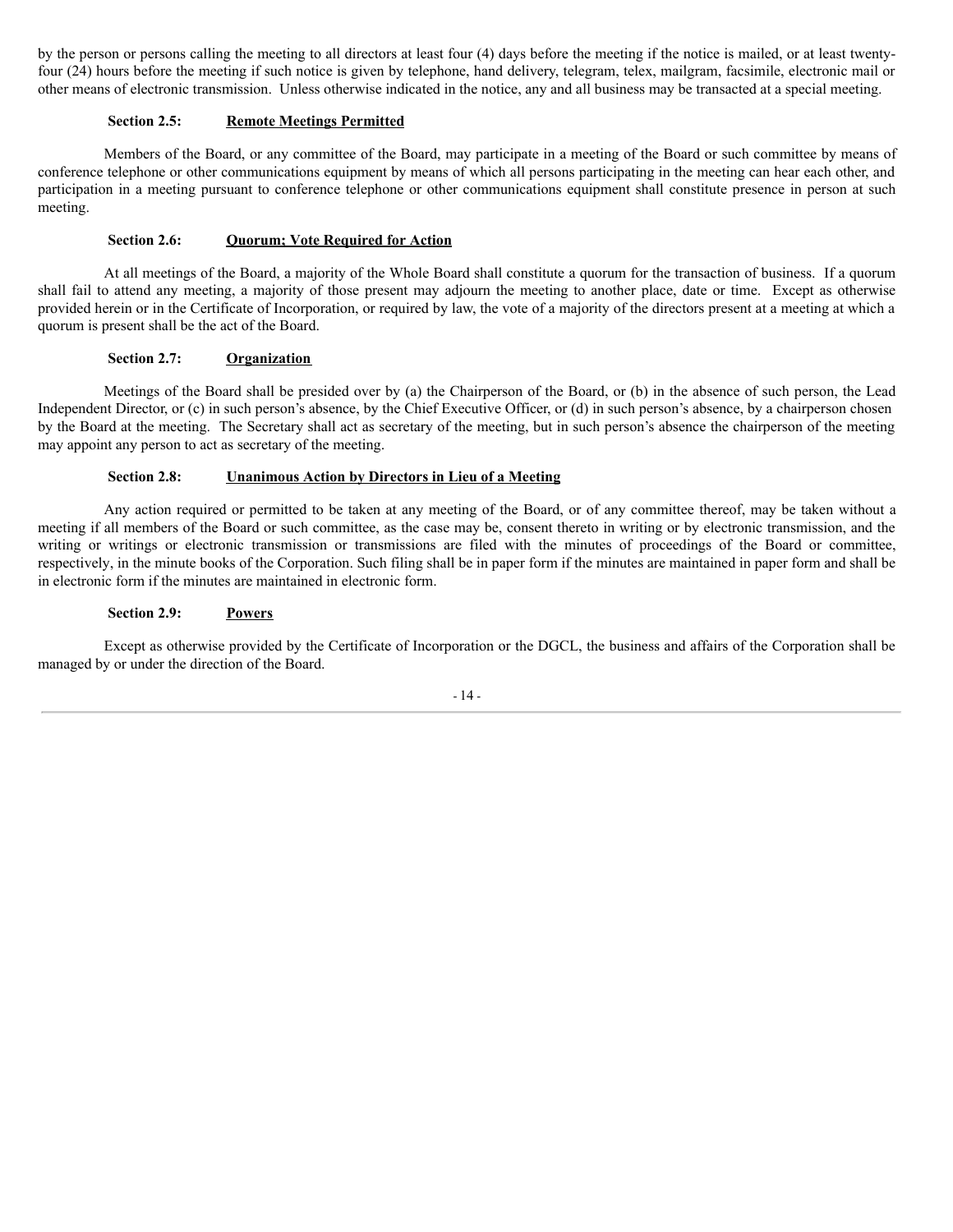#### **Section 2.10: Compensation of Directors**

Members of the Board, as such, may receive, pursuant to a resolution of the Board, fees and other compensation for their services as directors, including without limitation their services as members of committees of the Board.

## **Section 2.11: Confidentiality**

Each director shall maintain the confidentiality of, and shall not share with any third party person or entity (including third parties that originally sponsored, nominated or designated such director (the "**Sponsoring Party**")), any non-public information learned in their capacities as directors, including communications among Board members in their capacities as directors. The Board may adopt a board confidentiality policy further implementing and interpreting this bylaw (a "*Board Confidentiality Policy*"). All directors are required to comply with this bylaw and any such Board Confidentiality Policy unless such director or the Sponsoring Party for such director has entered into a specific written agreement with the Corporation, in either case as approved by the Board, providing otherwise with respect to such confidential information.

## **ARTICLE III: COMMITTEES**

#### **Section 3.1: Committees**

The Board may designate one or more committees, each committee to consist of one or more of the directors of the Corporation. The Board may designate one or more directors as alternate members of any committee, who may replace any absent or disqualified member at any meeting of the committee. In the absence or disqualification of a member of the committee, the member or members thereof present at any meeting of such committee who are not disqualified from voting, whether or not such member or members constitute a quorum, may unanimously appoint another member of the Board to act at the meeting in place of any such absent or disqualified member. Any such committee, to the extent provided in a resolution of the Board, shall have and may exercise all the powers and authority of the Board in the management of the business and affairs of the Corporation and may authorize the seal of the Corporation to be affixed to all papers that may require it; but no such committee shall have the power or authority in reference to the following matters: (a) approving, adopting, or recommending to the stockholders any action or matter (other than the election or removal of members of the Board) expressly required by the DGCL to be submitted to stockholders for approval or (b) adopting, amending or repealing any bylaw of the Corporation.

#### **Section 3.2: Committee Rules**

Each committee shall keep records of its proceedings and make such reports as the Board may from time to time request. Unless the Board otherwise provides, each committee designated by the Board may make, alter and repeal rules for the conduct of its business. In the absence of such rules, each committee shall conduct its business in the same manner as the Board conducts its business pursuant to Article II of these Bylaws. Except as otherwise provided in the Certificate of Incorporation, these Bylaws or the resolution of the Board designating the committee, any committee may create one or more subcommittees, each subcommittee to consist of one or more members of the committee, and may delegate to any such subcommittee any or all of the powers and authority of the committee.

- 15 -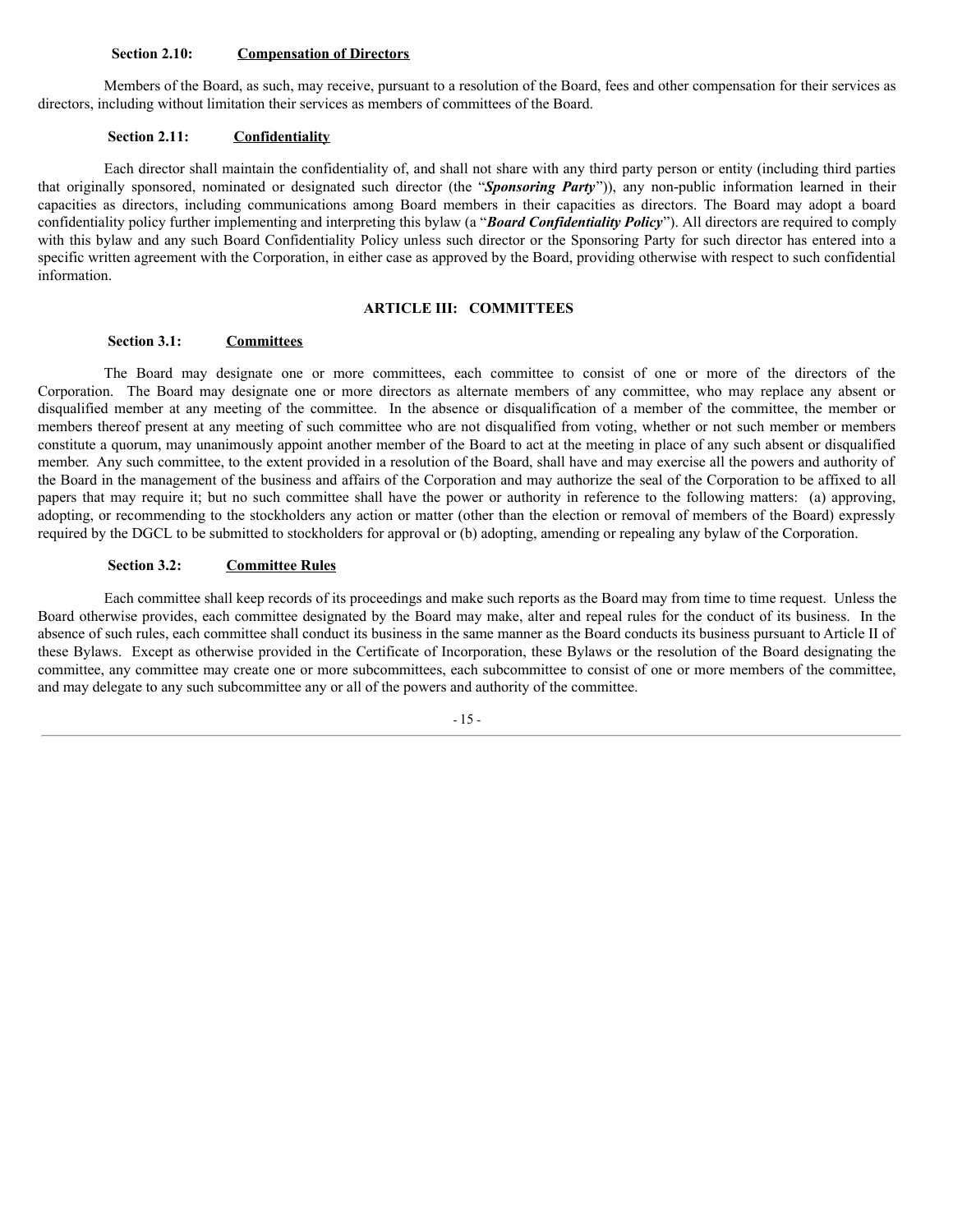## **ARTICLE IV: OFFICERS; CHAIRPERSON; LEAD INDEPENDENT DIRECTOR**

## **Section 4.1: Generally**

The officers of the Corporation shall consist of a Chief Executive Officer (who may be the Chairperson of the Board or the President), a President, a Secretary and a Treasurer and may consist of such other officers, including, without limitation, a Chief Financial Officer, and one or more Vice Presidents, as may from time to time be appointed by the Board. All officers shall be elected by the Board; *provided*, *however*, that the Board may empower the Chief Executive Officer of the Corporation to appoint any officer other than the Chief Executive Officer, the President, the Chief Financial Officer or the Treasurer. Except as otherwise provided by law, by the Certificate of Incorporation or these Bylaws, each officer shall hold office until such officer's successor is duly elected and qualified or until such officer's earlier resignation, death, disqualification or removal. Any number of offices may be held by the same person. Any officer may resign by delivering a resignation in writing or by electronic transmission to the Corporation at its principal office or to the Chairperson of the Board, the Chief Executive Officer, or the Secretary. Such resignation shall be effective upon delivery unless it is specified to be effective at some later time or upon the happening of some later event. Any vacancy occurring in any office of the Corporation by death, resignation, removal or otherwise may be filled by the Board and the Board may, in its discretion, leave unfilled, for such period as it may determine, any offices. Each such successor shall hold office for the unexpired term of such officer's predecessor and until a successor is duly elected and qualified or until such officer's earlier resignation, death, disqualification or removal.

#### **Section 4.2: Chief Executive Officer**

Subject to the control of the Board and such supervisory powers, if any, as may be given by the Board, the powers and duties of the Chief Executive Officer of the Corporation are:

(a) to act as the general manager and, subject to the control of the Board, to have general supervision, direction and control of the business and affairs of the Corporation;

(b) subject to Article I, Section 1.6 of these Bylaws, to preside at all meetings of the stockholders;

(c) subject to Article I, Section 1.2 of these Bylaws, to call special meetings of the stockholders to be held at such times and, subject to the limitations prescribed by law or by these Bylaws, at such places as he or she shall deem proper;

(d) to affix the signature of the Corporation to all deeds, conveyances, mortgages, guarantees, leases, obligations, bonds, certificates and other papers and instruments in writing which have been authorized by the Board or which, in the judgment of the Chief Executive Officer, should be executed on behalf of the Corporation; to sign certificates for shares of stock of the Corporation (if any); and, subject to the direction of the Board, to have general charge of the property of the Corporation and to supervise and control all officers, agents and employees of the Corporation; and

- 16 -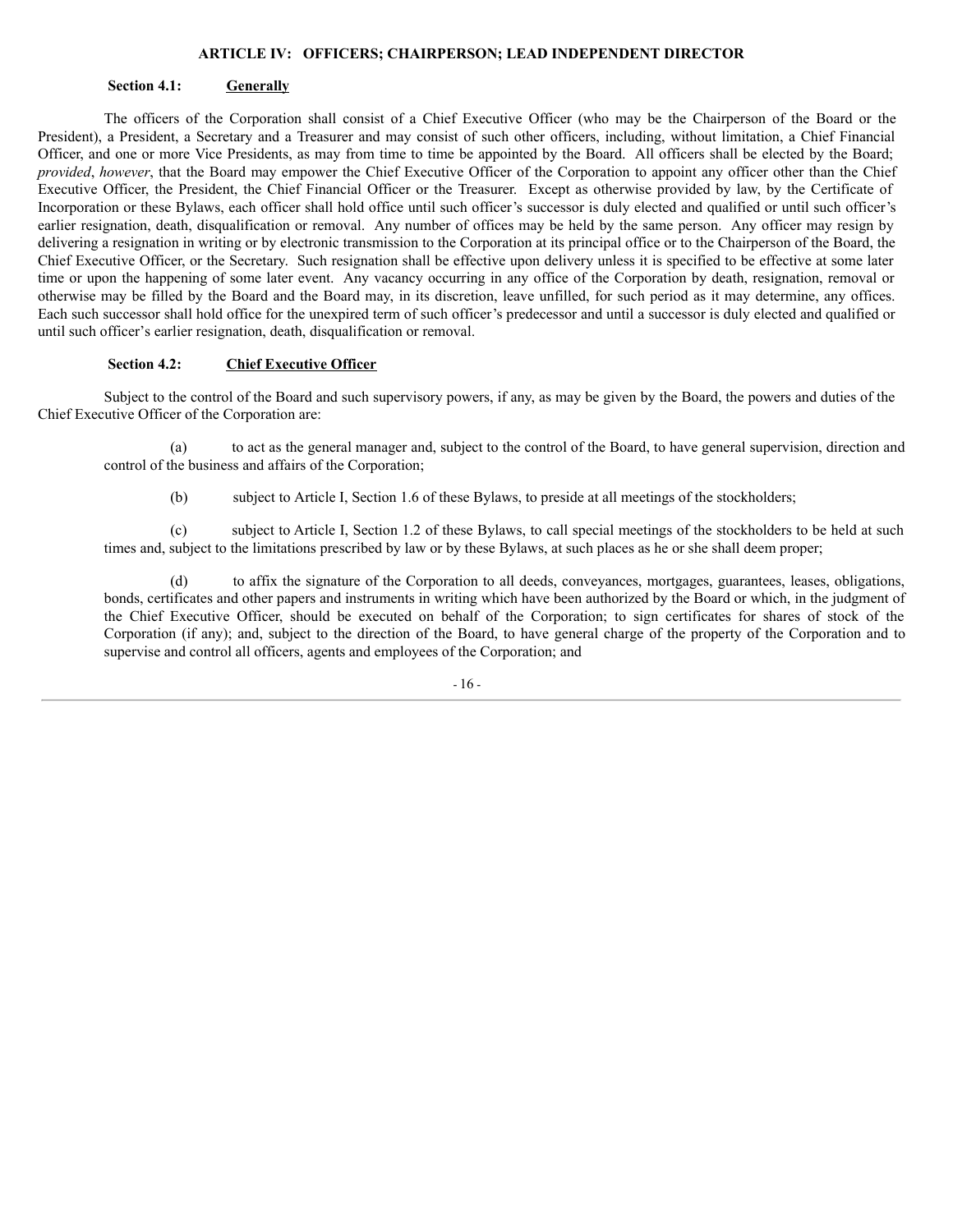(e) to vote and otherwise act on, or to authorize any officer to vote or otherwise act on, on behalf of the Corporation, in person or by proxy, at any meeting of stockholders of or with respect to any action of stockholders of any other corporation in which this Corporation may hold securities and otherwise to exercise, or authorize any officer otherwise to exercise, any and all rights and powers which this Corporation may possess by reason of its ownership of securities in such other corporation.

The person holding the office of President shall be the Chief Executive Officer of the Corporation unless the Board shall designate another officer to be the Chief Executive Officer. If there is no President, and the Board has not designated any other officer to be the Chief Executive Officer, then the Chairperson of the Board shall be the Chief Executive Officer.

## **Section 4.3: Chairperson of the Board**

Subject to the provisions of Section 2.7 of these Bylaws, the Chairperson of the Board shall have the power to preside at all meetings of the Board and shall have such other powers and duties as provided in these Bylaws and as the Board may from time to time prescribe.

#### **Section 4.4: Lead Independent Director**

The Board may, in its discretion, elect a lead independent director from among its members that are Independent Directors (as defined below) (such director, the "*Lead Independent Director*"). The Lead Independent Director shall preside at all meetings at which the Chairperson of the Board is not present and shall exercise such other powers and duties as may from time to time be assigned to him or her by the Board or as prescribed by these Bylaws. For purposes of these Bylaws, "*Independent Director*" has the meaning ascribed to such term under the rules of the exchange upon which the Corporation's Common Stock is primarily traded.

## **Section 4.5: President**

The person holding the office of Chief Executive Officer shall be the President of the Corporation unless the Board shall have designated one individual as the President and a different individual as the Chief Executive Officer of the Corporation. Subject to the provisions of these Bylaws and to the direction of the Board, and subject to the supervisory powers of the Chief Executive Officer (if the Chief Executive Officer is an officer other than the President), and subject to such supervisory powers and authority as may be given by the Board to the Chairperson of the Board, and/or to any other officer, the President shall have the responsibility for the general management and control of the business and affairs of the Corporation and the general supervision and direction of all of the officers, employees and agents of the Corporation (other than the Chief Executive Officer, if the Chief Executive Officer is an officer other than the President) and shall perform all duties and have all powers that are commonly incident to the office of President or that are delegated to the President by the Board.

## **Section 4.6: Chief Financial Officer**

The person holding the office of Chief Financial Officer shall be the Treasurer of the Corporation unless the Board shall have designated another officer as the Treasurer of the Corporation. Subject to the direction of the Board and the Chief Executive Officer, the Chief Financial Officer shall perform all duties and have all powers that are commonly incident to the office of Chief Financial Officer, or as the Board may from time to time prescribe.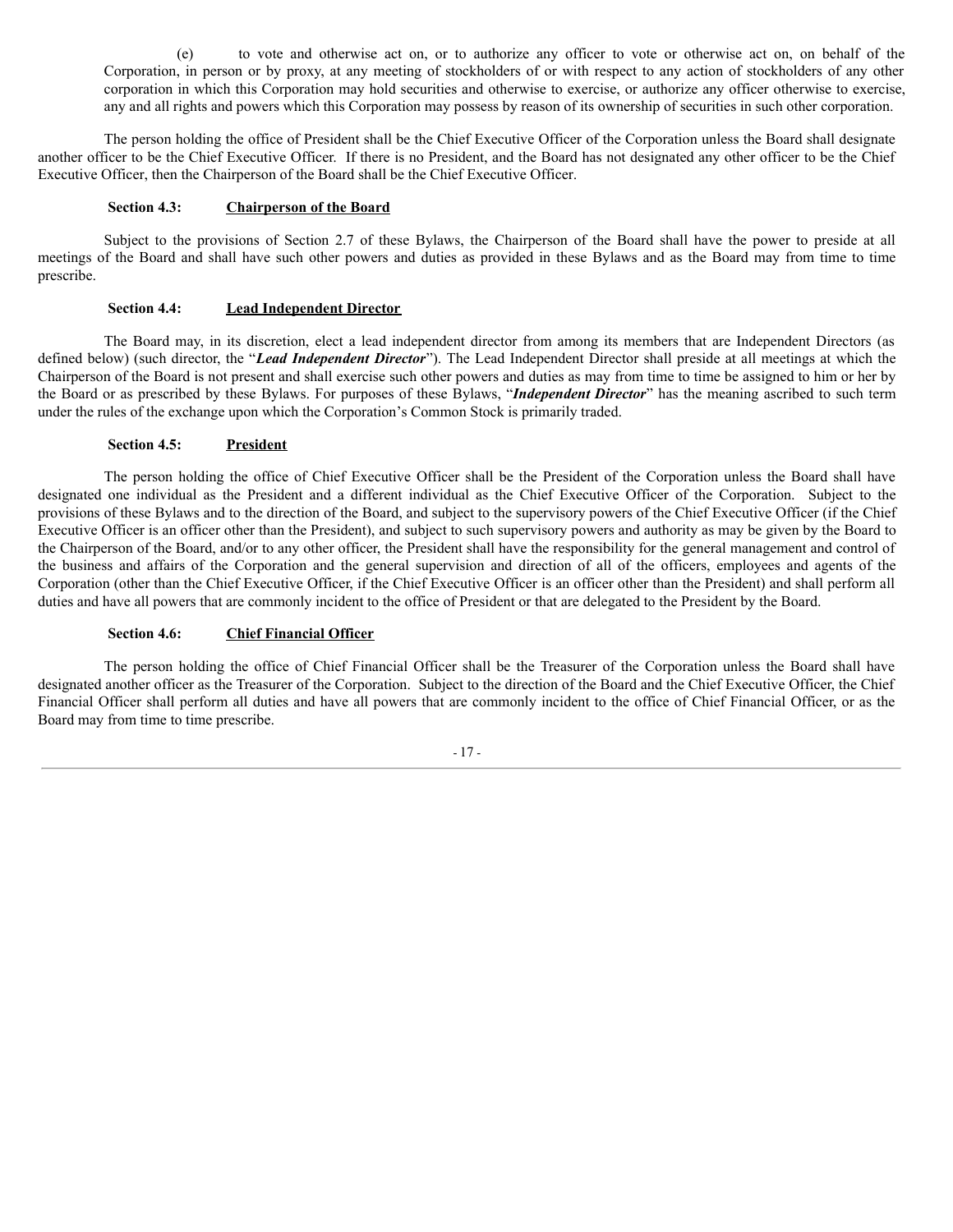## **Section 4.7: Treasurer**

The person holding the office of Treasurer shall have custody of all monies and securities of the Corporation. The Treasurer shall make such disbursements of the funds of the Corporation as are authorized and shall render from time to time an account of all such transactions. The Treasurer shall also perform such other duties and have such other powers as are commonly incident to the office of Treasurer, or as the Board or the Chief Executive Officer may from time to time prescribe.

## **Section 4.8: Vice President**

Each Vice President shall have all such powers and duties as are commonly incident to the office of Vice President or that are delegated to him or her by the Board or the Chief Executive Officer. A Vice President may be designated by the Board to perform the duties and exercise the powers of the Chief Executive Officer or President in the event of the Chief Executive Officer's or President's absence or disability.

# **Section 4.9: Secretary**

The Secretary shall issue or cause to be issued all authorized notices for, and shall keep, or cause to be kept, minutes of all meetings of the stockholders and the Board. The Secretary shall have charge of the corporate minute books and similar records and shall perform such other duties and have such other powers as are commonly incident to the office of Secretary, or as the Board or the Chief Executive Officer may from time to time prescribe.

## **Section 4.10: Delegation of Authority**

The Board may from time to time delegate the powers or duties of any officer of the Corporation to any other officers or agents of the Corporation, notwithstanding any provision hereof.

## **Section 4.11: Removal**

Any officer of the Corporation shall serve at the pleasure of the Board and may be removed at any time, with or without cause, by the Board; *provided* that if the Board has empowered the Chief Executive Officer to appoint any officer of the Corporation, then such officer may also be removed by the Chief Executive Officer. Such removal shall be without prejudice to the contractual rights of such officer, if any, with the Corporation.

## **ARTICLE V: STOCK**

# **Section 5.1: Certificates; Uncertificated Shares**

The shares of capital stock of the Corporation shall be uncertificated shares; *provided*, *however*, that the resolution of the Board that the shares of capital stock of the Corporation shall be uncertificated shares shall not apply to shares represented by a certificate until such certificate is surrendered to the Corporation (or the transfer agent or registrar, as the case may be). Notwithstanding the foregoing, the Board may provide by resolution or resolutions that some or all of any or all classes or series of its stock shall be certificated shares. Every holder of stock

#### - 18 -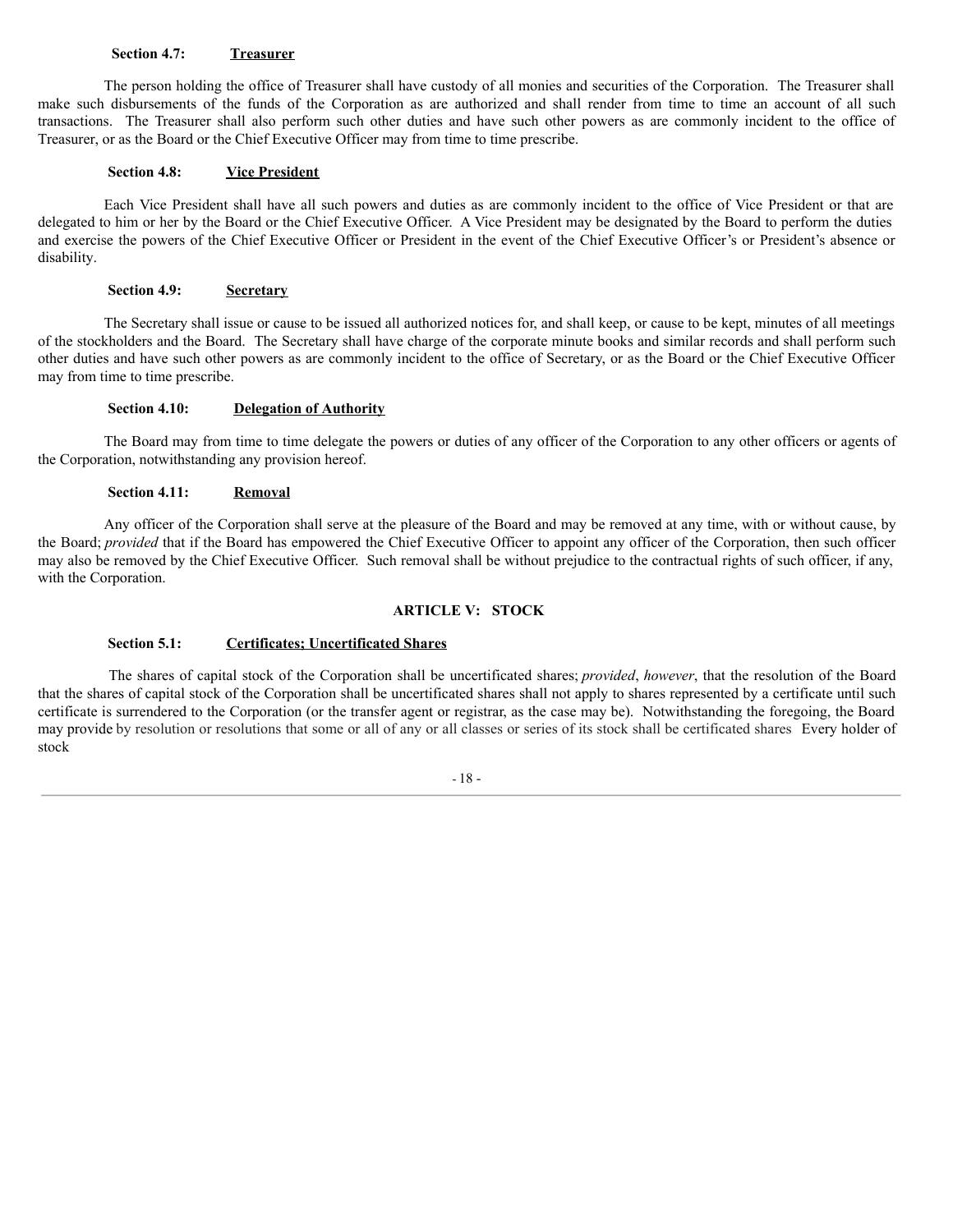represented by certificates shall be entitled to have a certificate signed by, or in the name of the Corporation, by any two authorized officers of the Corporation (it being understood that each of the Chairperson of the Board, the Vice-Chairperson of the Board, the Chief Executive Officer, the President, any Vice President, the Treasurer, any Assistant Treasurer, the Secretary and any Assistant Secretary shall be an authorized officer for such purpose), representing the number of shares registered in certificate form. Any or all of the signatures on the certificate may be a facsimile. In case any officer, transfer agent or registrar who has signed or whose facsimile signature has been placed upon a certificate shall have ceased to be such officer, transfer agent or registrar before such certificate is issued, it may be issued by the Corporation with the same effect as if such person were an officer, transfer agent or registrar at the date of issue.

#### **Section 5.2: Lost, Stolen or Destroyed Stock Certificates; Issuance of New Certificates or Uncertificated Shares**

The Corporation may issue a new certificate of stock or uncertificated shares in the place of any certificate previously issued by it, alleged to have been lost, stolen or destroyed, upon the making of an affidavit of that fact by the person claiming the certificate of stock to be lost, stolen or destroyed, and the Corporation may require the owner of the lost, stolen or destroyed certificate, or such owner's legal representative, to agree to indemnify the Corporation and/or to give the Corporation a bond sufficient to indemnify it, against any claim that may be made against it on account of the alleged loss, theft or destruction of any such certificate or the issuance of such new certificate or uncertificated shares.

#### **Section 5.3: Other Regulations**

Subject to applicable law, the Certificate of Incorporation and these Bylaws, the issue, transfer, conversion and registration of shares represented by certificates and of uncertificated shares shall be governed by such other regulations as the Board may establish.

## **ARTICLE VI: INDEMNIFICATION**

## **Section 6.1: Indemnification of Officers and Directors**

Each person who was or is made a party to, or is threatened to be made a party to, or is involved in any threatened, pending or completed action, suit or proceeding, whether civil, criminal, administrative, investigative, legislative or any other type whatsoever (a "*Proceeding*"), by reason of the fact that such person (or a person of whom such person is the legal representative), is or was a director or officer of the Corporation, while serving as a director or officer of the Corporation or, is or was serving at the request of the Corporation as a director, officer, employee, agent or trustee of another corporation, or of a partnership, joint venture, trust or other enterprise, including service with respect to employee benefit plans (for purposes of this Article VI, an "*Indemnitee*"), shall be indemnified and held harmless by the Corporation to the fullest extent permitted by the DGCL as the same exists or may hereafter be amended (but, in the case of any such amendment, only to the extent that such amendment permits the Corporation to provide broader indemnification rights than such law permitted the Corporation to provide prior to such amendment), against all expenses, liability and loss (including attorneys' fees, judgments, fines, ERISA excise taxes and penalties and amounts paid or to be paid in settlement) reasonably incurred or suffered by such Indemnitee in connection therewith, provided such Indemnitee acted in good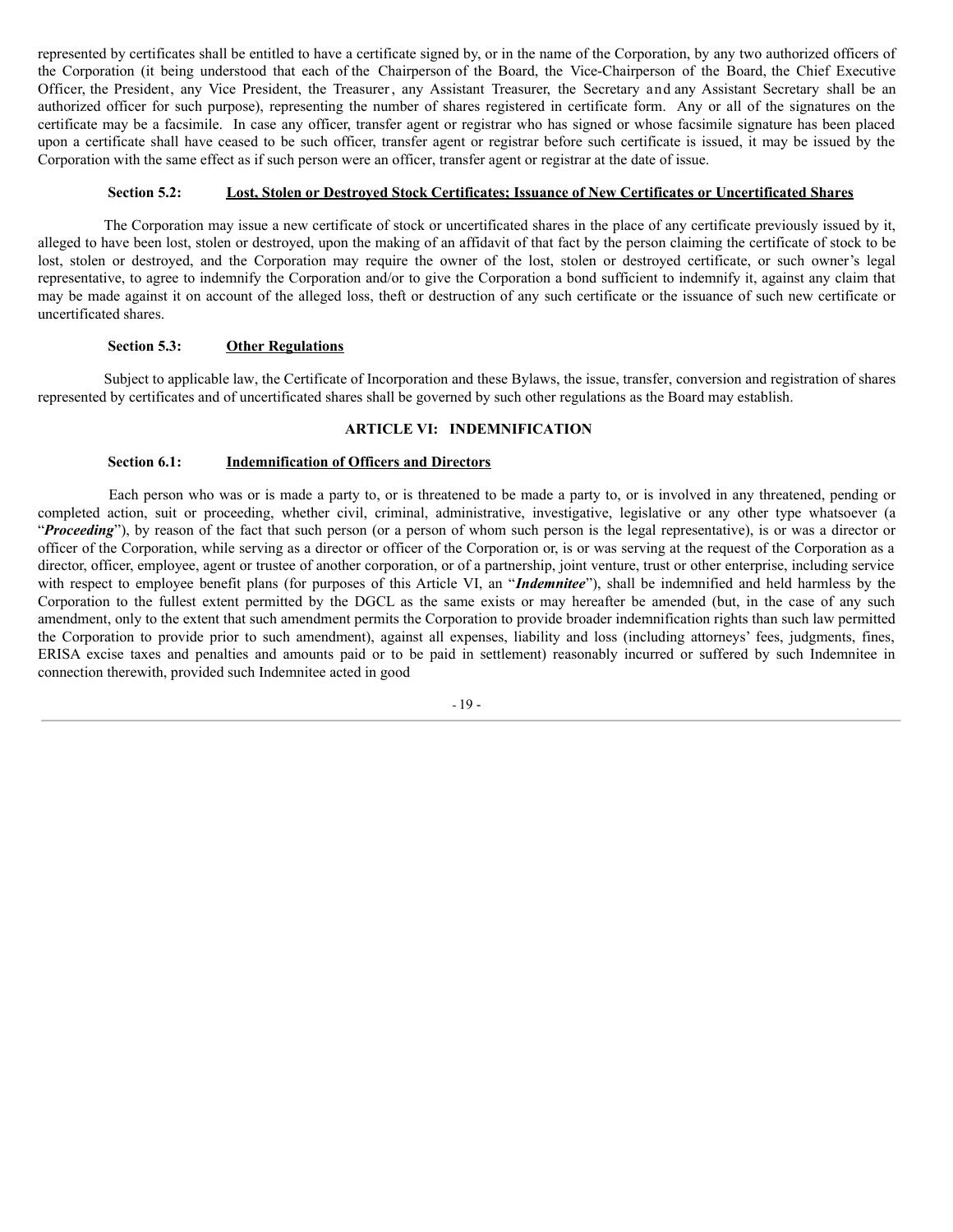faith and in a manner that the Indemnitee reasonably believed to be in or not opposed to the best interests of the Corporation, and, with respect to any criminal Proceeding, had no reasonable cause to believe the Indemnitee's conduct was unlawful. Such indemnification shall continue as to an Indemnitee who has ceased to be a director or officer of the Corporation and shall inure to the benefit of such Indemnitees' heirs, executors and administrators. Notwithstanding the foregoing, subject to Section 6.5 of these Bylaws, the Corporation shall indemnify any such Indemnitee seeking indemnity in connection with a Proceeding (or part thereof) initiated by such Indemnitee only if such Proceeding (or part thereof) was authorized by the Board or such indemnification is authorized by an agreement approved by the Board.

### **Section 6.2: Advancement of Expenses**

Except as otherwise provided in a written indemnification agreement between the Corporation and an Indemnitee upon written request, the Corporation shall pay all expenses (including attorneys' fees) incurred by an Indemnitee in defending any Proceeding as they are incurred in advance of its final disposition; provided, however, that if the DGCL then so requires, the advancement of such expenses shall be made only upon delivery to the Corporation of an undertaking, by or on behalf of such Indemnitee, to repay such amounts if it shall ultimately be determined by final judicial decision from which there is no appeal that such Indemnitee is not entitled to be indemnified under this Article VI or otherwise. Such expenses (including attorneys' fees) incurred by former directors and officers or other employees and agents of the Corporation or by persons serving at the request of the Corporation as directors, officers, employees or agents of another corporation, partnership, joint venture, trust or other enterprise may be so paid upon such terms and conditions, if any, as the Corporation deems appropriate. The right to advancement of expenses shall not apply to any claim for which indemnity is excluded pursuant to these Bylaws, but shall apply to any Proceeding referenced in Section 6.1 prior to a determination that the person is not entitled to be indemnified by the Corporation.

#### **Section 6.3: Non-Exclusivity of Rights**

The rights conferred on any person in this Article VI shall not be exclusive of any other right that such person may have or hereafter acquire under any statute, provision of the Certificate of Incorporation, Bylaws, agreement, vote or consent of stockholders or disinterested directors, or otherwise. Additionally, nothing in this Article VI shall limit the ability of the Corporation, in its discretion, to indemnify or advance expenses to persons whom the Corporation is not obligated to indemnify or advance expenses pursuant to this Article VI.

### **Section 6.4: Indemnification Contracts**

The Board is authorized to cause the Corporation to enter into indemnification contracts with any director, officer, employee or agent of the Corporation, or any person serving at the request of the Corporation as a director, officer, employee, agent or trustee of another corporation, partnership, joint venture, trust or other enterprise, including employee benefit plans, providing indemnification or advancement rights to such person. Such rights may be greater than those provided in this Article VI.

## **Section 6.5: Right of Indemnitee to Bring Suit**

The following shall apply to the extent not in conflict with any indemnification contract provided for in Section 6.4 of these Bylaws.

- 20 -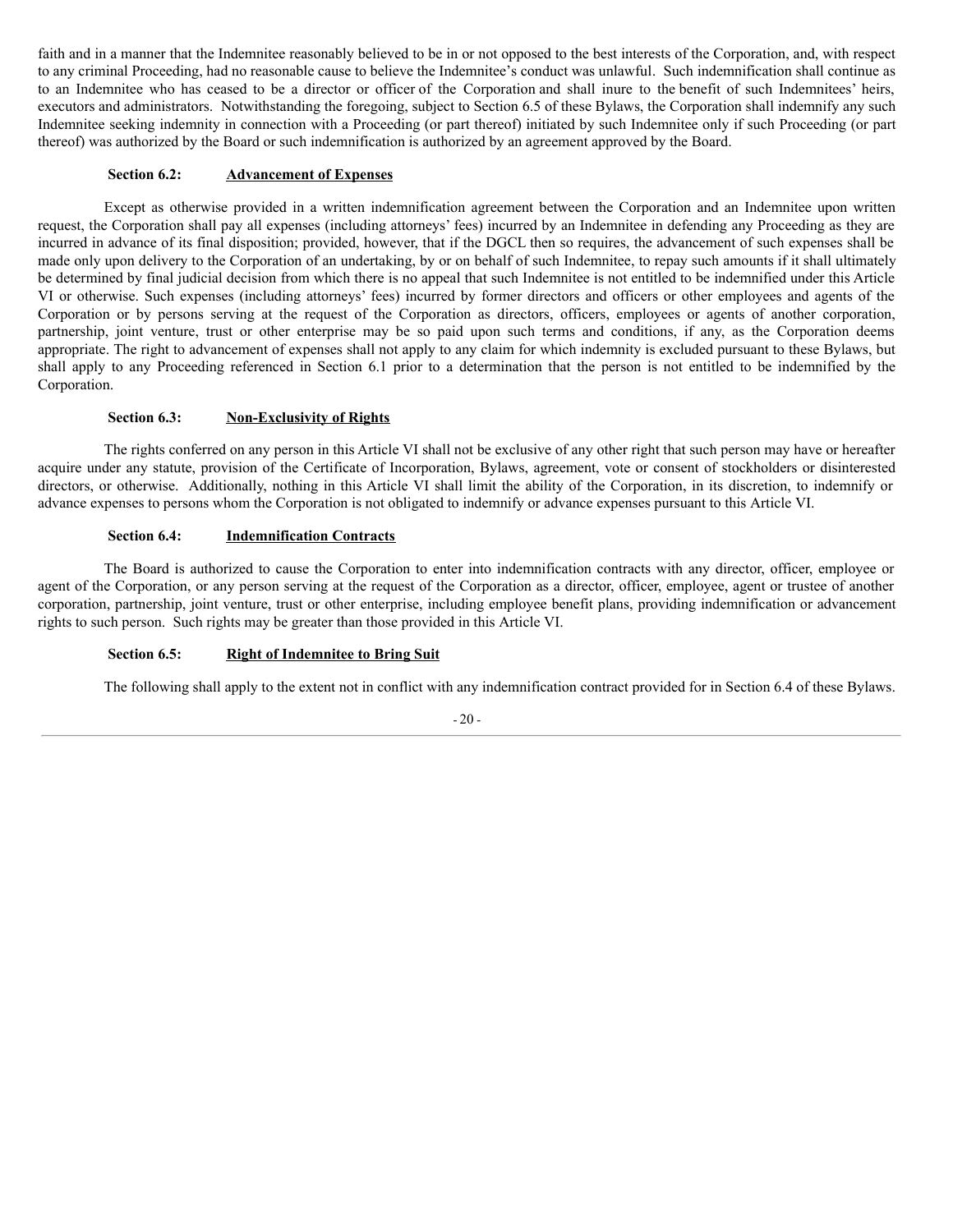6.5.1 Right to Bring Suit. If a claim under Section 6.1 or 6.2 of these Bylaws is not paid in full by the Corporation within sixty (60) days after a written claim has been received by the Corporation, except in the case of a claim for an advancement of expenses, in which case the applicable period shall be twenty (20) days, the Indemnitee may at any time thereafter bring suit against the Corporation to recover the unpaid amount of the claim. If successful in whole or in part in any such suit, or in a suit brought by the Corporation to recover an advancement of expenses pursuant to the terms of an undertaking, the Indemnitee shall be entitled to be paid, to the fullest extent permitted by law, the expense of prosecuting or defending such suit. In (a) any suit brought by the Indemnitee to enforce a right to indemnification hereunder (but not in a suit brought by the Indemnitee to enforce a right to an advancement of expenses) it shall be a defense that, and (b) in any suit brought by the Corporation to recover an advancement of expenses pursuant to the terms of an undertaking, the Corporation shall be entitled to recover such expenses upon a final adjudication that, the Indemnitee has not met any applicable standard for indemnification set forth in applicable law.

6.5.2 Effect of Determination. Neither the absence of a determination prior to the commencement of such suit that indemnification of the Indemnitee is proper in the circumstances because the Indemnitee has met the applicable standard of conduct set forth in applicable law, nor an actual determination that the Indemnitee has not met such applicable standard of conduct, shall create a presumption that the Indemnitee has not met the applicable standard of conduct or, in the case of such a suit brought by the Indemnitee, be a defense to such suit.

6.5.3 Burden of Proof. In any suit brought by the Indemnitee to enforce a right to indemnification or to an advancement of expenses hereunder, or brought by the Corporation to recover an advancement of expenses pursuant to the terms of an undertaking, the burden of proving that the Indemnitee is not entitled to be indemnified, or to such advancement of expenses, under this Article VI, or otherwise, shall be on the Corporation.

## **Section 6.6: Nature of Rights**

The rights conferred upon Indemnitees in this Article VI shall be contract rights and such rights shall continue as to an Indemnitee who has ceased to be a director, officer or trustee and shall inure to the benefit of the Indemnitee's heirs, executors and administrators. Any amendment, repeal or modification of any provision of this Article VI that adversely affects any right of an Indemnitee or an Indemnitee's successors shall be prospective only, and shall not adversely affect any right or protection conferred on a person pursuant to this Article VI with respect to any Proceeding involving any occurrence or alleged occurrence of any action or omission to act that took place prior to such amendment, repeal or modification.

## **Section 6.7: Insurance**

The Corporation may purchase and maintain insurance, at its expense, to protect itself and any director, officer, employee or agent of the Corporation or another corporation, partnership, joint venture, trust or other enterprise against any expense, liability or loss asserted against such person and incurred by such person in any such capacity, or arising out of such person's status as such , whether or not the Corporation would have the power to indemnify such person against such expense, liability or loss under the DGCL.

- 21 -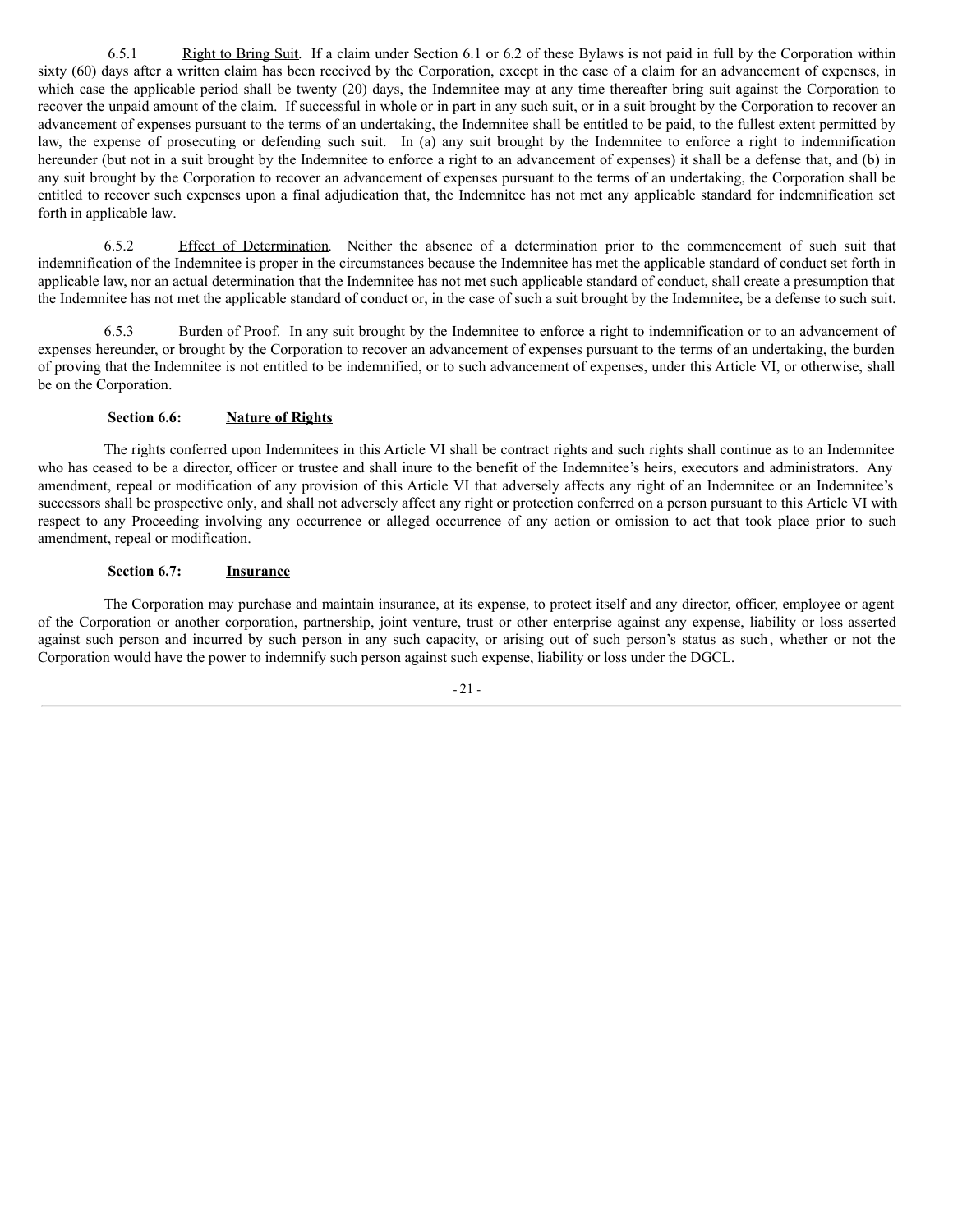## **ARTICLE VII: NOTICES**

#### **Section 7.1: Notice**

7.1.1 Form and Delivery. Except as otherwise specifically required in these Bylaws (including, without limitation, Section 7.1.2 of these Bylaws) or by applicable law, all notices required to be given pursuant to these Bylaws shall be in writing and may (a) in every instance in connection with any delivery to a member of the Board, be effectively given by hand delivery (including use of a delivery service), by depositing such notice in the mail, postage prepaid, or by sending such notice by overnight express courier, facsimile, electronic mail or other form of electronic transmission and (b) be effectively delivered to a stockholder when given by hand delivery, by depositing such notice in the mail, postage prepaid or, if specifically consented to by the stockholder as described in Section 7.1.2 of these Bylaws, by sending such notice by facsimile, electronic mail or other form of electronic transmission. Any such notice shall be addressed to the person to whom notice is to be given at such person's address as it appears on the records of the Corporation. The notice shall be deemed given (a) in the case of hand delivery, when received by the person to whom notice is to be given or by any person accepting such notice on behalf of such person, (b) in the case of delivery by mail, upon deposit in the mail, (c) in the case of delivery by overnight express courier, when dispatched, and (d) in the case of delivery via facsimile, electronic mail or other form of electronic transmission, at the time provided in Section 7.1.2 of these Bylaws.

7.1.2 Electronic Transmission. Without limiting the manner by which notice otherwise may be given effectively to stockholders, any notice to stockholders given by the Corporation under any provision of the DGCL, the Certificate of Incorporation, or these Bylaws shall be effective if given by a form of electronic transmission consented to by the stockholder to whom the notice is given in accordance with Section 232 of the DGCL. Any such consent shall be revocable by the stockholder by written notice to the Corporation. Any such consent shall be deemed revoked if (a) the Corporation is unable to deliver by electronic transmission two consecutive notices given by the Corporation in accordance with such consent and (b) such inability becomes known to the Secretary or an Assistant Secretary of the Corporation or to the transfer agent, or other person responsible for the giving of notice; *provided*, *however*, the inadvertent failure to treat such inability as a revocation shall not invalidate any meeting or other action. Notice given pursuant to this Section 7.1.2 shall be deemed given: (i) if by facsimile telecommunication, when directed to a number at which the stockholder has consented to receive notice; (ii) if by electronic mail, when directed to an electronic mail address at which the stockholder has consented to receive notice; (iii) if by a posting on an electronic network together with separate notice to the stockholder of such specific posting, upon the later of such posting and the giving of such separate notice; and (iv) if by any other form of electronic transmission, when directed to the stockholder.

Affidavit of Giving Notice. An affidavit of the Secretary or an Assistant Secretary or of the transfer agent or other agent of the Corporation that the notice has been given in writing or by a form of electronic transmission shall, in the absence of fraud, be prima facie evidence of the facts stated therein.

- 22 -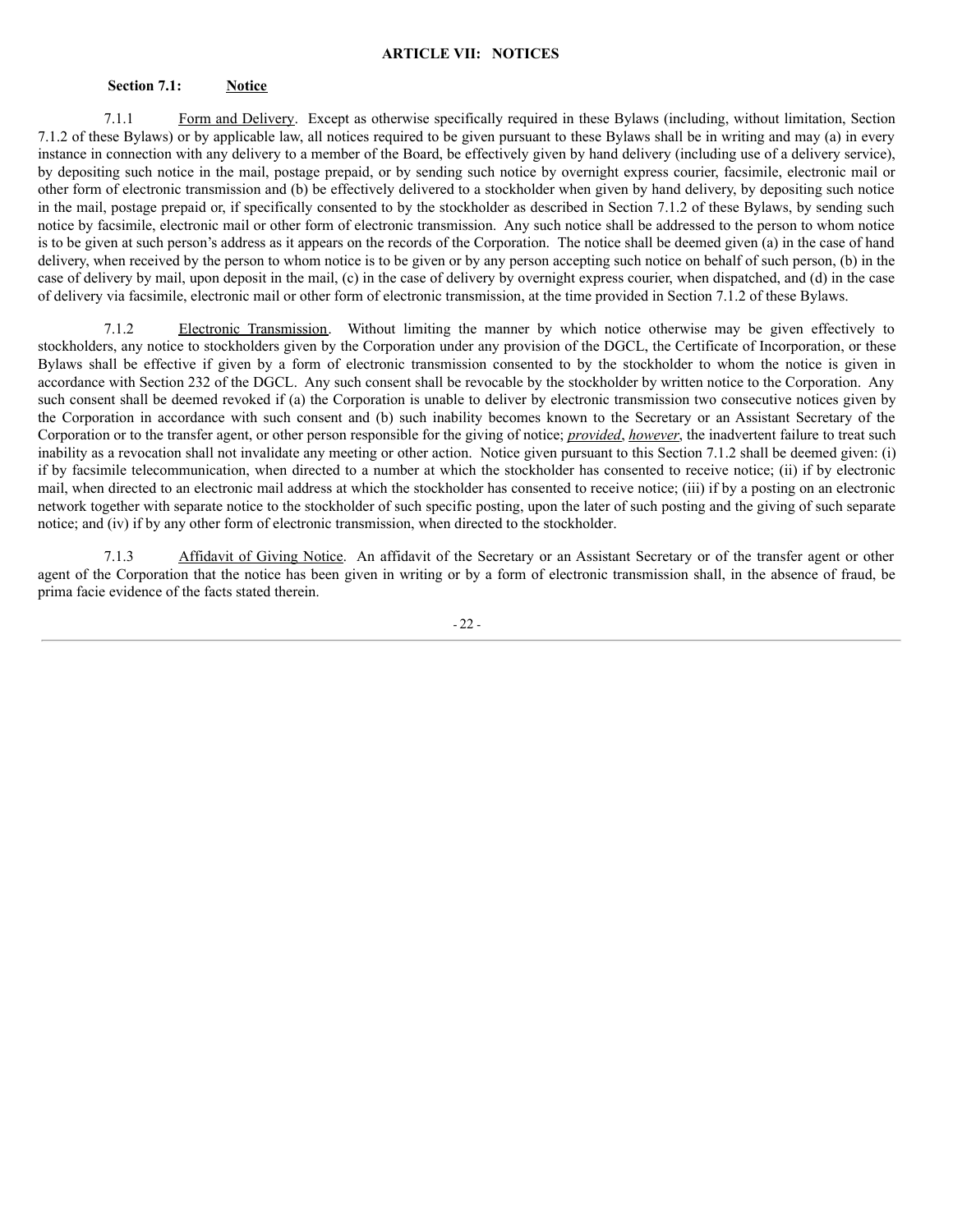## **Section 7.2: Waiver of Notice**

Whenever notice is required to be given under any provision of the DGCL, the Certificate of Incorporation or these Bylaws, a written waiver of notice, signed by the person entitled to notice, or waiver by electronic transmission by such person, whether before or after the time stated therein, shall be deemed equivalent to notice. Attendance of a person at a meeting shall constitute a waiver of notice of such meeting, except when the person attends a meeting for the express purpose of objecting at the beginning of the meeting to the transaction of any business because the meeting is not lawfully called or convened. Neither the business to be transacted at, nor the purpose of, any regular or special meeting of the stockholders, directors or members of a committee of directors need be specified in any waiver of notice.

## **ARTICLE VIII: INTERESTED DIRECTORS**

## **Section 8.1: Interested Directors**

No contract or transaction between the Corporation and one or more of its members of the Board or officers, or between the Corporation and any other corporation, partnership, association or other organization in which one or more of its directors or officers are members of the board of directors or officers, or have a financial interest, shall be void or voidable solely for this reason, or solely because the director or officer is present at or participates in the meeting of the Board or committee thereof that authorizes the contract or transaction, or solely because his, her or their votes are counted for such purpose, if: (a) the material facts as to his, her or their relationship or interest and as to the contract or transaction are disclosed or are known to the Board or the committee, and the Board or committee in good faith authorizes the contract or transaction by the affirmative votes of a majority of the disinterested directors, even though the disinterested directors be less than a quorum; (b) the material facts as to his, her or their relationship or interest and as to the contract or transaction are disclosed or are known to the stockholders entitled to vote thereon, and the contract or transaction is specifically approved in good faith by vote of the stockholders; or (c) the contract or transaction is fair as to the Corporation as of the time it is authorized, approved or ratified by the Board, a committee thereof, or the stockholders.

## **Section 8.2: Quorum**

Interested directors may be counted in determining the presence of a quorum at a meeting of the Board or of a committee which authorizes the contract or transaction.

# **ARTICLE IX: MISCELLANEOUS**

## **Section 9.1: Fiscal Year**

The fiscal year of the Corporation shall be determined by resolution of the Board.

#### **Section 9.2: Seal**

The Board may provide for a corporate seal, which may have the name of the Corporation inscribed thereon and shall otherwise be in such form as may be approved from time to time by the Board.

#### - 23 -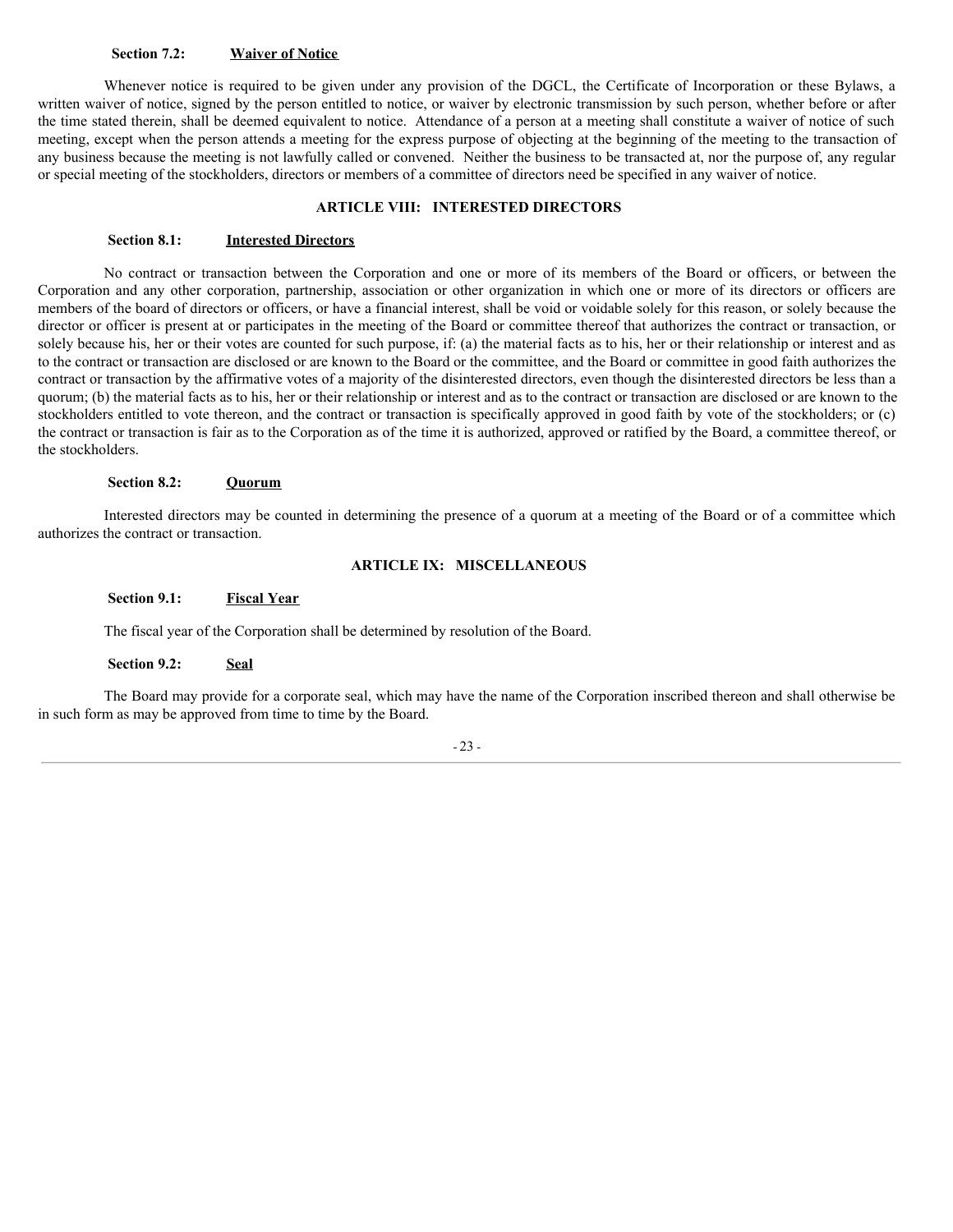## **Section 9.3: Form of Records**

Any records administered by or on behalf of the Corporation in the regular course of its business, including its stock ledger, books of account and minute books, may be kept on or by means of, or be in the form of, any other information storage device, method or one or more electronic networks or databases (including one or more distributed electronic networks or databases), electronic or otherwise, *provided* that the records so kept can be converted into clearly legible paper form within a reasonable time and otherwise comply with the DGCL. The Corporation shall so convert any records so kept upon the request of any person entitled to inspect such records pursuant to any provision of the DGCL.

## **Section 9.4: Reliance upon Books, Records and Experts**

A member of the Board, or a member of any committee designated by the Board shall, in the performance of such person's duties, be fully protected in relying in good faith upon the books and records of the Corporation and upon such information, opinions, reports or statements presented to the Corporation by any of the Corporation's officers or employees, or committees of the Board, or by any other person as to matters the member reasonably believes are within such other person's professional or expert competence and who has been selected with reasonable care by or on behalf of the Corporation.

### **Section 9.5: Certificate of Incorporation Governs**

In the event of any conflict between the provisions of the Certificate of Incorporation and Bylaws, the provisions of the Certificate of Incorporation shall govern.

## **Section 9.6: Severability**

If any provision of these Bylaws shall be held to be invalid, illegal, unenforceable or in conflict with the provisions of the Certificate of Incorporation, then such provision shall nonetheless be enforced to the maximum extent possible consistent with such holding and the remaining provisions of these Bylaws (including without limitation, all portions of any section of these Bylaws containing any such provision held to be invalid, illegal, unenforceable or in conflict with the Certificate of Incorporation, that are not themselves invalid, illegal, unenforceable or in conflict with the Certificate of Incorporation) shall remain in full force and effect.

## **Section 9.7: Time Periods**

In applying any provision of these Bylaws which requires that an act be done or not be done a specified number of days prior to an event or that an act be done during a period of a specified number of days prior to an event, calendar days shall be used, the day of the doing of the act shall be excluded, and the day of the event shall be included.

# **ARTICLE X: AMENDMENT**

Notwithstanding any other provision of these Bylaws, any alteration, amendment or repeal of these Bylaws, and any adoption of new Bylaws, shall require the approval of the Board or the stockholders of the Corporation as expressly provided in the Certificate of Incorporation.

- 24 -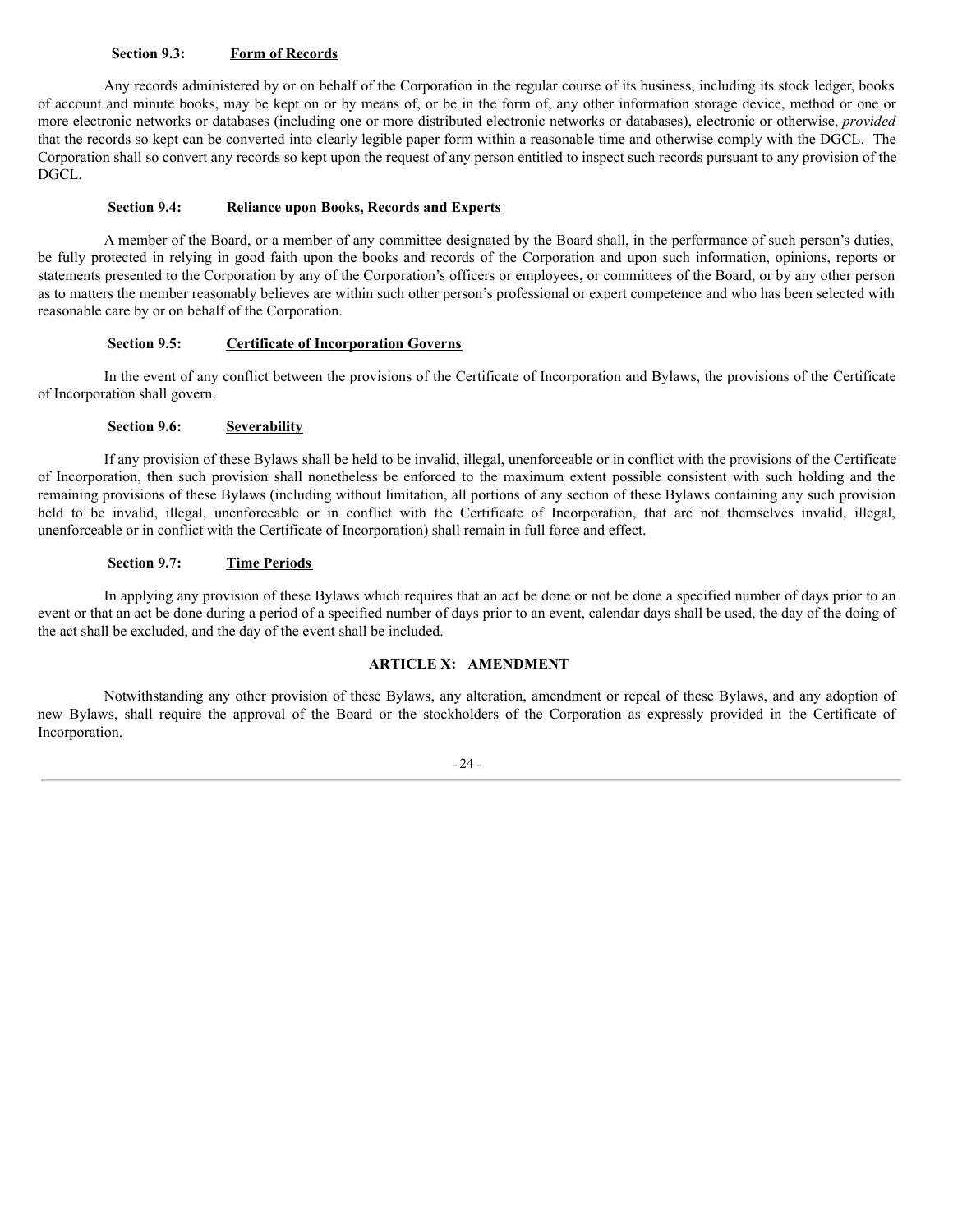# **ARTICLE XI: EXCLUSIVE FORUM**

Unless the Corporation consents in writing to the selection of an alternative forum, the federal district courts of the United States of America shall be the exclusive forum for the resolution of any complaint asserting a cause of action arising under the Securities Act of 1933, as amended.

Any person or entity purchasing or otherwise acquiring any interest in any security of the corporation shall be deemed to have notice of and consented to the provisions of this Article XI.

- 25 -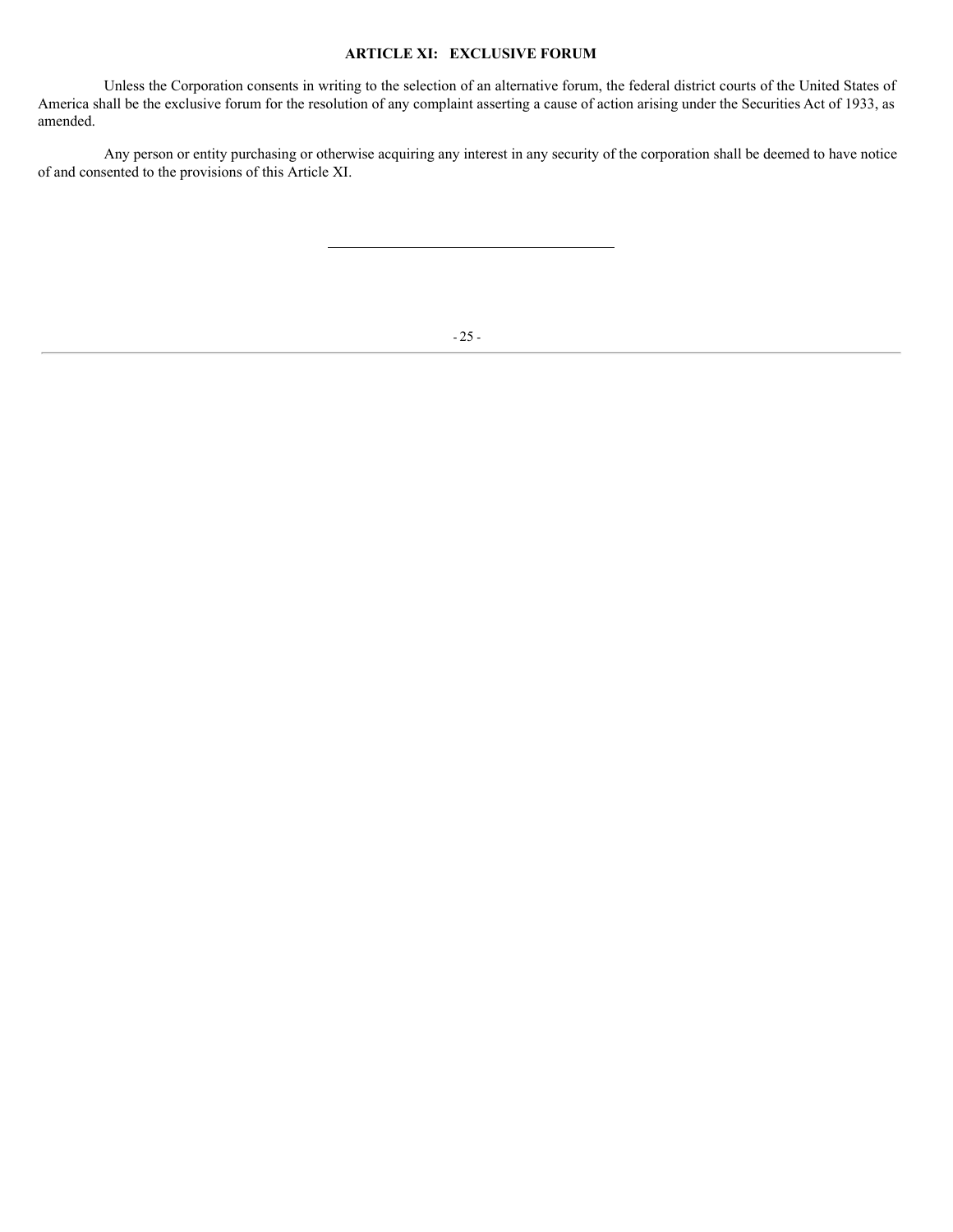# **CERTIFICATION OF RESTATED BYLAWS OF SUTRO BIOPHARMA, INC.** (a Delaware corporation)

I, Edward Albini, certify that I am Secretary of Sutro Biopharma, Inc., a Delaware corporation (the "*Corporation*"), that I am duly authorized to make and deliver this certification, that the attached Bylaws are a true and complete copy of the Restated Bylaws of the Corporation in effect as of the date of this certificate.

Dated: October 1, 2018

/s/ Edward Albini Chief Financial Officer and Secretary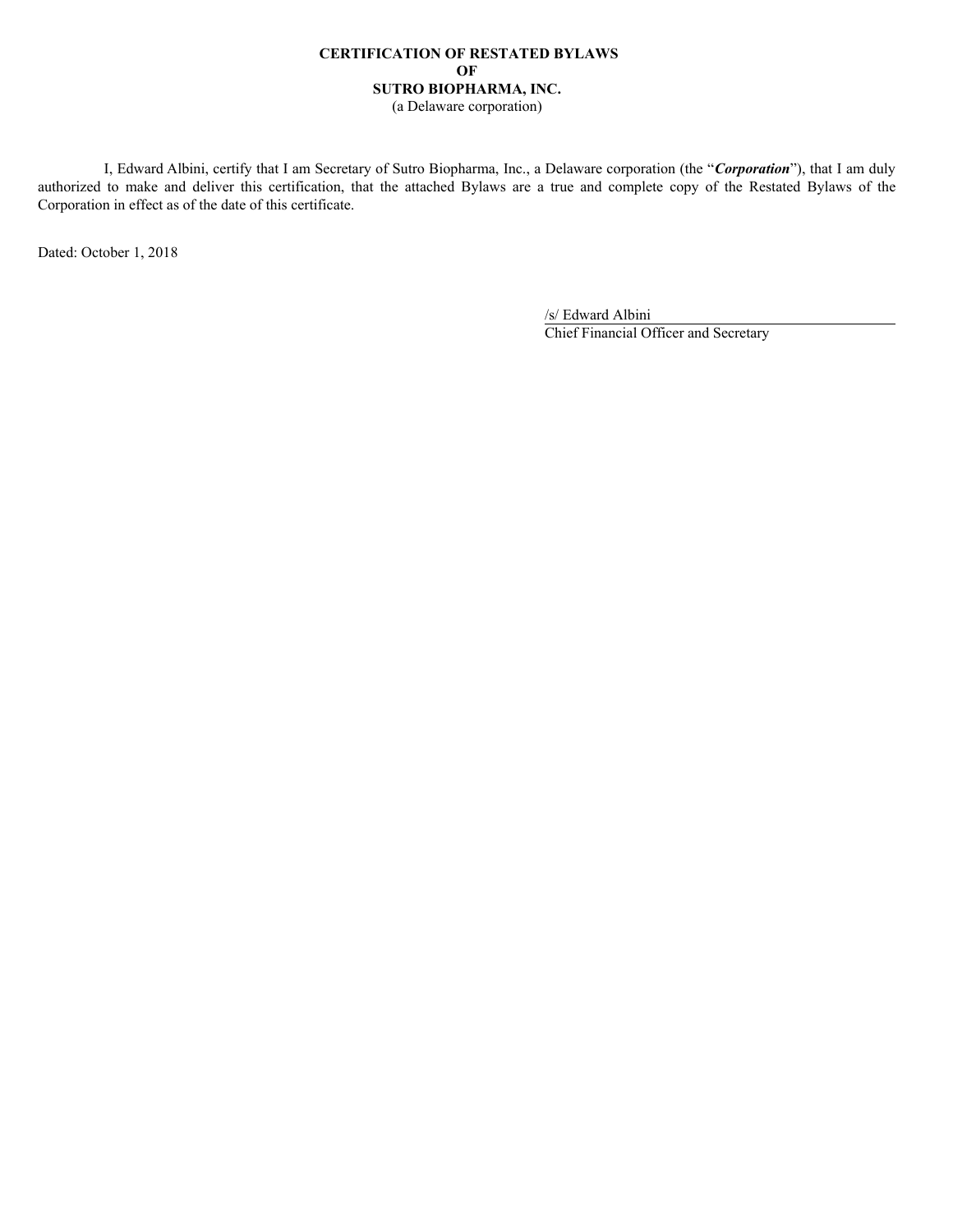#### **CERTIFICATION PURSUANT TO RULE 13a-14(a) OR 15d-14(a) OF THE SECURITIES EXCHANGE ACT OF 1934, AS ADOPTED PURSUANT TO SECTION 302 OF THE SARBANES-OXLEY ACT OF 2002**

I, William J. Newell certify that:

- 1. I have reviewed this Quarterly Report on Form 10-Q of Sutro Biopharma, Inc.;
- 2. Based on my knowledge, this report does not contain any untrue statement of a material fact or omit to state a material fact necessary to make the statements made, in light of the circumstances under which such statements were made, not misleading with respect to the period covered by this report;
- 3. Based on my knowledge, the financial statements, and other financial information included in this report, fairly present in all material respects the financial condition, results of operations and cash flows of the registrant as of, and for, the periods presented in this report;
- 4. The registrant's other certifying officer and I are responsible for establishing and maintaining disclosure controls and procedures (as defined in Exchange Act Rules 13a-15(e) and 15d-15(e)) for the registrant and have:
	- a. designed such disclosure controls and procedures, or caused such disclosure controls and procedures to be designed under our supervision, to ensure that material information relating to the registrant, including its consolidated subsidiaries, is made known to us by others within those entities, particularly during the period in which this report is being prepared;
	- b. evaluated the effectiveness of the registrant's disclosure controls and procedures and presented in this report our conclusions about the effectiveness of the disclosure controls and procedures, as of the end of the period covered by this report based on such evaluation; and
	- c. disclosed in this report any change in the registrant's internal control over financial reporting that occurred during the registrant's most recent fiscal quarter (the registrant's fourth fiscal quarter in the case of an annual report) that has materially affected, or is reasonably likely to materially affect, the registrant's internal control over financial reporting;
- 5. The registrant's other certifying officer and I have disclosed, based on our most recent evaluation of internal control over financial reporting, to the registrant's auditors and the audit committee of the registrant's board of directors (or persons performing the equivalent functions):
	- a. all significant deficiencies and material weaknesses in the design or operation of internal control over financial reporting, which are reasonably likely to adversely affect the registrant's ability to record, process, summarize and report financial information; and
	- b. any fraud, whether or not material, that involves management or other employees who have a significant role in the registrant's internal control over financial reporting.

Date: November 14, 2018

/s/ William J. Newell

William J. Newell *Chief Executive Of icer (Principal Executive Of icer)*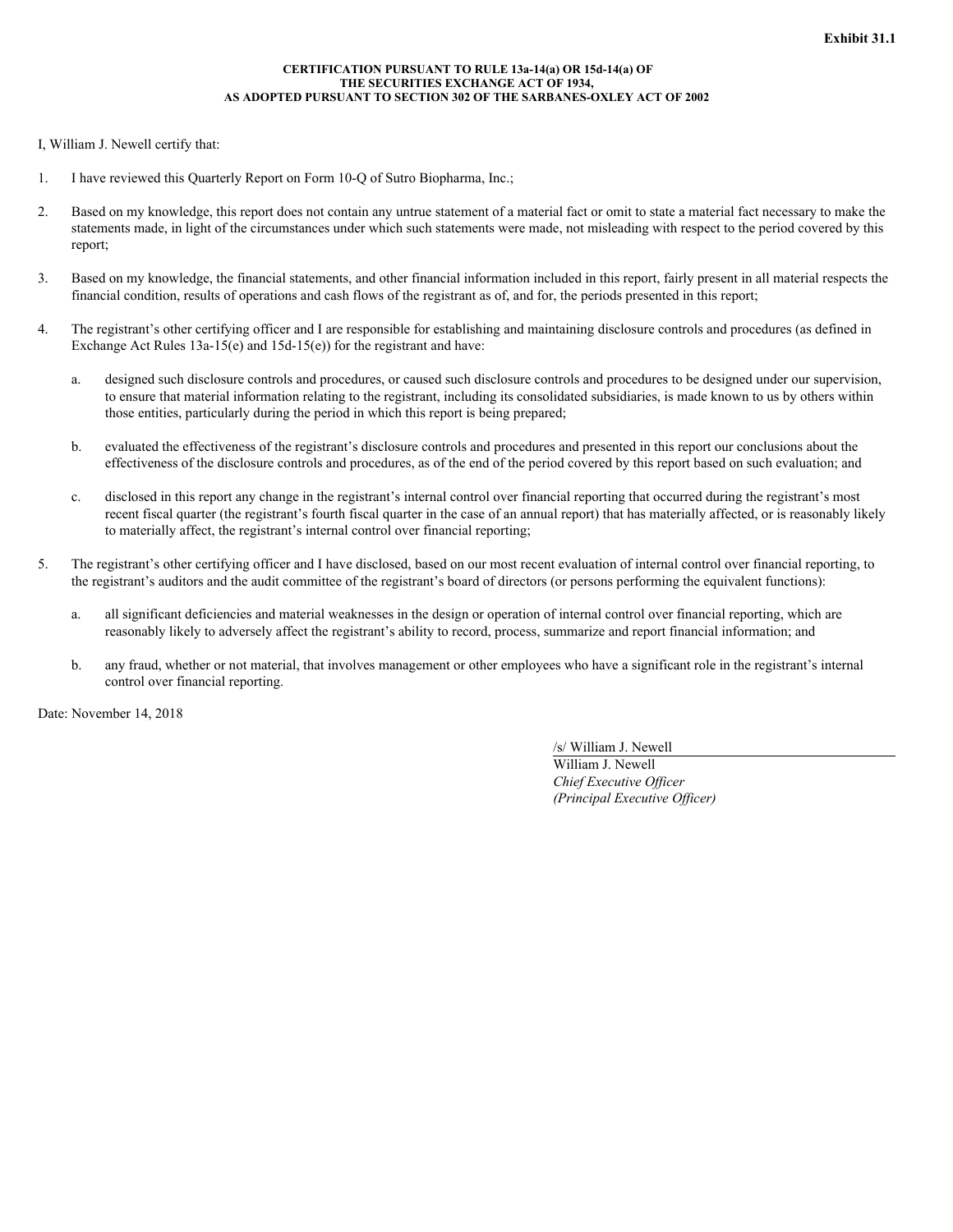#### **CERTIFICATION PURSUANT TO RULE 13a-14(a) OR 15d-14(a) OF THE SECURITIES EXCHANGE ACT OF 1934, AS ADOPTED PURSUANT TO SECTION 302 OF THE SARBANES-OXLEY ACT OF 2002**

I, Edward C. Albini, certify that:

- 1. I have reviewed this Quarterly Report on Form 10-Q of Sutro Biopharma, Inc.;
- 2. Based on my knowledge, this report does not contain any untrue statement of a material fact or omit to state a material fact necessary to make the statements made, in light of the circumstances under which such statements were made, not misleading with respect to the period covered by this report;
- 3. Based on my knowledge, the financial statements, and other financial information included in this report, fairly present in all material respects the financial condition, results of operations and cash flows of the registrant as of, and for, the periods presented in this report;
- 4. The registrant's other certifying officer and I are responsible for establishing and maintaining disclosure controls and procedures (as defined in Exchange Act Rules 13a-15(e) and 15d-15(e)) for the registrant and have:
	- a. designed such disclosure controls and procedures, or caused such disclosure controls and procedures to be designed under our supervision, to ensure that material information relating to the registrant, including its consolidated subsidiaries, is made known to us by others within those entities, particularly during the period in which this report is being prepared;
	- b. evaluated the effectiveness of the registrant's disclosure controls and procedures and presented in this report our conclusions about the effectiveness of the disclosure controls and procedures, as of the end of the period covered by this report based on such evaluation; and
	- c. disclosed in this report any change in the registrant's internal control over financial reporting that occurred during the registrant's most recent fiscal quarter (the registrant's fourth fiscal quarter in the case of an annual report) that has materially affected, or is reasonably likely to materially affect, the registrant's internal control over financial reporting;
- 5. The registrant's other certifying officer and I have disclosed, based on our most recent evaluation of internal control over financial reporting, to the registrant's auditors and the audit committee of the registrant's board of directors (or persons performing the equivalent functions):
	- a. all significant deficiencies and material weaknesses in the design or operation of internal control over financial reporting, which are reasonably likely to adversely affect the registrant's ability to record, process, summarize and report financial information; and
	- b. any fraud, whether or not material, that involves management or other employees who have a significant role in the registrant's internal control over financial reporting.

Date: November 14, 2018

/s/ Edward C. Albini

Edward C. Albini *Chief Financial Of icer (Principal Accounting Of icer and Principal Financial Of icer)*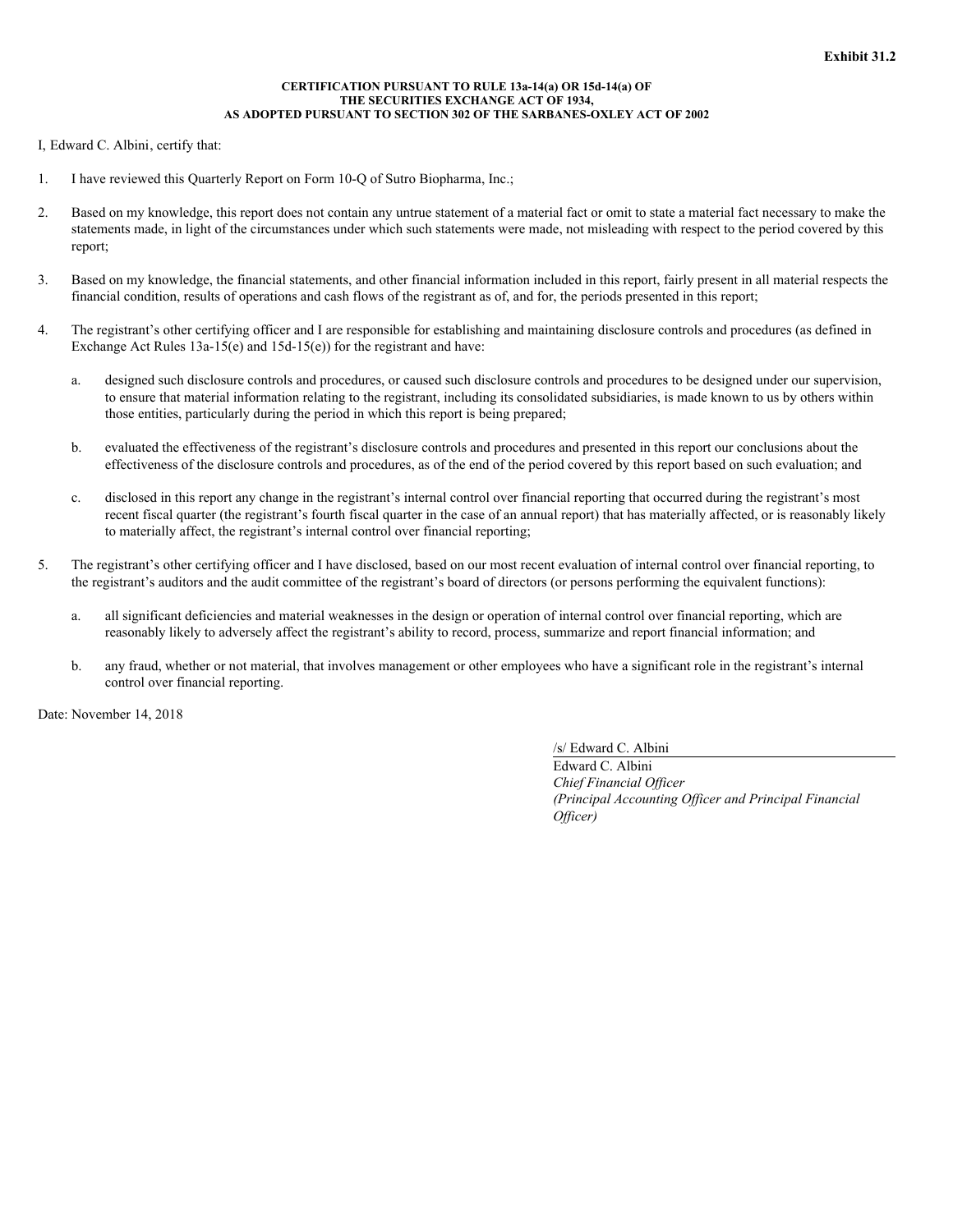### **CERTIFICATION PURSUANT TO 18 U.S.C. SECTION 1350, AS ADOPTED PURSUANT TO SECTION 906 OF THE SARBANES-OXLEY ACT OF 2002**

I, William J. Newell, Chief Executive Officer of Sutro Biopharma, Inc. (the "Company"), do hereby certify, pursuant to 18 U.S.C. Section 1350, as adopted pursuant to Section 906 of the Sarbanes-Oxley Act of 2002, that to the best of my knowledge:

- 1. the Quarterly Report on Form 10-Q of the Company for the fiscal quarter ended September 30, 2018 (the "Report") fully complies with the requirements of Section 13(a) or 15(d) of the Securities Exchange Act of 1934, as amended; and
- 2. the information contained in the Report fairly presents, in all material respects, the financial condition and results of operations of the Company.

Dated: November 14, 2018 /s/ William J. Newell

William J. Newell *Chief Executive Of icer (Principal Executive Of icer)*